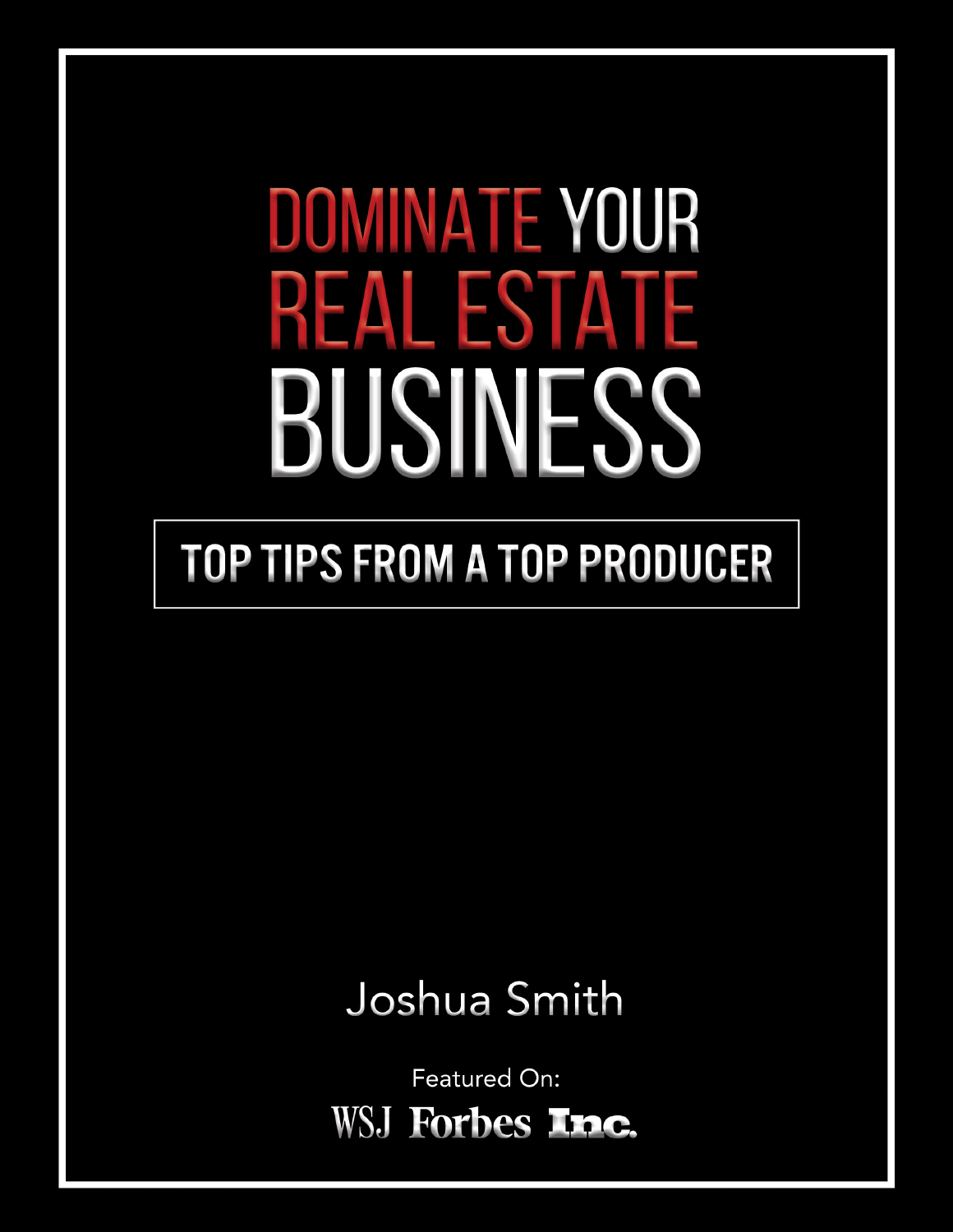## *"DOMINATE Your Real Estate Business"*

**Written by Joshua Smith**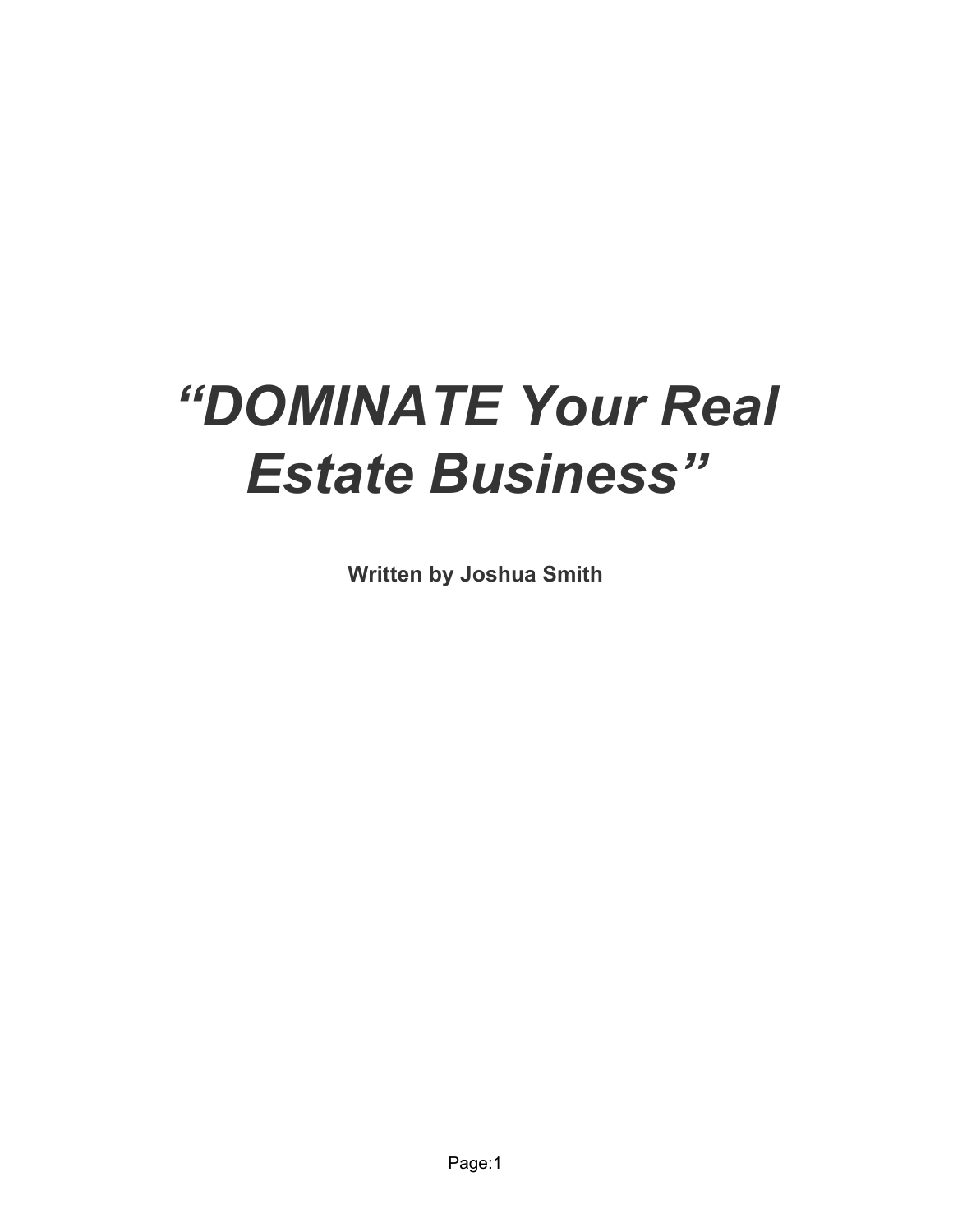#### *About The Author:*

In my early 20's I got extremely fed up with the direction my Life was heading. I had recently dropped out of college, I was 100 pounds overweight, I was broke and severely depressed with daily thoughts of committing suicide. At my lowest moment, I had started to plan out ways to take my own Life and without boring you with all the details, through all this suffering I finally came to the conclusion that I needed to get my shit together!

At the time I had no idea what would make me happy, so I made a list of all the things I couldn't stand about myself. I hated being 100 pounds overweight, I hated being broke and I hated feeling like a loser each and every day. I didn't know how to solve the "Feeling Like a Loser" issue, but I knew I could solve being overweight and being broke, so I went to work.

Over the next several years I lost over 100 pounds (and have been successful at keeping the weight off) and I immediately decided to get into "Sales", which was the only way I knew of to change my financial situation with the fact I was a college dropout.

After a full year of being in sales in the corporate world, I quickly discovered that I needed a different sales career that would allow me to make as much money as I wanted to make as long as I put in the effort. At this time I only had \$1000 to my name, so I needed something that didn't take a lot of money to get started in. This was also in 2005 and the Real Estate Market was BOOMING! Every Realtor I had met was CRUSHING IT (or at least appeared to be crushing it LOL). I quickly realized that Real Estate was the next vehicle to help me create the financial future I was looking to create.

I was 23 years old at the time, jumped into Real Estate School here in Phoenix Arizona taking night/weekend classes and after 6 weeks I had completed school, passed the test and was ready for my next journey.

I hit the ground running hard, extremely hard & worked my ass off (work ethic has never been an issue for me). I had so much success my first year that I had to hire an Assistant and start a Team. Within a few years I was doing over \$1 Million in GCI yearly and have been able to continue to grow my Real Estate Business each and every year regardless of the market conditions (even in the Great Real Estate Market Crash of 2008).

Over the years, my Team and I have closed well over 5,000+ Homes, I have been named the "30th Top Realtor in America by the Wall Street Journal", I was a NAR "30 Under 30 Finalist" (Top 30 Realtors in America under the age of 30), for well over a decade straight I have been in the "Top 1% of Realtors Worldwide" and in 2018 I was named in the "Top 100 Most Influential People In Real Estate".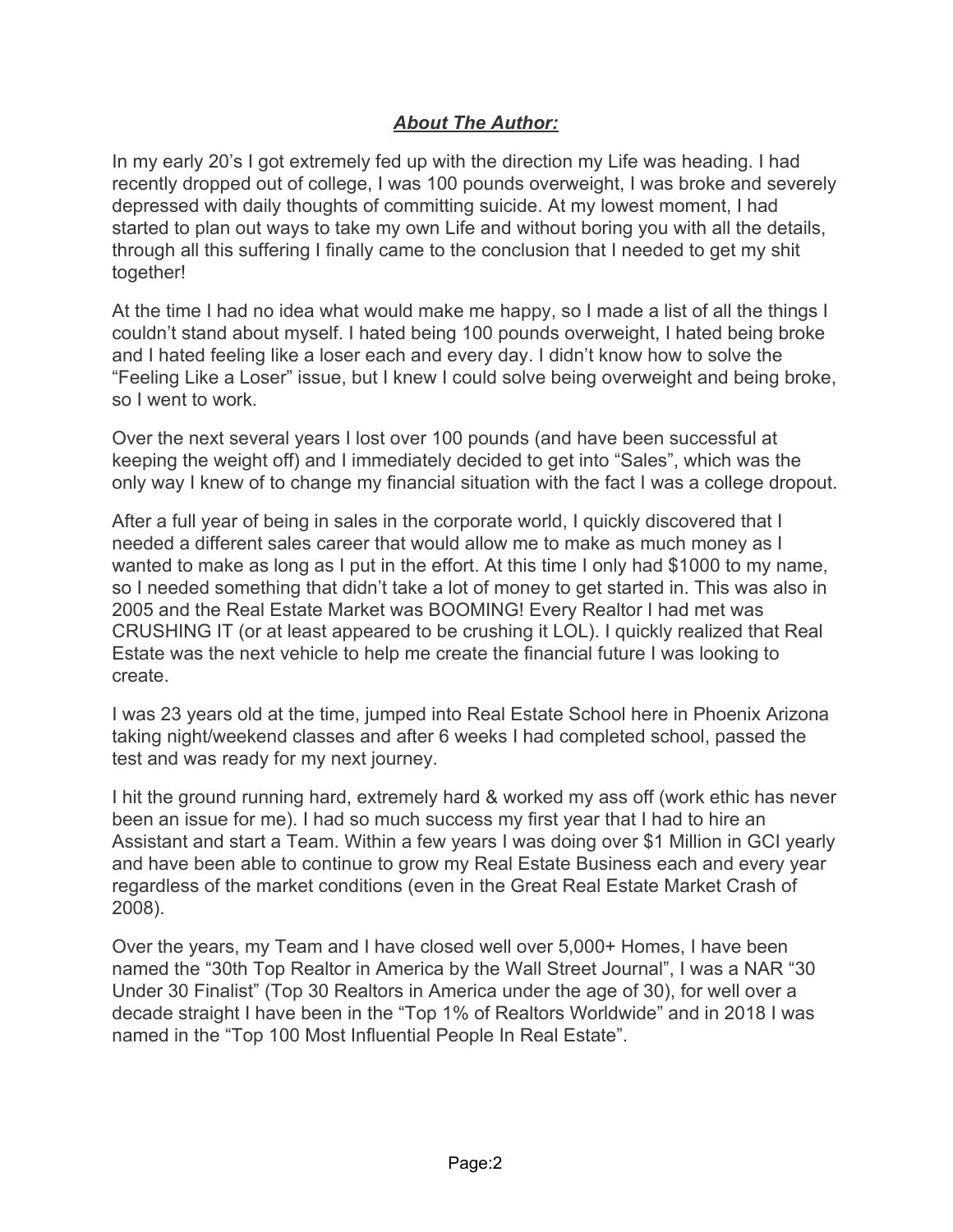I don't share any of this to brag, but share instead so that you know that every single tip/strategy I share with you inside this book are 100% proven effective strategies, none of this is theory, everything I share with you has proven to create massive results!

To an outsider looking in, it might appear that success has always come easy to me, but it is actually the exact opposite. I have had to work my ass off and continue to work my ass off. I have failed exponentially more times than I have succeeded, I have had many moments where I was ready to throw in the towel and quit, halfway through my Real Estate Career I lost everything and put myself into \$100,000 of credit card debt, I have owed \$40K + in back taxes to the IRS, etc…

I have also had to overcome many personal obstacles as well, as I mentioned before, overcoming depression, overcoming obesity, overcoming alcohol addiction and more.

I share all of this with you as I don't want you to think I am perfect or to ever put me on a pedestal. The second we put anyone on a pedestal, it subconsciously gives us the permission to not do the work, so we must never do that.

I am nobody special. I don't have any special talents or gifts. I am very introverted to the point where I joined Toastmasters for 12 months just so I could deliver effective meetings to my Teammates. If I can create success in Real Estate, anyone can! All it takes is commitment and if you are truly committed, you will DOMINATE in Real Estate as well!

Real Estate has changed every aspect of my Life. It has allowed me to create financial success where I can take care of my Family and experience Life in a way I never imagined, but more importantly it has allowed me to become the Man I knew I was capable of becoming!

Your Real Estate Success journey will take insane amounts of focus, energy, time, sacrifice and more, but I can promise you that the payoff is 100% worth it! Now it is time for you to DOMINATE your own Real Estate Success Journey & the Tips I have provided in this book will help fast forward your success!

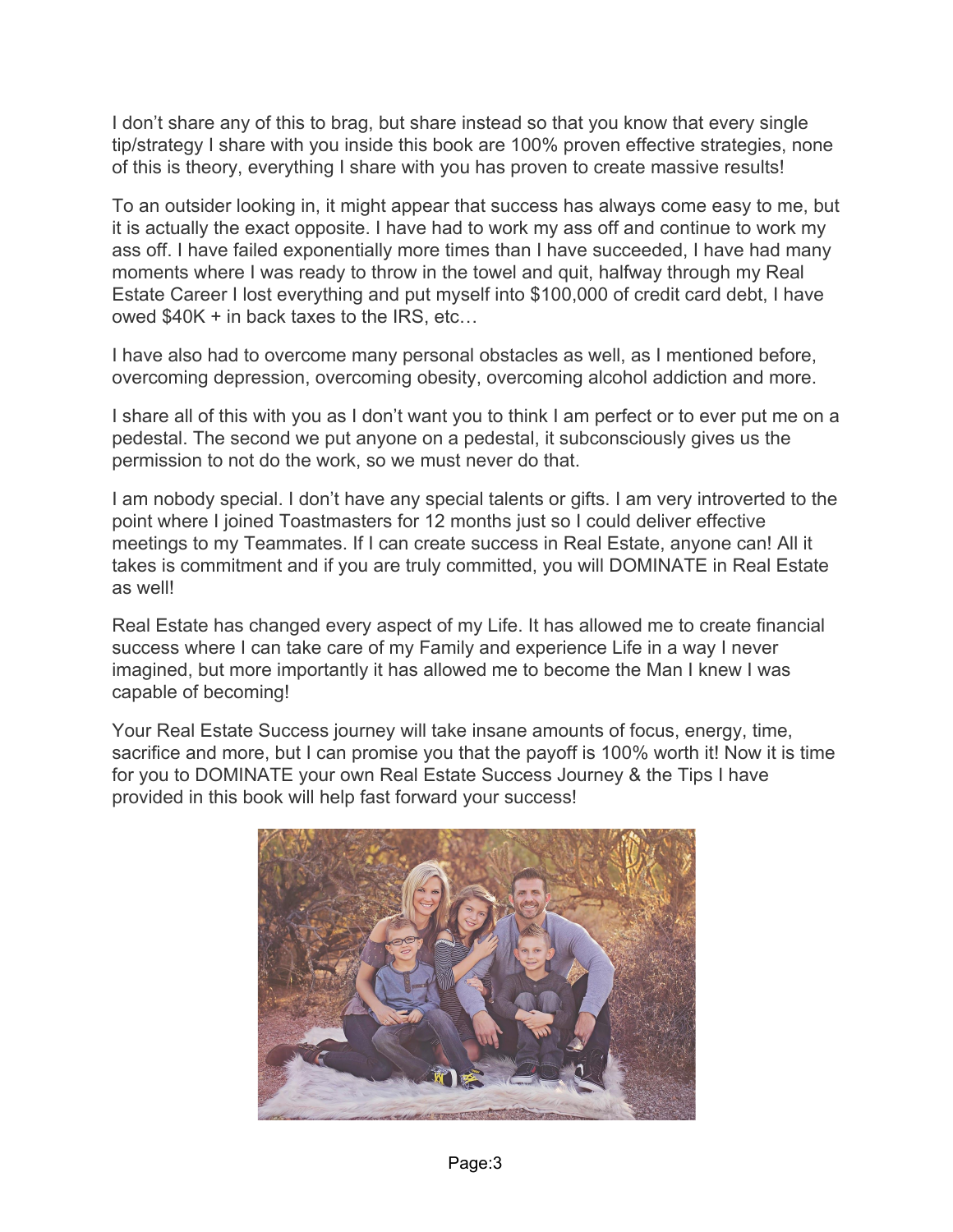First, I would like to thank you and commend you for taking action along with taking the time to read these tips, it shows your commitment to your personal success!

Every tip I share in this book are actual strategies that I have personally implemented and tested over my long real estate career and have allowed me to become one of the top real estate agents and team leaders on the planet. With that being said, none of what I share in this book is theory, everything is proven to get results and you will get great results as well as long as you execute.

I also feel it is important to note that I am NOT a professional author, I personally wrote every line in this book and I am sure you will find many grammar errors, etc… This is self published and I spent all my time focused on "Delivering Massive Value" to you with each of these tips instead of making sure everything looked and sounded perfect.

I wrote this book in the way I would want to read and wished most books were written. I get straight to the point with these tips, I don't include any fluff, any stories about me, I just get straight to the point with strategies you can quickly learn from and implement in your Business.

I truly hope you find a TON of value in these tips I share and it is extremely important to know that information is not power, it is only when we implement the information that we learn that gives us the power to create the Businesses and Life we know we truly want and deserve. Don't just read these tips, make sure that you implement, execute and take action on the strategies you learn inside these tips!

Go DOMINATE!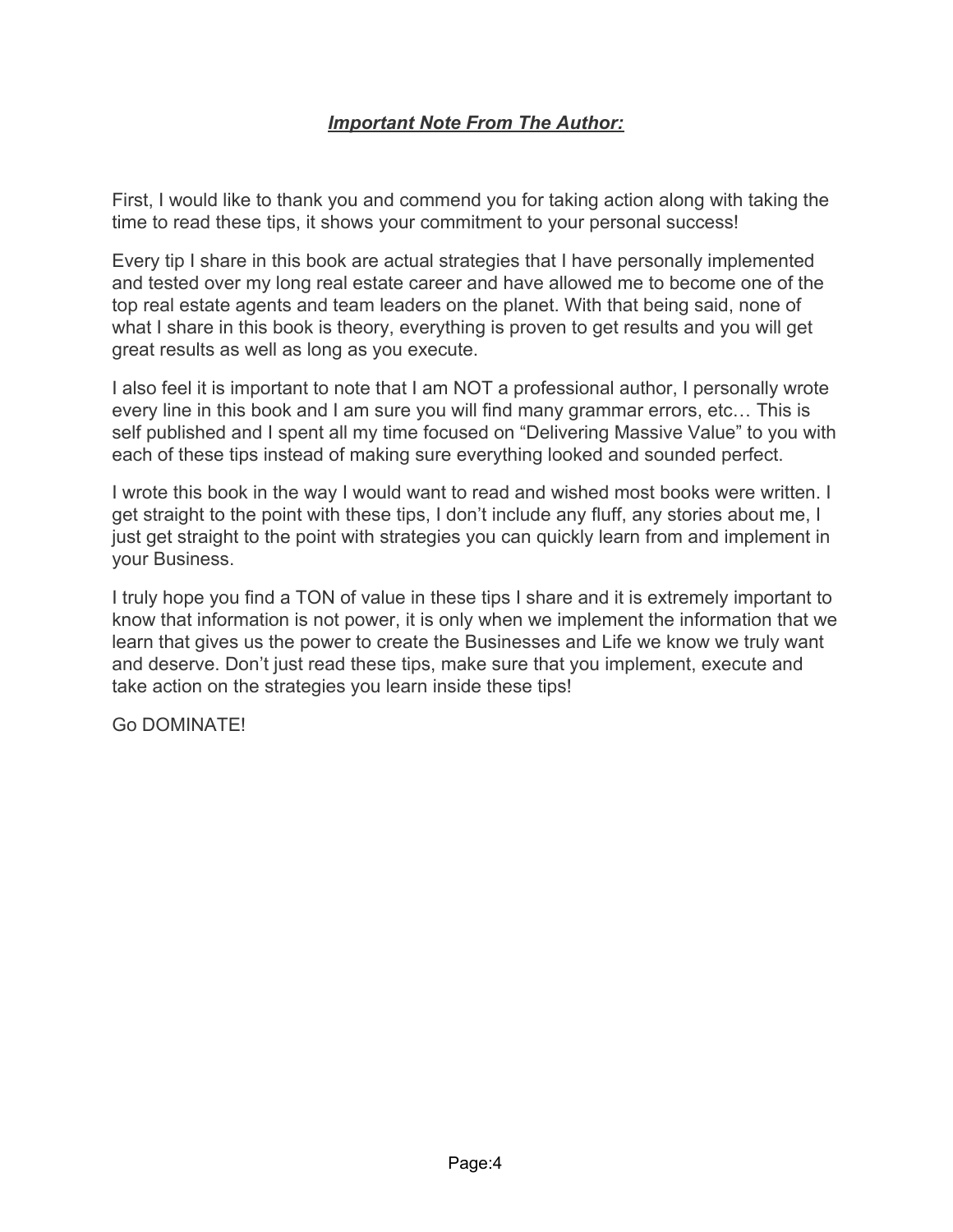#### *Table Of Contents:*

- Tip # 1: Actions & Activities
- Tip # 2: Proper Lead Follow Up Frequency
- Tip # 3: What To Say To Leads To Convert To Appointments
- Tip # 4: Must Haves In Your CRM/Database
- Tip # 5: Your Real Estate Website Must Have Features
- Tip # 6: The 3 Money Making Activities In Real Estate
- Tip # 7: Success In Real Estate Happens From Mastery
- Tip # 8: Think Outside The Box To Generate More Leads/Clients
- Tip # 9: Own Your Schedule To Be More Proactive
- Tip # 10: Lead Generation Basics
- Tip # 11: How To Hold Effective Open Houses
- Tip # 12: How To Double Your Real Estate Business Fast
- Tip # 13: Knowing The Real Estate Sales Funnel
- Tip # 14: How To Generate Leads With Facebook
- Tip # 15: How To Have Success With Expired Listings
- Tip # 16: How To Get More Referrals From Past Clients
- Tip # 17: Growing Your Real Estate Business Through Delegation
- Tip # 18: How To Stay Motivated
- Tip # 19: Daily Planning To Get Results
- Tip # 20: How To Overcome Call Reluctance and Your Fear of Rejection
- Tip # 21: How To Choose a Mentor and/or Real Estate Coach
- Tip # 22: Stop Wasting Money In Your Real Estate Business
- Tip # 23: How To Avoid Being Replaced by Technology
- Tip # 24: Recommended Technology and Systems In Your Real Estate Business
- Tip # 25: How Reading Books Will Massively Impact Your Business & Life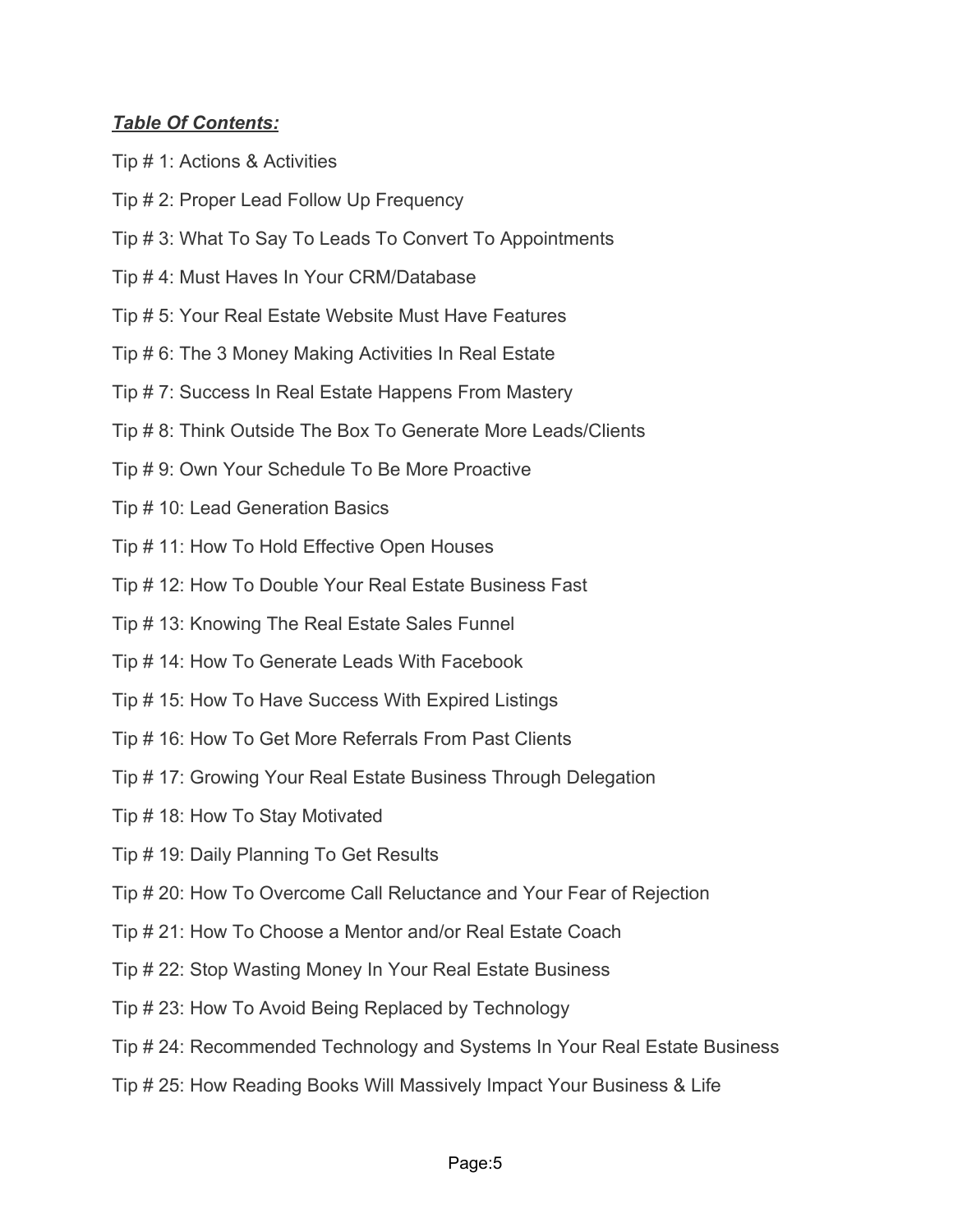Tip # 26: Lead More Buyer Clients To Going Under Contract

Tip # 27: How To Get More Buyer Employment Agreements Signed

Tip # 28: How To Avoid The Real Estate Production Roller Coaster

Tip # 29: How To Effectively Track Your #'s Inside Your Real Estate Business

Tip # 30: Why Less Is More When It Comes To Lead Generation

Tip # 31: How To Become The Information Portal In Your Market

Tip # 32: Top 3 Mistakes Realtors Make

Tip # 33: Does Geographical Farming Really Work?

Tip # 34: Why Speed To Lead Is Critical

Tip # 35: Why Your Vendor Partners Are So Important To Your Success

Tip # 36: Why Business Cards May Be Hurting Your Lead Generation

Tip # 37: Why You Must Review Your Goals, Business Plan & Your Numbers Daily

Tip # 38: How To Be Extremely Effective at Networking

Tip # 39: How To Leverage Your Buyer & Seller Clients On Social Media To Gain More **Business** 

Tip # 40: How To Split Your Commission Checks For Business/Life Budgeting

Tip # 41: Why You Must Recommit Every Single Day To Your Success

Tip # 42: Final Tip To Help You DOMINATE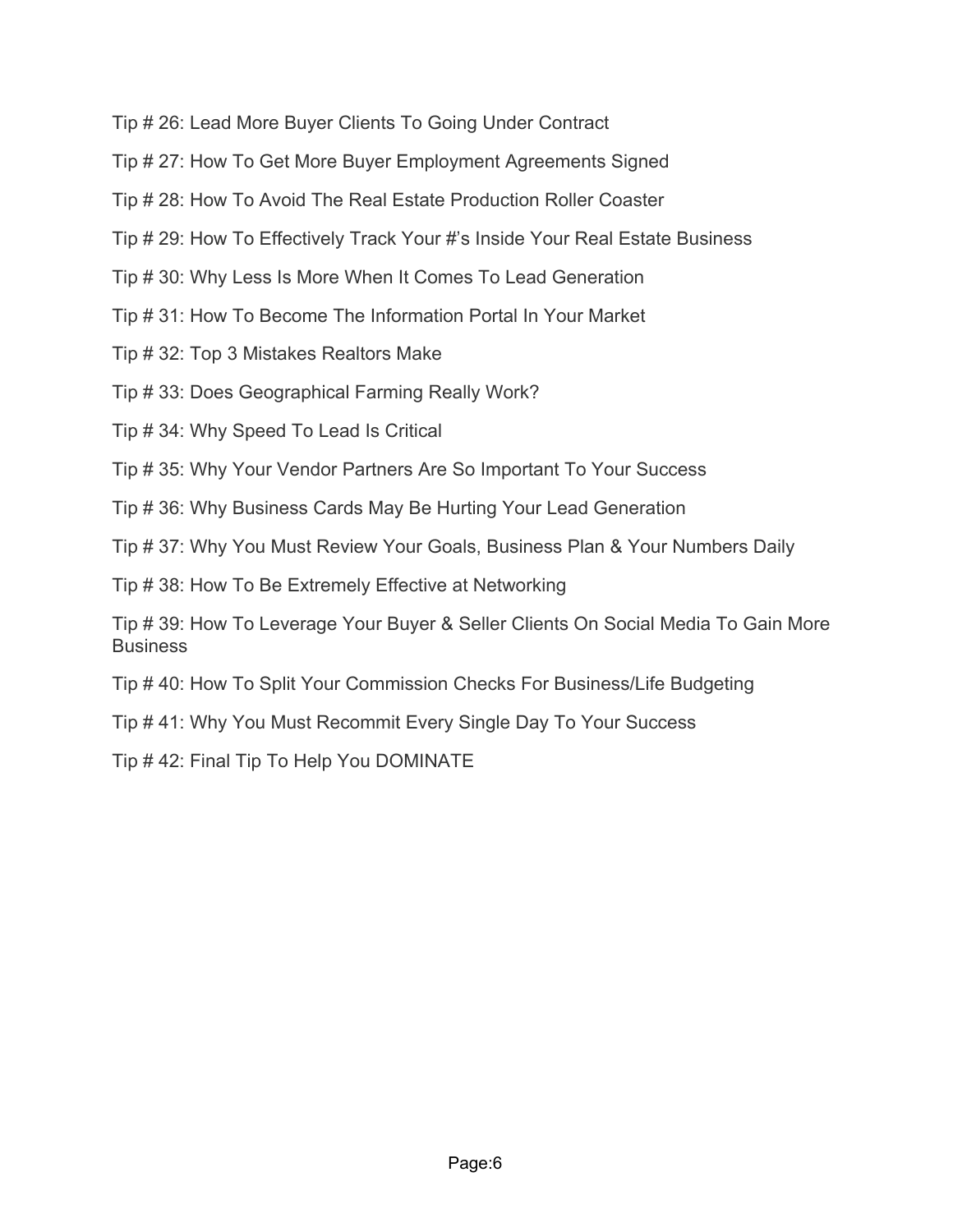#### *Real Estate Success Tip # 1: "Actions & Activities"*

One of the reasons that 93% of Realtors only do 7% of the business conducted in the industry, is due to the fact that they do not know the actual amount of "Actions and Activities" it takes to generate Business.

#### **Here are a few important guidelines to follow:**

- The Average Realtor converts .5% of their "Leads" into a closing.
- Top Realtors with "World Class Follow Up" convert 3% of their "Leads into a closing".
- Let's split the difference, and say you can convert 1.75% of "Leads" into a closing.

That would mean, if we round up, you would close 1 out of 60 leads you generate. Now, in order to convert at this level, you must know how frequently to follow up with leads, which we will cover in Real Estate Tip # 2 (next tip), but at least for now, you can start calculating the amount of leads you need to convert into a closing, so you know how many leads you need to accomplish your Goals.

Let's say your Goal this year is to close 36 Homes. That means you must generate at least 2,160 leads this year (based off the above conversion rate).

That then breaks down to 180 per month. Or, if you want to break it down weekly, and let's just base it off you taking off 2 weeks a year (Holiday's, etc.), then you would be looking at 44 leads weekly (if we round up). Then, you can start breaking it down to how many days you work a week, etc.

**IMPORTANT NOTE:** The only way to win the year, is to win enough months. To win the month, we must win enough weeks. To win the week, we must win enough days. It boils down to "Winning Each and Every Working Day". Always break your numbers down so that you know you are winning the day!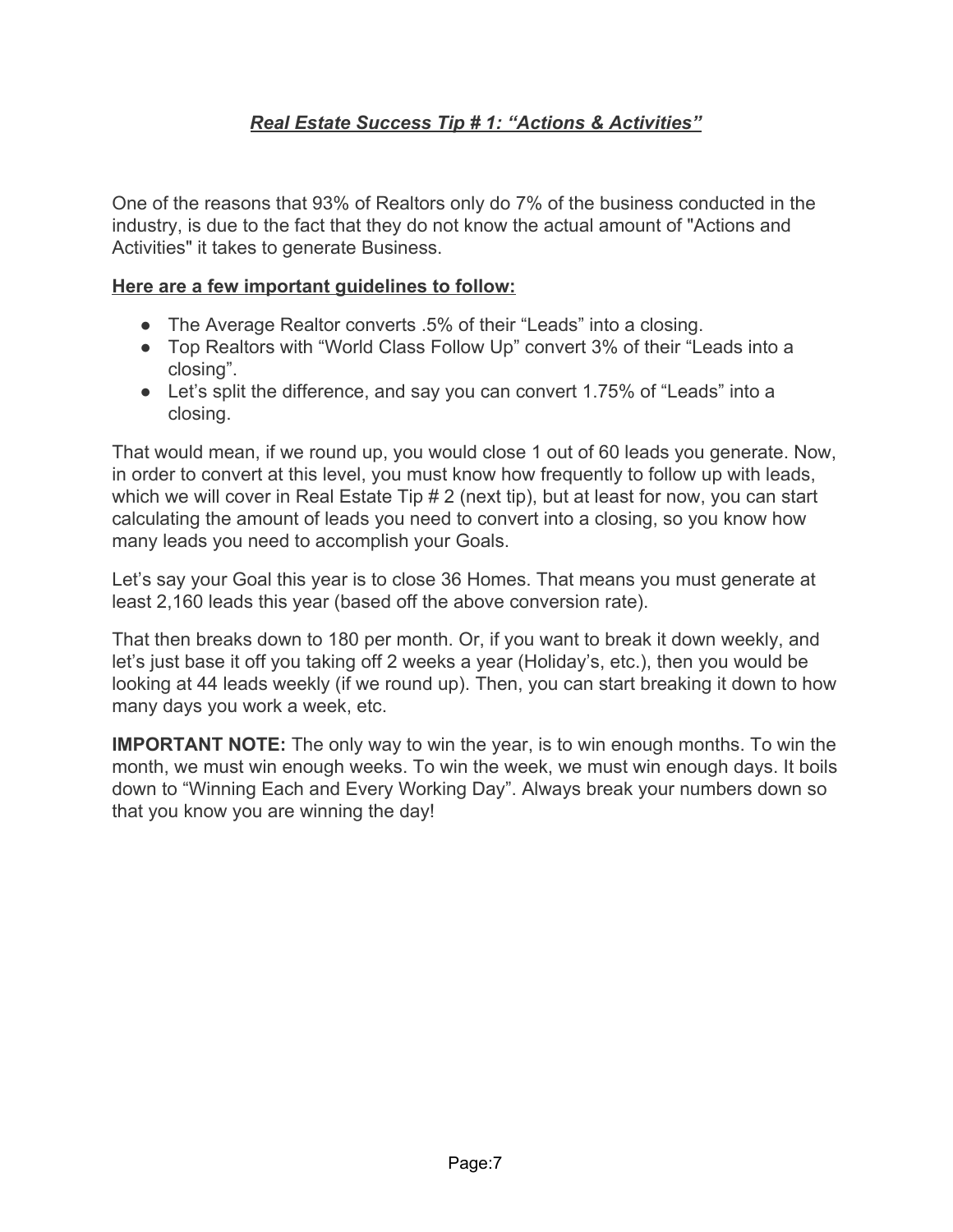#### *Real Estate Success Tip # 2: "Proper Lead Follow Up Frequency"*

First, it is important to note that the "Average Realtor" follows up with a lead within 40 minutes, and only follows up twice. This is not enough frequency to ever be able to create good results. Remember last week, the "Average Realtor" only converts .5% of leads into a closing.

#### **To follow up properly we must know the #'s which exist today:**

- On average, you must follow up 15 times with a lead before they start to communicate back.
- On average, you will get rejected by the same Person for an appointment 5 times before you get 1 yes for an appointment.
- The average consumer today is sold 3,000+ times each and every day.

With this being said, we need to be diligent about our lead follow up. I recommend, at a minimum, you follow up with every lead 21 times in the 1st 30 days. This can be a combination of phone calls, emails, & text messages.

Most of the time, you will get voicemails, and no responses. That's OK. That is what should be expected. Our job is to continue to follow up via phone, email, and text until we can get them communicating with us, and we can identify their goals, expectations, and time frames.

In the next email, Real Estate Success Tip # 3, I will cover what to say to those leads once you get them to communicate.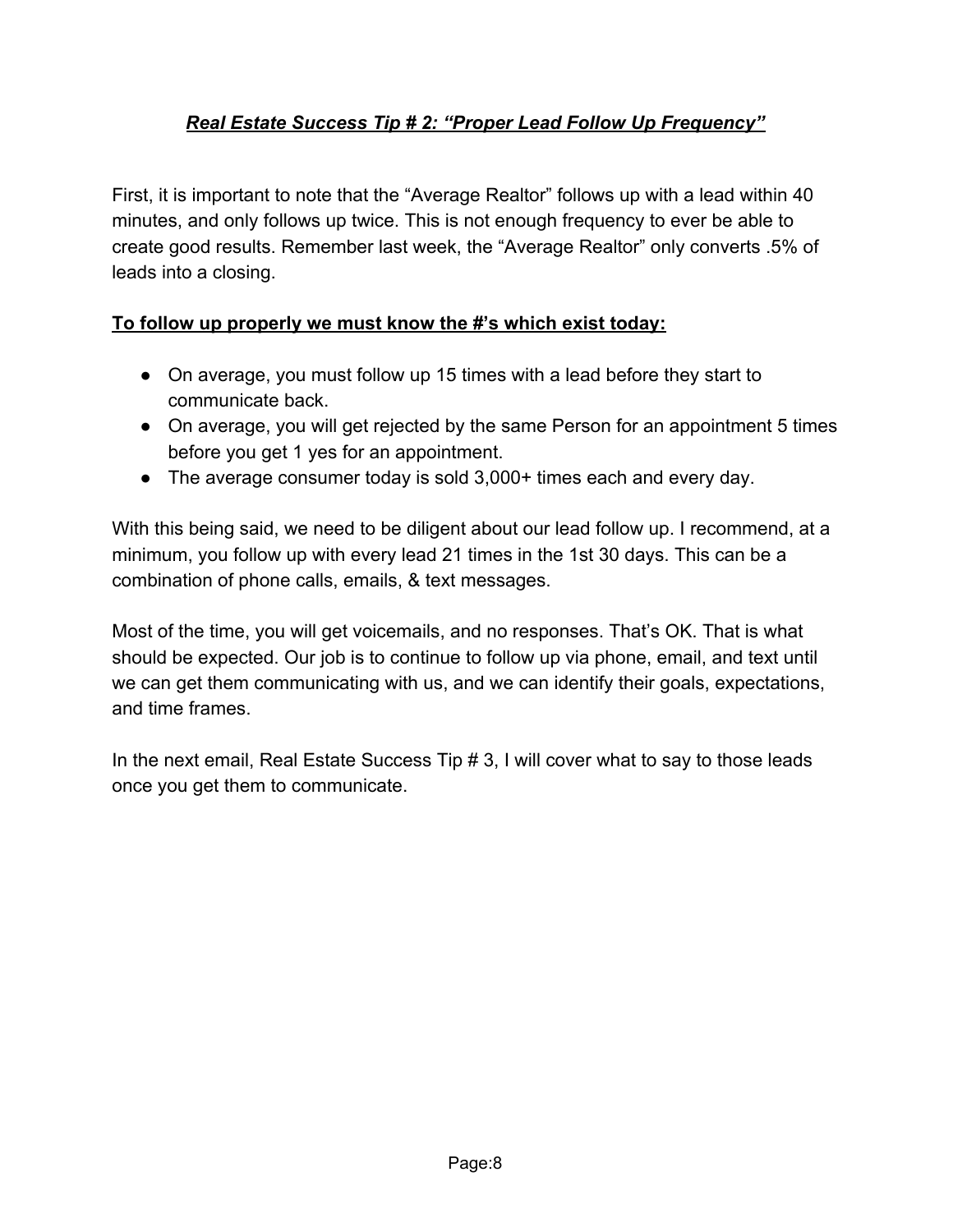#### *Real Estate Success Tip # 3: "What To Say To Leads To Convert To Appointments"*

It is important to understand that the consumer today loves to consume (Buy and Sell Real Estate), but they HATE "Being Sold". So, the trick today is adding value by leading from a place of contribution, and once they are ready to buy and/or sell, they think of you and reach out to you.

So yes, it takes more frequency than ever to convert leads into appointments, however you do not need to be high pressure. In fact, you end up turning off far more people than you help when delivering high pressure scripts. Again, the goal is to follow up frequently, lead from a place of contribution, and develop a relationship over time.

One of the ways we generate a ton of leads and business, is by running Facebook Ads. So, let's run an example of how I follow up with my Facebook leads. These are leads that have "Registered" on my website as a lead in order to search for homes. Let's use the example of a lead saving a property as a favorite on my website.

I would call them ASAP and say "Hi (their name), this is (my name) with (my company). I wanted to reach out, as I noticed you saved (the property address they saved as a favorite), as a favorite on my Home Search Website, and I wanted to see if you had any further questions on that property, as well as see if there is other info/data on that home and area I can send you which you would find helpful? (Pause, and let them answer, answer any questions they may have, then try to set an appointment). I have some time this evening between 5pm and 7pm if you would like to meet at that home on your way home from work and spend a few minutes checking it out. Is that something you would like me to set up?"

**IMPORTANT NOTE:** Remember from the previous tip, the same lead will reject you for an appointment 5 times before saying yes. So, I am expecting a no. If they say no, I say, "No worries at all. If you have any further questions, or ever need anything, please feel free to reach out anytime! Have a great day!"

The goal is to follow up, lead from a place of contribution, try to set an appointment, and if unable, then repeat the process.

As you can see, my lead follow up is far from pushy, but I do follow up frequently with courtesy check ins.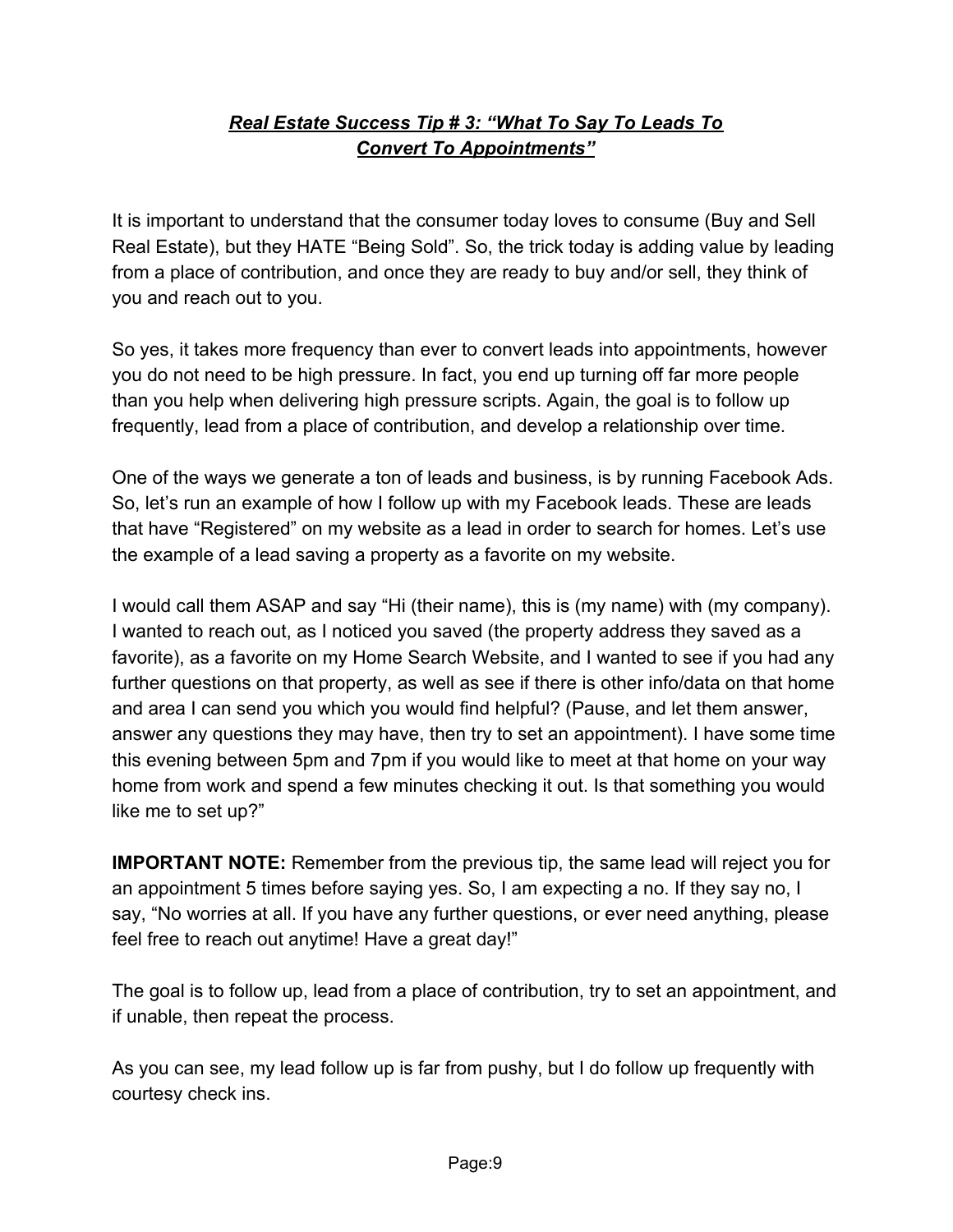As the famous sales saying goes, "The Fortune Is In The Follow Up".

Make sure you have a "Lead Follow Up Plan/System" in place, and make sure you are executing on it. At the end of the day, leads are not the main issues, it is the inability to convert leads into appointments that is the main issue. Most Realtors struggle with this, as they do not have a dedicated lead follow up system in place.

My Team uses "Perfect Storm" ([www.PerfectStormNow.com](http://www.perfectstormnow.com/)) as our CRM that automatically sends out our email/text follow ups, property alerts and auto tasks us on when to follow up, so each day we just have to log into Perfect Storm and it tells us what to do. There are a lot of good CRM's out there for Real Estate Agents to choose from, so the important thing is to find a system that works for you.

In the next Tip I will talk about the importance of a CRM/Database, and the MUST HAVE TOOLS your CRM/Database needs to have in place to be effective!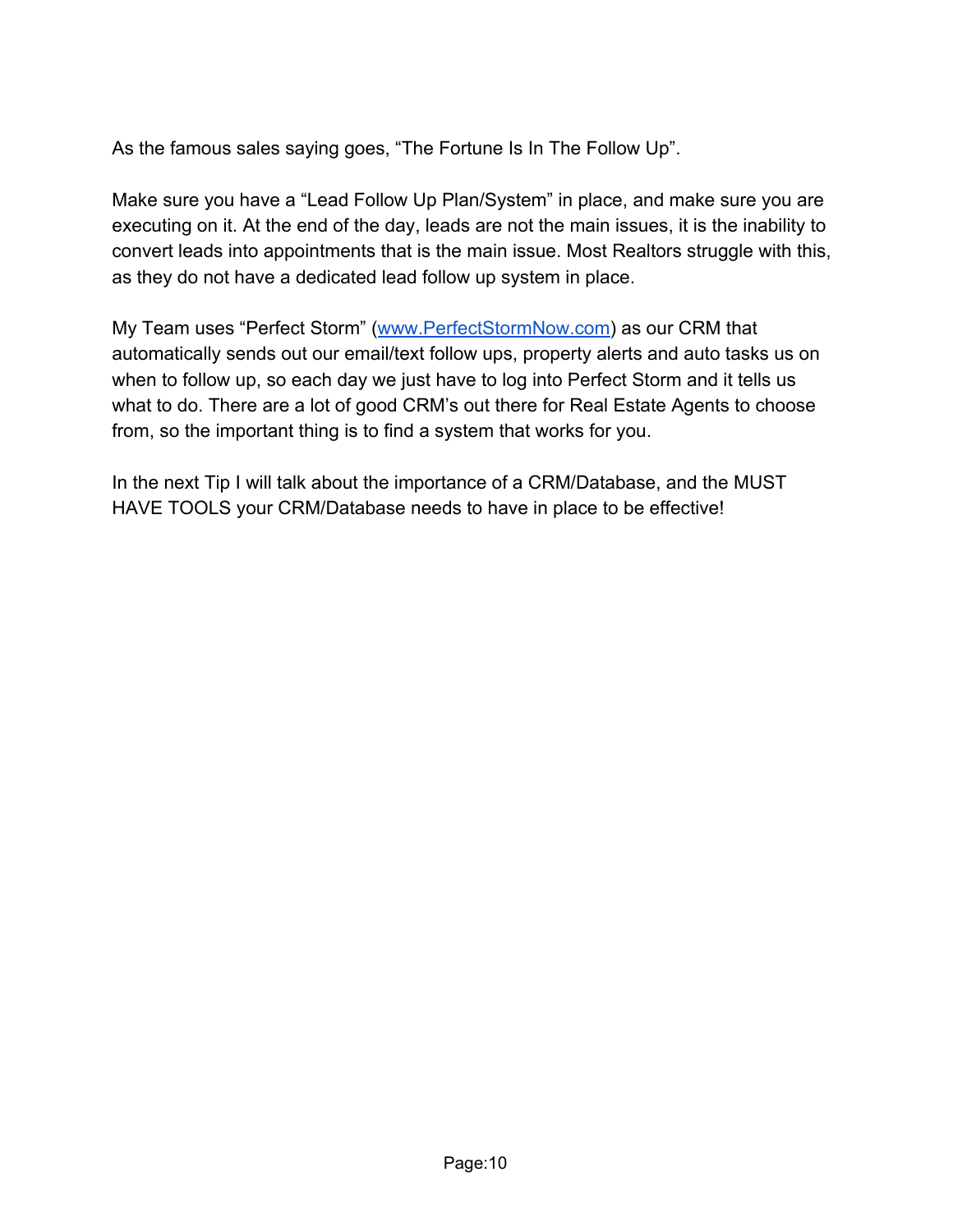#### *Real Estate Success Tip # 4: "Must Haves In Your CRM/Database"*

This Real Estate Success Tip is about "The Must Have Features In Your CRM/Database".

So you may be asking yourself, "What Is a CRM?" A CRM is "Customer Relationship Manager". This is a system that helps you automate your Lead Follow Up, stay organized, and helps ensure you do not miss tasks. It is one of the, if not the most important aspects of your Business.

With that being said, most Realtors do not have a CRM, and if they do, they do not know how to use it effectively.

So, where do you start? The first place to start is by identifying your budget. Of course, like most things, you get what you pay for, but it is important to identify your budget and get the best system you can afford. There are many CRM systems out there, so what I want to focus on today is the critical features a CRM needs, so that you can create success with it.

As I stated in the last Tip, my Team uses Perfect Storm ([www.PerfectStormNow.com](http://www.perfectstormnow.com/)), but there are many other options out there as well and I have used many other systems during my long Real Estate Career, so I wanted to break down my personal "Must Have Features" in a CRM to ensure maximum success with that system...

#### *MUST HAVE FEATURES:*

- 1. You must be able to add leads manually and automatically into your CRM..
- 2. The ability to add notes to each individual lead inside your CRM…
- 3. The ability to create Types & Categories to organize: Buyers/Sellers/Leads/Clients/Past Clients/etc.
- 4. Mass email feature so you can send one email to everyone in your database all at once.
- 5. Drip Email and Drip Text feature.
- 6. Auto Email and Text Responders.
- 7. Manual and automatic Tasking feature.

These are the 7 absolute must have features in a CRM/Database to be able to work it effectively. A good CRM/Database is so critical to ensuring your Follow Up Process is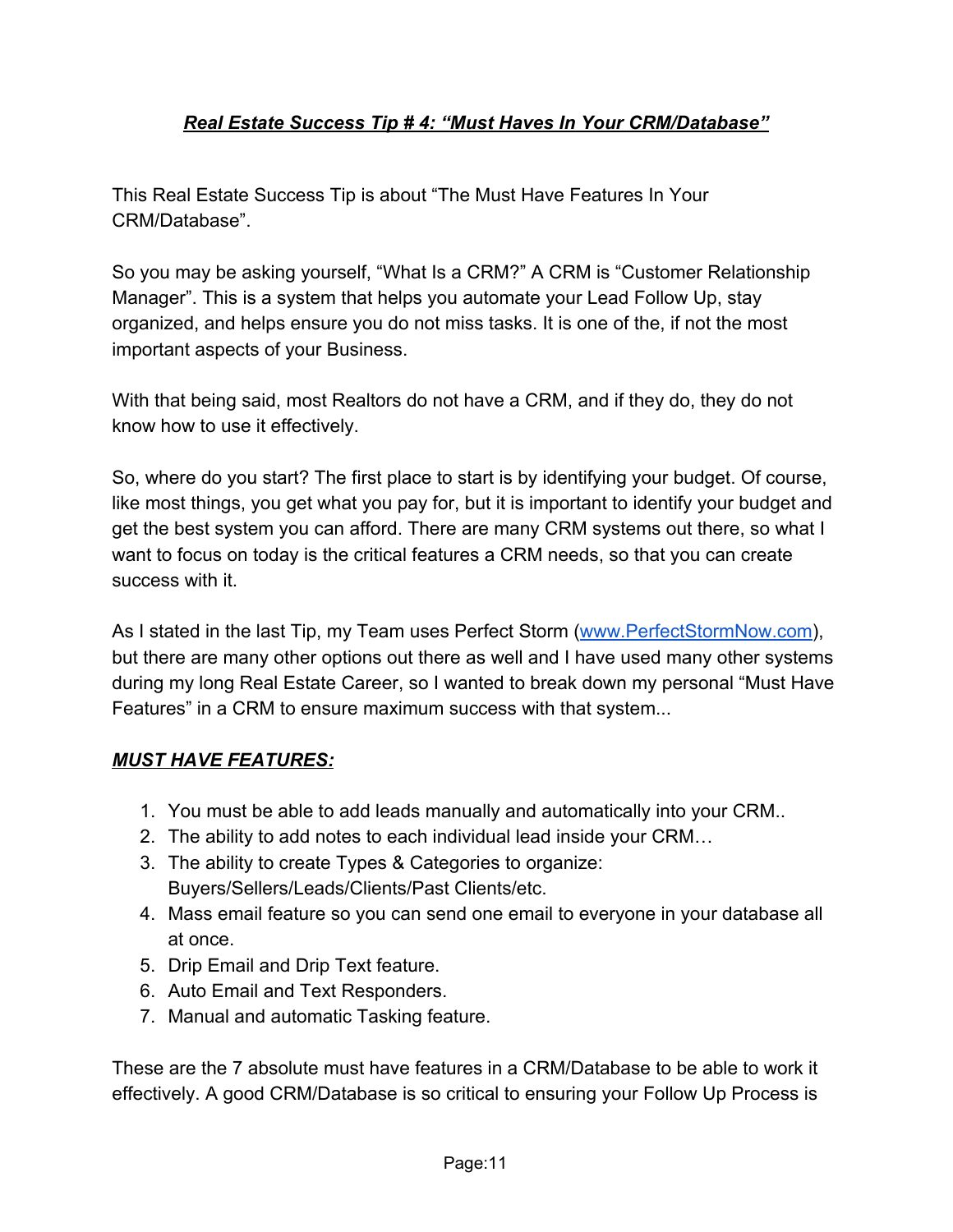followed, you stay on task, and stay organized. Once set up correctly, it is a massive game changer!

If you do not have one already, start working on identifying and setting up your CRM/Database!

In the next Tip I will discuss the importance of your Website, and the must have features.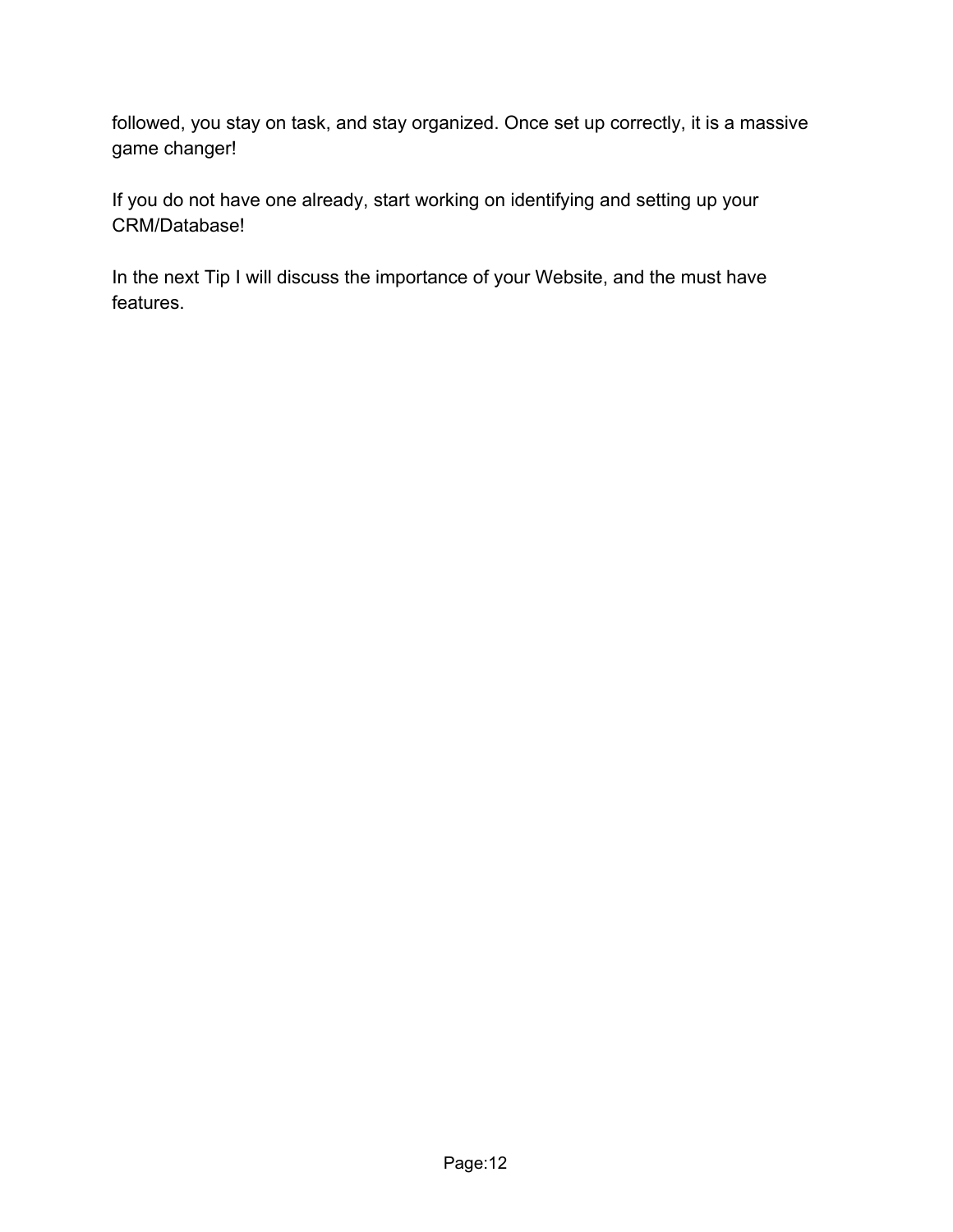#### *Real Estate Success Tip # 5: "Your Real Estate Website Must Have Features"*

In this tip I will break down the MUST HAVE features you need in your Real Estate Website to be effective in today's Real Estate Market.

An effective Website can be a HUGE asset to your Real Estate Business, but unfortunately, most Realtors do not understand how to be effective with a website and their online presence.

An effective website will allow you to brand yourself, allow you to generate leads, and build credibility in your market with your clients and potential clients.

So, what are the MUST HAVE features?

#### **Here they are:**

- 1. A "Home Page" which brands you as a Real Estate Professional.
- 2. A "Built in IDX/Home Search Feature" where Potential Buyer Clients can use your website to perform their home searches.
- 3. Pop up forced lead capture registration to generate leads on the Home Search Feature. This allows you to generate "Buyer Leads" on your website.
- 4. Home Valuation Page with Lead Capture, so Potential Sellers can get a Home Valuation once they register their information.
- 5. Blog feature with the ability to embed photos and videos (preferably YouTube videos).
- 6. An "About You Tab Feature and/area", so potential clients can learn more about you.

There are other features which can be great bonus features, but the above are the top essential features necessary to turn your website into a branding and lead generation machine!

Having a good Online presence is critical in today's Real Estate Market, and if done right, you will get a HUGE ROI "Return On Your Investment" from your website!

As discussed in previous tips, my Team uses Perfect Storm ([www.PerfectStormNow.com](http://www.perfectstormnow.com/)) as our CRM, but they also provide a website that includes all of the above features.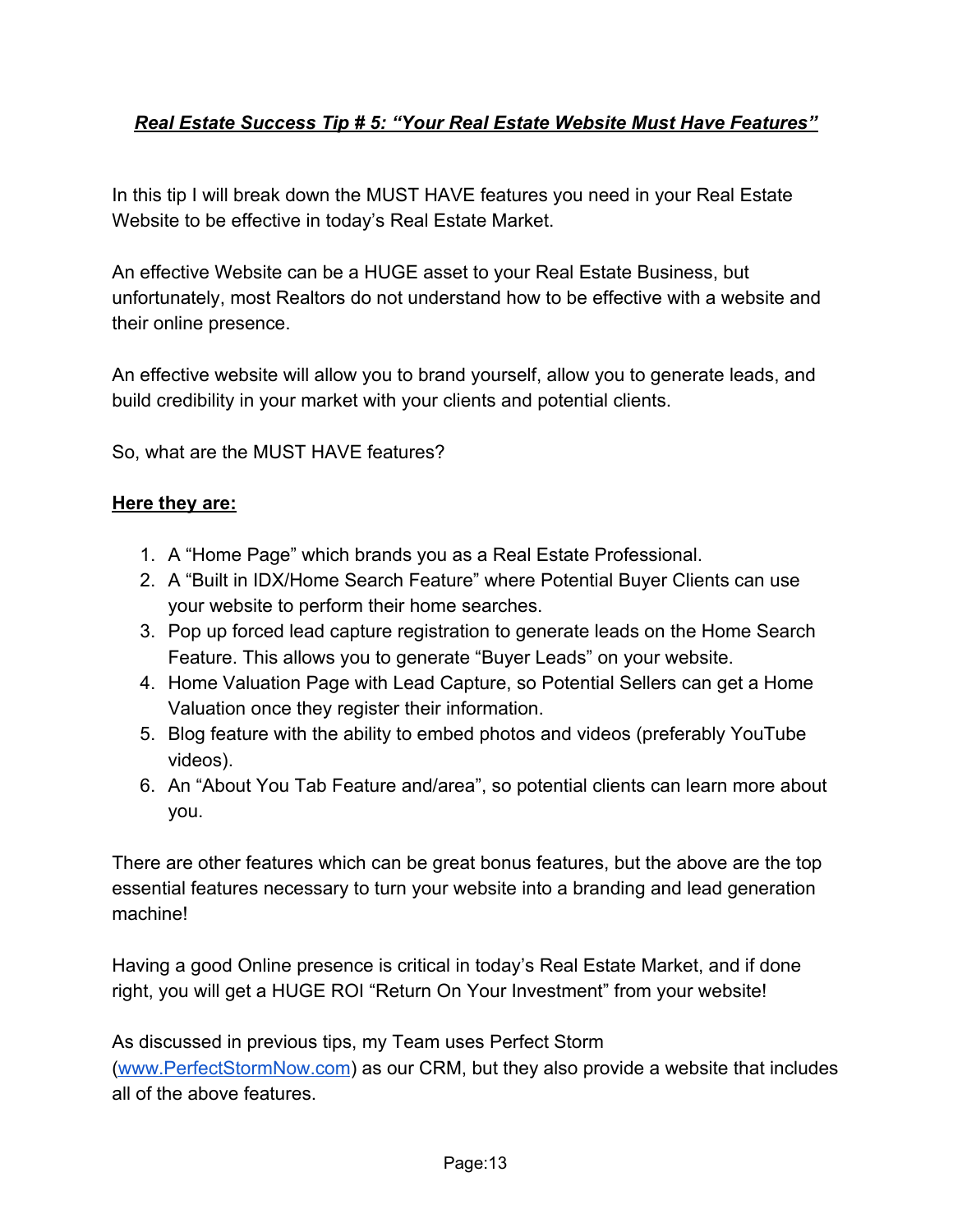There are many other CRM providers out there that also provide a front end website, but not all of them do… So either way, you need to make sure you have a website that has all of the "Must Have Features" listed above.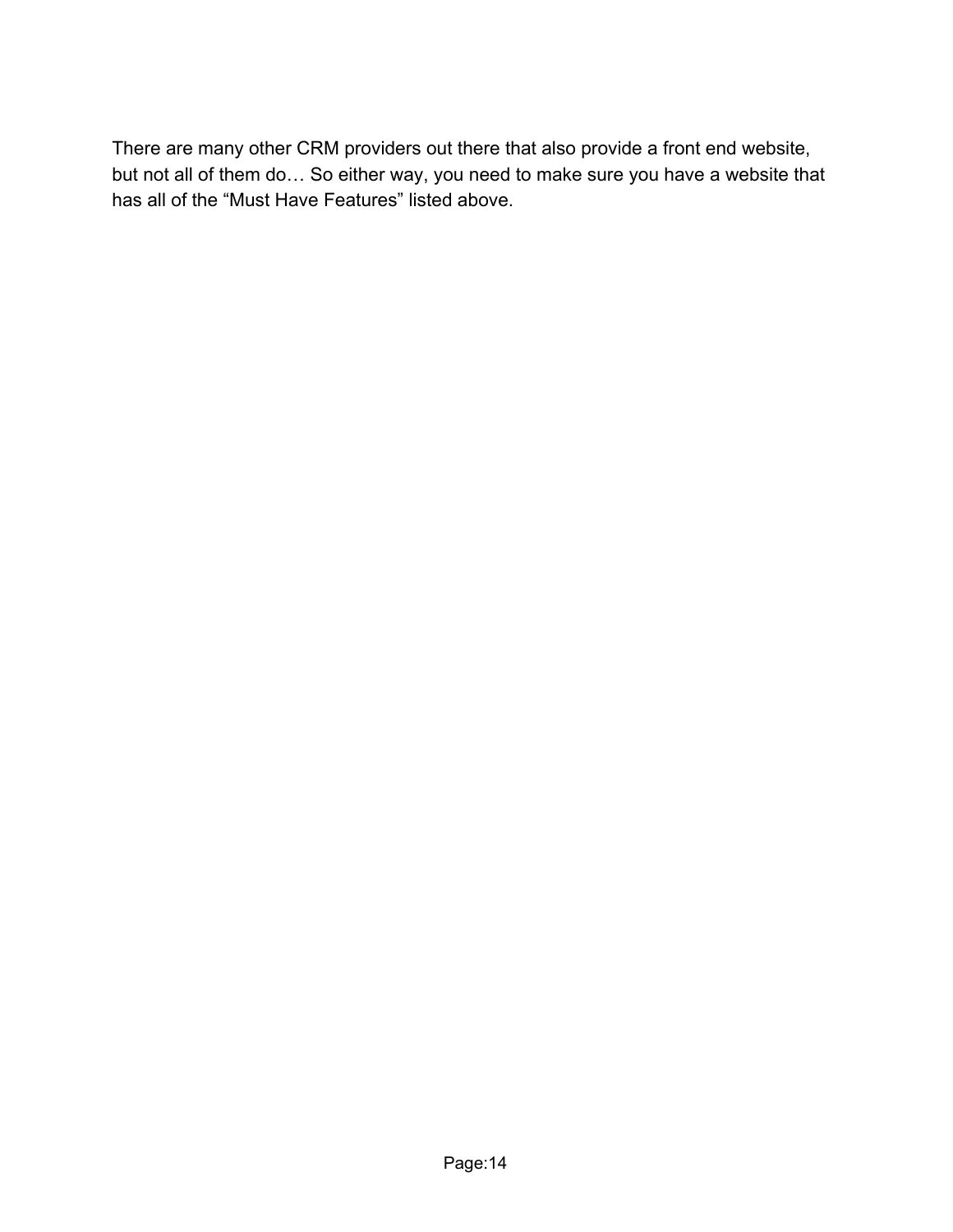#### *Real Estate Success Tip # 6: "The 3 Money Making Activities In Real Estate"*

There are actually only 3 things a Realtor can do to make money in the Real Estate Business. Now, with that being said, there are things which are "Essential" to getting paid that need to happen, but they are not actual money making activities.

What is the difference? Think of it this way; There are essential things that must happen to close a deal that you already have under contract, like ordering the Home Inspections, filling out an Addendum, etc… but they are not money making activities.

Money making activities are things you do which increase your production, that take you from having, let's say, 4 deals under contract, to having 5 deals under contract.

#### **The 3 Real Estate Agent Money Making Activities Are:**

#1: Setting Appointments. This includes your lead generation and lead follow up activities. Anything that you are doing that leads to you setting an appointment for a "Buyer Consultation" or a "Listing Consultation".

#2: Appointment Conductions. You were successful with #1, in setting an appointment, now you must deliver a great "Buyer Consultation", or "Listing Consultation", so you can turn that appointment conduction into a signed/committed Client.

#3: Writing/Negotiating Contracts. You were successful with # 1, and now #2. Now, you need to lead the process to getting your Clients under contract. That of course, entails you writing and/or negotiating contracts to result in an accepted contract for your clients.

These are the only 3 activities you can do to make money. Now, some may argue this, and say things like, "I have to write up this Repair Request Form which is necessary for the closing to move forward, and eventually close, AKA get a commission check". But, that is still not a money making activity. It is "Nurturing" business you already have, yes, it is extremely essential, but again, it is not increasing the amount of properties you have under contract.

Lastly, now that we know the above, I am sure you have heard of the 80/20 rule. Most people spend 80% of their time on the items which make them 20% of their income, and only 20% of their time on the things making them 80% of their income.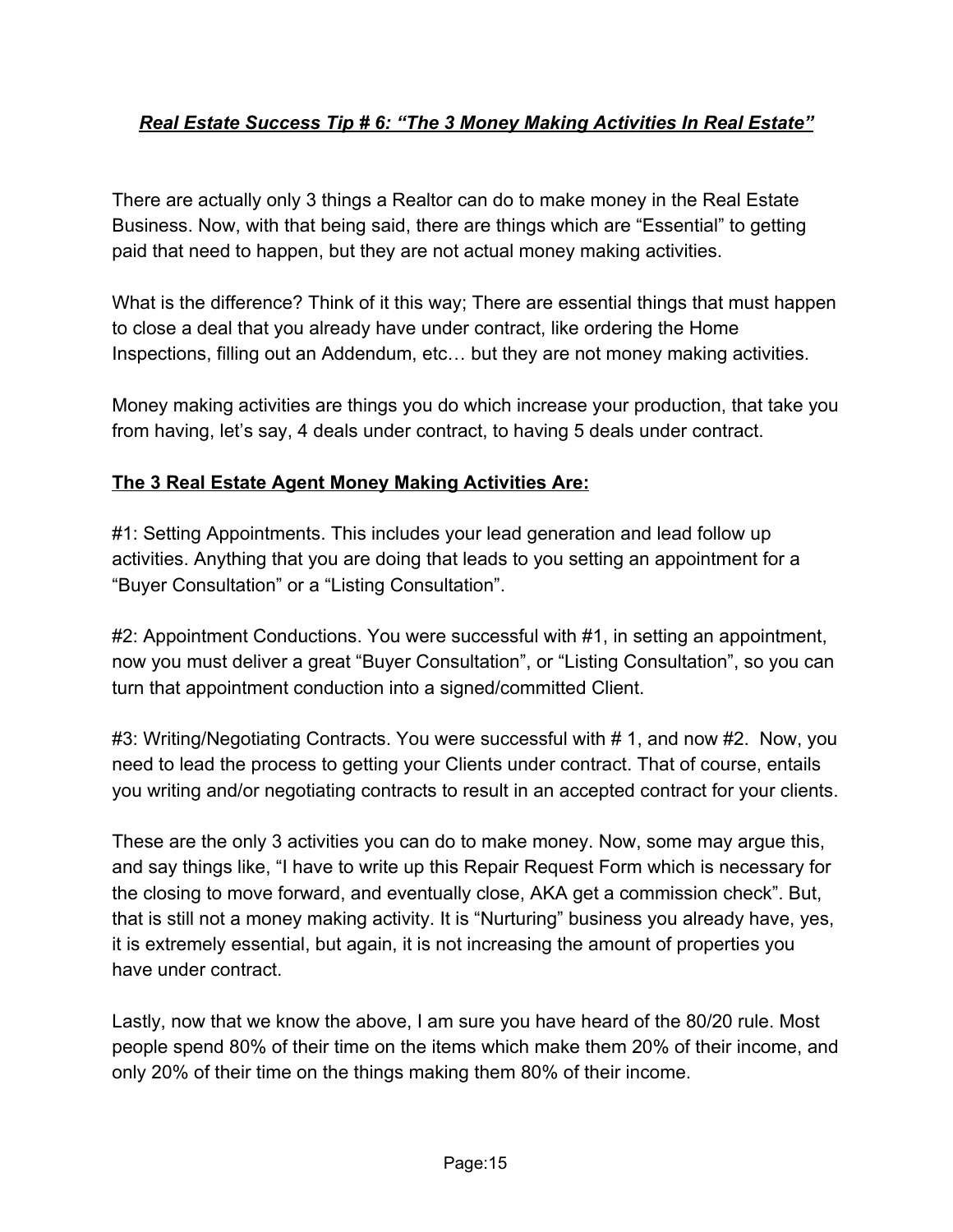Top Real Estate Producers understand the 80/20 rule, and they flip it around. They make sure 80% of their time is spent on what makes them 80% of their income, and 20% of their time on what makes them 20%.

With that being said, if you want to become a top producer, it is critical to spend 80% of your time, energy, and focus on these 3 money making activities.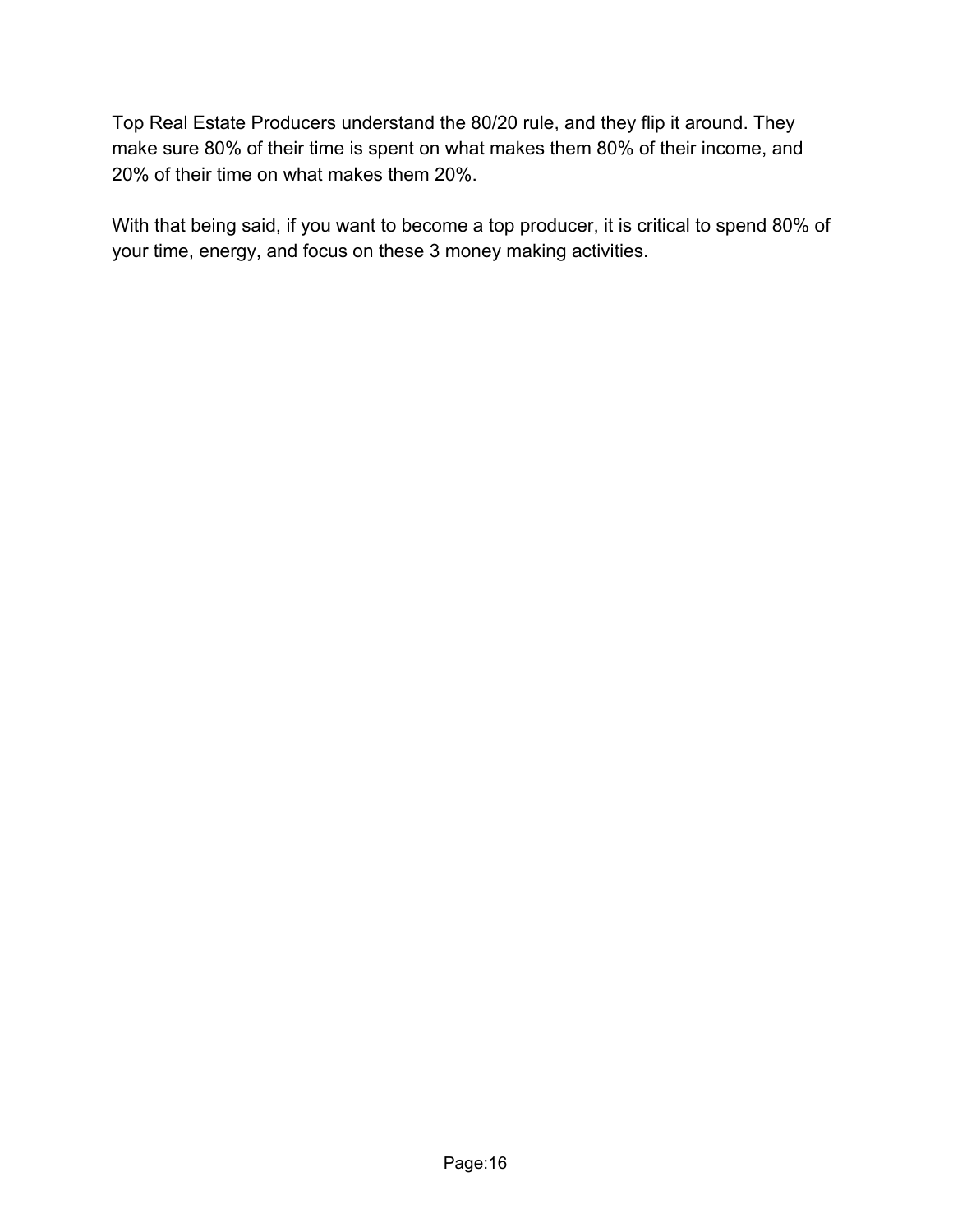#### *Real Estate Success Tip # 7: "Success In Real Estate Happens From Mastery"*

In this Tip we will be discussing the importance of "Mastery", and how it is an absolute MUST if you want to grow your Real Estate Business!

Here is the really cool part about "Mastery". So few people focus on it, so, once you do, you really have no competition!

What is Mastery?

In the dictionary, Mastery is defined as: "Superiority or victory: **mastery** over one's enemies. The act of mastering. Expert skill or knowledge. The state of being master; Power of command or control."

You do not truly know your craft until you have "Mastered" it.

How does Mastery happen? Mastery happens when "Eyeballs" are not on you. It happens behind closed doors, with extreme focus.

You will not "Master" your craft by simply working each and every day inside your Real Estate Business. Mastery happens after you put in a long work day, and you go home, and then practice your presentations and scripts over and over and over.

For example, if you want to "Master" your Listing Presentation, you will not go on enough listing presentations daily, weekly, or monthly to truly master the craft. So, in order to truly master it, you must practice it over and over. After a long work day, once you get home, after you spend some time with the Family. While your competition chooses to watch TV and relax, you choose to practice your listing presentation every single night for 2 hours.

This is how "Mastery" takes place!

#### **What are some absolutely critical items you MUST "Master" inside your Real Estate Business:**

- Lead Generation.
- Lead Follow Up.
- Your Appointment Setting Scripts.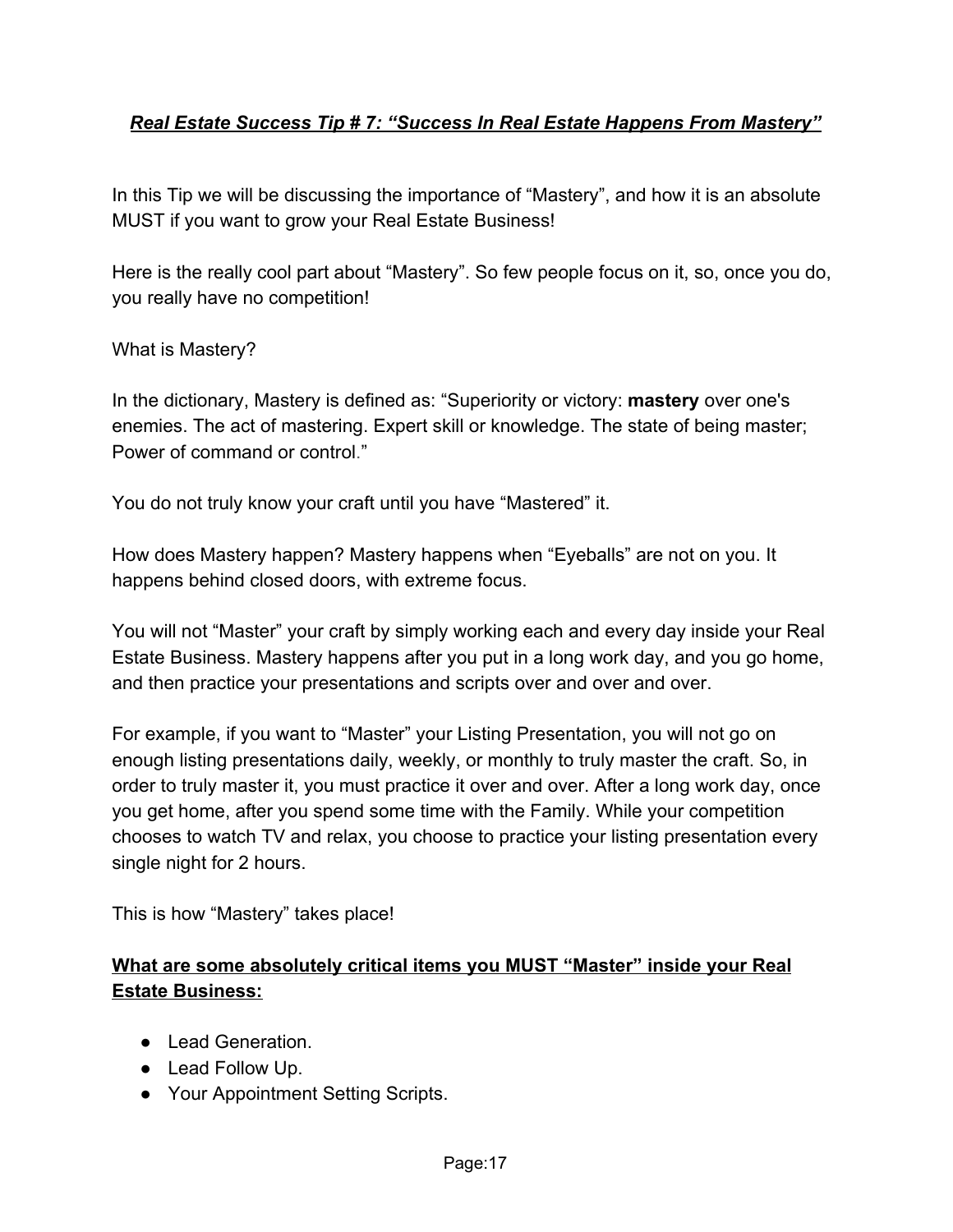- Your Buyer Presentation.
- Your Listing Presentation.
- Your Objection Handling Scripts.
- Your Closing Scripts.

Of course, there are more critical things to know, but the above is a list of some absolutely essential items you must focus on mastering inside your Real Estate Business if you want to create success.

Start working on "Mastery", and start creating MASSIVE SUCCESS!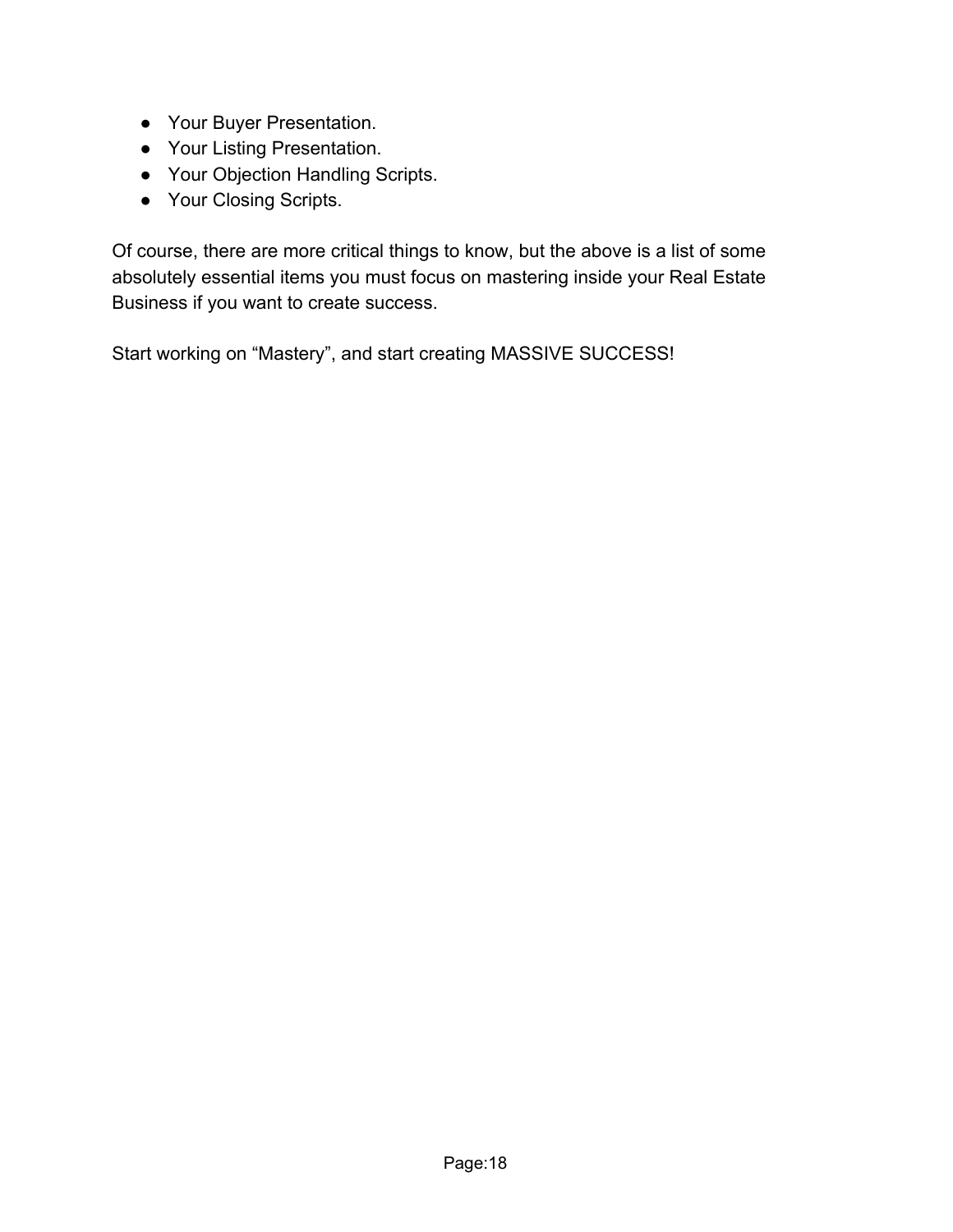#### *Real Estate Success Tip # 8: "Think Outside The Box To Generate More Leads/Clients"*

In this tip we will discuss: "How Thinking Outside The Box" can generate you more leads and ultimately lead to more Clients!

The reality is, there is no "shortage of Realtors" in the marketplace. So, the question then becomes, what are you doing to separate yourself from all the other Realtors out there, AKA "Your Competition?"

Not everyone is thinking about "Buying or Selling" at this given moment, so the ultimate goal is to offer those that either may want to buy or sell now, or at some point in the future, something of value, and stay in touch with them/build a connection with them over time.

So, how is that accomplished? Well, in order to do this, in the "Noisy" world we live in, we must think differently, and lead from a place of contribution.

For example, let's talk about For Sale By Owners. Instead of just asking/begging them for their business, what about offering them some free tips and tools that can ultimately allow them to be more successful?

Now, I know what you are thinking. Why would I want to do that? Well, the reality is, only 8% of FSBO's are ever successful at selling their homes on their own, and per the National Association of Realtors, the FSBO's which are successful, on average, sell their homes for 16% less than the average Realtor listed property.

According to ForSaleByOwner.com, 60% of all FSBO's end up listing and selling successfully with a Realtor.

It is also important to understand the mindset of a FSBO, they are listing their home for sale on their own for a reason and the number one reason is that they are fully confident they can do it on their own and don't need a Real Estate Agent. And we all know how hard it is to talk someone out of their beliefs once their minds are made up, so they need to "Self Discover" that they need our services and I find that this usually takes 4-8 weeks.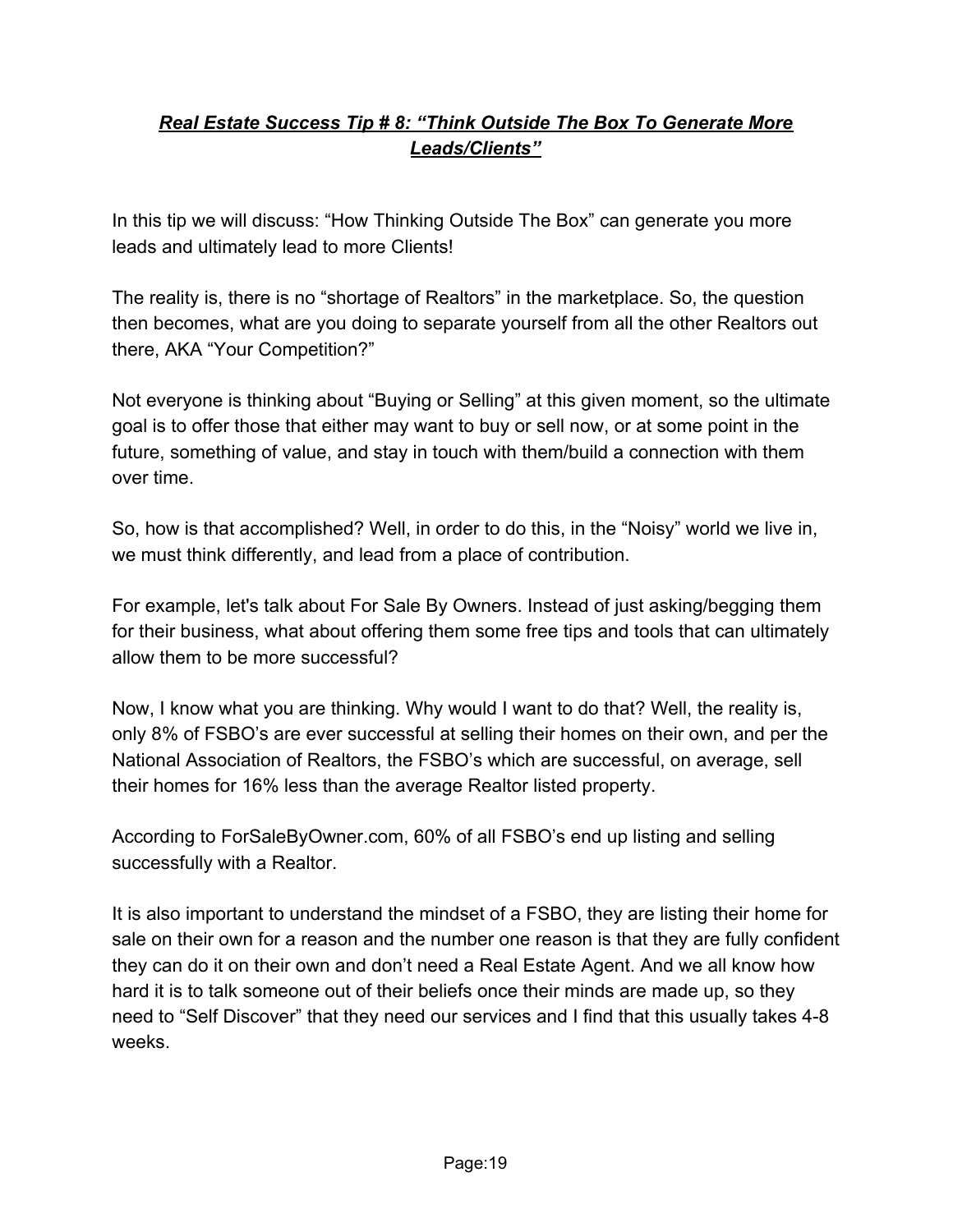With that being said, if you offer them some free tips/tools, you are establishing a stronger relationship over time. So, when the 92% that are unable to sell on their own, decide they want to hire a Realtor, BOOM! You are the 1st Realtor they think of.

#### **What would you offer them? Well what if you offered them for FREE:**

- A in depth Current Market Analysis Report.
- A How To Prep Your Home For Sale Guide To Get Top Dollar Report.
- A Guest Registration Login Book.
- A blank Association of Realtors Contract.
- A Seller's Guide from your local title company.
- Some tips on Creating Social Media Ads.
- Some tips on Lead Follow Up.
- Some tips on Holding a Successful Open House.

These are not just some suggestions, but rather a way to offer them something of value. Become a resource to them. While other Realtors are begging them for their listing, telling them how they are going to fail, you are offering value, and building a connection.

So, again, when they get to that point of frustration where they decide they need to hire a Realtor, you are the Realtor who comes to mind due to all the value you have delivered to them.

Now, you may not agree with this strategy, and please do not judge the "Thinking outside of the box" approach by just this strategy as this is just one of thousands of examples that you can apply.

The key is to always offer something of value in exchange for the Consumer's contact info (now they become a lead inside your database), and then you can follow up, continue to be a resource, and develop a relationship over time.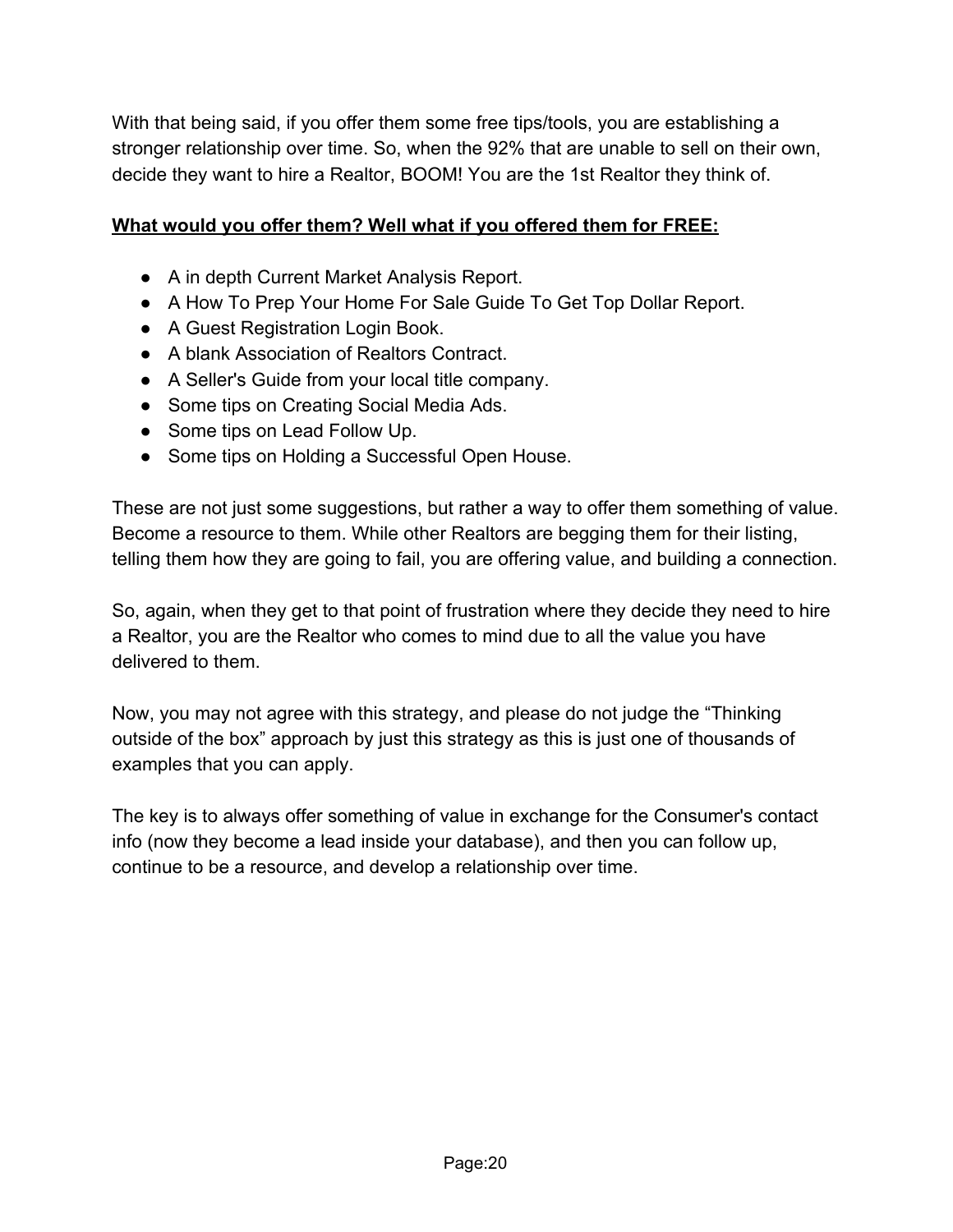#### *Real Estate Success Tip # 9: "Own Your Schedule To Be More Proactive"*

In this Tip we will talk about how to be more proactive, get more done in the time that you have, and be much more proactive!

I hear it daily, *"I am really struggling with my Time Management… there just does not seem to be enough hours in the day to get everything done…"*

Here is the reality; Time management does not exist. You can't manage time. You can't control the fact there are 24 hours in a day, or 168 hours in a week. BUT, what you can control, is your "Choice Management", AKA how you choose to use your time!

#### **Here Are Some Quick & Effective Tips:**

#1: Wake up one hour earlier than you have to. Spend that hour planning out your day. What are you going to do? When you are going to do it? Etc.

#2: Before you end each day, spend a few minutes reflecting on everything you did, and see what you did that was not necessary. Then, the things that were necessary, reflect and see if there is anything you could have done to be a little more effective and efficient with your time.

#3: Utilize a Calendar, and make sure everything gets on your Calendar. Google Calendar is FREE.

#4: Create a Daily "To Do List". During your morning planning, make a "To Do List" of all the important things you need to get done that day. You can do it on a piece of paper, or there are a lot of great free online apps you can use, like Wunderlist.

#5: Once you have created your "Daily To Do List" ask yourself, "What are the Top 3 Most Important Items On This List That Would Have The Biggest Impact On My Overall Business?". Make sure those get done as early in the day as you possibly can. Not saying to neglect the others, but this way you will ensure the most important items get completed.

I know by doing the above tips you are essentially adding more to your plate. However, it is extremely rare to meet anyone who takes the time to plan and reflect on their day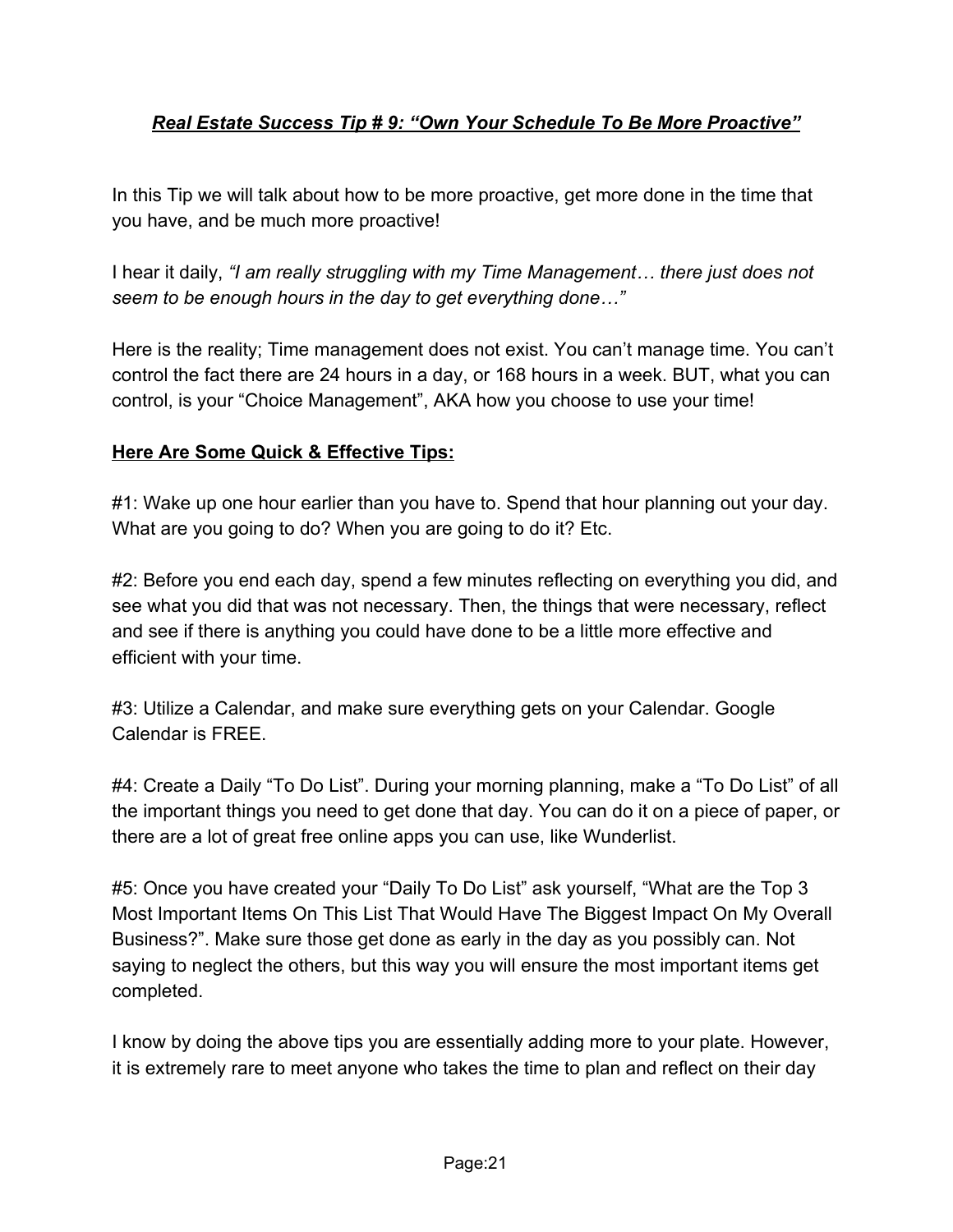who has a time management issue. I can assure you, if you start to apply these tips, they quickly become a massive "Game Changer"!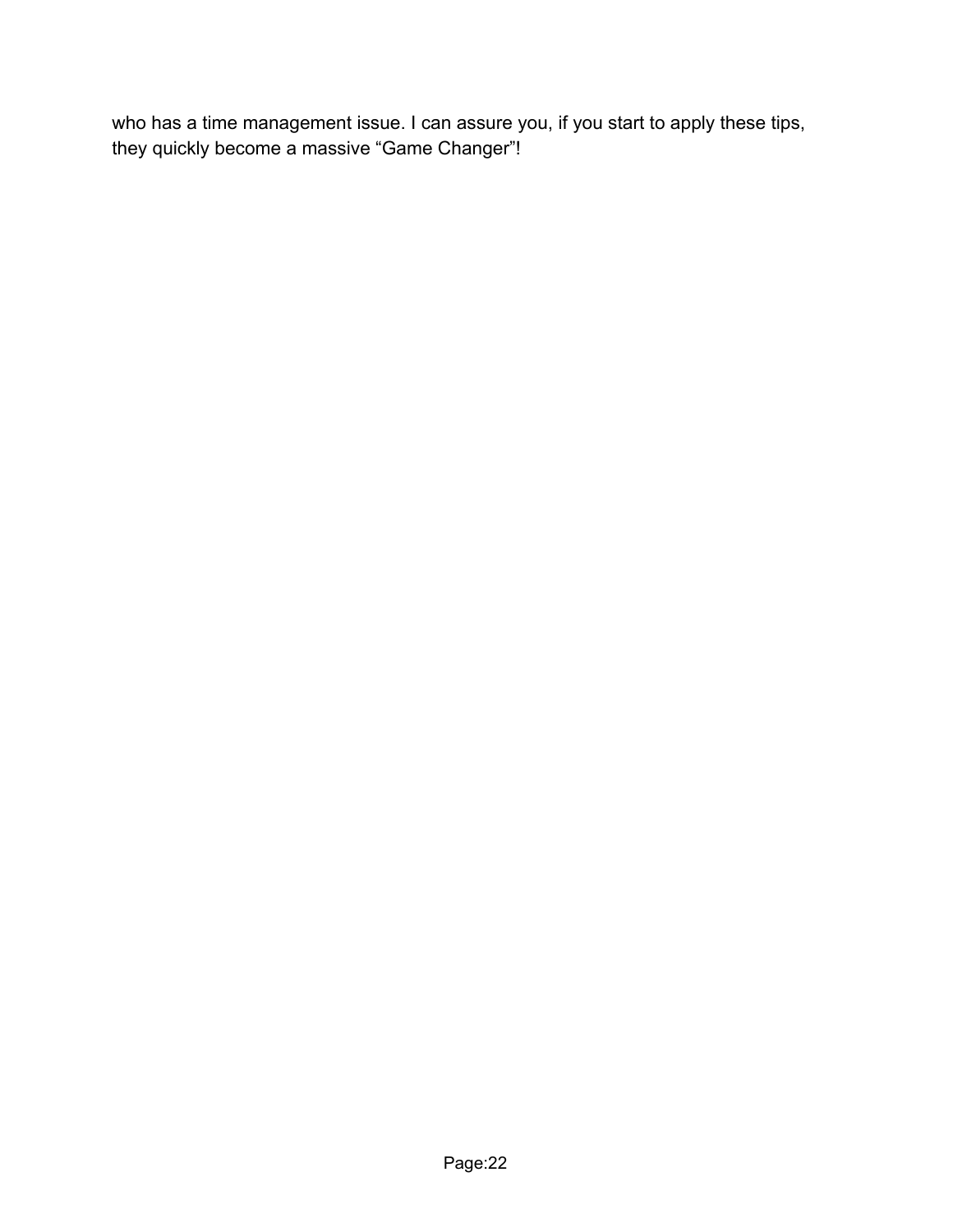#### *Real Estate Success Tip # 10: "Lead Generation Basics"*

There are so many "Moving Parts" when it comes to creating success inside our Real Estate Businesses. But, where does it all start? It all starts with "Lead Generation".

The reality is, you can deliver amazing service to your clients, you can know the contract inside and out, you can know how to look out for your Client's best interest, BUT, if you can't generate a constant steady stream of leads, then it is very difficult to do/perform those other items above.

So, how do you generate a steady stream of consistent new leads?

First, by understanding the importance. Every single day, inside your Real Estate Business, it must become a top priority to "Get New People Today Aware of You That Were Not Aware of You Yesterday, Offer Them Something of Value In Exchange For Their Contact Information, And Then Follow Up With Them Frequently". This is really the essence of "Lead Generation" and "Lead Follow Up".

There are 2 BIG Mistakes most Realtors make: #1: They do not make lead generation a daily priority, and #2: They have too many lead sources which they pursue.

#### **Let's break these down and go deeper into each:**

#1: You must make lead generation a daily priority. Every day you must have a plan to lead generate and block off that time on your calendar. This allows you to become intentional on a daily basis about your lead generation.

#2: Success is not found in doing 1000 things, but in doing a few things brilliantly, thousands of times. Don't try to focus on having 12 lead sources, but instead, focus on 2 or 3. Do those 2 or 3 things on a constant basis, and become world class at them!

What is the best lead generation source? Well, at the end of the day, the source is not as important as your consistency, so the best source is the source you enjoy, and that you will continue to do over and over and over.

Identify your personal strengths, then identify the lead generation methods that align with your strengths. For example, if you love talking with and networking with people, then try joining local networking groups and working those groups as your lead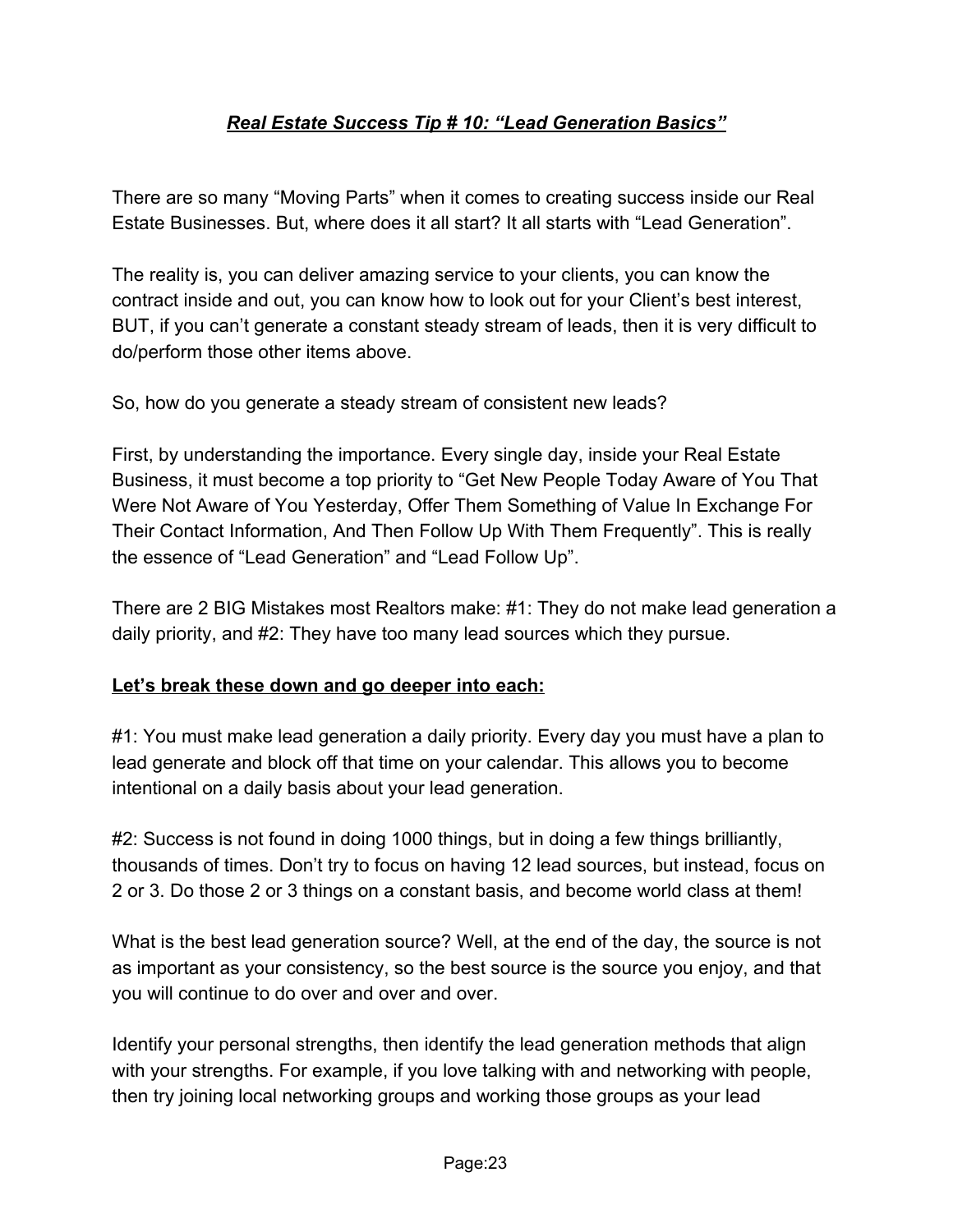generation method. If you are more "Introverted", and don't like networking, well, maybe, Online lead generation will be where you shine. It differs from person to person, as everyone has different strengths and different weaknesses.

As an example, I hate cold calls and door knocking, so I don't do them. I found myself attracted to Open Houses and Online Lead Generation, so I have focused all my attention, energy and time on these 2 activities when it comes to lead generation and these 2 activities alone allow my Team to sell hundreds and hundreds of homes each and every year.

If you study all the top producers on the planet, they have different lead sources, but what they all have in common is, they are extremely consistent!

I co-hosted a virtual online Real Estate summit with my good Friend Chantel Ray (Chantel runs one of the Top Teams in the World), we interviewed 30 of the Top Real Estate Agents/Team Leaders on the Planet, all making over \$1 Million Per Year in their Real Estate Businesses, and we interviewed them on one thing: "What Is Your Most Successful Lead Generation Source & What Do You Do To Convert Them To Clients?"

They all had different lead generation sources (well some were the same, but the majority were different) and I share this with you to make the point that the lead source doesn't matter. There is no best lead generation method, but instead it is about your personal commitment, execution and mastery of the lead source(s) you choose.

You can access the virtual summit online recordings and get 2 FREE days of access to check these out at: [www.MillionaireRealEstateSummit.com](http://www.millionairerealestatesummit.com/)

At the end of the day, there is no magic pill lead source. The only magic pill that exists is consistency!

So, break down your personal strengths. Identify 2 to 3 lead generation methods which align with your strengths. Block off daily time on your calendar to intentionally work those lead generation methods, and go build a constant stream of new leads always entering your database!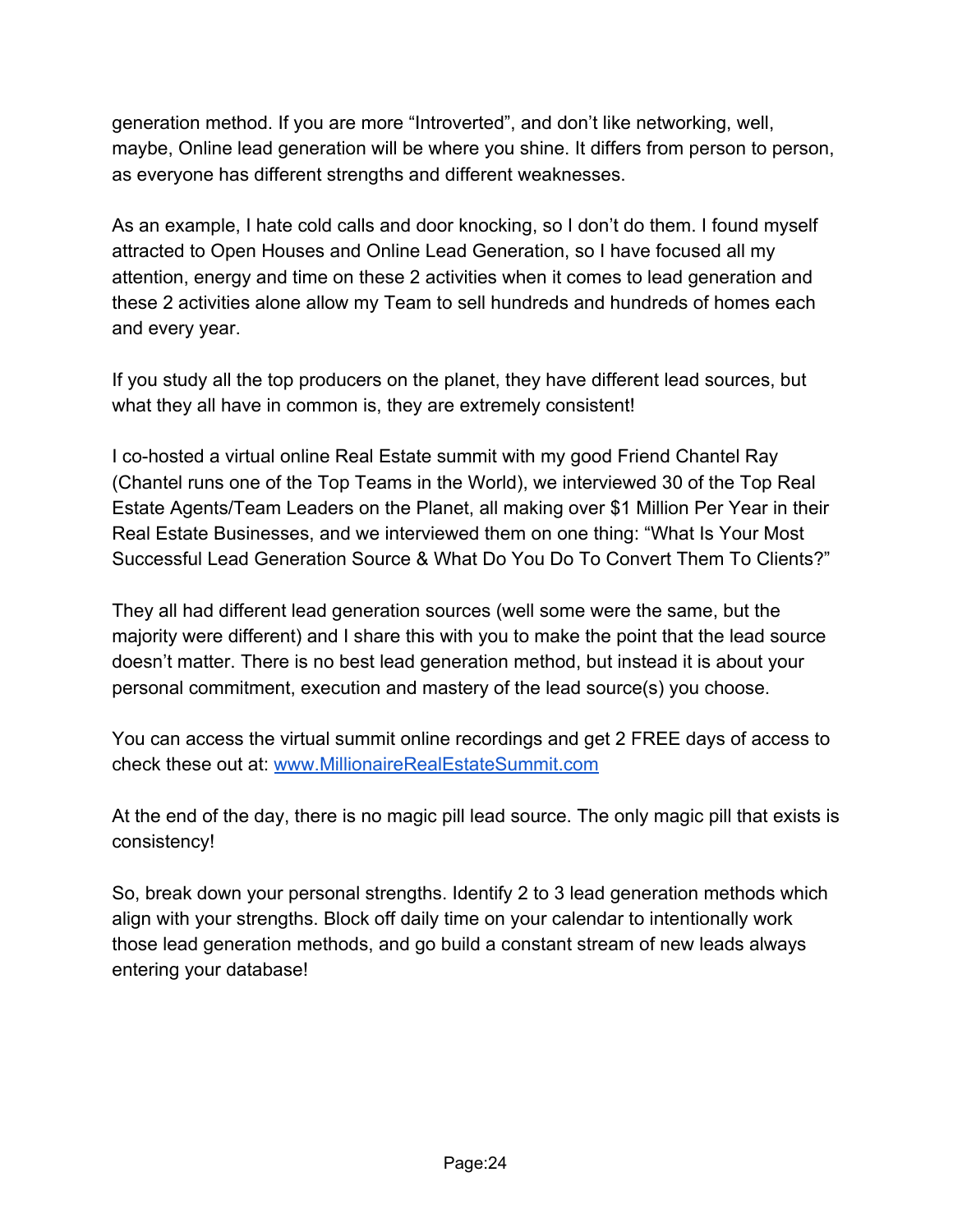#### *Real Estate Success Tip # 11: "How To Hold Effective Open Houses"*

First off, Open Houses are extremely effective if they are done correctly. Secondly, a lot of Realtors believe in the myth, that open houses are only for new Realtors, which is just that, a HUGE MYTH!

One of my Friends is the #1 Keller Williams Agent on the Planet and He personally does Open Houses each week. My Team is one of the Top Teams on the Planet as well, and Open Houses are our main source of New Business.

Why are open houses so effective? Well, you have potential Buyers and Sellers coming to you, they have already identified where they want to be, and/or the fact they want to sell. You are instantly "Face to Face", and have the ability to interview for the job right there!

Most Realtors do not have success with open houses, as they do not know how to do them effectively. So, let's break down what must be done to have an effective open house strategy.

#1: Identify an area, and be consistent with it. Think of Open Houses as your "Storefront" where you get to set up and meet potential Buyer/Seller Clients in the area you want to work. Most Realtors do open houses all over the place, which is a mistake. Instead, identify an area that you want to work, that you want to build up market share in, and then hold consistent open houses in that area. Current Homeowners then begin to see your Open House signs set up every weekend there, then start to build up your local brand, and increase "Consumer Confidence" as they are seeing your name on a constant basis!

#2: Signage matters. Now, make sure you check with your local Government to see if there are any sign restrictions as some areas do restrict the amount of signs you can have. You can usually find this quickly by checking online or calling their office. If you do not have any sign restrictions, putting out 30+ signs will greatly help increase your brand awareness, and drive more traffic to your open house. If you are located in an area with a sign restriction, do not get discouraged, as all your competition (other Realtors) are held by the same restriction.

#3: Pre-market the open house. Run a "Targeted Facebook Ad" for the area for 3 days leading up to the open house.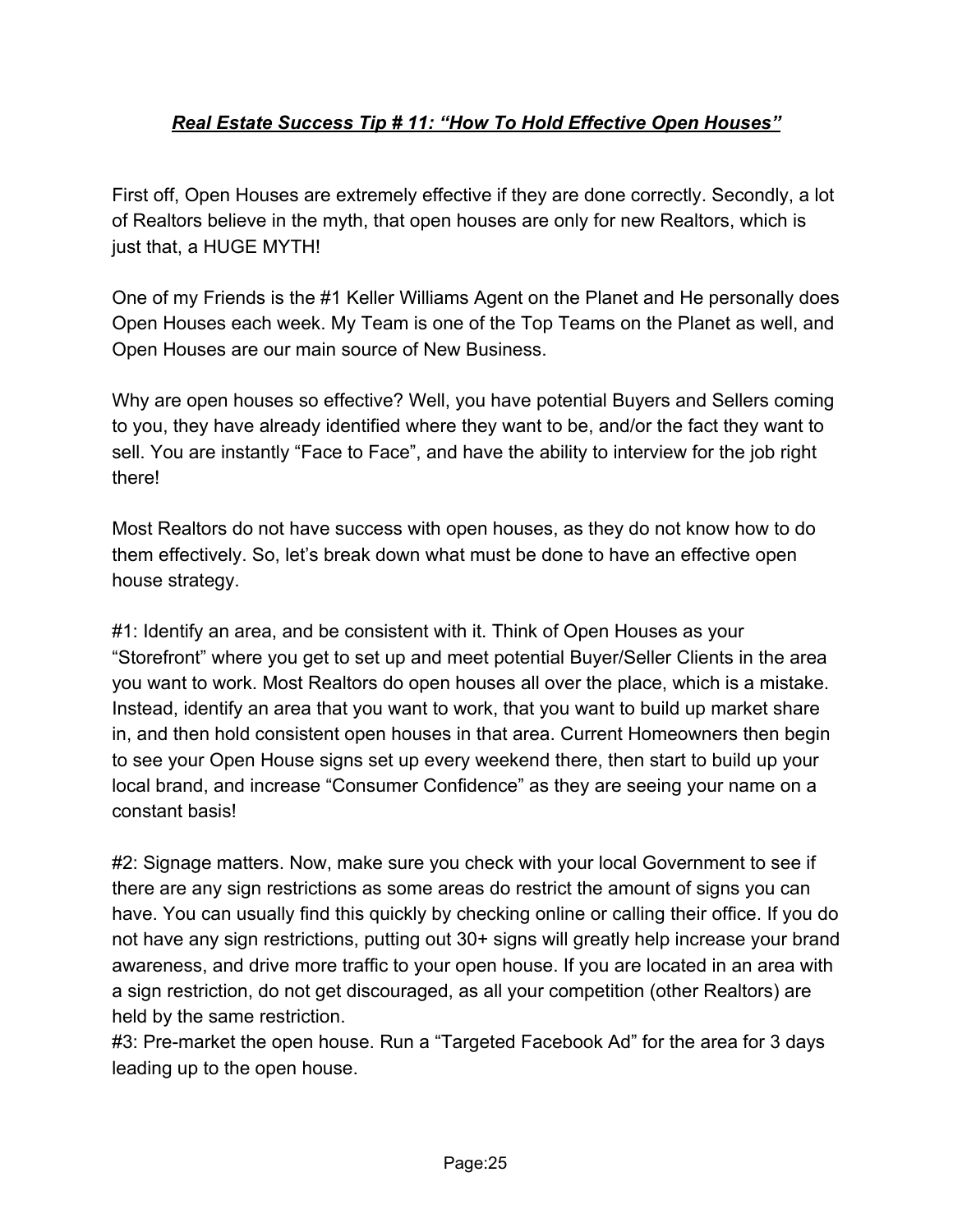#4: Set up properly. Above we talked about using 30+ signs. Use as many signs as you are allowed/can afford. Purchase a couple tall open house flags to put in front of the property. This will get you a lot of attention. Now, a lot of the attention may be from people currently living in the area, but that is good. When they think of selling, you want to be the first person that pops up in their mind. Put a sign on the door that says, "Per Sellers Request Please Sign In", then right at the front door, set up a sign in table with the same sign as you have posted at the front door, "Per Sellers Request Please Sign In". Then, have your "Guest Registration Sign In Sheets". Have a nice property flyer with all the property information as well as the different mortgage payment options.

#5: The Tour. Once they have signed in, give a good tour. Now, you can't give a tour to everyone if the open house is really busy, but those that you are able to, give a great tour. Ask engaging questions where you can connect with them and identify their goals. Example questions: "What is it about the area you like so much?", "Do you work near by?", etc.

#6: Ask for an appointment at the end of the tour: "So, what do you think about the property? Does it meet your needs, or are you looking for something different?" (Most will say they are looking for something different as  $\frac{1}{2}$  of 1% of homes sell from that open house), in that case follow up with something like: "Great, just so you know, I am not here to just sell you on this house. I am here to identify what your goals and needs are, and if this house meets those, then great, and if not, to identify what your goals and needs are, and then to find you exactly what you are looking for. Based on what you have told me what you are looking for, I know of several homes which I am confident will meet your criteria. I get out of here at 4pm today, and can meet you then to go show you those other homes. Is that something you would like to set up?". Now, most will not want to set an appointment right there, but if you ask enough people, you will absolutely get some that say yes.

#7: Put everyone into your database, and Follow Up "The Fortune Is In The Follow Up".

Again, if you plan, setup, and execute correctly on your open houses, you will absolutely get great results!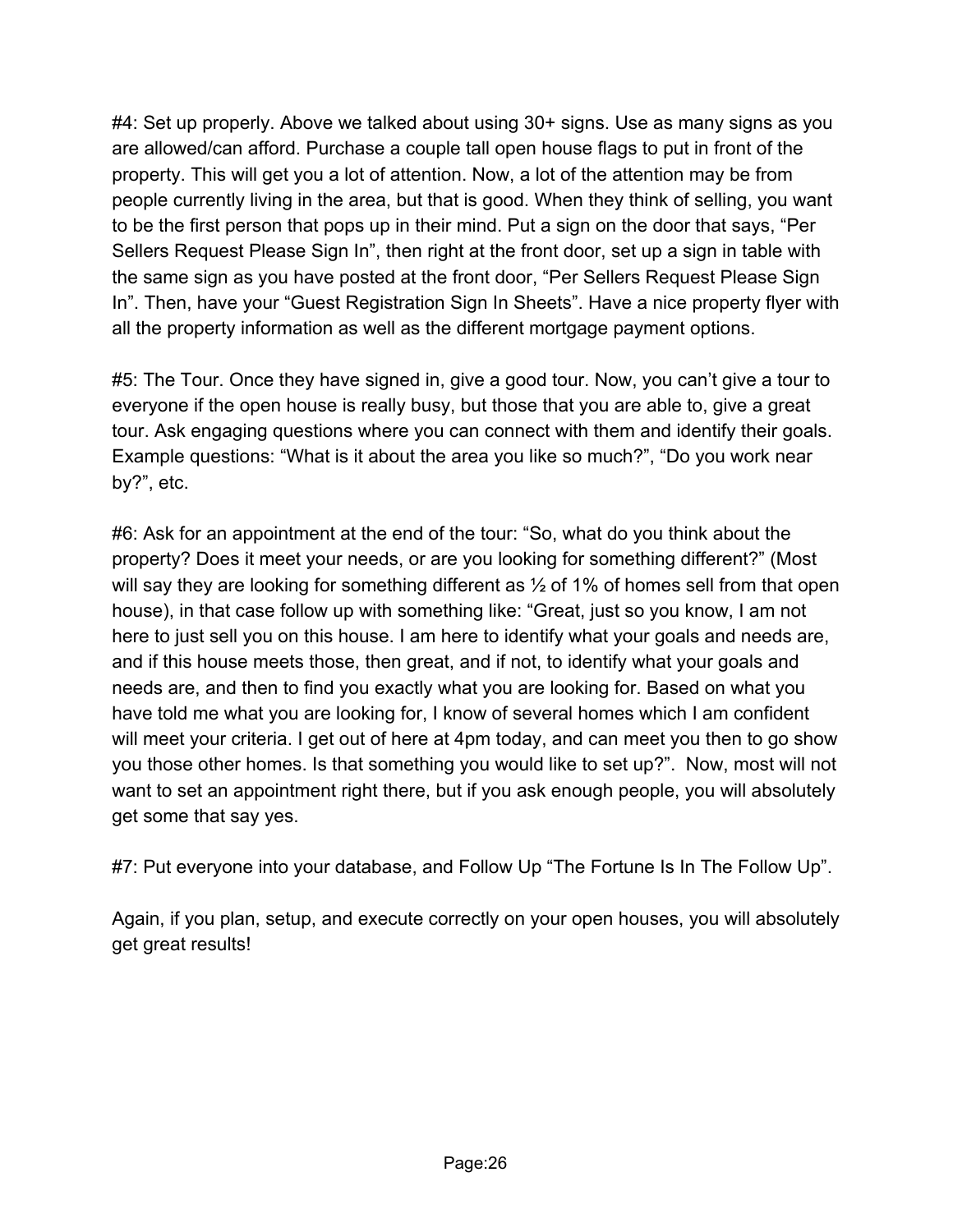#### *Real Estate Success Tip # 12: "How To Double Your Real Estate Business Fast"*

I speak to Realtors on a daily basis looking to take their Business to the next level, and double, if not triple, their real estate businesses.

In most cases, they are looking to add more/new "Lead Generation Methods". Now, I am not saying to not add more lead generation methods, but that is not the place to start.

So often, success is not in "Addition", but instead in "Elimination", which is the 1st place to start!

Step # 1: Analyze all of your closings for the past 12 months. Make a note of the exact lead sources that led to those closings.

Step # 2: Make a list of everything you are currently doing that has not led/resulted into closings.

Step # 3: Eliminate all lead generation activities that you have been doing that have not resulted in the past 12 months.

**IMPORTANT NOTE:** If within the past 4 months you added a new lead generation source, you may not have closings as of yet, as it can take a full 6 months to test a new strategy, and see the true results of that lead source. You may not be able to go off of "Closings", but you can go off of "Appointments Set", as you should have set some appointments. In most cases, 5 "Appointments Set = 1 Closing". So, you may have to go off of this data instead of closings.

Step # 4: By eliminating activities that are not getting you results, you have now free'd up time inside your schedule to "Double or Triple Down" on the activities that have produced results inside your Business.

The above steps are the true key to increasing revenue, eliminating what is not working, and doing more of what has been proven to work. This is also the importance of making sure that you track where your leads are coming from. If you do not track your results, you can never truly know what is working and what is not working.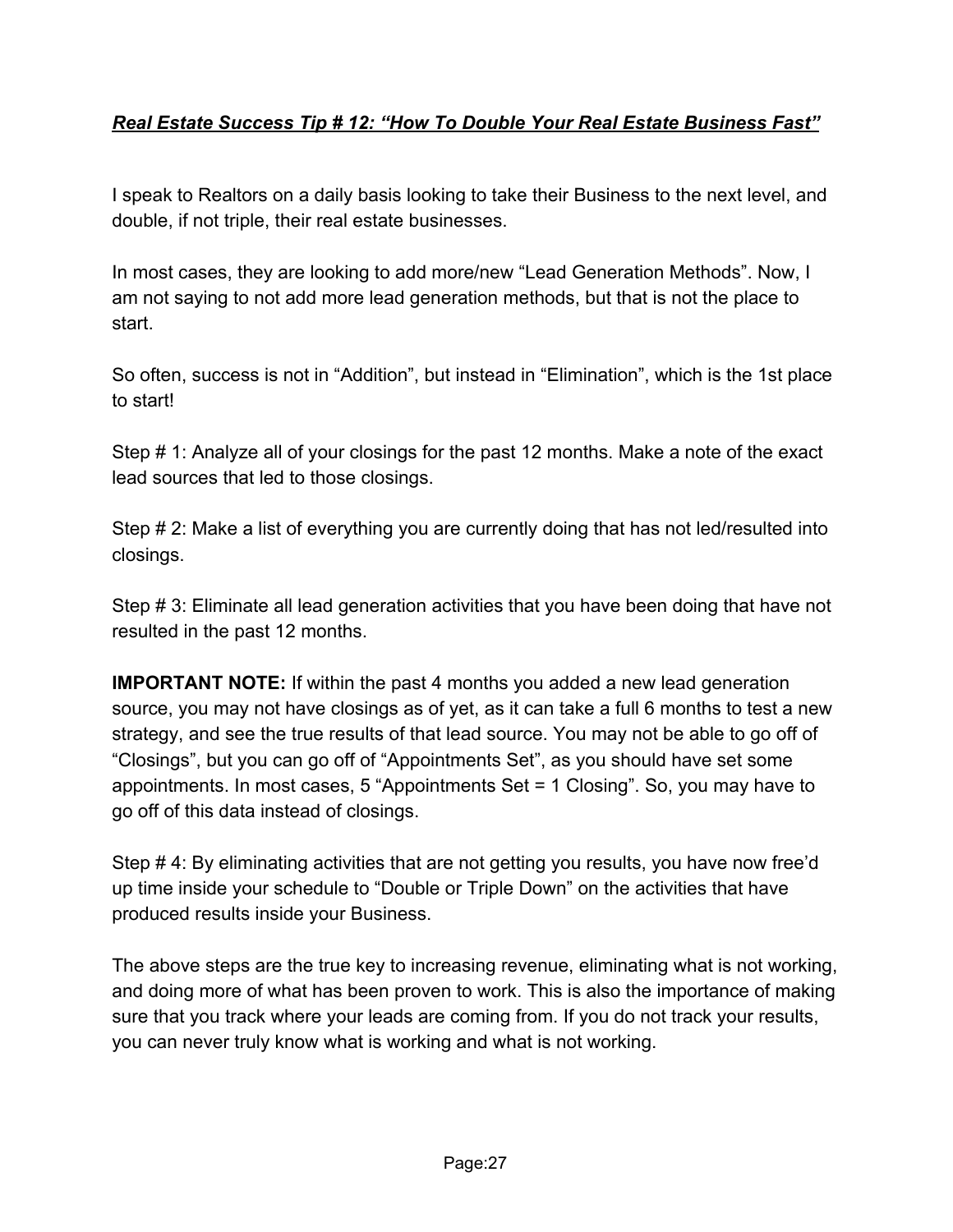The only time I will ever add a new lead source is once I know that I can't do any more of what is already proven to work, which is very rarely the case. Usually there is always more that we can be doing of what has been proven to produce results.

This is by far the fastest way to "Double" your Businesses!

Spend some time over the next week, break down all your closings, what lead sources those closings came from, eliminate anything not getting results so you can make more room to do more of what has been proven and continue to grow your Real Estate Business!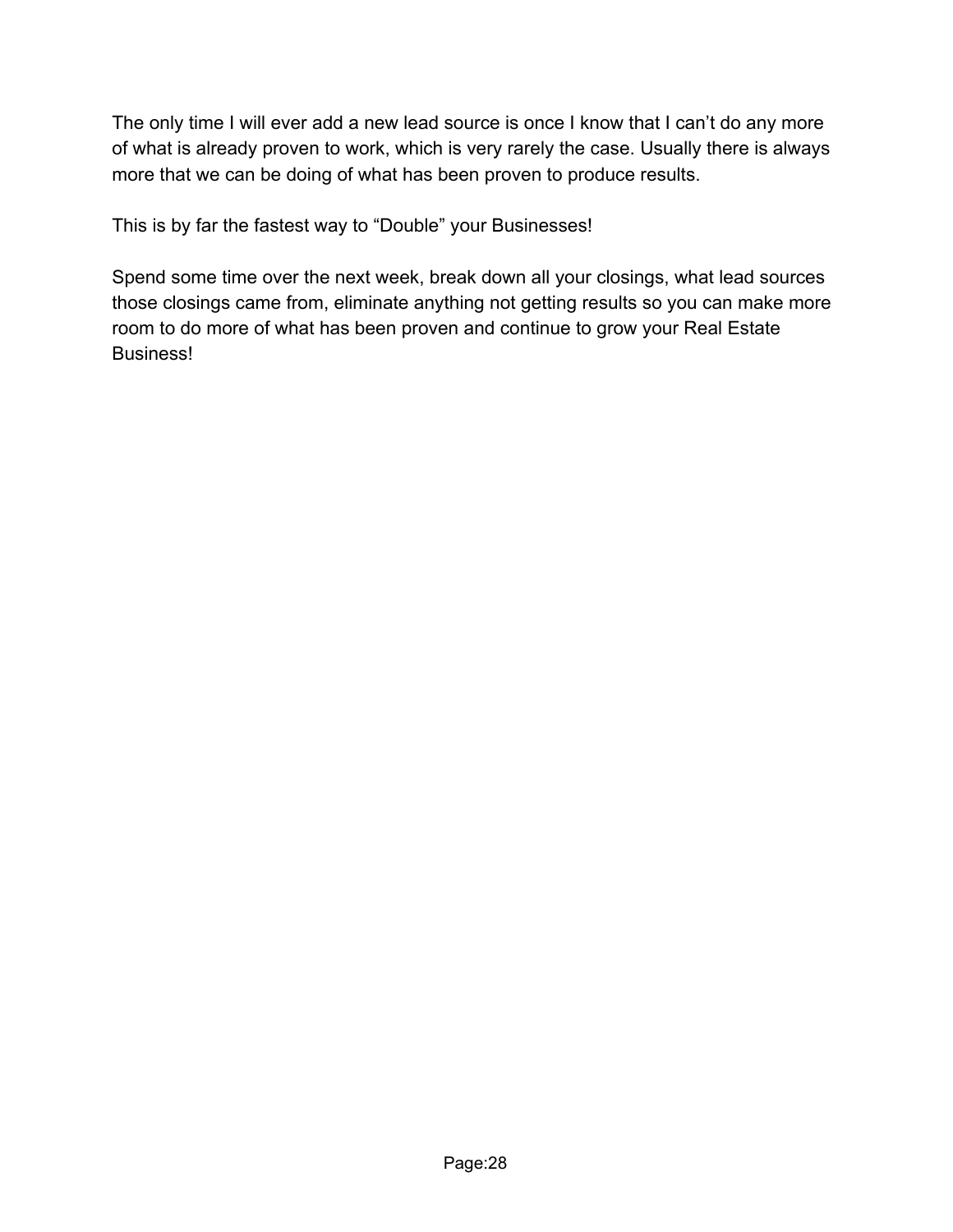#### *Real Estate Success Tip # 13: "Knowing The Real Estate Sales Funnel"*

The reality is, every business has a "Sales Funnel", and every successful business owner knows their "Sales Funnel" inside and out.

A "Sales Funnel" is the overall process to create a closed client, AKA "Closed Acquisition", and it can differ from business to business. But, as we are in Real Estate, let's break down the Real Estate Sales Funnel.

We have all seen a "Funnel". That thing either you, or the person that changes your oil, uses to fill your vehicle with oil during an oil change. A funnel starts off wide at the top, and then gets more and more narrow, until there is a small opening at the bottom. Now that you have a visual, let's break down the Real Estate Sales Funnel from top to bottom.

*1st: Activites 2nd: Leads 3rd: Appointments Made/Set 4th: Appointment Conductions 5th: Clients 6th: Under Contract 7th: Closing/Commission Check*

**IMPORTANT NOTE:** It is critical to understand that everyone must funnel through/go through the entire sales funnel. There are no skipping steps. However, some people, in some situations, may go through the funnel faster than others.

Each step in the "Sales Funnel" exists to get to the next step:

- Activities exist to generate leads.
- Leads exist to generate Appointments Made.
- Appointments Made exist in order for an Appointment Conduction to occur.
- Appointment Conductions exist to create a Client.
- Clients exist to put them Under Contract.
- Homes which go Under Contract exist to Close the Property where you accomplish your Client's goal, and accomplish your goal of generating a commission check.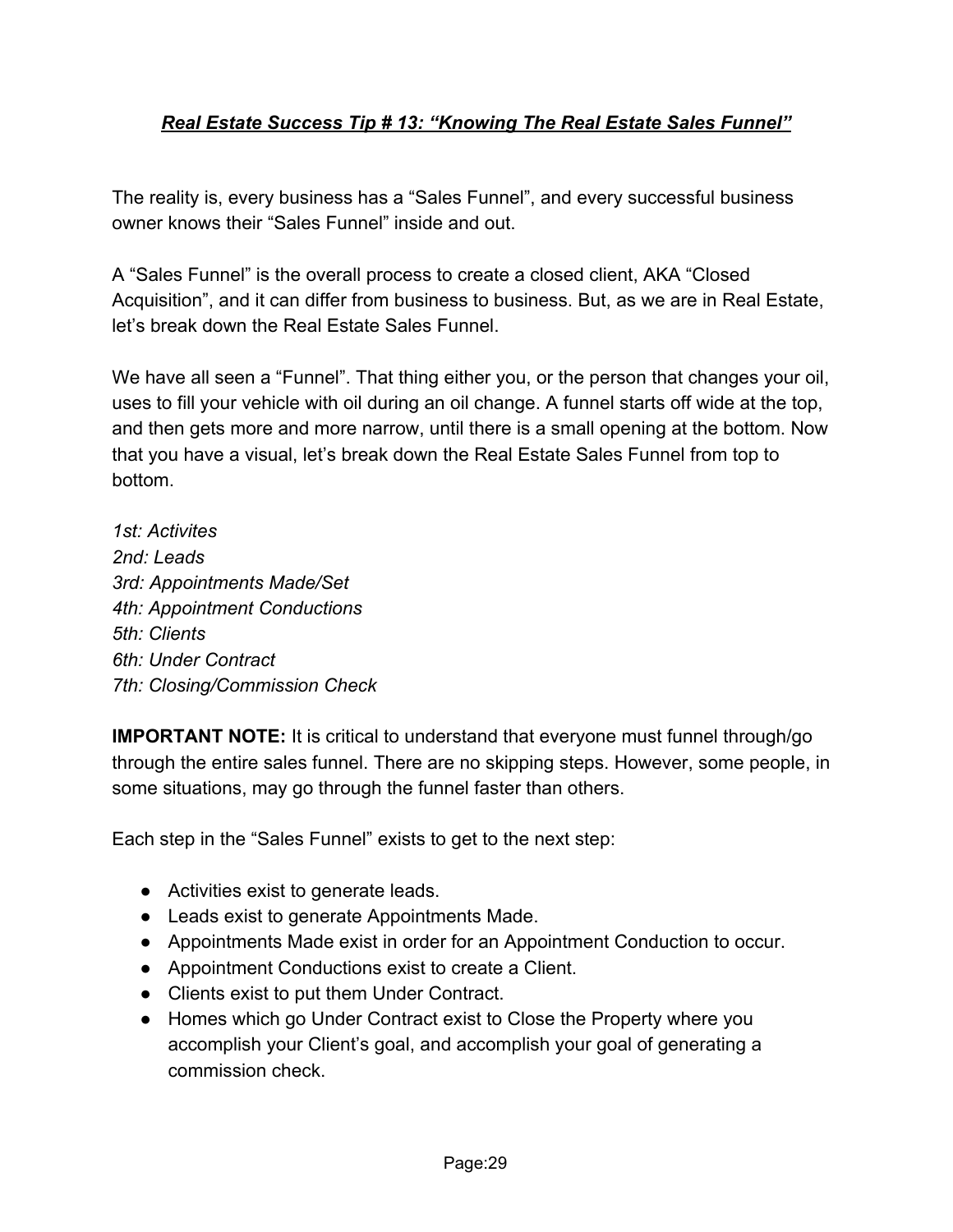NOW, something that is missed frequently is the "Sales Funnel". Real Estate does not stop there. Once you have a Closing/Commission Check, that Client now becomes a "Past Client", which then becomes your # 1 Lead Source, and re-enters the Sales Funnel.

It is not enough to just know the "Real Estate Sales Funnel". In addition to knowing, you must have processes and systems in place to ensure each step is never missed, happens over and over, is duplicatable, and eventually, is scalable inside your Real Estate Business.

So, make sure you know it, are paying attention to it daily, are mastering it, and are creating processes and systems to ensure each step is never missed and duplicated over and over to ensure you are able to duplicate the same results over and over.

Now that you have awareness, analyze your personal business, and see if there are any steps you are falling short on, and can improve. Get those dialed in and continue to grow your Business!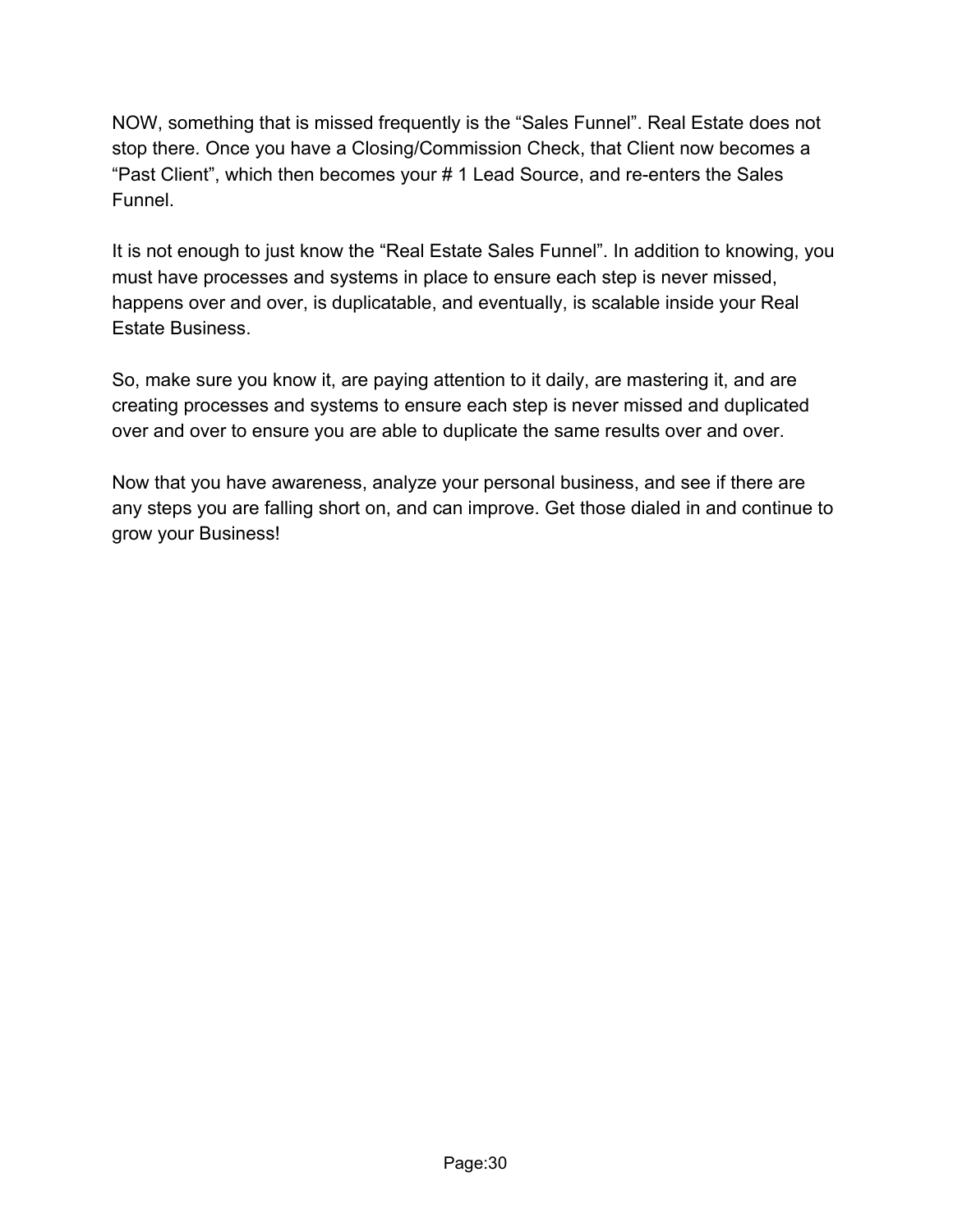#### *Real Estate Success Tip # 14: How To Generate Leads With Facebook*

Facebook is a lead generation machine for those that know how to use it! I am going to talk to you about some important steps to ensure you are successful with running Facebook Ads!

\*In this Tip, when I refer to "Facebook Ads" this also includes Instagram Ads as both are ran from Facebook Ads Manager.

First, I want to make sure you are prepared properly, with the proper expectations, so that you can have success with it. It is critical to understand that the average Facebook lead is 6.7 months out from working with a Realtor. This is not just Facebook, but all "Online Leads".

Of course it is a numbers game. You will get some ready to do something ASAP, but for most, it can be a longer term process. Which, this is OK, as you will need business in 6 or 7 months, so this is a great way to build up your "Pipeline". But, with that being said, make sure you have your lead follow up strategy dialed in, to ensure you convert the highest amount of Online/Facebook leads as possible.

#### **Steps To Be Successful with Facebook Lead Generation:**

#1: You need a website which allows potential Buyers to run their home searches from your site, and allows potential Sellers to request home valuation reports.

#2: With your website, you need to have a lead capture tool. For best results, for buyers, you want a pop up forced lead registration box that will pop up on their first website click, and for sellers, a lead capture tool where they have to enter their property address along with their name, email, and potentially phone number in order to obtain a market valuation report.

You can also bypass the pop up registration box by running Facebook "Lead Generation Ads" instead of "Conversion Ads" where your Leads fill out their information in Facebook (or Instagram), but you still need to drive them to your website.

#3: The ability to install a "Facebook Lead Conversion Pixel" on your website. This will allow you to track your true cost per lead, as well as it gives you the ability to see "Who" is converting at the best rate. This is very important!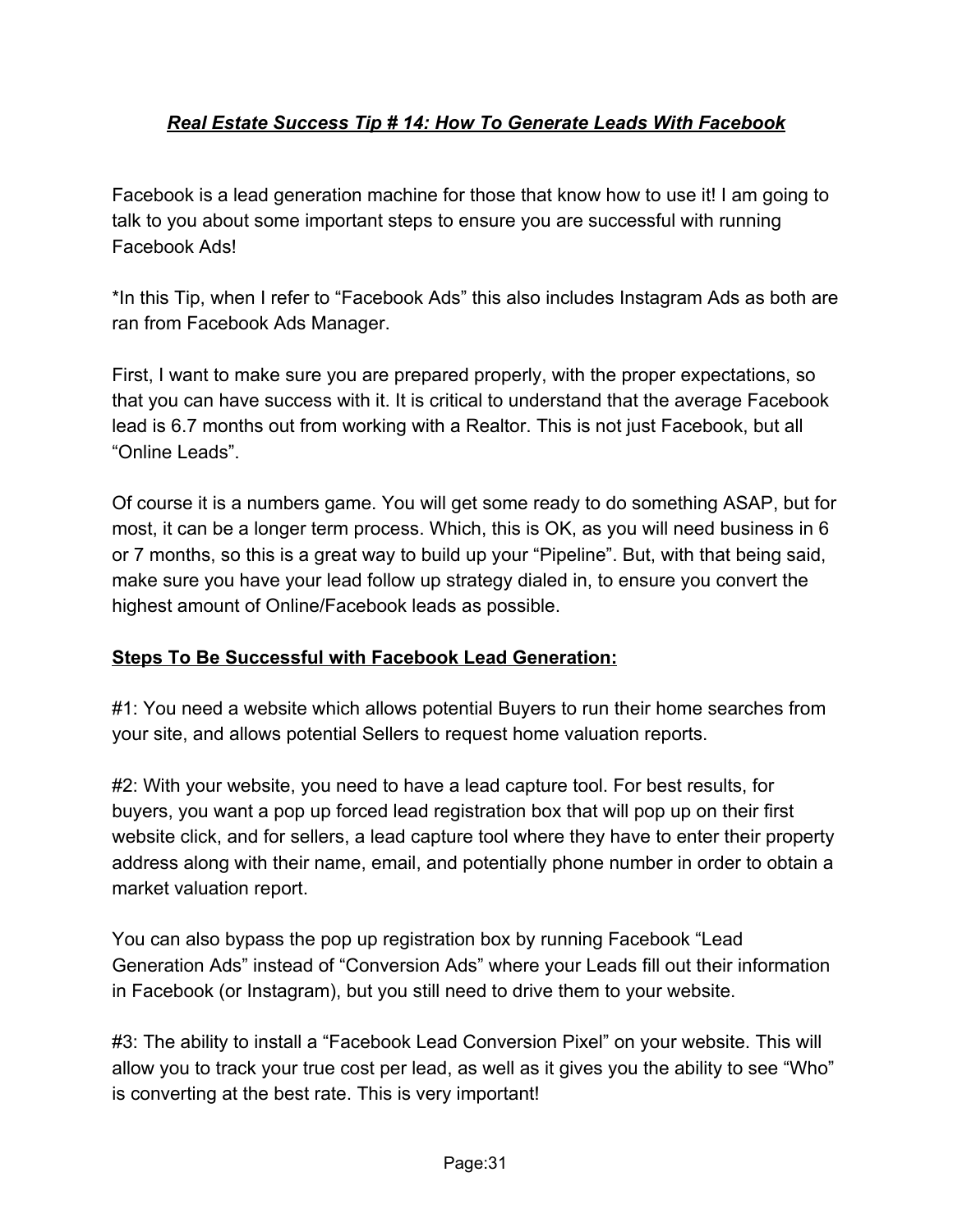#5: Once your site and pixel are set up, you need to make sure the "Potential Lead" lands on the right page. Always have the "Potential Lead" land on the page they are expecting to see. As an example, if you are running an ad for: "Single Family Detached Homes in XYZ City with Swimming Pools", the page they land on features Single Family Detached Homes in XYZ City with Swimming Pools." Once you have the page you want them to land on, copy that URL link.

#6: Understand the Picture is 50% + of the success of the ad. You have 2 seconds or less to capture their attention while they are scrolling on Facebook. The picture is the best way to get their attention.

#7: From your Business Page "Ads Manager", choose "Conversions" or, as mentioned above you can also choose "Lead Generation" as your ad type(s). At the end of the day, all that matters is your cost per lead, which will allow you to know/track your true cost per closing, AKA ROI, on this lead source.

#8: Run multiple "Ad Sets", AKA Split Test. For example, run an ad to: Desktop, Mobile, Facebook, Instagram, etc.. and see where you get the best results.

#9: Select your image, and then add your URL, along with your "Headline" and "Text". Facebook is backwards, as they have the "Headline" below the image, and the text above the image. Remember, the picture catches their attention. Then, the headline and text exists to create curiosity, so the "Potential Lead" will take action, and click on your ad.

#10: Select a "Call To Action Button". You can't go wrong with choosing the "Learn More" button.

#11: Start small, and scale up slowly. I recommend to start at \$5 per day, per ad set. Let the ad run for a couple days, then shut off the non performing ads, and then slowly scale up the performing ad sets. It is recommended to scale up slowly. 25% every few days is a good rule of thumb to follow.

If you are new to Facebook Ads, I know this is a lot, and can be confusing, but it is well worth taking the time to learn. The great news is, there is a ton of free "How To" content on YouTube.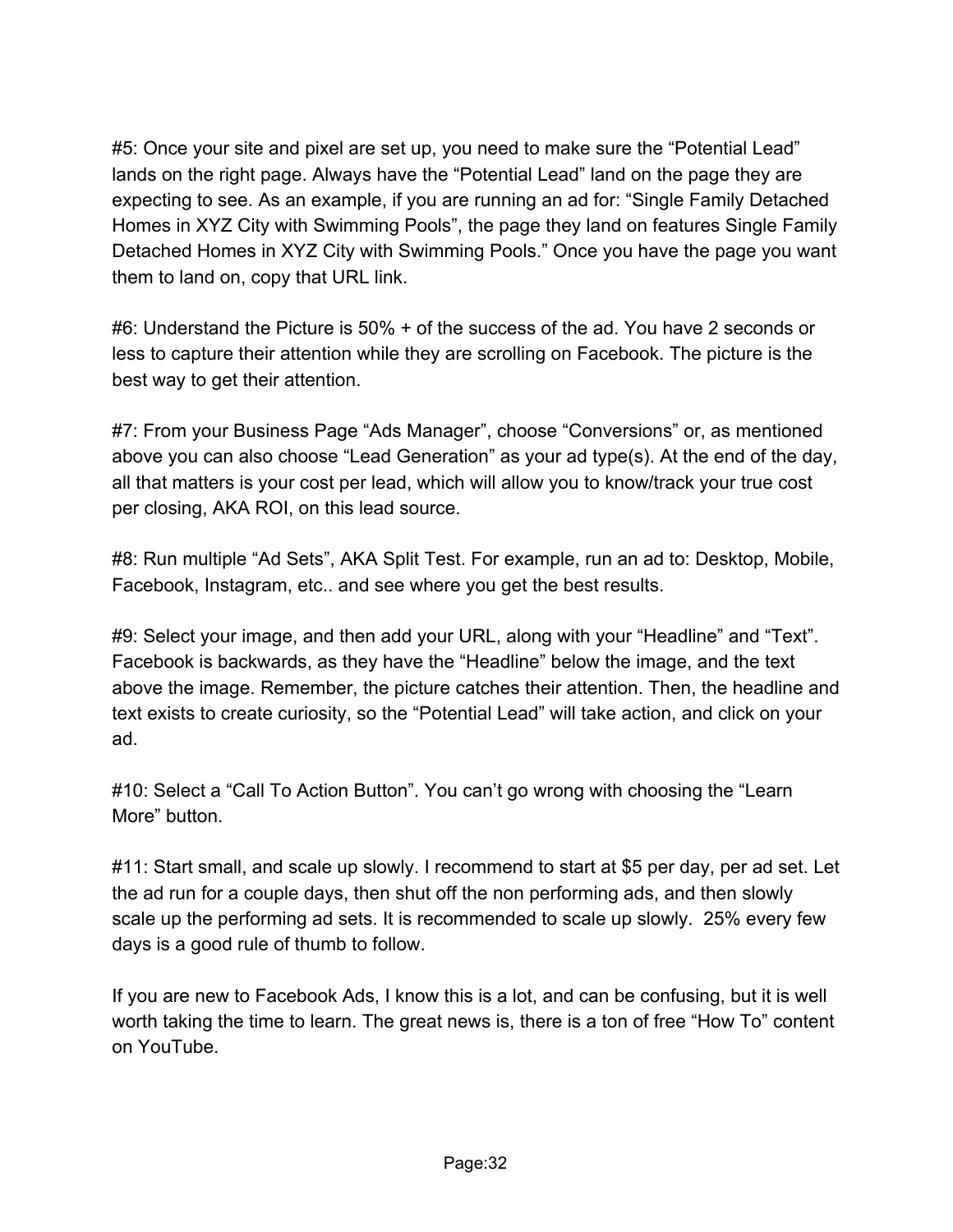Now that you know the important steps to be successful with your Facebook Lead Generation, you can start doing research, if needed, to dial in each step.

Facebook continues to grow, and is not going anywhere, any time soon. It continues to be more and more effective for Real Estate Lead Generation, and can help you massively grow your Real Estate Business!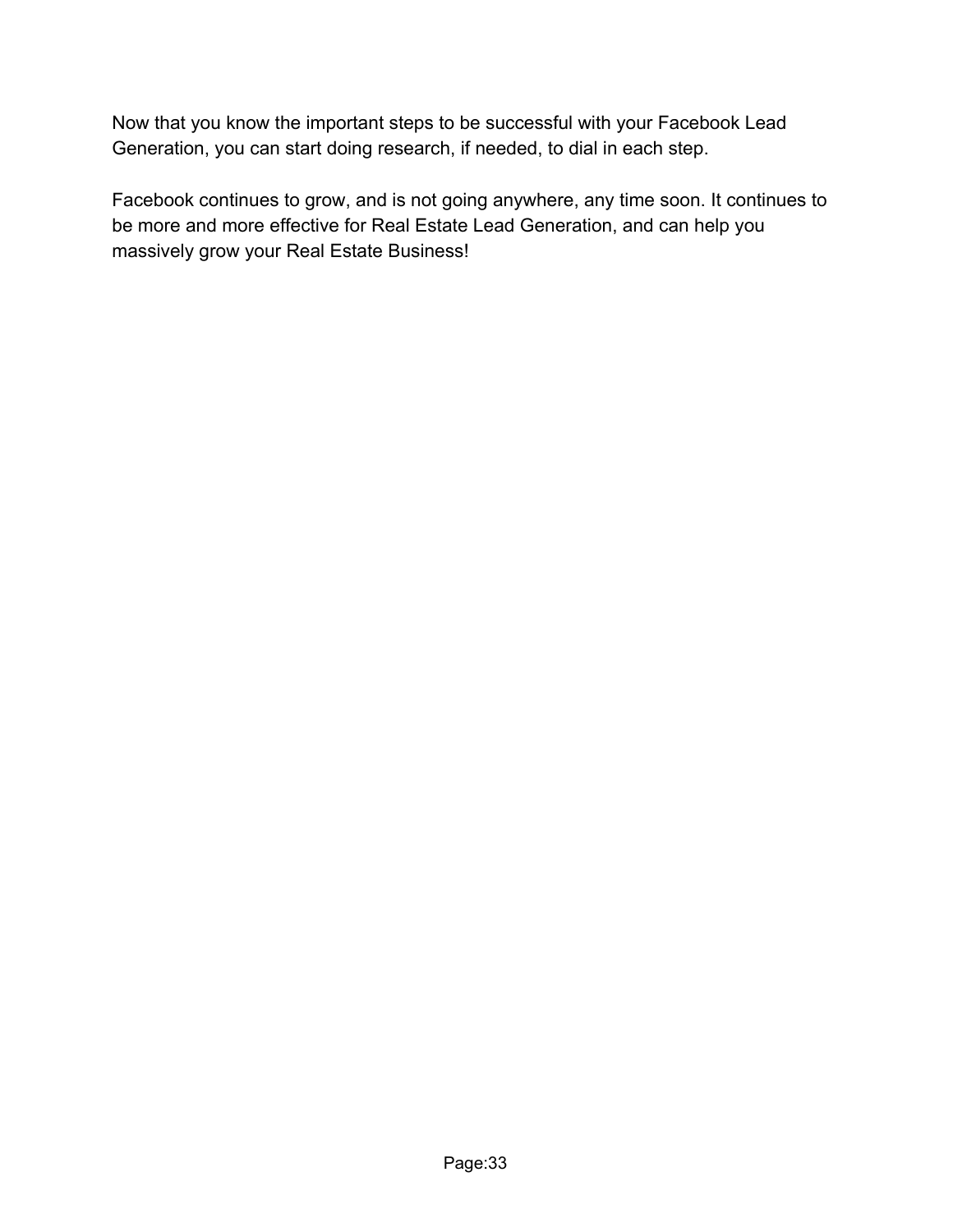#### *Real Estate Success Tip # 15: "How To Have Success With Expired Listings"*

Expired Sellers can be a great lead source, but it is important to understand some stats about them in order to ensure success.

First, these are Homeowners who had a goal of selling their home, and for some reason that goal was not accomplished. So, they are Homeowners that you know have a need and desire to sell their home. Sounds like a great lead source to me!

But, the reality is, less than 10% are ready to re-list their home immediately. Yes, they still have the same goal of selling their home, but just need a break. They may be tired of making their beds every day, cleaning their house every day, and just need a few month breather. So, the majority wait 3-6 months to re-list their home.

Like all leads, the goal is to connect, so that you can develop a relationship, stay in touch long term with them, and when they are ready to re-list their home, hopefully they think of you.

The first step is getting their information. There are many services out there that you can pay a monthly subscription to which supply you with a daily list of Expired and FSBO leads.

#### **Some popular Companies that do this are:**

-Espresso Agent -Vulcan 7 -Landvoice -RedX

You can pull the daily expired lead list from your MLS as well, but it can make it difficult to get their phone #'s, and when it comes to Expired Leads, mailers can work, but you will have higher conversion ratios with calling.

OK, so, now you are getting your daily list, and ready to make some calls. Remember, most are not ready to re-list, so the "Fortune Is In The Follow Up".

You can go with a "Bottom Line Up Front" approach, where you straight up ask for their listing. This can be effective, but hard to connect for that long term relationship.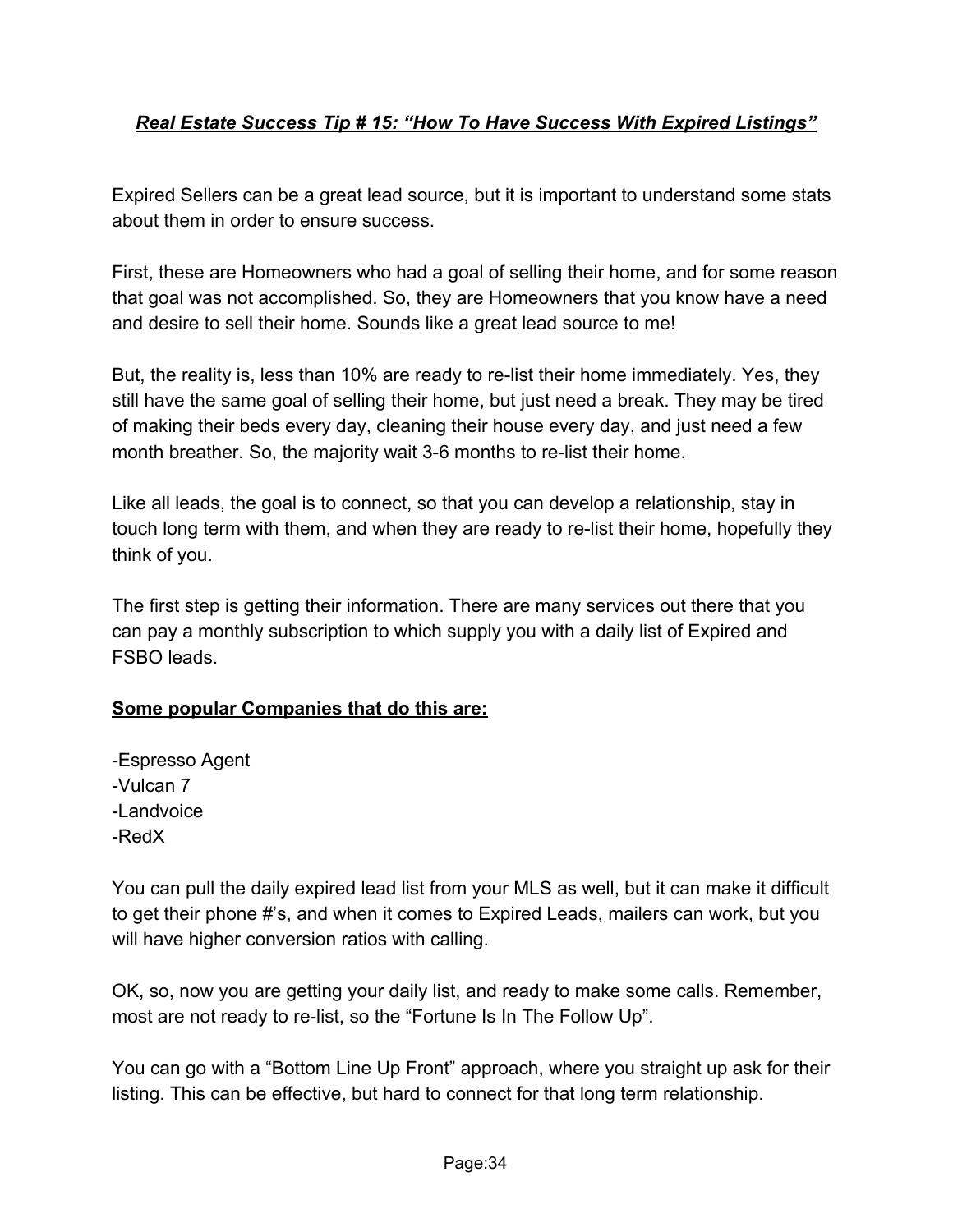#### **Example "Bottom Line Up Front Script":**

"Hi, this is (your name) with (XYZ Real Estate AKA your Company). I was looking on the MLS, and noticed your home just expired on the market. I was looking through your photos, and was shocked to see that your home expired. It looks like you have a beautiful home. Out of curiosity, are you still looking to sell your home?"

Now, if they say something like, "Not at this time. We have decided to take our home off the market for a while….", be prepared for this, as most need that break as we discussed above. You then want to ask permission to stay in contact.

"I 100% understand. I know how hard the home selling process is, and it can be nice to have a break. Are you planning on taking a little break and re-listing, and if so, when do you think you may put your home back on the market? Would it be OK if I checked in from time to time to see how you are doing? When it gets closer to that time, I would love the opportunity to interview for the job!"

Based on their answer and timeframe, you will want to follow up with check in calls to stay front of mind.

Now, another Expired Lead Script that gets great results is a survey approach. This allows you to connect, allows you to identify their expectations, and then allows you to stay in touch long term.

#### **Here is the "Survey Script" Example:**

"Hi, this is (your name) with (your company). I was looking on the MLS, and realized your home just expired. Just so you know, this is not a sales call. I know you are getting bombarded with Realtors calling and begging you for your listing, and that is not what this call is about.

I have found the best way for me to grow my real estate business is to survey Homeowners like yourself that had your home for sale, had a goal of selling, and for some reason that goal was not accomplished. I just have 2 quick questions for you, and if you would answer these 2 quick questions, it would mean the world to me. Is that something you are willing to do?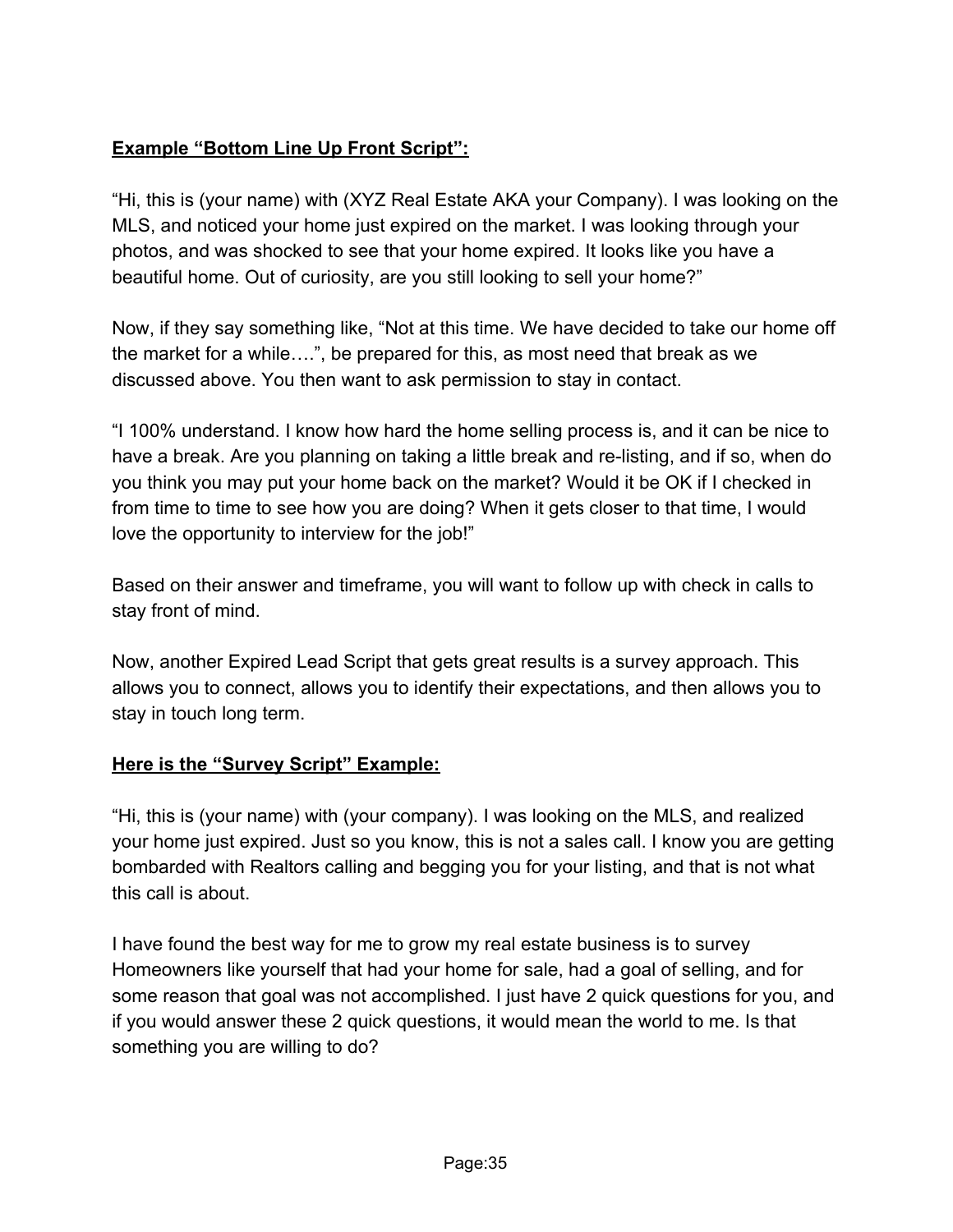My 1st question is: I am sure your Realtor did some things that you liked, that if you were to re-list your home again in the future you would like to see done again. What were some of those things? (get their feedback).

Thank you so much for that feedback. My 2nd question is: What are some of the things you felt your Realtor could improve on? What do you feel they did not do? Ultimately, why do you feel your home did not sell? (get their feedback).

Again, thank you so much for this feedback. I truly appreciate it. It truly means alot to me! Just out of curiosity, do you still have the same need and goal of selling your home, and if so, do you still have that same goal? When do you plan on relisting your home? I know I said this was not a sales call, and that was not my intention, but based on the feedback that you gave me, I am extremely confident I can help you accomplish that goal. When the time comes, if, and when you are ready to re-list your home, I would love the opportunity to interview for the job. Would it be OK if I checked in every once in awhile to see how you are doing with everything?" (Of course if they say they need to re-list immediately you would want to be a little more aggressive at setting an appointment ASAP).

But, you can see, with the "Survey Script" you get them talking more, have the opportunity to develop a connection, and another huge bonus is that you get to hear from "The Consumer" what services they are looking for a Realtor to provide, and what their expectations are. So, even if you do not get the listing, you are still gaining great insight that can help you grow your Business.

Then, make sure to add them to your CRM/Database, and make sure to do your follow up/check in calls, so when they are ready to take action they think of you!

Again, Expired Leads can be a great source of business, and if worked consistently, you can have huge success!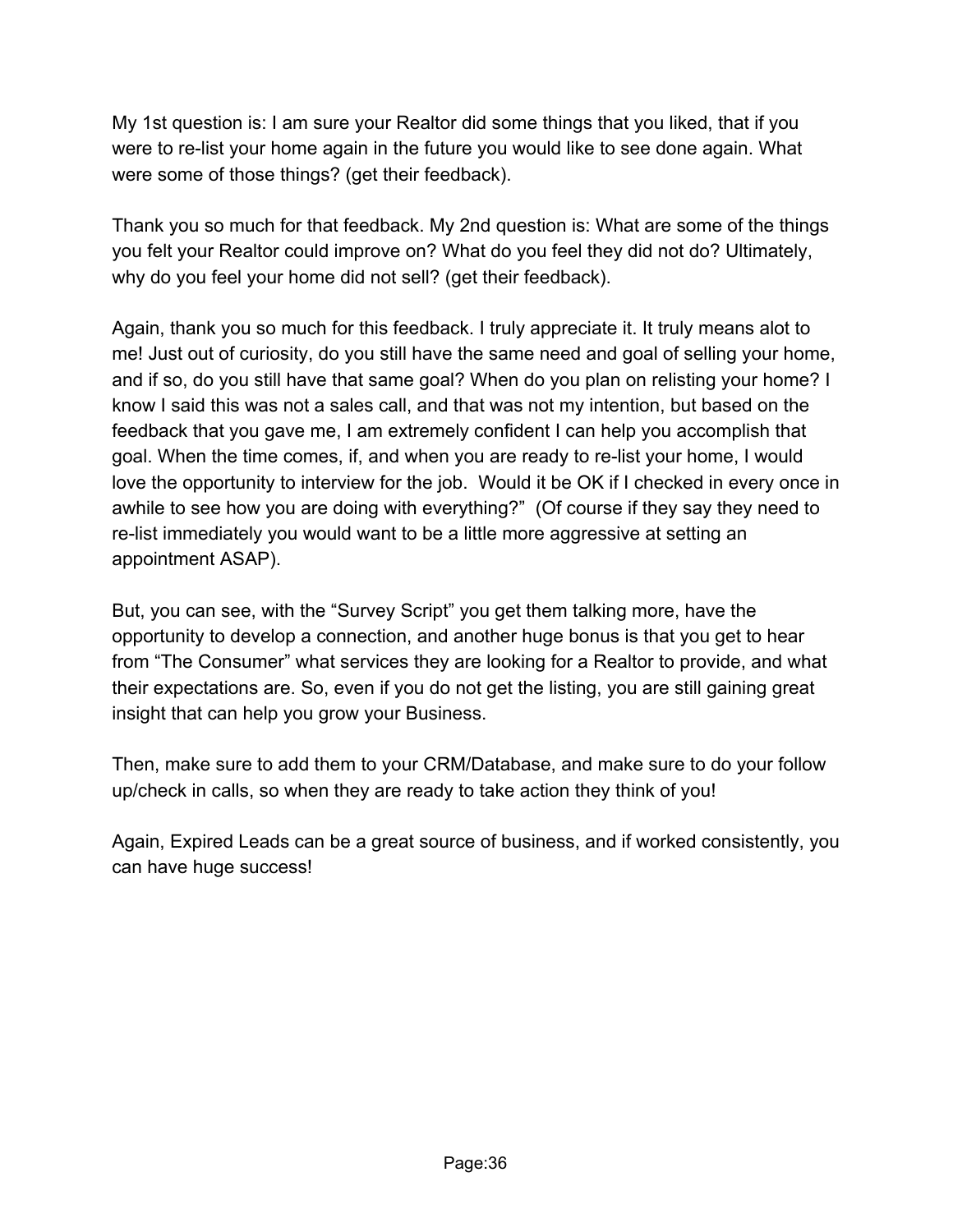# *Real Estate Success Tip # 16: "How To Get More Referrals From Past Clients"*

In this Tip we are going to break down how to grow your Real Estate Business by receiving more referrals from your Past Clients.

Here is a NAR stat that may blow your mind. 88% of both Buyers and Sellers that were interviewed after they closed on their new home, or closed on the sale of their home, said that their Realtor did a great job, and they would absolutely use them again in the future. However, only 11% ever do a repeat transaction. CRAZINESS!

Why is this? The reality is, you can deliver absolutely amazing service to your clients, but if you do not stay in touch after the fact, they will forget your name and how to reach you. "Out Of Sight, Out Of Mind". With this being said, the only way to ensure your past clients do future business with you, and equally as important, send you referrals, you MUST stay in touch!

Why don't most Agents stay in touch? There are 2 main reasons. #1: They do not have a CRM/Database to stay organized to stay in touch, which we have covered the importance of this already in an earlier real estate success tip. #2: They feel guilty bugging Past Clients begging for Business. The great news is both of these are extremely easy to overcome.

#1: Get a CRM/Database, and use it. Problem solved there! My Team uses Perfect Storm [\(www.PerfectStormNow.com\)](http://www.perfectstormnow.com/).

#2: You absolutely do not need to beg for referrals to stay in touch, but you must stay in touch!

How do you stay in touch without coming across as an annoying Salesperson? By checking in, and always focusing on the "Human Connection". As Dale Carnegie states in His amazing Business Classic Book, "How To Win Friends and Influence People", the way to build deep connections is by being "Interested In Others, NOT Trying To Be Interesting".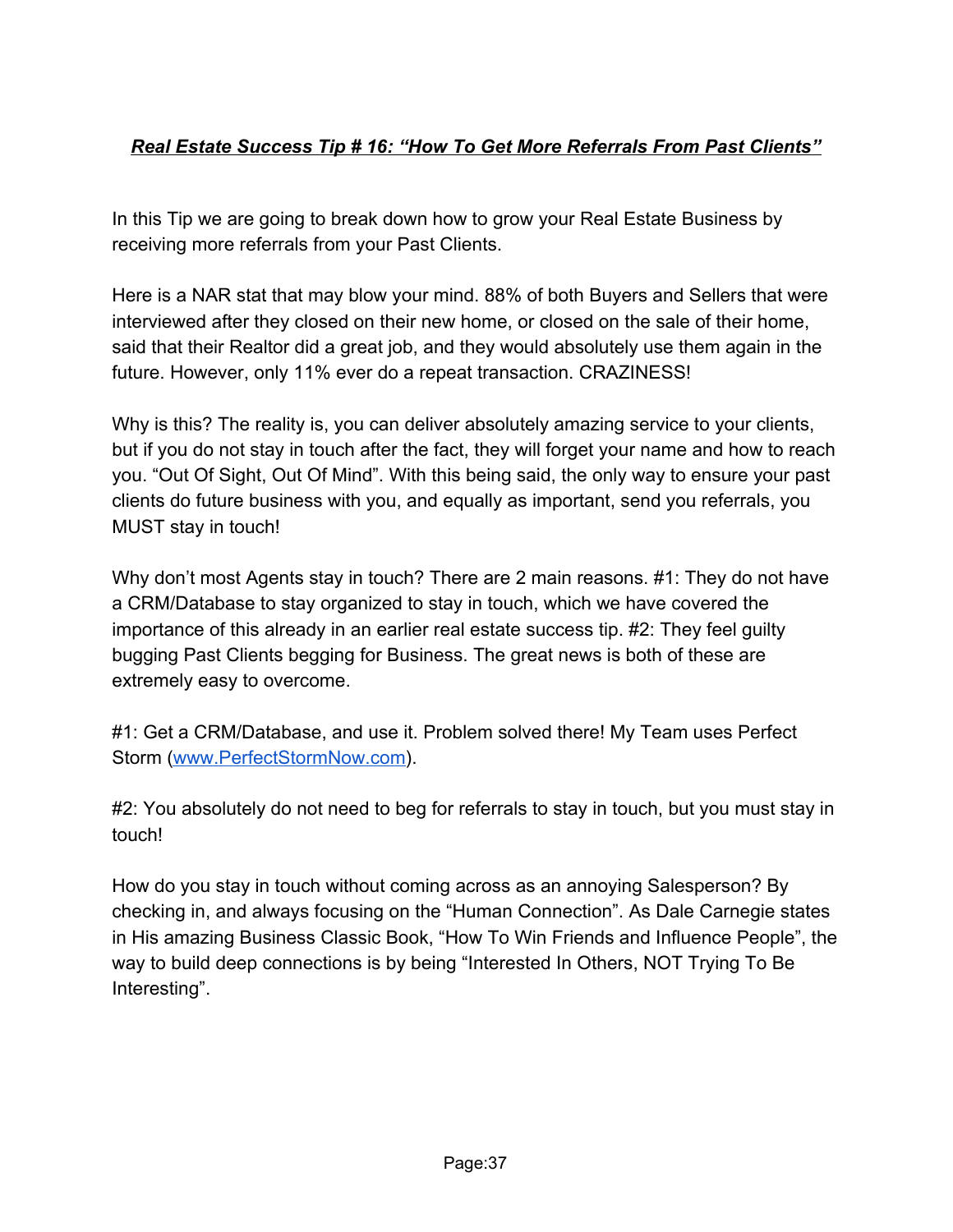### **Here are some Tips on how to check in…**

- 1. Put in your CRM/Database, and send a "Monthly Video Current Market Update" to keep everyone educated on what is happening in the local Real Estate Market.
- 2. Send out handwritten Birthday Cards.
- 3. Send out Happy Holiday emails.
- 4. Pick up the phone, and call them every 90 days. Don't make it about you, make it about them.. "How is the Family?"... "How is Work going?".... Etc. Make it about them. Law of reciprocity will kick in ,and they will ask about you, your Family, your Real Estate career.
- 5. Friend request them and/or connect with them on Social Media and consistently post about your Life as well as your Real Estate Business.

The goal is to stay in touch, and by staying in touch you will stay front of mind, which will absolutely result in referrals!

Now, to do the above, again, you need a good CRM/Database that will allow you to task yourself, take notes, and allow you to do mass emails.

Your "Past Clients" are truly your money tree that is growing in your backyard. Don't forget to water it!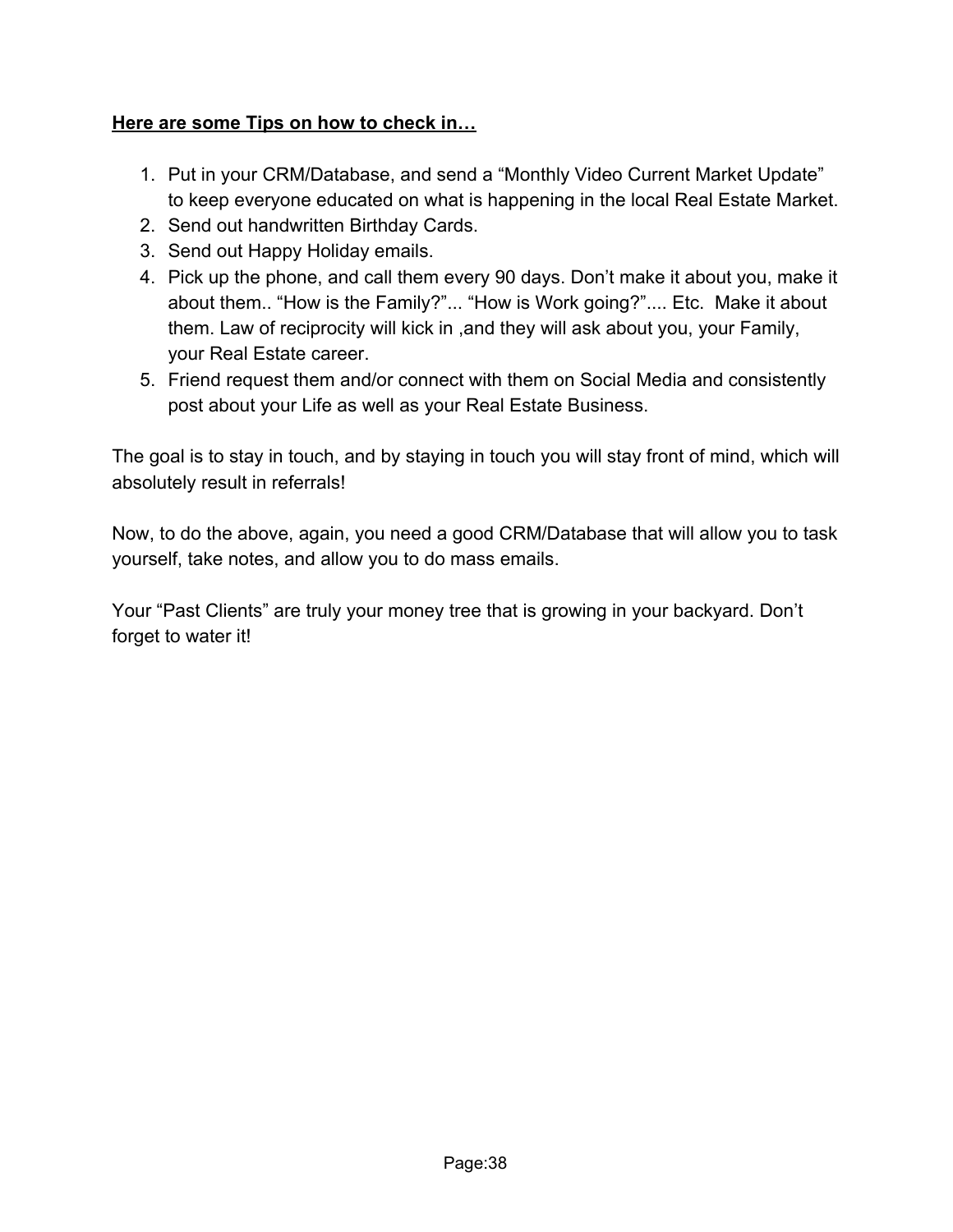## *Real Estate Success Tip # 17: "Growing Your Real Estate Business Through Delegation"*

In this Tip we will talk to you about "Delegation". The reality is, we can only do so much personally. There are only so many hours inside a day. So, as a Realtor, how do we know what to delegate?

\*\*\*You will see several "Important Notes" in this Tip. Make sure to read those as they can save you a lot of pain and money in the delegation/hiring process\*\*\*

If you remember, in a previous tip I discussed the "3 Ways Realtors Make Money". As a quick reminder, those are: #1: Lead Gen/Lead Follow Up AKA Activities Leading To Setting Appointments… #2: Appointment Conductions… #3: Negotiating Contracts.

Now that you know these, make a list of everything you do daily, weekly, monthly etc. which are not part of these 3 money making activities, and those are what you start to delegate out.

**ABSOLUTELY CRITICAL NOTE:** As you are growing your Real Estate Business you will need to do everything for some time, as you more than likely will not have the funds to hire/pay for additional help. Also, you want to do everything initially so you can learn how it is done, how you like it done, so, when you do hire/delegate out these tasks, you can train them on exactly how you want it done.

Before you start spending money, first, make sure everything you are doing is necessary. If you are doing a lot of tasks that are not getting you results, you may just want to stop doing those all together. Second, see if you can delegate any of these tasks to your Vendor Partners. As an example, you may see if your Lender has someone on their staff who can do your "Flyer Design" for you. I personally only like to spend money when it is necessary, so see what you can eliminate and delegate out for free first as stated above.

**IMPORTANT FINANCIAL TIP:** I recommend having at least 4 months of consistent closings/commission income coming in which you can pay your Business expenses, your personal income, and have enough to comfortably pay for some help. I like to see at least 4 months, as then you know it is a trend, and can be duplicated, not just a fluke good month or two.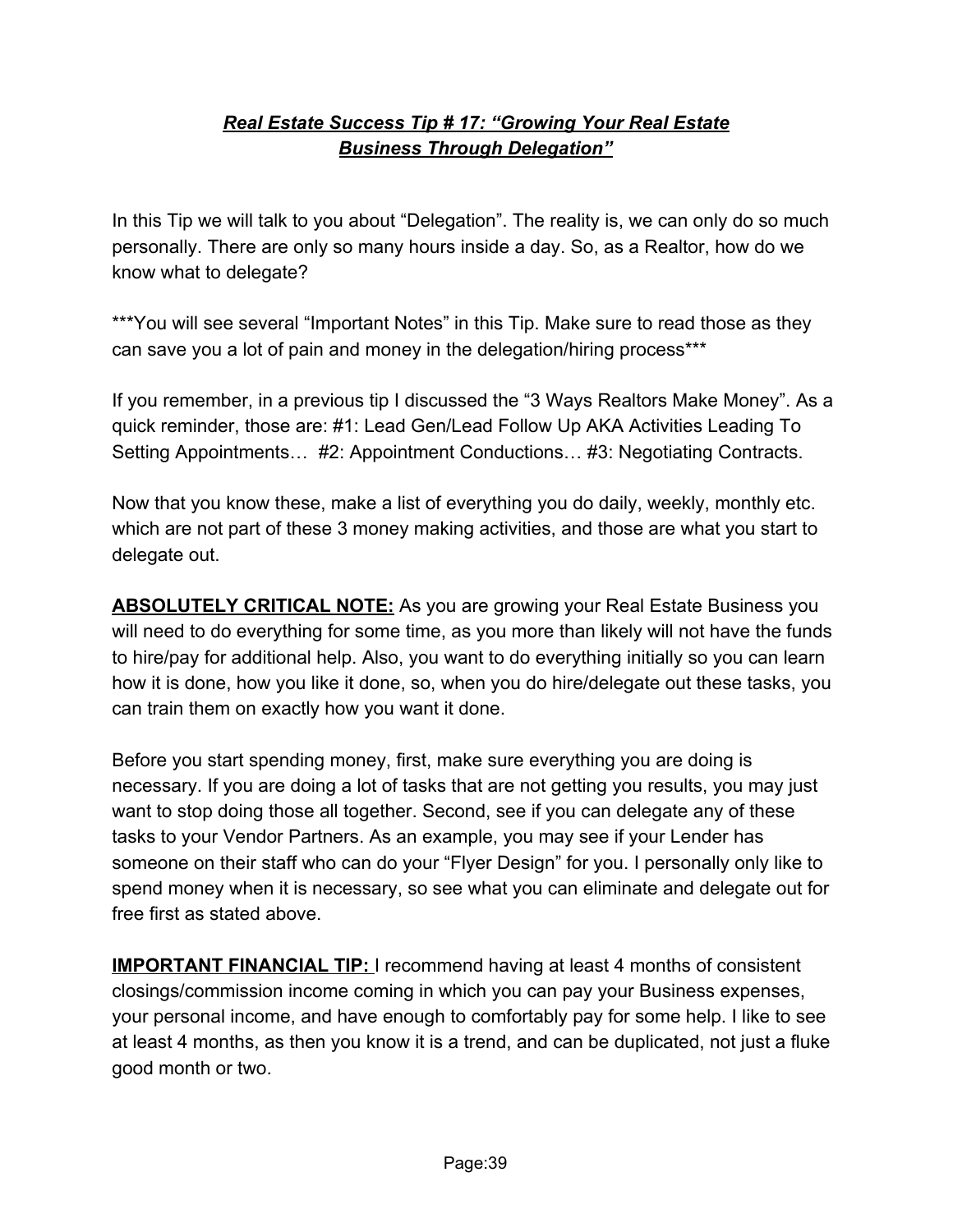Who do you hire first? Well, everyone is in a different situation, and everyone has a different philosophy on this, so there is no perfect one/right way. However, I will give you my opinion based on my own personal experience.

First: I recommend you delegate/hire someone to do your house/personal tasks. For example: Landscaper, House Cleaner, etc. These personal tasks can take up a lot of our personal time, and can be far cheaper than hiring a full time employee.

Second: Check to see if there is anyone locally who is a licensed Realtor whom you can pay a per transaction fee to input your listings for you into the MLS, turn in paperwork to your Broker, order your listing photos, signpost, lockbox, etc. and also can do/perform all "Contract to Close" tasks like ordering inspections, following up with the Lender, etc. Fee's always differ, but you may find someone who will do the "Listing Input" for \$150, and the "Contract To Close" for \$350. Could be a little more or less, those figures are just an example.

Third: Eventually, it will make sense to hire a "Full Time In Office Assistant". In my experience, for most Realtors, this is once they get to 4 Closings monthly (again make sure this is consistent as talked about above). Once you have hired this Assistant, take the list we discussed above, all the "Non Money Making" Activities you do in your business, and assign those to them.

**IMPORTANT SIDE NOTE:** When hiring someone that is an actual employee, make sure you know your "True Costs", which can be more than just their salary. For example: Payroll fees, taxes, benefits, etc. This way you are fully prepared, and can budget financially accordingly.

Once you have your Assistant trained and dialed in, your business will continue to grow, and eventually you can add more Assistants and even agents to work your overflow of leads, etc. but the above is a great place to start!

Lastly. Something very important to understand: "Your Trust Will Always Equal Your Capacity!" What this means, is that in order to continue growing your Business, you eventually will need to delegate out tasks, and trust others to take these tasks on. If you don't, you will find your business will hit a level where it can't grow any further.

This can be a scary process, but if you have your processes documented, and your systems in place, then you will have success with hiring/delegating out tasks!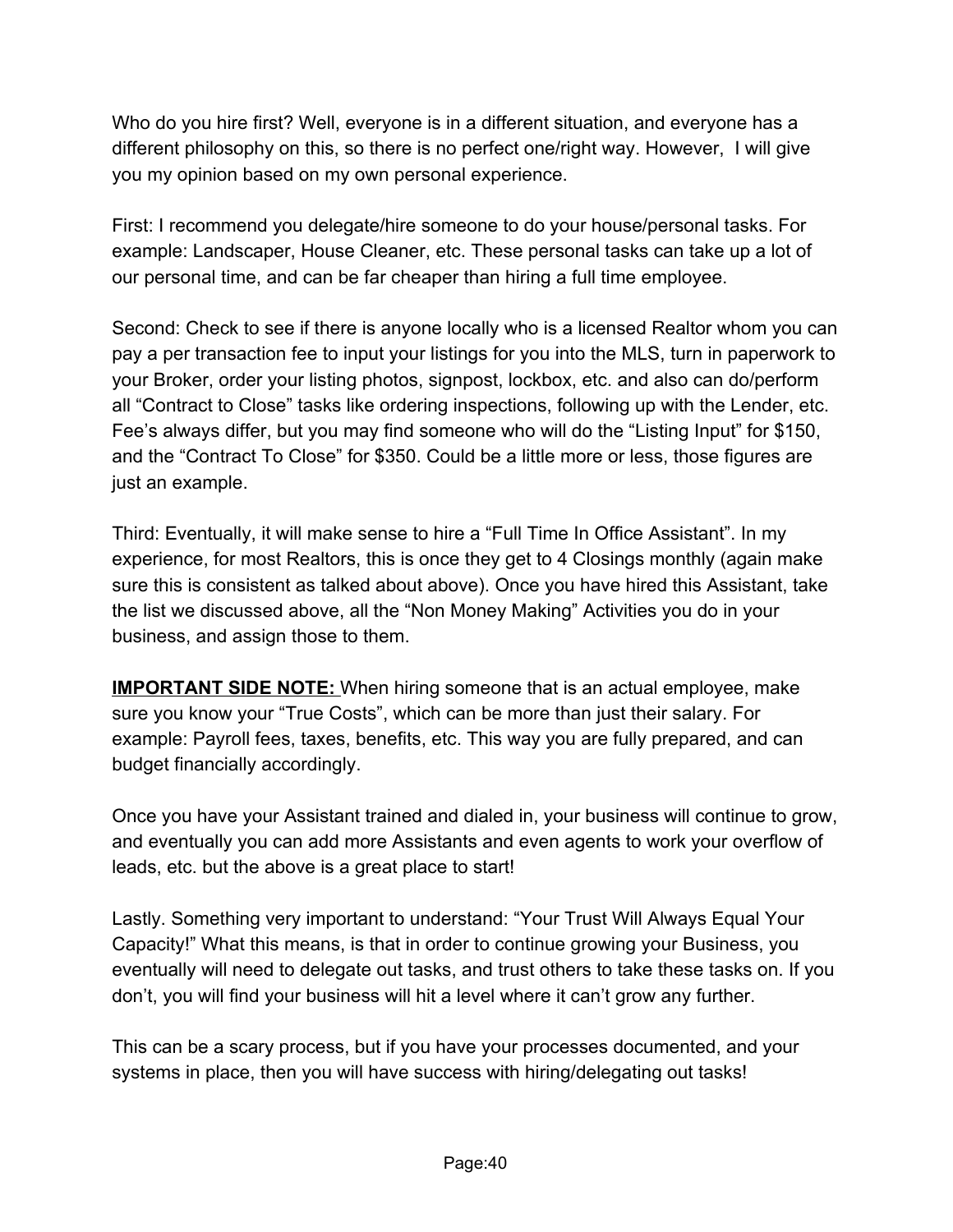## *Real Estate Success Tip # 18: "How To Stay Motivated"*

It is easy to get motivated, but can be hard to stay motivated for the long haul. In order to create long term success we must learn how to stay motivated day after day, week after week, month after month, year after year, and even decade after decade. So, how do you do it?

### **Tips On How To Get Motivated & How To Stay Motivated Long Term:**

#1: Get clarity on "What You Want"! You have one chance at this brief life. What do you want to create for yourself, for your family & loved ones? What type of impact do you want to have while you exist? When you are on your deathbed, and reflecting on your life, what must have happened, what must you have created in order to not leave this planet with regret?

As Mary Oliver asked in a famous quote: *"Tell me, what is it you plan to do with your one wild and precious life?"*

#2: Once you have clarity, then ask yourself, "What Must Happen In The Next 12 Months To Get One Step Closer To Making What I Want Become a Reality?" This is the start of Goal Setting. "A Goal Is Just a Vision With a Deadline".

#3: Create a Business Plan which breaks down what must happen over the next 12 months to make your goal a reality. Then, break that yearly business down into quarters, months, weeks, and then days. A good Business Plan will break down the numbers in such a way where you know every single day what actions you must be taking to make that a reality.

#4: Review your Goals every morning, as soon as you wake up, and every evening before you go to bed. Most people do not set goals, and those that do only review a few times a year. If you are reviewing twice daily, that is 700+ times yearly. You will massively increase your likelihood of accomplishing your goals by reviewing twice daily.

#5: Learn to control your environment. Have your goals posted in your office, do a vision board, get posters with your favorite quotes, etc. Set up your office to be a place which makes you inspired daily. Also, understand that people are part of your environment as well. Are you spending time with people who do not support your goals? Are negative people bringing you down, etc? Well, if that is the case, you may want to spend less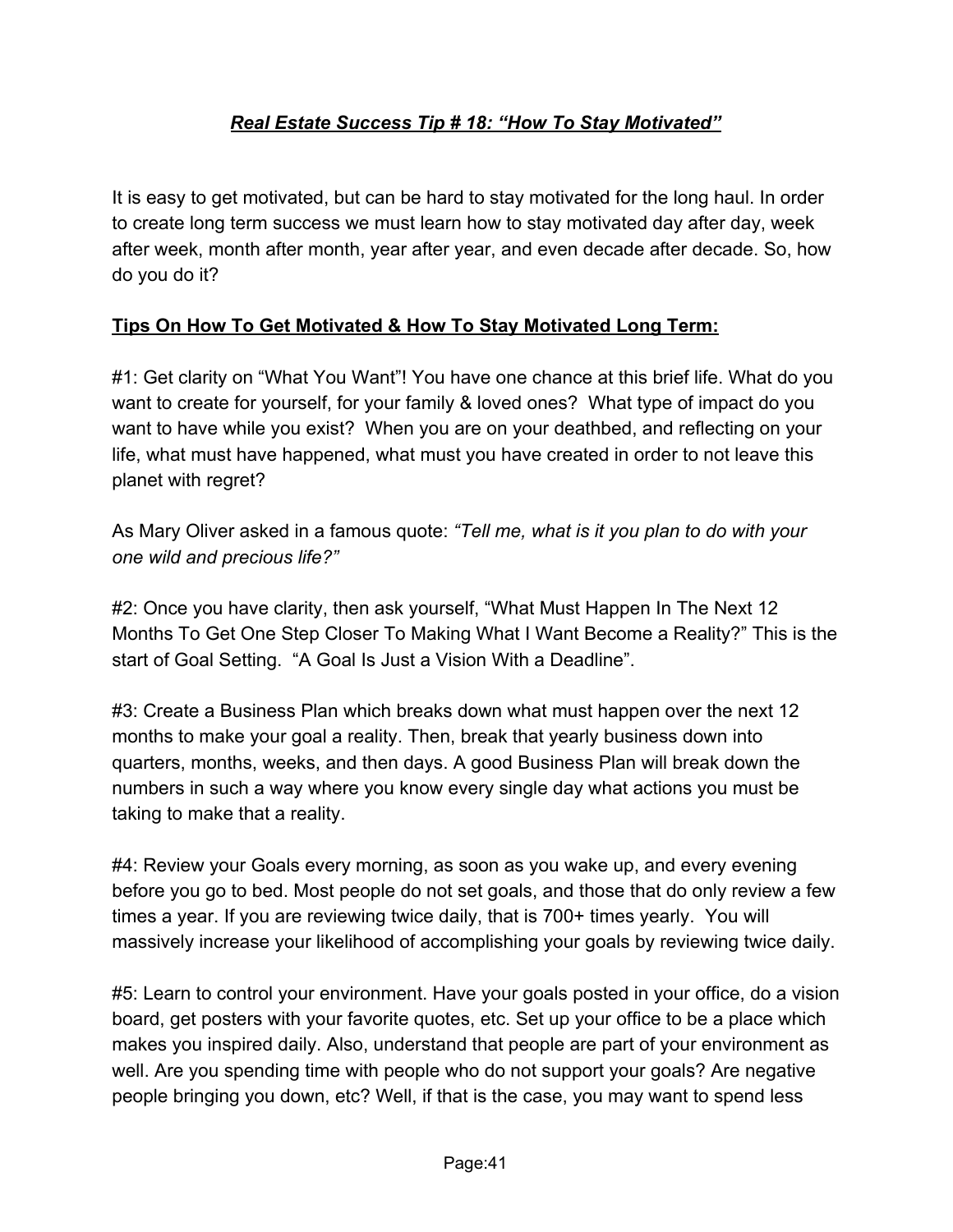time with them. It is said in business and Life, "You Are The Average Of The Five People You Spend The Most Time With". Analyze those 5 people closely!

#6: Be very intentional about your "Self Development"! As the amazing Jim Rohn stated, "The Day You Learn To Work Harder On Yourself ,Then You Do In Your Job, Is The Day Your Life Begins To Change." What you watch, listen to, and read absolutely matters!

#7: Pay attention to your Feelings! If you learn to observe your own internal feelings it can become very powerful. If you are feeling sad, down, depressed, etc. Analyse the situation, who is you around, what is going on, what is happening, what is causing this? You may find certain people, certain things, certain environments, etc. are creating those feelings. A lot of people don't realize this, but things as simple as food, can create depression in people. So, learn to be very observant.

#8: Take Action! Nothing breeds motivation like taking action! The more action you take, the more motivated you will be to take more action!

## *"Motivation Doesn't Last, But Neither Does Bathing, That Is Why We Need It Daily!" Zig Ziglar*

**IMPORTANT NOTE:** Following the above 8 tips will absolutely help you stay motivated, more frequently, and on a much higher level than if you do not do them. BUT, it is important to understand that you will still have times where you do not feel motivated, even by doing the 8 tips above. Truly successful people do not wait to get motivated to take action, they take action regardless, even if they feel depressed, they take action! You are NOT your emotions, and it is 100% your choice to listen to them, or choose to not listen to them, and take action, even if you are feeling down!

Follow these 8 tips, get more motivated, take more action, and create more success!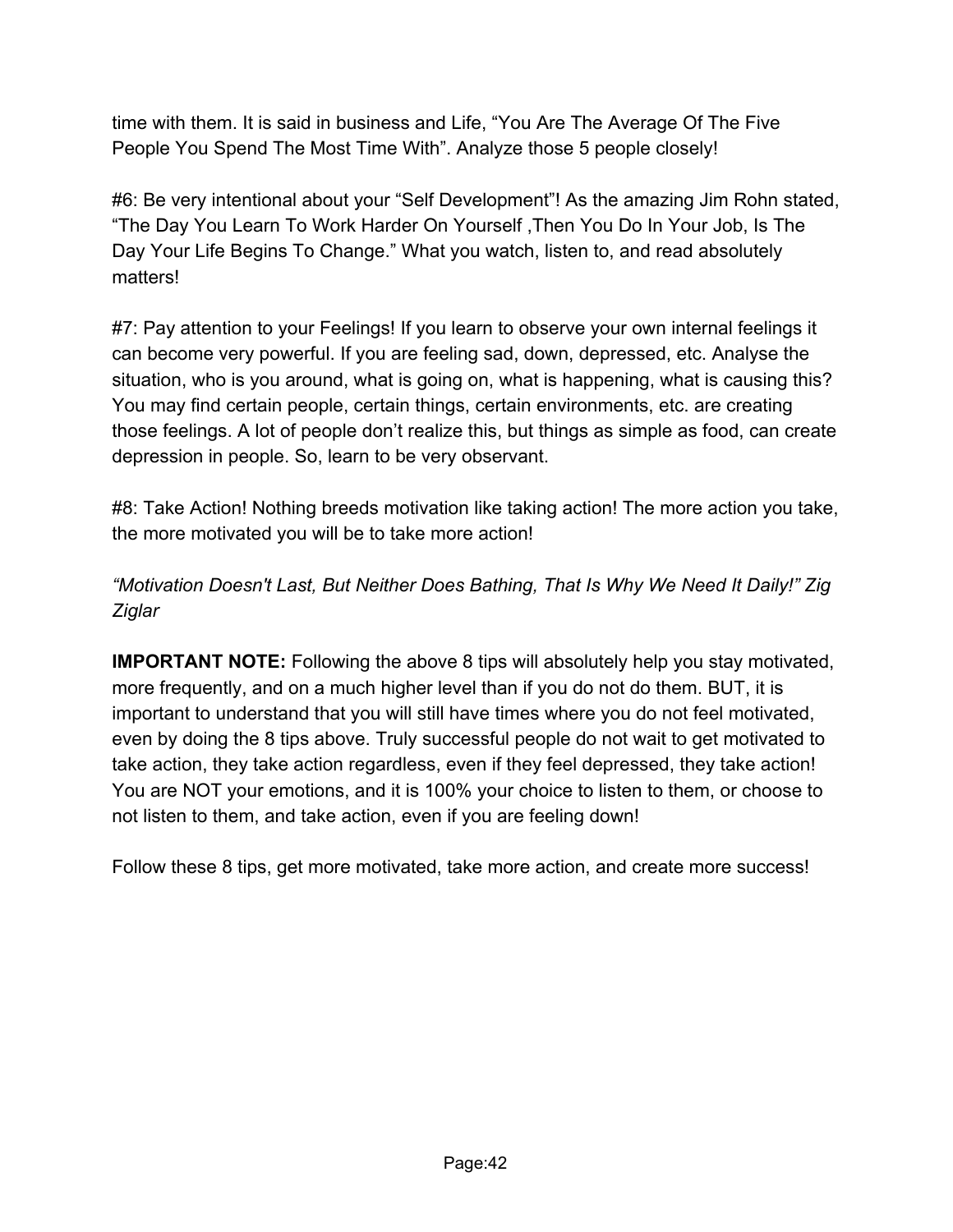# *Real Estate Success Tip # 19: Daily Planning To Get Results*

I am sure you have heard the saying, "If You Fail To Plan, You Plan To Fail". Well, this saying is 100% true! When it comes to accomplishing your goals, there is absolutely nothing more important than winning each and every day!

The only way to win the year is to win enough months. The only way to win the months is to win the weeks. The only way to win the week is to win each day. So, if we break it down to the most important thing, you MUST win the day!

As Abraham Lincoln said, *"If You Gave Me An Axe, and 6 Hours To Cut Down a Tree, I Would Spend The First 4 Hours Sharpening The Axe".*

Abraham Lincoln was talking about the huge importance of planning in this quote. We must take the same mindset and action into our own Business!

For me personally, I like to do my planning the night before. I love being able to go to bed at night knowing what must happen the next day from the second I wake up, until the second I go to bed. Others like to plan first thing in the morning. You will have to decide what works best for you, and there is no right or wrong here. The only wrong is by not planning at all!

### **What Should You Have Included In Your Daily Plan?**

1. Create a "To Do" list of all the things that must get done tomorrow.

2. Once you have your "To Do" list, identify the "Top 3 Most Important" things on that list which you will do first thing in the day to ensure they get complete. This is not to say that the other things are not important, but this will ensure that, even if your day gets away from you, you are making sure the most important items are getting completed.

3. Set up a Calendar with all your appointments, activities, and your "To Do" list items, so you have a plan of exactly when you are doing what.

4. Identify the amount of leads you must generate that day, the amount of calls you must make, the amount of conversations you must have and the amount of appointments you must set to make today a win.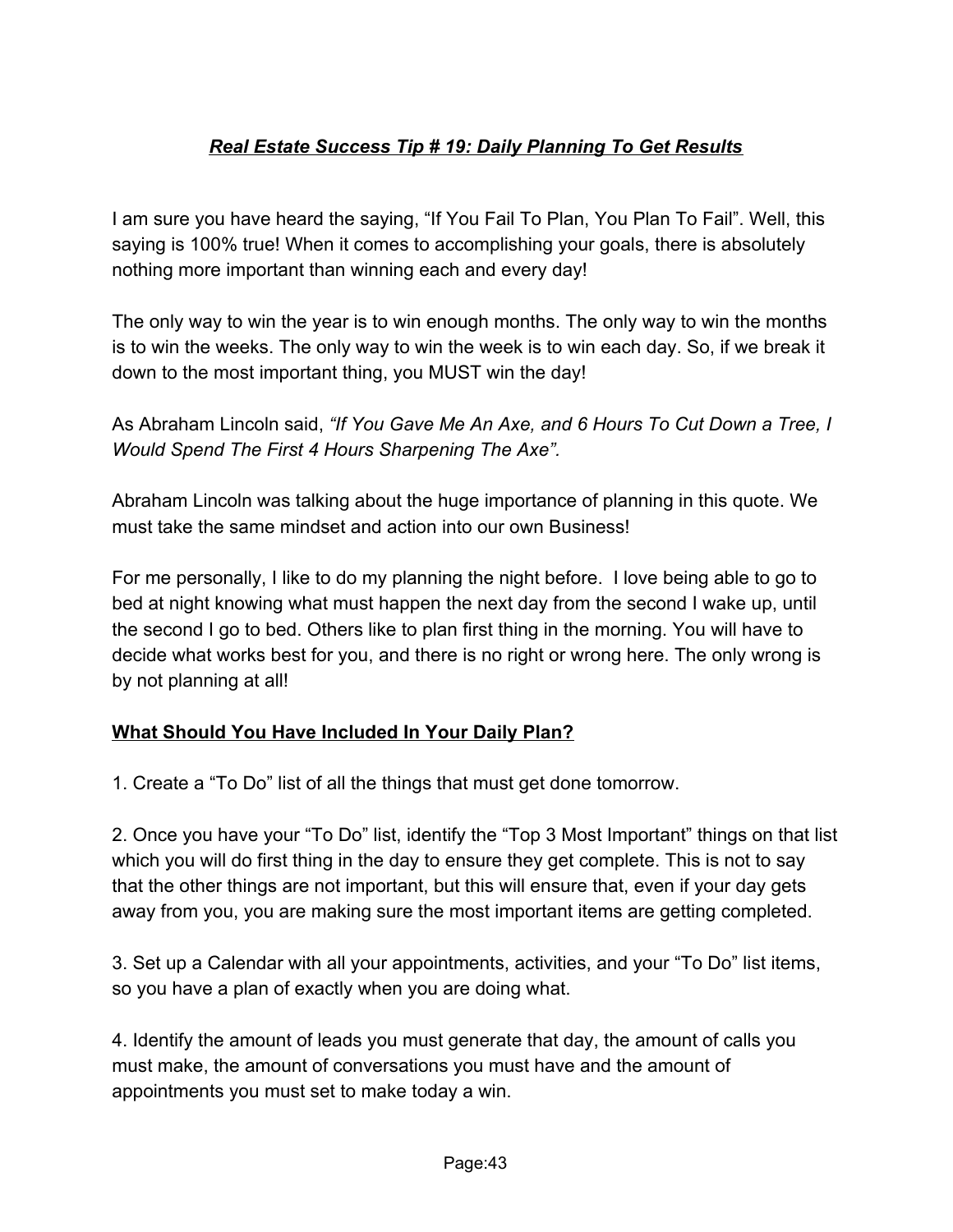5. Identify what your activities are going to be for that day in regards to your online lead generation, your offline lead generation, and your Past Client follow up. Then, make sure, as stated in "3" above, you map those out on your Calendar.

**IMPORTANT NOTE:** I recommend that you do not separate work and your personal life in your planning. On your "To Do" list, and on your Calendar, plan out all the important things which matter to you in your Life. For example, in addition to the above, you may have your workout, family time, self development, etc... scheduled out as well. The overall Goal is to create a successful life, not just a successful Business.

Remember, if you are "Failing To Plan, You Are Planning To Fail"! Yes, I know this is another task you are having to add to your already busy schedule, but it is an absolute must add task to create success!

Alright, so, start working on your daily planning, and keep up the amazing work!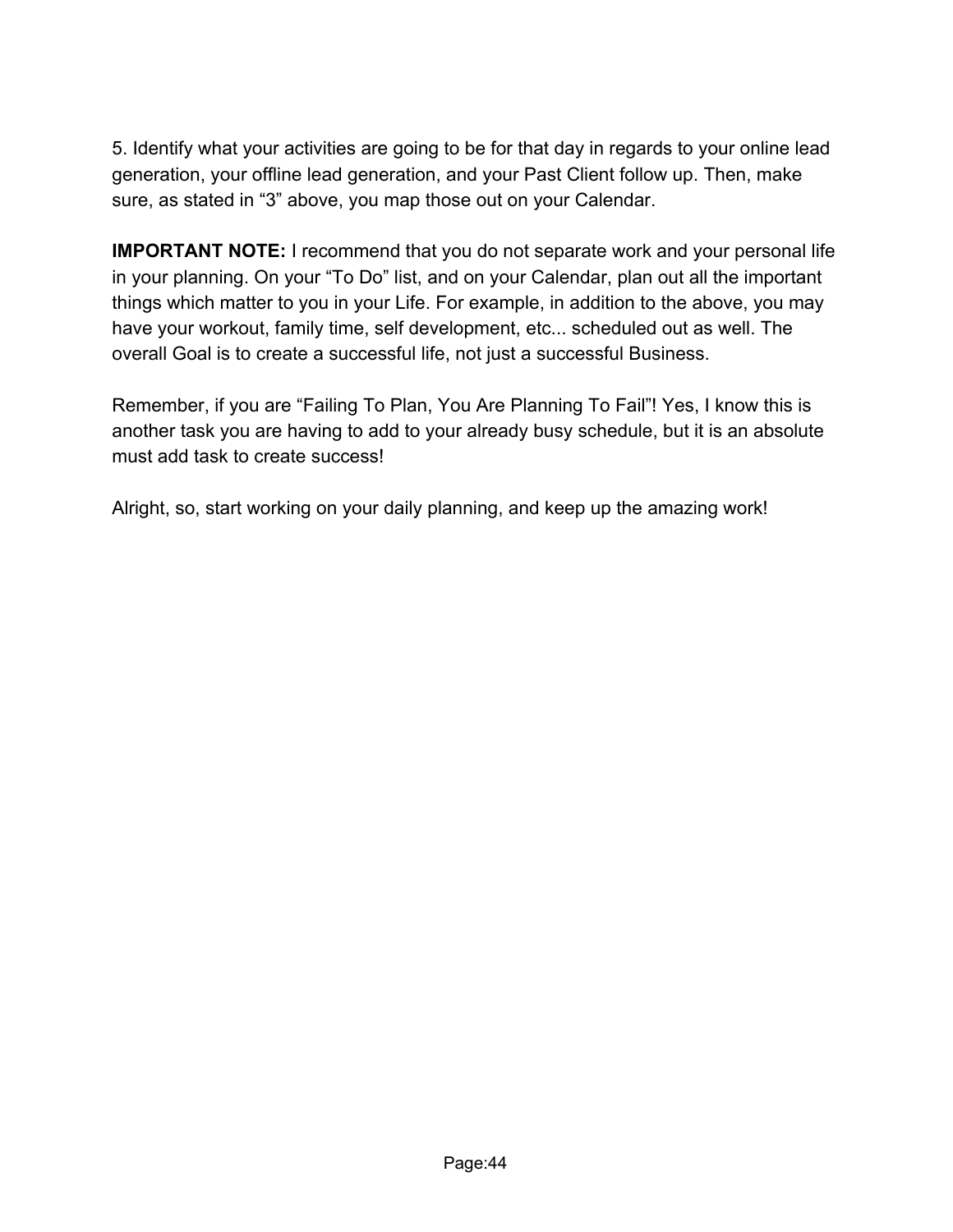# *Real Estate Success Tip # 20: "How To Overcome Call Reluctance and Your Fear of Rejection"*

First, it is important to understand that we all experience these fears. If it is something you struggle with, you are NOT alone! Sometimes we can feel like it is only us who are experiencing these fears, but the reality is everyone has fears. It is just that those who create success learn how to face their fears!

### **Top Tips On How To Overcome Call Reluctance and Fear of Rejection:**

#1: You MUST identify what you want most! Never sacrifice what you want most for what you want in the moment! Learn to be brutally honest with yourself. The reality is, you will either have to learn to be told "No", or you will have to learn to say "No" to the opportunities you want to create for yourself and your Family!

For example, if you don't learn to become OK with being told "No" by a stranger, you will have to say "No" to your own personal goals, or maybe even have to say "No" to those who matter most to you!

Would you rather have a stranger say "No" to you, or would you rather have to tell your Kids "No" that you can't afford to pay for them to go to College, as you were too afraid to do what it takes to create those opportunities for them? I know this sounds harsh, but the reality is we must get brutally honest with ourselves, otherwise the above very easily can become a reality in our own lives.

#2: Track Your #'s. Once you start tracking your #'s, you quickly will know exactly how many "No's" you need to get a "Yes", which then allows you to attach to the process. Once we attach to the process, it makes getting told "No" so much easier. We then know, as an example, I need 49 "No's" to get my 1 "Yes". You can then turn it into a game.

#3: Ask yourself different questions. Instead of asking, "What type of rejection am I going to experience during this activity?", ask yourself a better question, "What will the result be for my personal Goals and my Family if I don't do this activity?". This comes back to tip #1, in getting brutally honest with yourself.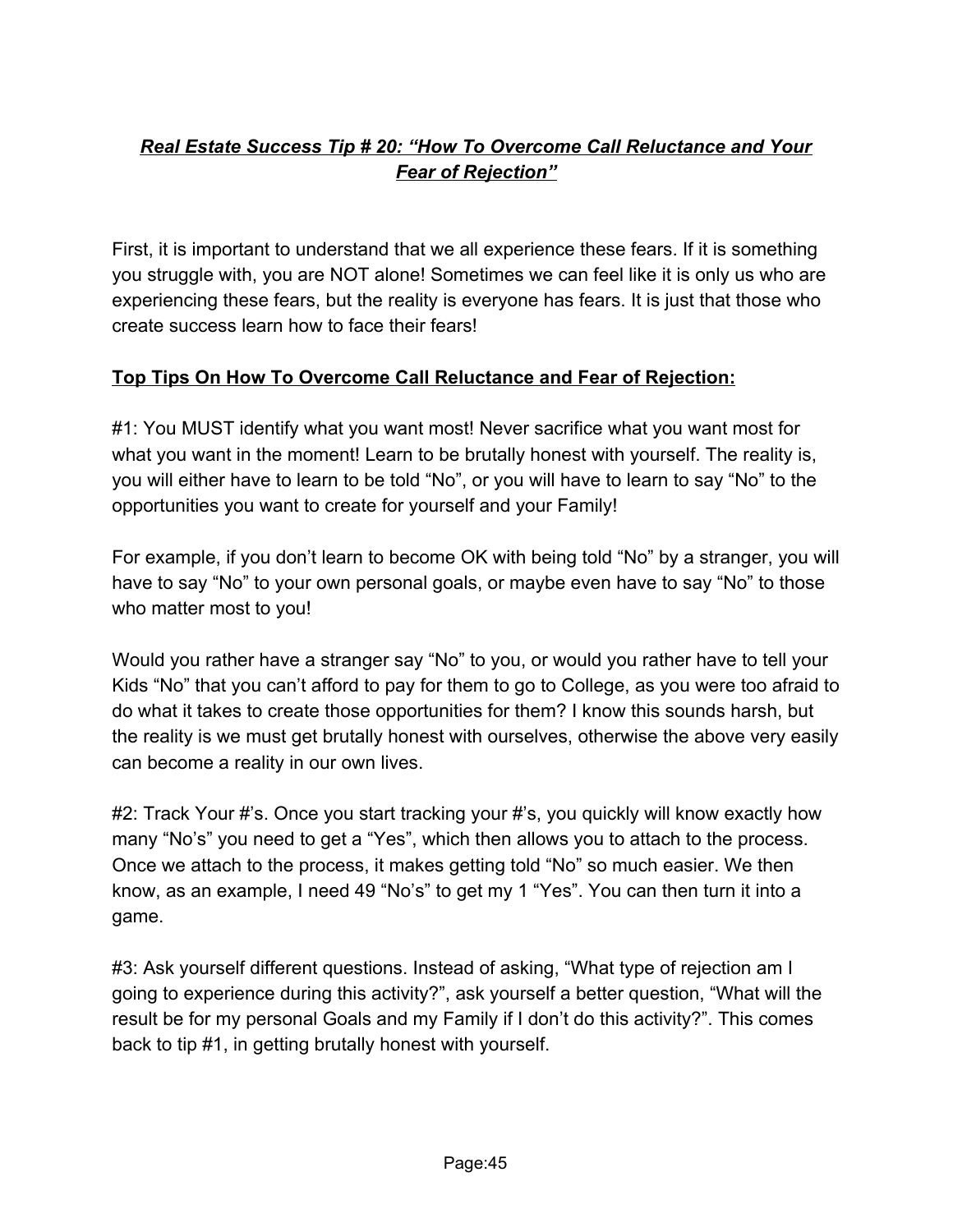#4: Practice your scripts. If I told you that tomorrow we are going to call 1000 Expired Leads, and you just showed up at my office, you may have massive fear/call reluctance, BUT if I told you to come to my office tomorrow, and we are going to call 1000 Expired Leads, and then gave you the script we would be using, and you spent 3 hours the night before practicing that script,yes the fear may still exist, but it will be much less. Spend time rehearsing your scripts. it will absolutely help!

#5: Take Action! Like anything, we are typically not good at it when we first start, but the more we do it, the better we get, and the more comfortable we become.

#6: Gamify it. This can only be done by tracking and knowing your numbers. But once you know your numbers, you can assign a \$ figure to each activity. As an example, on my Team everytime we pick up the phone we make \$8, everytime we have a conversation we make \$97.

Imagine this, if I told you that I would give you a hundred dollar bill if you would let me tell you to "F Off", I am guessing you would say Yes… Well that is exactly what we do every day on my Team.

Also understand that FEAR = "False Evidence Appearing Real" and very few People we speak to get upset, some do, but it is a very small number and I can tell you that most of the stories we make up in our head of how bad things can go, almost never actually happen.

**IMPORTANT NOTE:** A good book that will help with this is "Go For No! Yes Is The Destination, No Is How You Get There" by Richard Fenton & Andrew Waltz.

Understand that the fear exists, and usually is due to "Stories" we have created in our own heads about how bad it is going to go. These are just "Stories", and are not reality. It is never as bad as we think it is going to be!

Always remember why you are here, why you got started in Real Estate, and what the opportunities are which you want to create for yourself and your Family! Be willing to push through it and face those fears! It will pay off. I promise!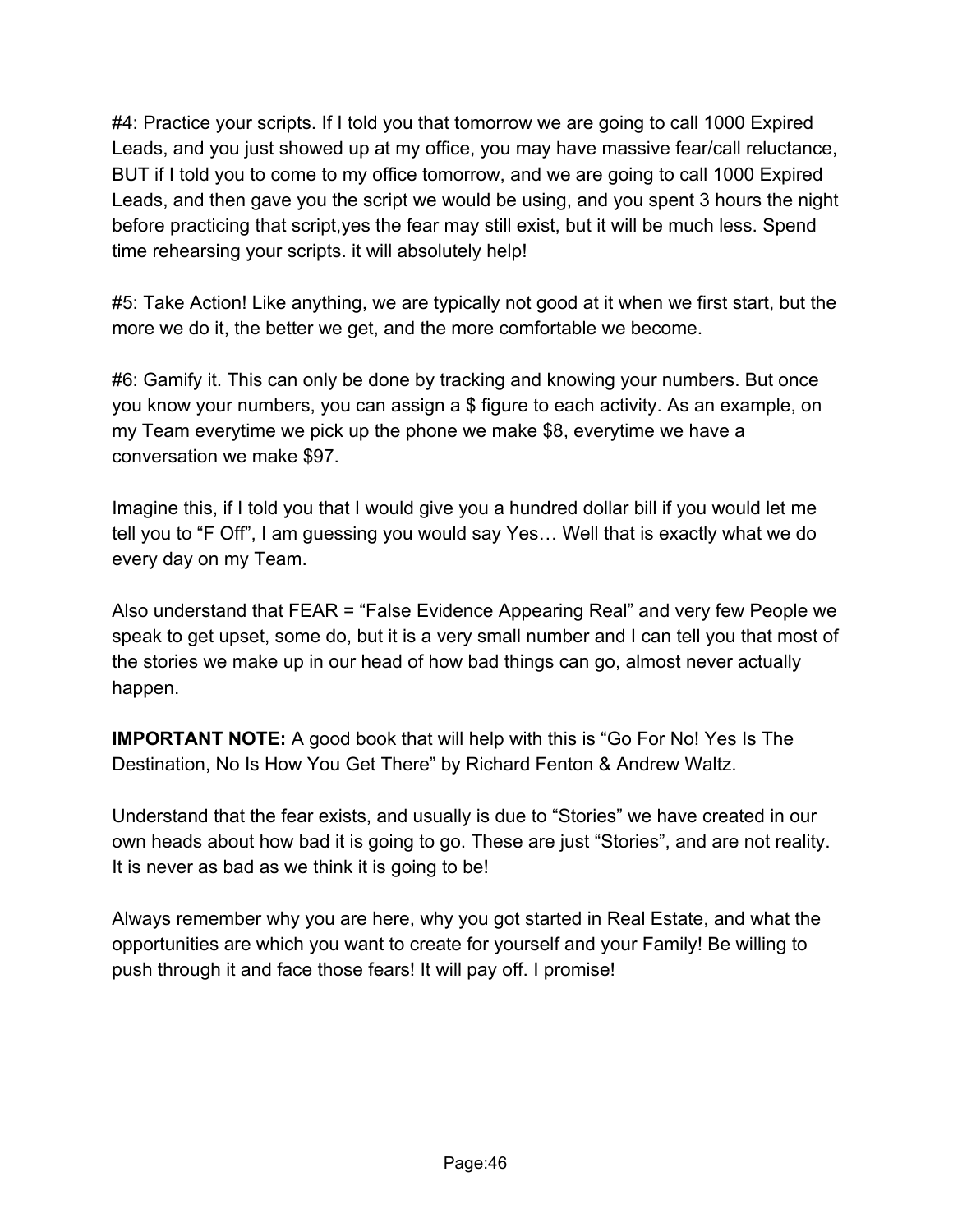# *Real Estate Success Tip # 21: "How To Choose a Mentor and/or Real Estate Coach"*

At the end of the day you really only have 2 choices in building your Real Estate Business.

#1: You can try to figure everything out on your own. This can take a long time, money, energy and even failure. 90% of Realtors fail in the first 3 years, and most of the time it is because they do not know what to do to create the success they want.

#2: You can find a Mentor/Coach who can show you the path to create the success you are looking for.

I am a HUGE believer in Mentors and Coaches. I have had many, and will continue to have many. I truly believe it is an extremely irresponsible choice to not get a Mentor or Coach, but you must choose the right Mentor/Coach for you!

The reality is, there are a lot of great Mentors/Coaches out there, and equally as many bad! So, how do you know if they are good or bad for you? Well, let's break down some tips.

Before I break down some tips, let me first hit on the importance of a Mentor and/or Coach. A lot of people think "Hard Work Always Pays Off", but the reality is, that is a false statement. I don't care how hard you are running, if you are chasing the sunset, if you are running east, you will never see it! You must combine hard work with the right direction, AKA the correct road map. So, then it makes sense to find someone who has created the same success you want to create, who can give you that road map to ensure you create the success you want to create! There is no reason to reinvent the wheel! OK. Now, let's get into some tips.

### **Tips To Finding a Mentor and/or Real Estate Coach**

#1: Do your research. Make sure they have personally, either created what you are looking to create, or they have successfully coached others to build and create what you are looking to build and create. If they have not, the chances are very small they can help you!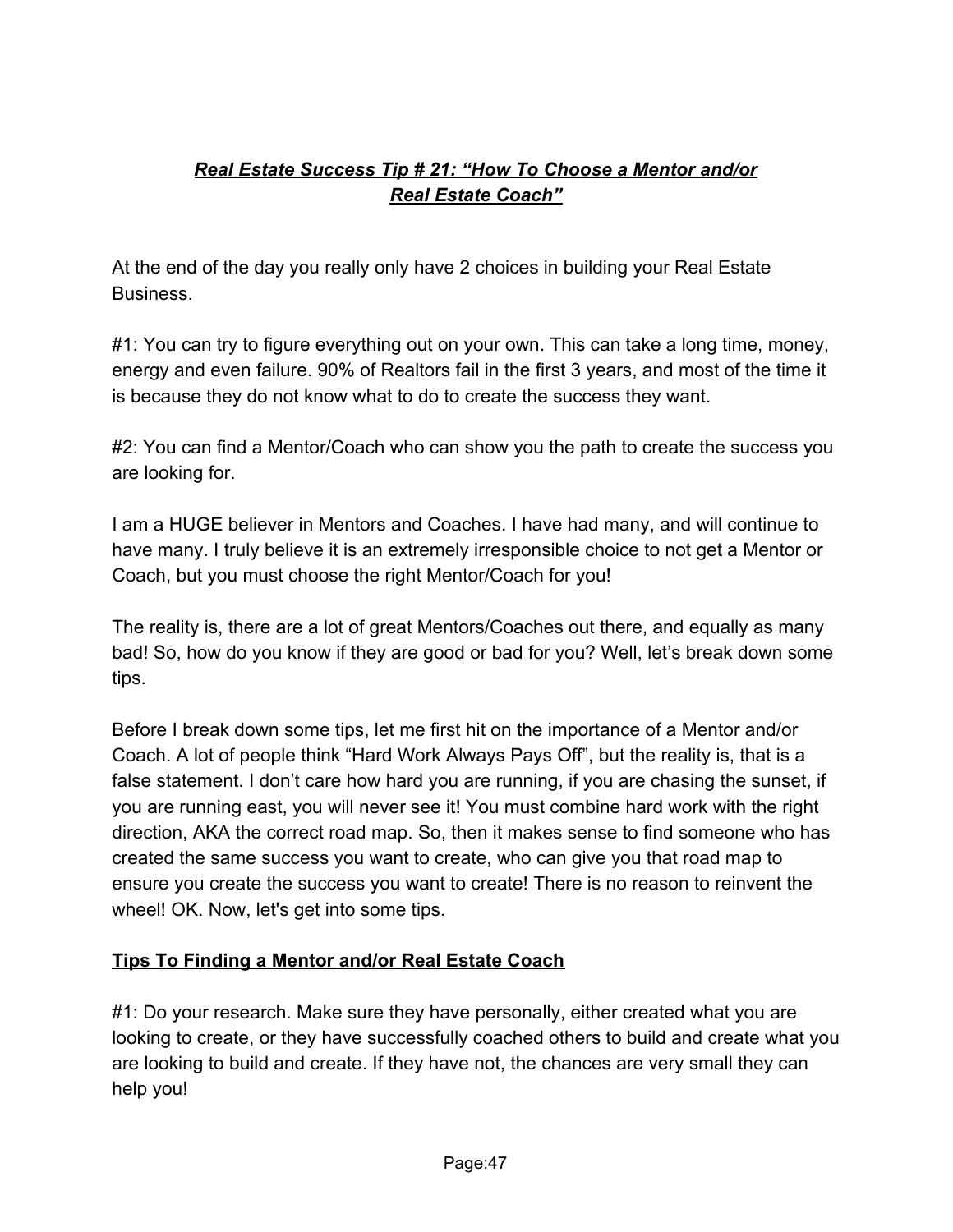#2: Identify what your current largest obstacles inside your Business are. Then, find someone that is proven to be able to solve those obstacles.

#3: Get clear on the type of Real Estate Business you want to have/create/operate, and again, find someone who is proven to be able to solve those obstacles.

#4: Get clear on the type of help you need. For example, do you just need the information, or do you need someone to hold your hand every step of the way? There is not a right or a wrong with either of these. We all have different needs. You may find you need someone keeping you accountable every week, and who holds you to your commitments. Or, you may find that you are very self driven, and just need the right information which you can take action on. If you need more in depth accountability, then you will more than likely need "One on One" coaching, whereas if you just need the information, you may just need a good "Online Program" (as an example).

#5: Do your homework. Don't just take it from the Mentor/Coaches mouth. Do your research. Have they truly created the success you want to create? Research others, and look for testimonials from others who have benefited from their coaching.

#6: Identify your budget. Coaching can get very expensive. So, know your budget, and then find the best fit for your overall needs and budget.

Now, not all Mentors/Coaches need to cost you money as a Realtor. This is the great part about the Real Estate Industry. You can look into joining a great team or brokerage where the team leader and/or broker can become your Mentor/Coach, as they have a large vested interest into your success! Ask yourself, "Is my current broker and/or team providing the mentorship and coaching I need to accomplish my goals"? If the answer is no, then you may want to start exploring the possibility of finding a better company to be a part of.

Mentors/Coaches typically will cost you money. That may be money you have to pay upfront for their knowledge, or a split/fee out of your closings if your Mentor/Coach is your team leader and/or broker. Be prepared for this as the coaches/mentors you will want are going to be people who have created success, and their time tends to be very valuable!

**IMPORTANT NOTE:** One way to find a Mentor/Coach if you can't afford them is to offer to trade your time for theirs. Remember, their time is going to be more valuable than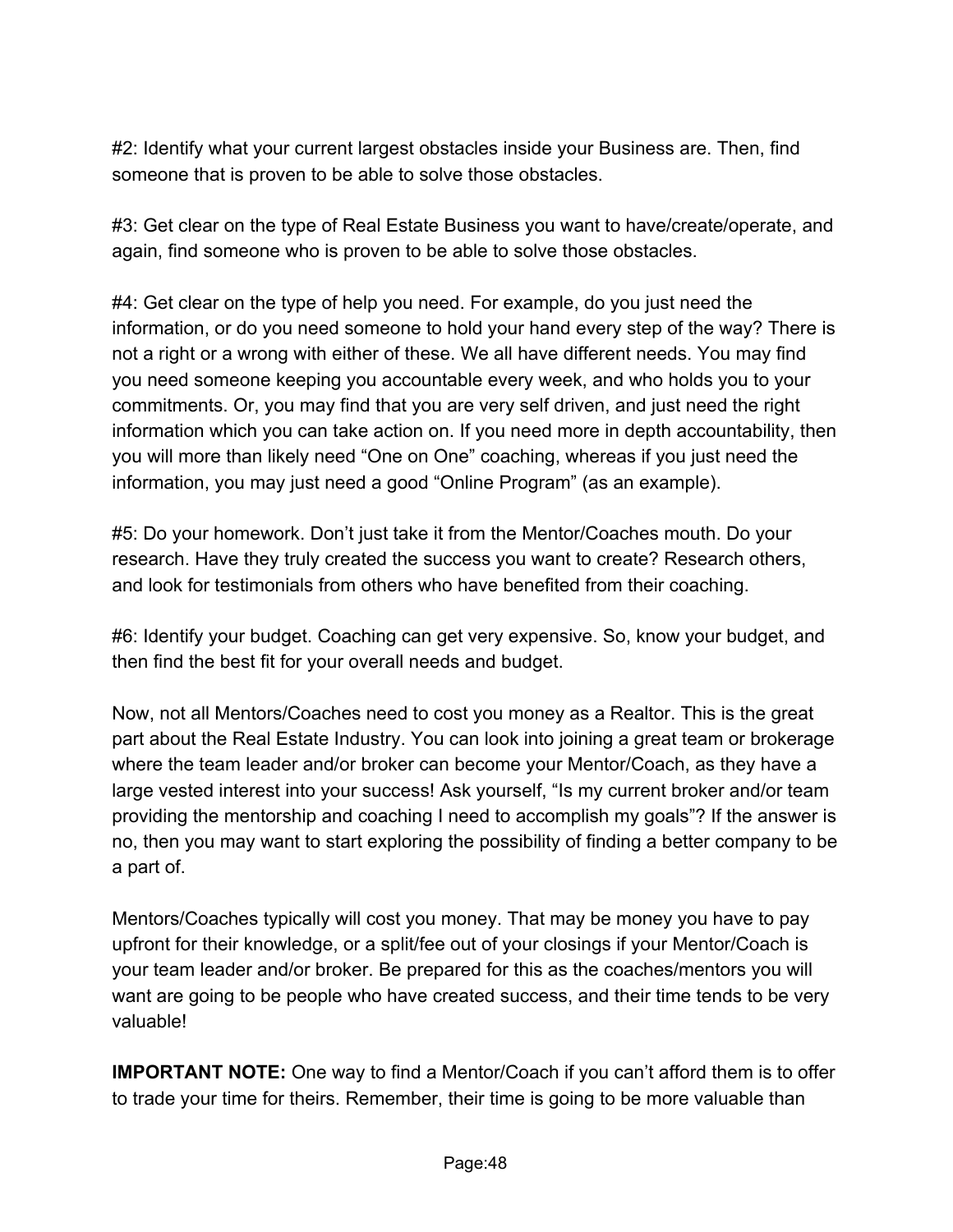yours, as you are trying to reach their level of success. Offer to give them 3 hours of your time for free, or to help them with anything they need for 1 hour of their time. Find out if they need help in their office, at a charity they are involved in, getting their coffee, cleaning their office, washing their cars, etc. You will find that most really respect your hunger and drive, and will end up giving you much more time than the original agreement.

One big mistake people make is asking, "What will I get out of this situation?". This is the wrong question to ask. The right question is, "Whom will I become from this experience?". A coach and/or mentor can show you the exact skill sets you need which you are able to apply for the rest of your life, to continue to create massive success!

Lastly, if you study anyone who is successful, entrepreneurs, athletes, musicians, etc. they all have coaches and/or mentors. There is a very good reason for that! Take this very seriously, as it can have a huge impact on your success!

If you want to check out my personal Coaching/Mentorship program, go to [www.MasteryBootcamp.com](http://www.masterybootcamp.com/).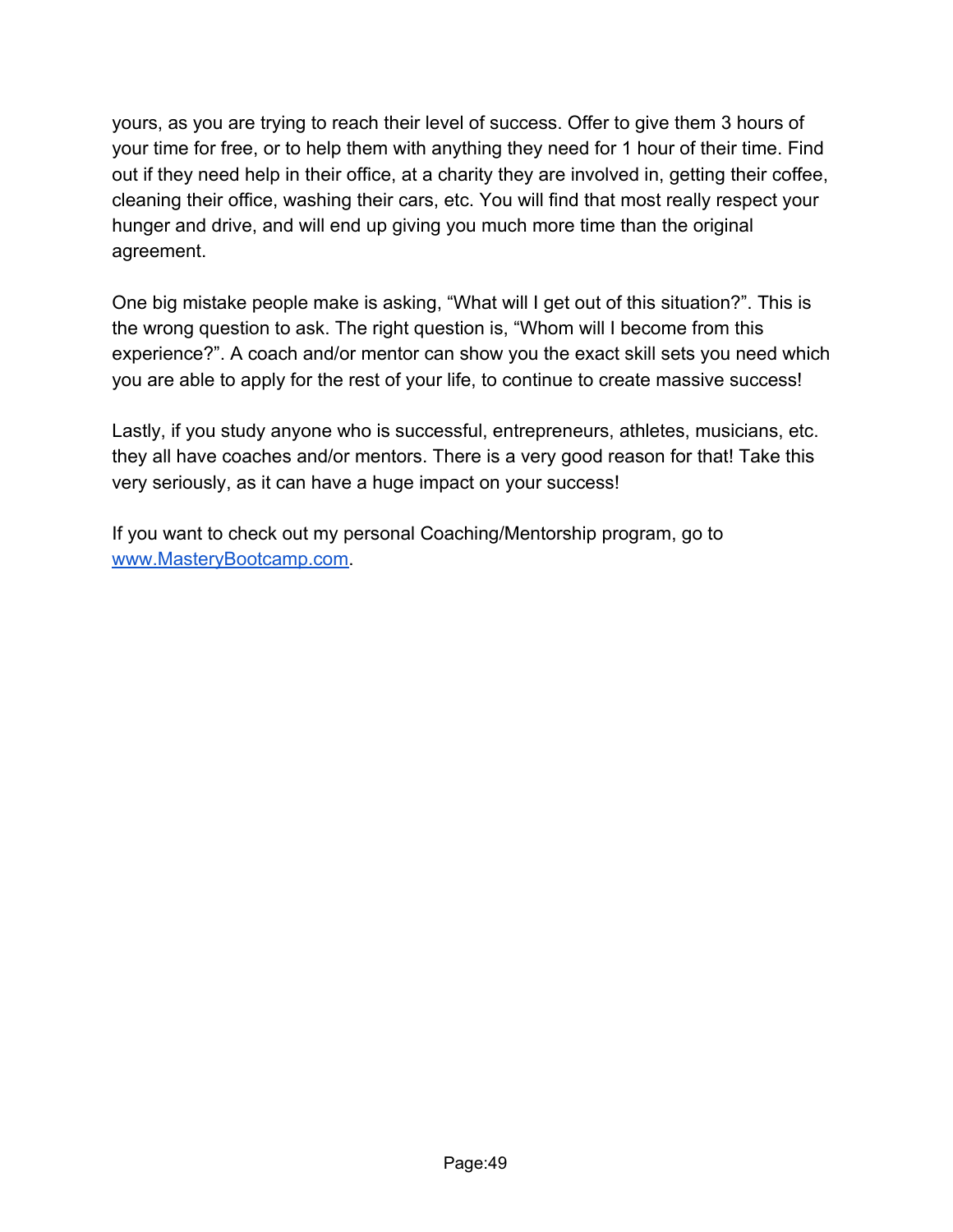# *Real Estate Success Tip # 22: "Stop Wasting Money In Your Real Estate Business"*

In previous tips we have discussed numbers when it comes to tracking your lead sources, appointment set, to closing ratios, etc... But there is another extremely important thing to track and pay attention to on a regular basis, which is your Business Financials, AKA your "Profit & Loss Statement".

What is a Profit & Loss (P&L) Statement? In short, it shows you how much money you are actually making, and/or how much you are losing. However, a good P&L will show much more than that!

If I asked you, and be 100% honest, "What is your exact year to date (YTD) net profit, and what is your exact monthly expenses"? 95% + don't know. Now, they may have a good estimate, but not the actual figures.

I highly recommend you run and review your "Profit & Loss Statement" every single month. Where do you start, and what should you be tracking on this statement?

First, understand this does not need to cost you any money. You can spend money, and get a program like QuickBooks, but you don't have to. Word or Excel documents work just fine.

### **Items You Want To Have & Track Monthly On Your P&L:**

1. Track/Document your Revenue. For Realtors, this will be your commissions. I recommend you break it down from Buyers/Sellers/Rentals, as well as each lead source. This will show what is coming, and from exactly where.

2. Track Your Expenses. Just like your revenue, you want to break this down. Some examples would be: Individual Lead Sources, Websites/Systems, Rent, License Fees/Dues, Vehicle Expenses, Property Photos, Flyers, Open House Signs, etc. Make sure to break everything down. As an example, let's say you have a category for "Websites/Systems". You would want to break each down individually, so you know and can see those exact costs each and every month.

3: A Total of your Gross Revenue, Gross Expenses and then Net Profit or Net Loss.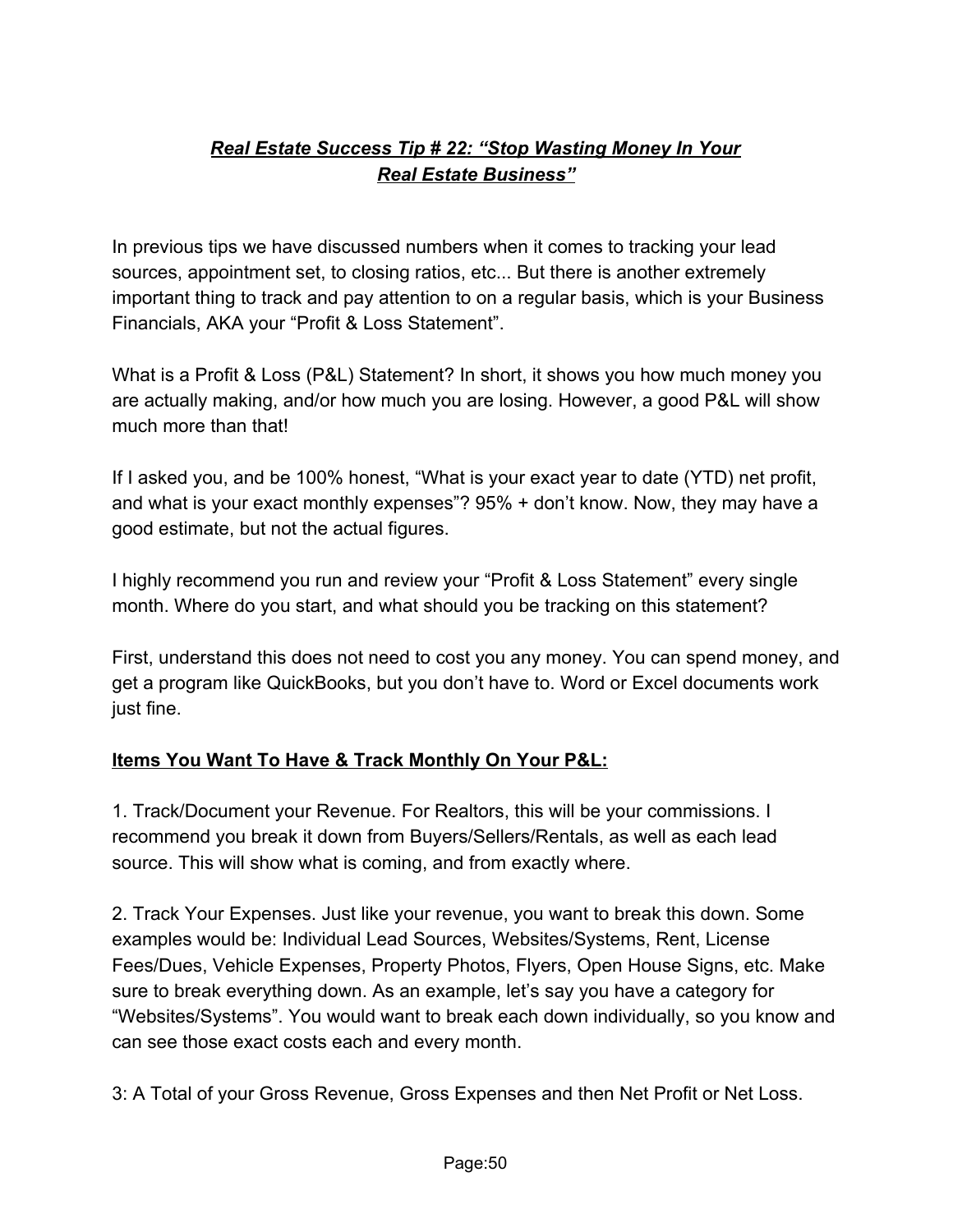This information is so critical to have in order to make intelligent financial decisions for your Business. When you do this each and every month it forces you to pay attention to your finances, and see a true picture of what is happening in your Business.

Every month, when I review my P&L statement, I analyze every expense to see if it is absolutely necessary, or should it be cut. I also look at all my revenue, and see if there is anything I can do to increase it. For example, with this information you can see your exact "Return On Your Investment" for each Lead Source. You may discover one lead source is getting you double the return of another, and then decide to cut the lower ROI lead source, then put those funds into increasing the lead source getting you the better ROI.

**IMPORTANT NOTE:** In order to do this, you will want to stay organized. An easy way to do this is to get a large letter size envelope, write the month on the front, and then every invoice you pay, and every receipt you get, toss inside that envelope. Of course, you should be tracking your closings as well, and this can be done on word or excel documents as well. Then, after the end of the month, you have all the information which you can enter onto the document. Yes, it is another task you are adding to your schedule, but one of those absolutely crucial "Non Negotiable" tasks which must be added to create success!

If you are not doing so already, start running your "Profit & Loss Statements" ASAP! I can assure you, you will find it to be a game changer!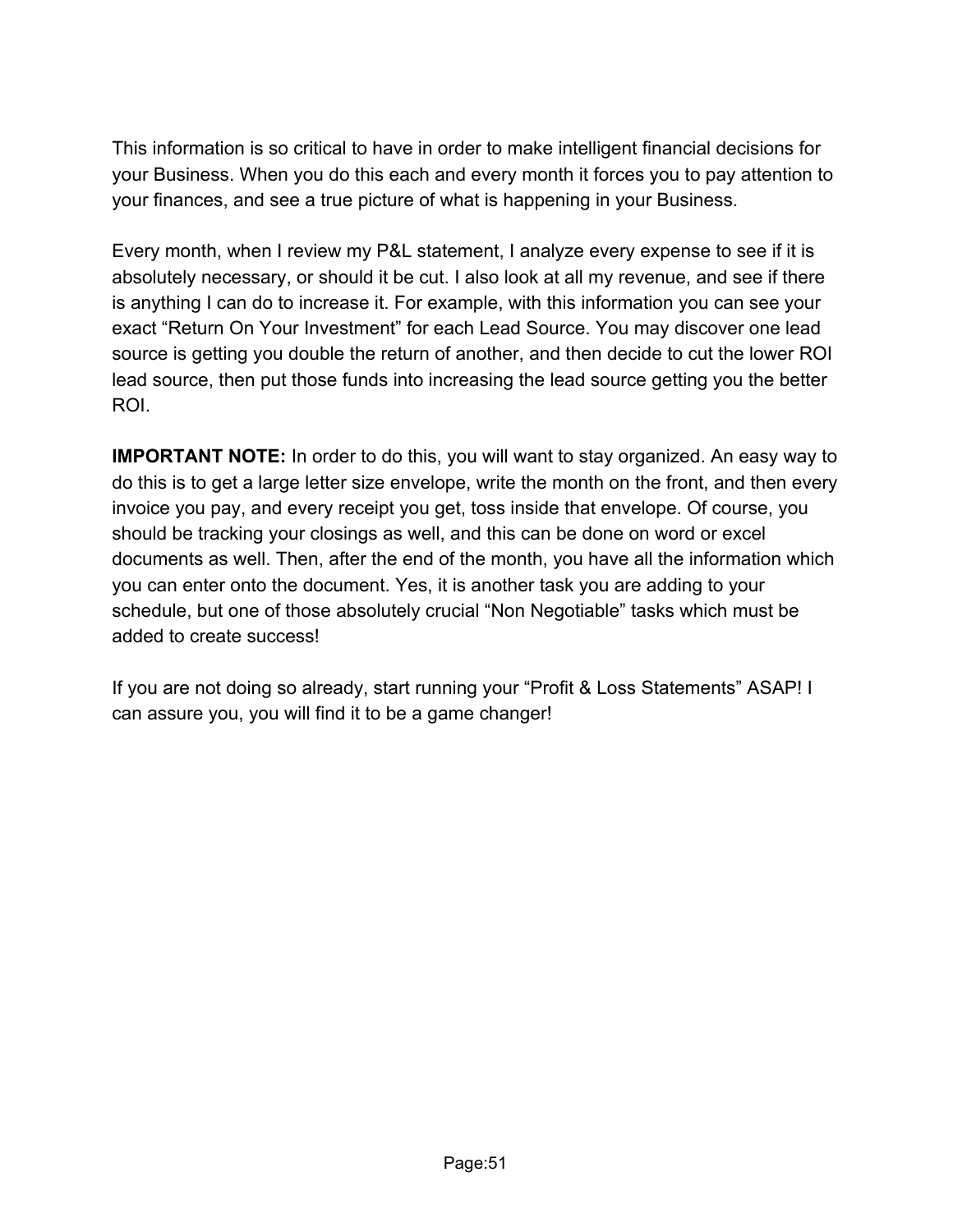# *Subject: Real Estate Success Tip # 23: "How To Avoid Being Replaced by Technology"*

Do you ever find yourself wondering if someday Realtors will be replaced by Technology?

We can't stop the growth of technology, but I believe we can control if we will allow it to replace us or not. Now, of course, nobody knows what the future holds, but let's talk about ways that we can work on combating it now, and continue to show the value of us to our Clients.

We are already experiencing technology somewhat creating the perception that a Realtor is less valuable. So, the focus must be in showing our true value to our Clients.

#### **Ways To Overcome Technology and Show Our Value To Clients:**

#1: Know your area EXTREMELY well! Know the local businesses, local schools, subdivisions, recreation, houses, inventory, etc. You should be the expert in knowing your area. Focus on becoming an "Information Portal" for your area. If someone says, "We are looking for a 4 bedroom, 3 bathroom, 2800 + sq.ft, with a large kitchen/kitchen island home, in walking distance to an Elementary School, that has an A Rating", you want to know your area so well that you can say, "I know of 3 subdivisions which feature A Rated Elementary Schools within walking distance that features the type of home you are looking for". Spend time on Zillow - what can or can't Zillow provide to the consumer. You must become that "Bridge" of information.

#2: Stop using technology which diminishes your value. Now, technology is great. It can allow you to stay on top of activities and allow you to develop deeper relationships with your clients, but many Realtors unfortunately allow it to diminish the relationship and their value. For example, many Realtors use an online signature program, like "DocuSign", and even though it is a great tool, it can massively diminish the value of a Realtor. Let's say you just get done showing homes and your clients have decided on the home they want. You tell them that you are going to go to the office, and will email over the contract to them, where they will open/sign on their email. They receive the email, and it takes them 5 seconds to sign it. All they see is that 5 minutes. They do not see the 45 minutes it may have taken you to fill out the contract. This absolutely can diminish your perceived value, and absolutely diminish the relationship. Now, I am all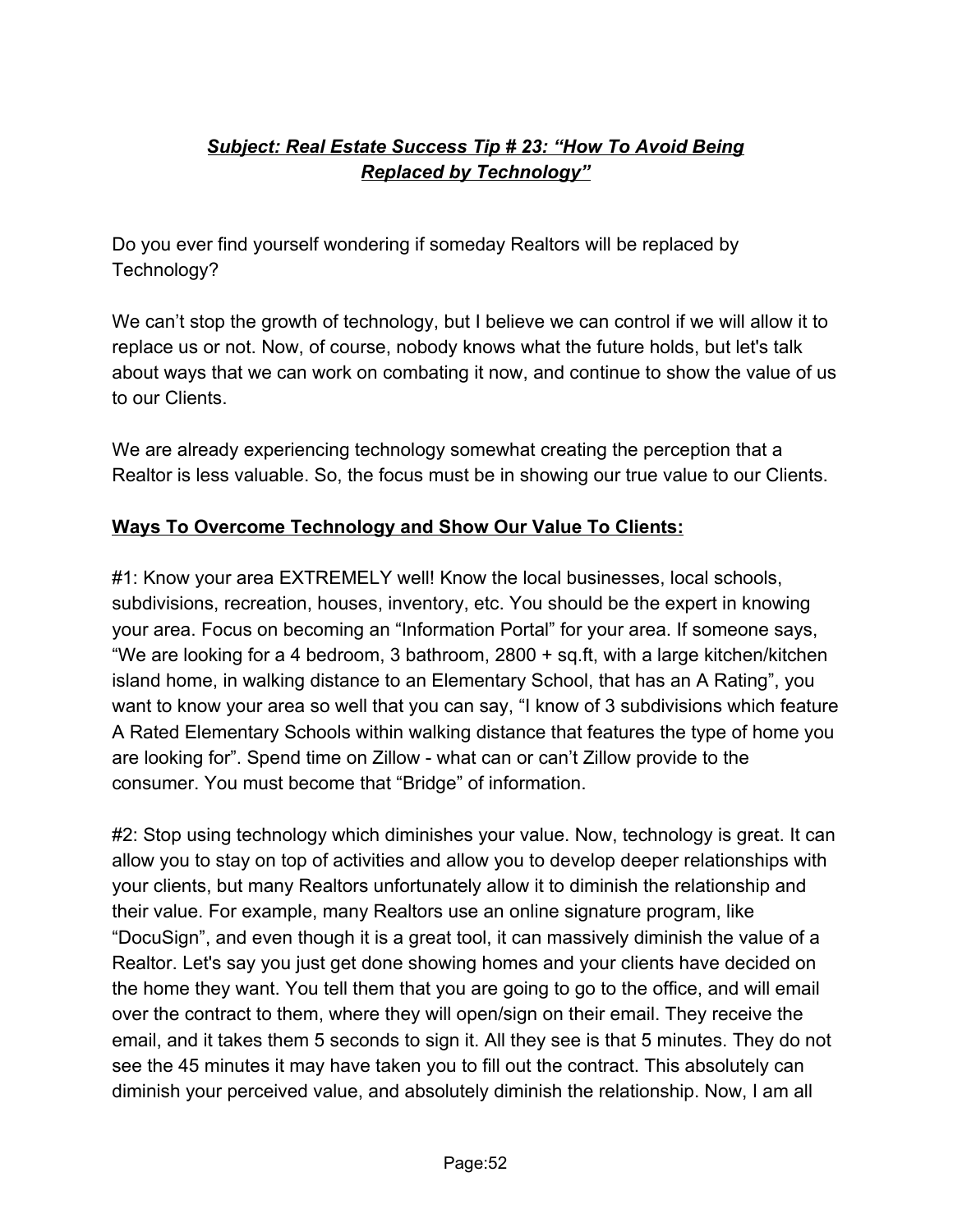about systems like "DocuSign" when necessary with out of area clients, if a client is traveling, or if it is a quick addendum we need signed ASAP. However, when writing the initial offers, bring the client back to your office, fill out the contract together, explain everything in detail, what to expect, answer questions etc. Let your client see everything live of what you are doing. Again, this will help create a deeper relationship/connection with the clients, as well as allow them to see your true value.

#3: Pick up the Phone! I get it, it is so easy to email and text these days. But, they can't replace an actual phone conversation or face to face conversation. Especially when people are buying or selling the largest assets of their life. It is important to be the support system they really need, and ensure you are facilitating the best experience you possibly can for them.

#4: Build "World Class" Buyer and Listing Presentations which show your "Step by Step" process to ensure the buyer or seller is successful at accomplishing their Real Estate goals. Most buyers and sellers have no idea all the things their Realtor is doing for them. Make sure you communicate everything you are doing, and never assume that they already know this stuff. Educate them on everything you are doing!

#5: Focus on building strong relationships. At the end of the day, we are in "The Human Resource and Human Connection" business. Focus on developing a strong connection with your clients, and focus on maintaining that with continued follow up, as we discussed in a previous real estate tip, where we talked about getting more repeat and referral business from your past clients.

Technology is critical, and will allow you to do more, with less inside your business, just don't make the mistake so many make in allowing technology to replace the human connection. Instead, incorporate it into your business to allow you to enhance the human connection!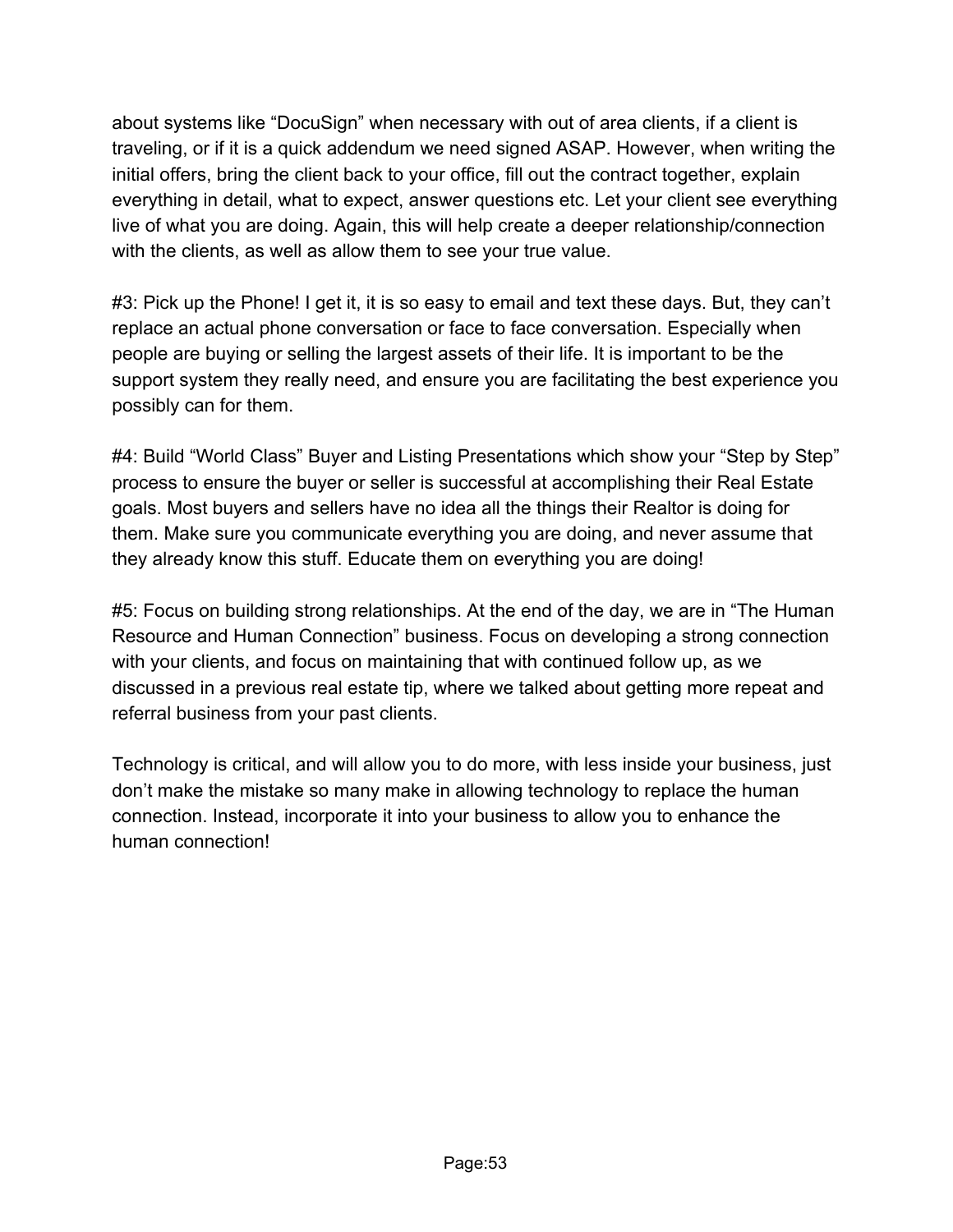# *Real Estate Success Tip # 24: "Recommended Technology and Systems in Your Real Estate Business"*

In the last tip we talked about ways to not allow technology to diminish the value you bring as a Realtor to your Clients, as well as not diminish the relationship you build with your Clients. Now I want to discuss technology and systems which can help you run a much more effective and efficient business, while providing better service to your Clients, as well as creating a deeper connection/relationship with them as well.

**IMPORTANT NOTE:** You do not need to have all of these systems inside your business. They can allow you to be much more effective and efficient, but are not absolutely necessary if you are unable to afford them. I wanted to make sure to add this note, as I do not want you to think that you can't create success without these systems.

### **Recommended Technology and Systems In Your Real Estate Business:**

#1: CRM/Database. Your # 1 Asset is your Real Estate business is your connection with your Database. In order to be truly effective with your lead conversion, pipeline management, etc.. a CRM/Database is absolutely crucial! As mentioned in other Tips, my Team uses Perfect Storm ([www.PerfectStormNow.com](http://www.perfectstormnow.com/)).

#2: Tracking Systems. As we have discussed in past tips, you MUST be tracking your daily activities, appointment set/conduction/client ratios, and your financials. The great thing is this can all be done for free with Google Drive. I personally use Google Drive for this and love it!

#3: Website. The Consumer today is going to do their research on you, and it will be expected that you have a website. You want a website which allows you to brand yourself, has a blog feature, is effective at lead generation, etc. We have discussed this in a previous real estate tip email which you can reference.

#4: YouTube Channel. This is free to have and use. Today "Content is King", and you must have video content on YouTube. YouTube is the # 2 online search engine on the planet, and is owned by the # 1 online search engine on the planet, which is Google. You should be creating and posting market update videos, informational videos about your area/community, top real estate tips, etc. This will continue to be more and more important.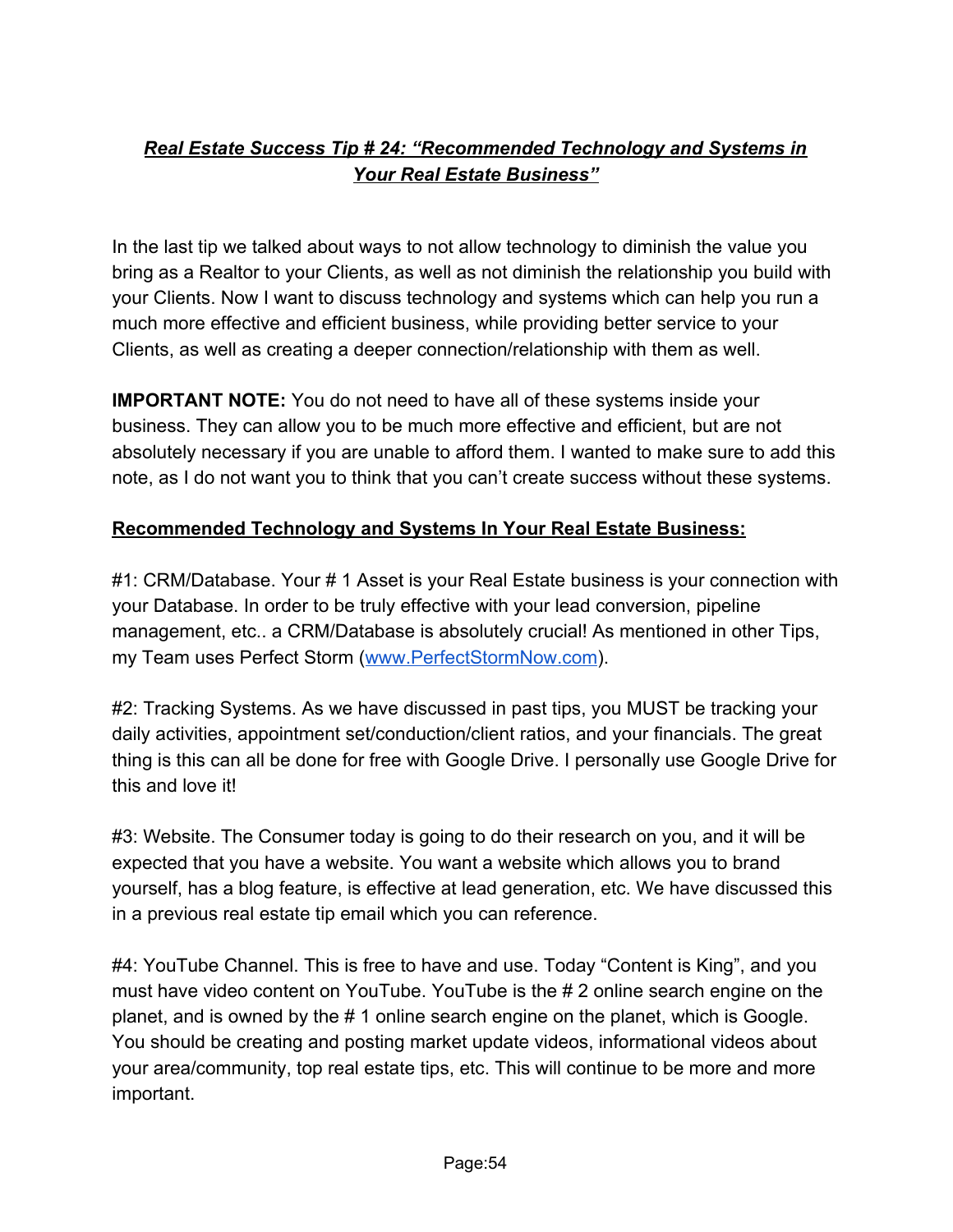#5: Social Media. Social Media is essentially another free database which allows you to build relationships with potential clients, current clients and past clients.

#6: Email, Cell Phone, Scanner… OK, I know these are all things we know, but I wanted to throw them in here, as they are essential.

#7: Systems need to be in place for everything done more than once. You should have a system in place for anything and everything done more than once inside your business, from ordering business cards, to your lead gen, lead follow up, appointment preparation, appointment conduction, client/contract to close process, past client follow up process, etc. Just as a rule of thumb, anything you do more than once, needs a system in place to ensure it happens over and over, in the same way, is not missed, can be duplicated, and eventually delegated.

#8: Online Email Signature System like DocuSign, ESign, etc…

#9: Trello. Trello is also a free system and I use and abuse this system. It is great for overall project management and I highly recommend it.

BONUS/Additional "Luxury" Systems/Technologies: Power Dialer, Expired/FSBO List Provider, Neighborhood Homeowner Contact Information Provider, CMA Report Tools, Seller Net Sheet/Buyer Cost Sheet Apps, Contract To Close/Contract Management Systems and many more, as there are thousands of systems which exist.

Again, technology and systems will allow you to provide better service to your Clients, stay on top of your tasks, ensure things are not missed, and as soon as you are able, it is recommended to get these added into your business as they will have a large impact if used properly.

**IMPORTANT NOTE:** Any Technology/System you implement into your business will only be as good as you use it. For example, you can have an amazing CRM/Database, and get poor results, if you use it poorly. There is no "Magic Pill" that exists. Like with anything else in life, you get out of it what you put into it!

Of course, always "Lead with Revenue". Add what you can as you can, but make sure you have the revenue coming in to afford it. Then, add it into your business, use it, and take your business to the next level! Also, don't try to implement everything overnight.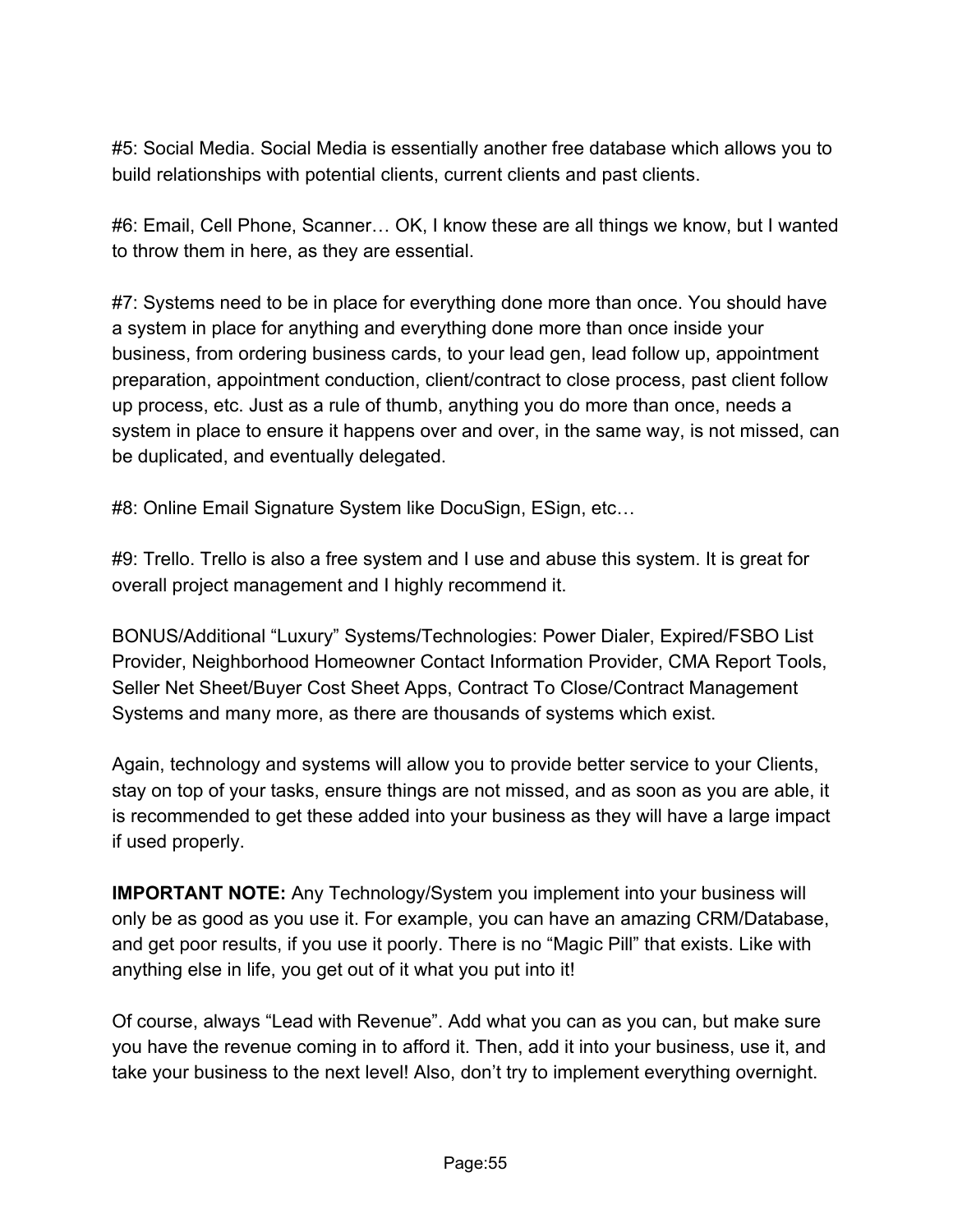Implement one, get it dialed in, learn how to use it effectively, and once you have it down, and can afford it, add the second, and so on.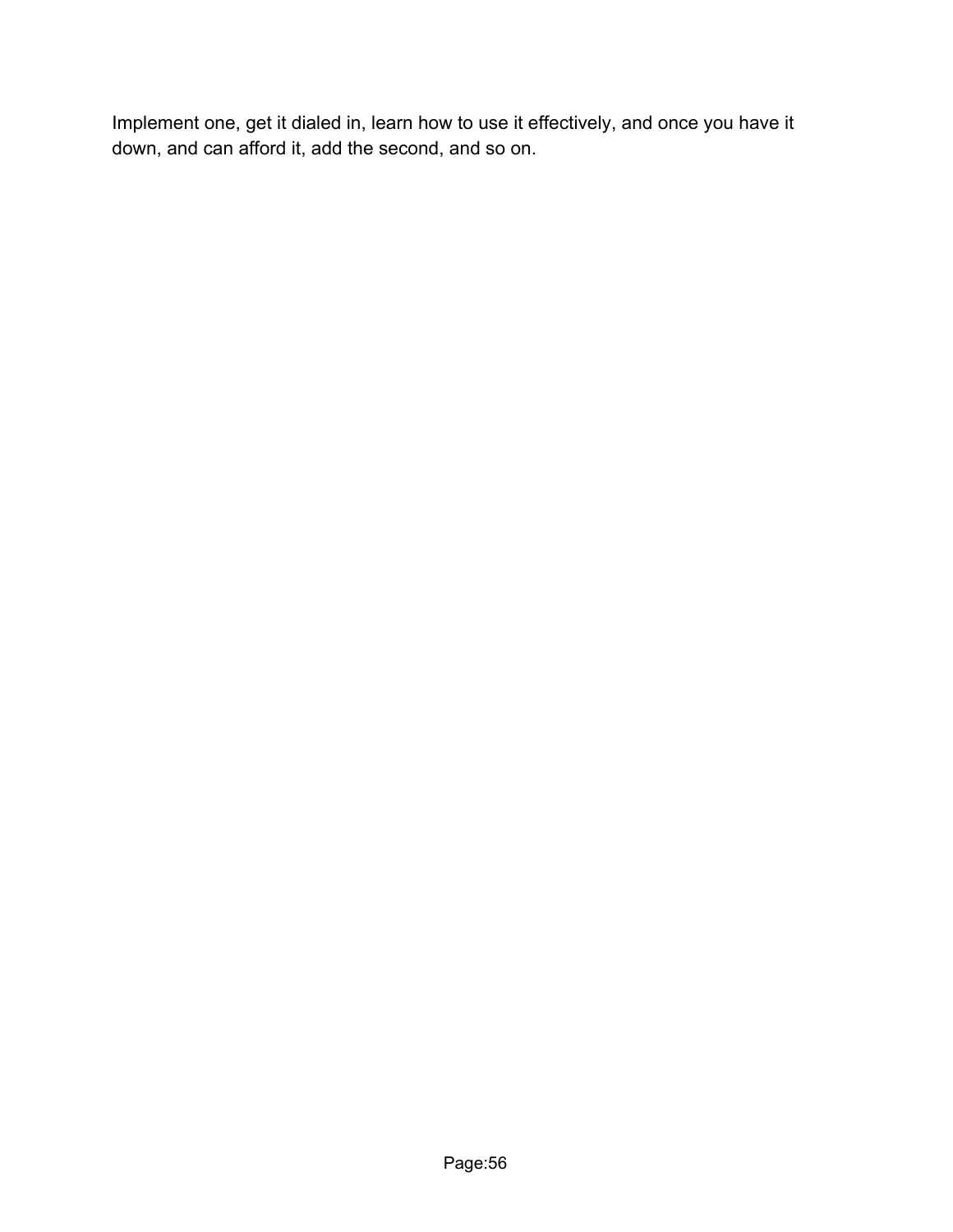## *Real Estate Success Tip # 25: "How Reading Books Will Massively Impact Your Real Estate Business & Life"*

Jim Rohn stated: *"The amount of money you are making is a direct reflection of what the general public perceives your value to be… If you want to make more money, then you must add more value to yourself that you then can transfer to the marketplace".*

How is this accomplished? It is accomplished through self development. The average High School and College Graduate reads 1 book after they graduate school in their Lifetime. The average Fortune 500 CEO reads 60 books a year.

Jim Rohn also said: *"Unsuccessful people have big TV's, where successful people have big libraries…."*

As we discussed in the Tip on finding the right Mentor/Coach, there are so many people who have created massive success, and have written books on how they did it. There is no reason to reinvent the wheel, BUT we must take the time to educate ourselves on how they did it. Books are a great and inexpensive way to do this.

Now, you may be thinking that you do not have the time to read books. Well, the great thing about today is that you can listen to audiobooks while you are driving, while you are getting ready, while you are working out, cleaning your house, etc. So, you do not need to add another task, just integrate your self development with things you are already doing.

The average person drives 12,000 miles per year. That is 300 hours behind the wheel, which is the equivalent to 2 semesters of College. As Realtors, we tend to drive much more than that, so it's easy to listen to a book a week while on the road.

Not all books are created equal. So, as we discussed in the Tip for finding a Mentor/Coach, take those same tips/strategies into finding the Authors you learn from. Find Authors who have created success in the topic they are writing about, so you can learn how they did it, and apply those strategies to your life.

**IMPORTANT TIP:** Don't read books just to get through the book, rather read books to get from the books. NASA has shown that the average person only retains 10% of what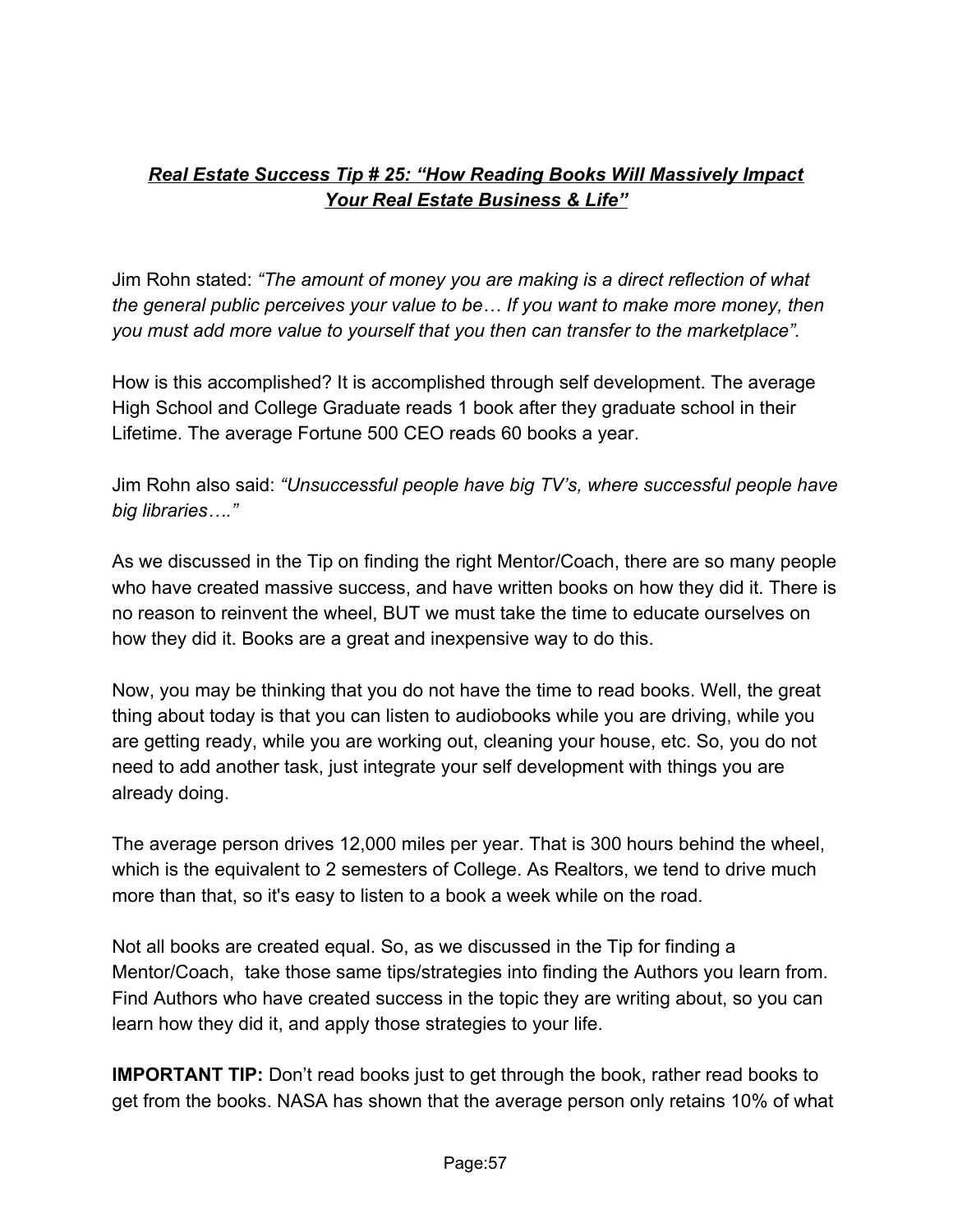they learn the first time around. So, you may need to re-read, or re-listen to the book multiple times to really get the information down. Then, understand it is not the information which makes us successful, rather taking action on the information we learn which then creates the successes we are looking to create.

A good place to start is to make it a personal rule, that while you are getting ready in the morning, and while you are in the car by yourself, that you are going to listen to an audio book. You will quickly find yourself being able to listen to a book a week. A book a week can quickly change your life!

Start getting intentional with your self development, and you will start seeing massive improvements inside your business and life!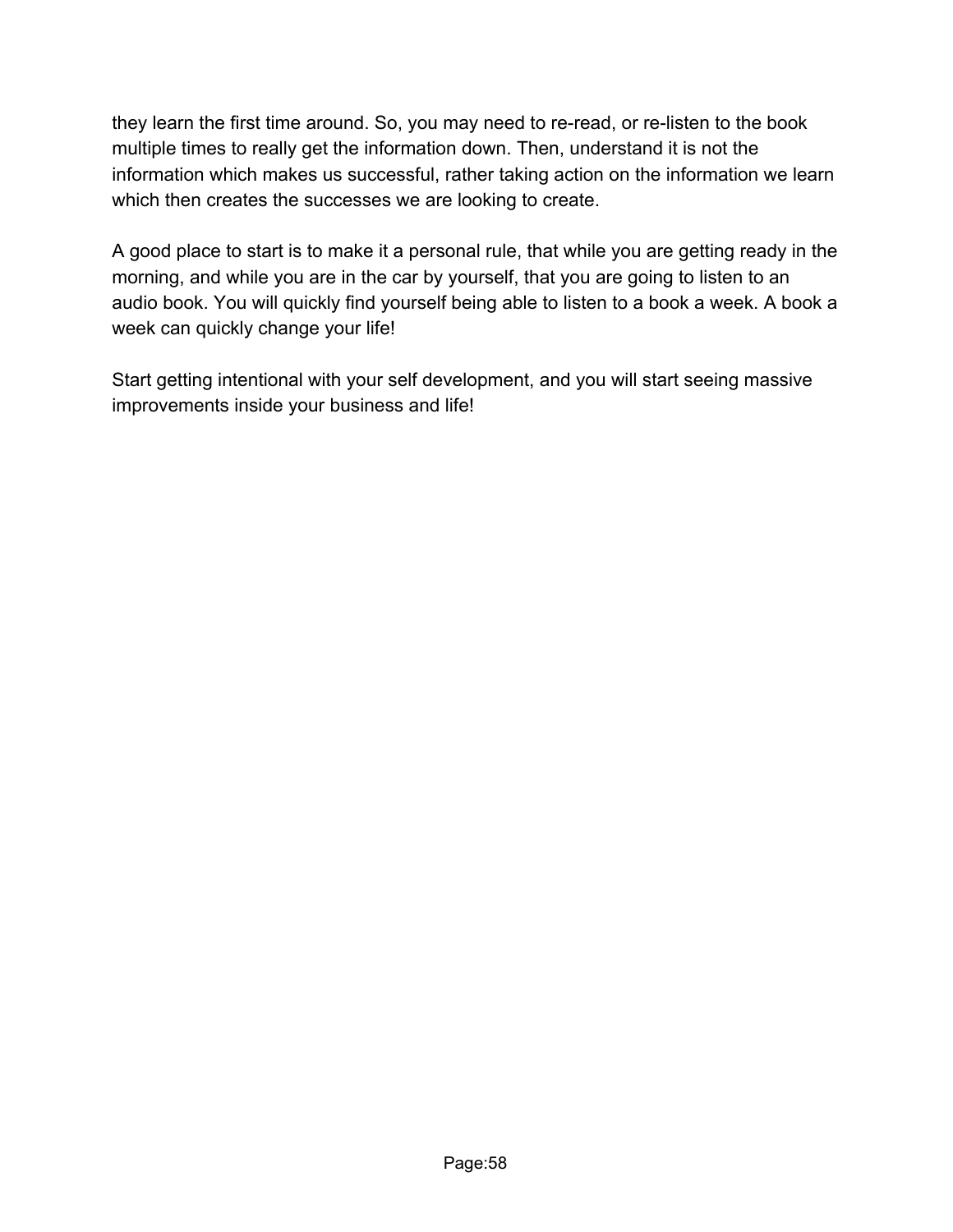# *Real Estate Success Tip # 26: "Lead More Buyer Clients To Going Under Contract"*

So, you met a Buyer, and/or Buyer's. You did a great "Buyer Consultation", and they have agreed to commit to working with you as their Real Estate Agent. Well, how do you "Lead" the process effectively to get them "Under Contract"?

First off, remember, they are hiring you as their Real Estate Professional to find them their new home. Their goal is to get into a new home. With that being said, what I am talking about here is not pressuring them into something they don't want to do, but to lead the process effectively at helping them accomplish their "goal" they are entrusting you to make happen.

It all starts with your "Buyer Consultation". Now. a lot of Realtors do not treat a Buyer Consultation the same way they do a Listing Appointment/Listing Consultation, which is a mistake, at least in my opinion. It is important to treat both your Buyer Consultation and Listing Consultations as a serious and professional process!

During your Buyer Consultation you will want to dial in their wants, needs, goals, timeframes, expectations, and more. Once you know those, you start going to work trying to find them homes which meet their needs.

Now, I am not sure about you, but I am not a fan of showing 50+ homes. Of course, if it is necessary I will do it, but if it is not necessary, then I will try to avoid it. At this time, hopefully, you also have them also "Pre-Qualified" with a Lender, or have verified "Proof of Funds" if they are a cash buyer. From there, inform them that you are going to spend some time together in front of the computer, finding Homes which meet their criteria. I always recommend to them that we narrow it down to their top 8 homes. There can be less than 8, but I recommend 8 max as looking at more than 8 homes in a day or weekend can be very overwhelming, and they tend to start all blending together. So, if able, it is best to spend time in front of the computer, and try to narrow it down to their top 8.

Once we have their 8 home (or less) identified it is time to go check them out. I then tell them, "As we see each home, we will compare the home to your needs list, and before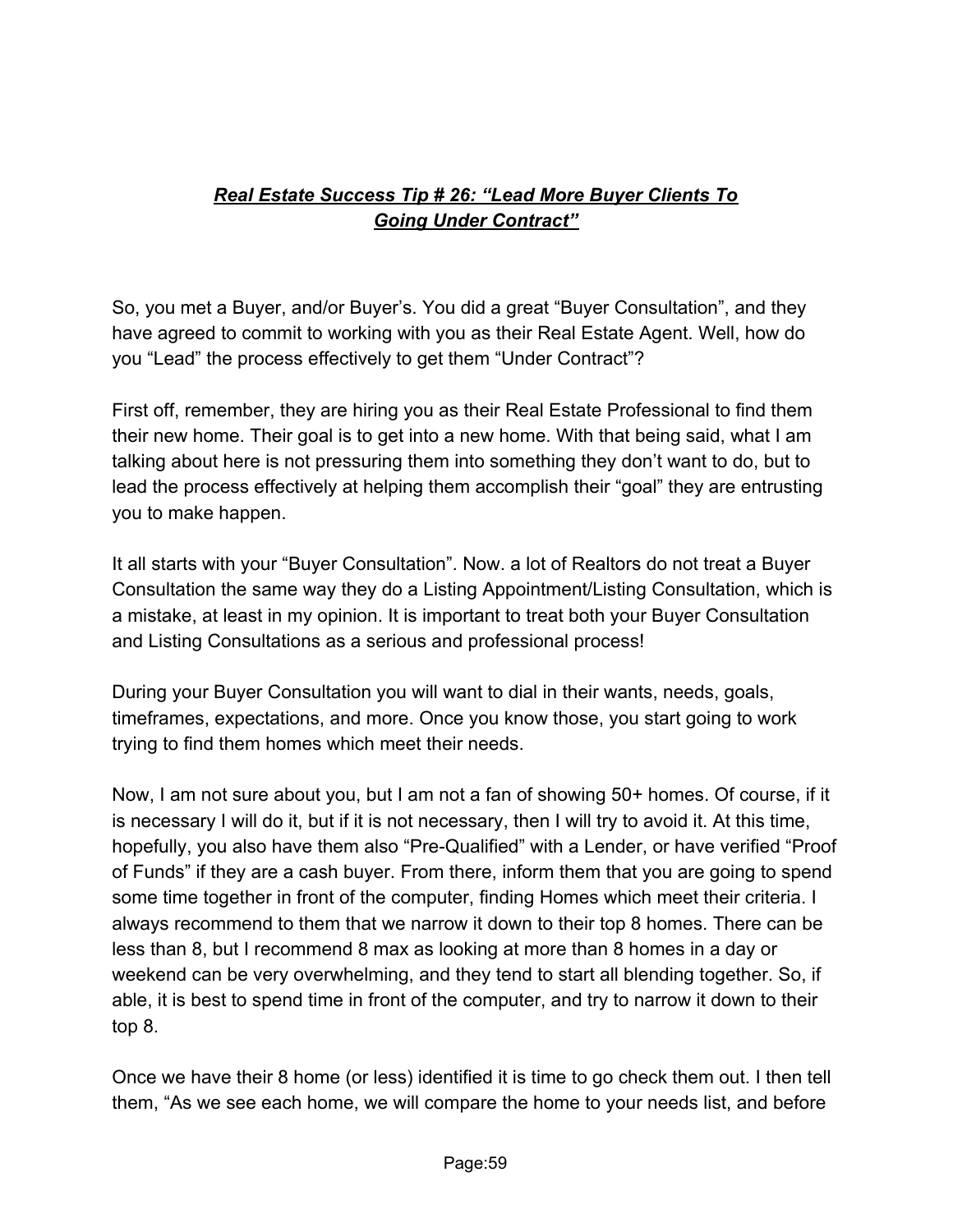we move onto the next showing I am going to ask you to grade the home with a 1, 2 or 3. 1 = You really like the home, and it is a great possibility.  $2$  = You don't hate it, but you don't love it, you are just unsure. 3 = Not for you, and toss into the elimination pile." My goal here is to narrow the initial homes list down to their top 1 or 2 homes. If needed, we can go re-see their top picks, and I am working to help them identify their # 1 choice based on their needs/goal list we discovered/identified in the Buyer Consultation.

Once we have narrowed it down to their # 1 Top Home, I then say this script, "I 100% agree with you that this home meets your goals and needs the best out of all the homes we saw on the computer, and in person. Out of everything available, this home definitely meets your needs the best. In my experience, nice homes, in nice areas, regardless of the market, tend to sell fast. To ensure this home does not get sold to another buyer, I recommend that we go back to the office and write up an offer. What are your thoughts on that?"

Now, some of you reading this may think this is too aggressive, BUT remember, they have hired you to find them a home, and essentially close on a home. You are not pushing them into doing anything they don't want to do. This is a home they identified as their top pick, and all you are doing is asking if they would like to move forward with the next step.

Some will say they want to think about it, but you will be shocked at how many say, "Yes let's do it". There is a good chunk of people who are instant decision makers, and they don't want or need the time to think about it. Of course, you have others who do need to think about it, and you can give them the time they need, however this way you are able to identify those that are ready by just asking one simple question and leading the process.

As you have heard before, "Ask and You Shall Receive". Obviously, not everyone will say yes to writing an offer right then and there, but you will be surprised at how many say they do. If they don't want to, and want to think about it, then you say, "No worries at all, I 100% understand wanting to think about it. It is a big decision, so again, I 100% understand that. How about I follow up with you tomorrow morning, which will give you the night to think and sleep on it, and then I can see if you have any questions, if you would like to take another look at the property, or even go look at some new properties. Whichever route you decide. Would 9am tomorrow morning be a good time for me to call?"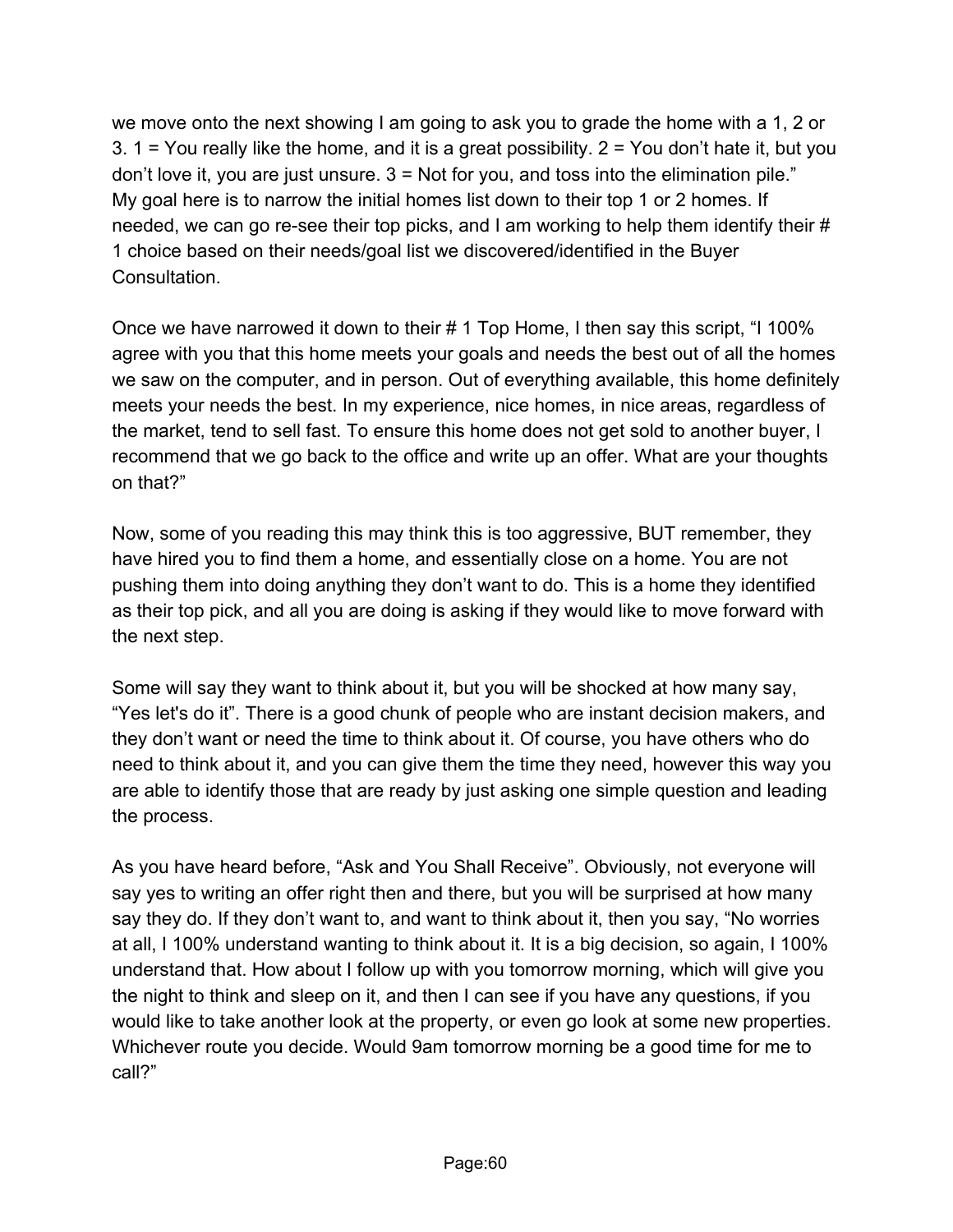As a Realtor, your clients are hiring you as the professional to "Lead The Process". In order to truly lead, you must ask questions, identify your client's expectations, timeframes, etc. This is a good way to accomplish that.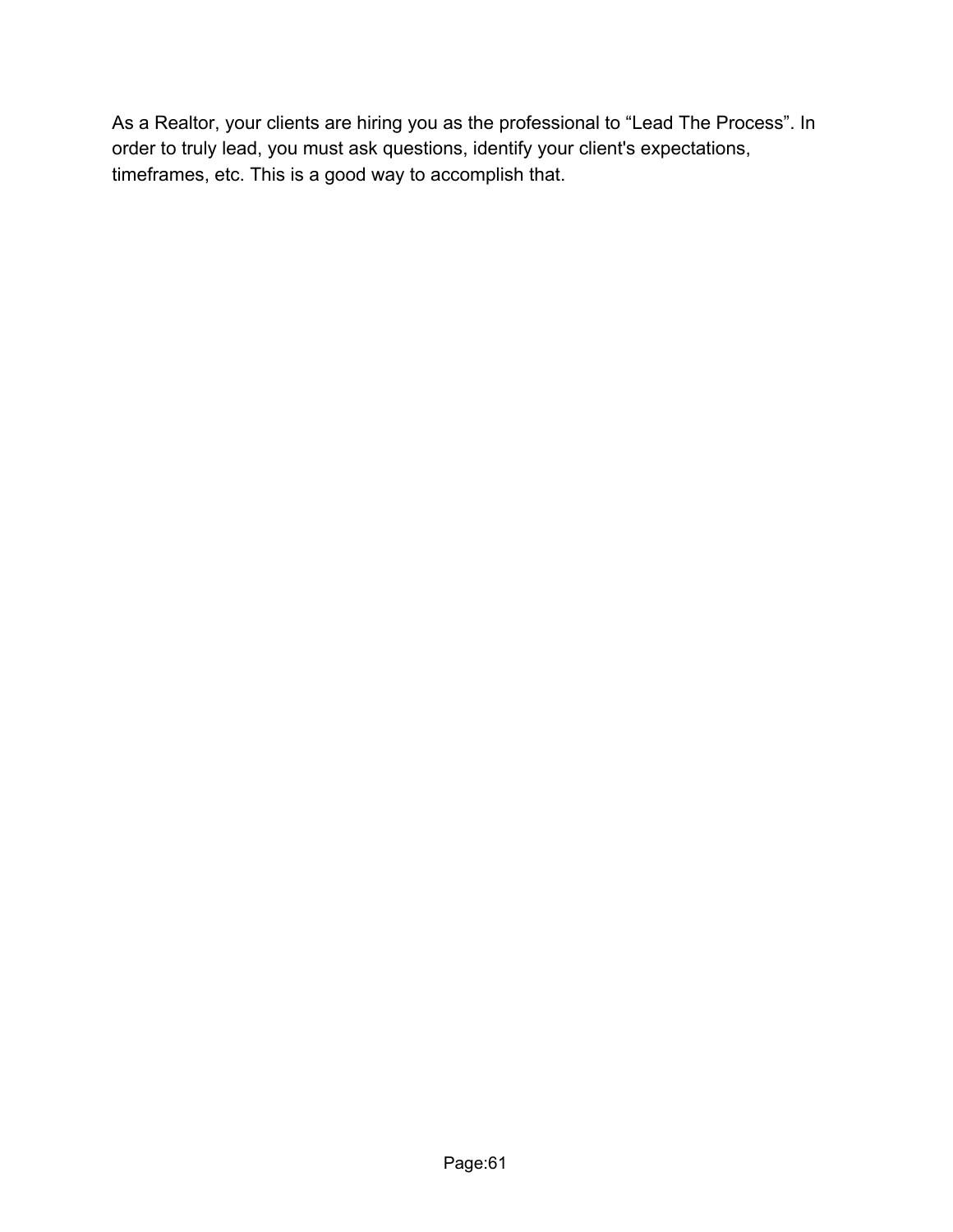# *Real Estate Success Tip # 27: "How To Get More Buyer Employment Agreements Signed"*

Many Realtors are afraid to ask for their Buyer Clients to sign a Buyer Broker/Buyer Employment Agreement, but at the end of the day, your time and services are valuable, and must be treated as such. If you don't, you will always leave your business in a vulnerable position, which we all work way too hard to allow that to happen!

The good news is, it is really easy to get Buyers to commit with a signed agreement if you have an effective process in place. As Realtors we understand the importance of getting a Seller/Listing Agreement signed. Now, I know it is required to do so in order to list the property, but why not make it a requirement for your Buyer Clients inside your business? Yes, you have more money typically into a Listing/Seller Client, but you typically have much more time into your Buyer Clients, and time is money!

So, how do you do it? Well, in order to be successful with it, you must treat the process just like you do with your Seller/Listing clients. Meaning, you need to perform an official "Buyer's Consultation". At the end of the day, it does not matter where the consultation happens, as long as it happens. It may be at your office, a property, at their house, or at a local coffee shop. Again, it doesn't matter where, so much as it does that it just needs to happen.

How do you get an appointment? In order to get the appointment, you MUST sell the value in the appointment. Most Realtors try to sell the potential Client on them, when the reality is, we need to sell them on the appointment first. Then, during the consultation, we can sell them on our services.

### **Buyer Consultation/Appointment Setting Script**:

"... The next best step in the process is to set up a time for us to meet so I can fully understand your goals, your needs, what is important to you, as well as educate you on the buying process here in (your area). There are some costs which you will incur during the process. For example, inspection fees, appraisal fee, loan down payment, lender and title closing costs, etc. There are also areas you are protected by in the contract, and areas you are at risk. With that being said, I like to meet with all my clients and thoroughly explain the entire process, answer all of your questions, and give you all the information you need to make the best decision for yourself, and for your family. You may decide now is the time to buy a new home, and you may decide now is not the time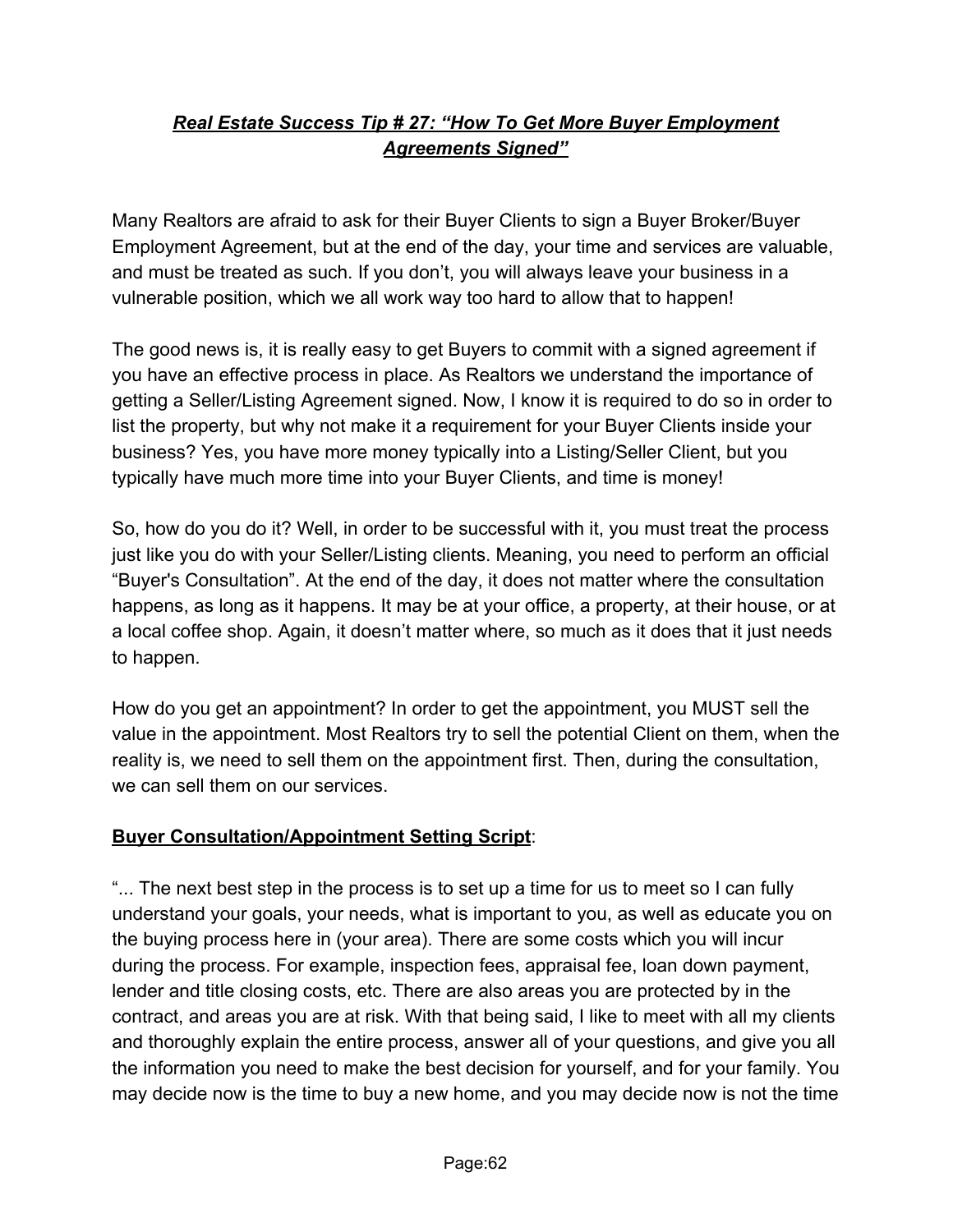to buy a home. Whichever route you decide is 100% OK. Just so you know, there is no hassle, no obligation, and everything I do is 100% zero pressure. Again, the sole purpose of us meeting is to provide you with all the information you need to make the best decision for yourself, and for your family. Also, I like to make everything as convenient for my clients as I can, we can meet at my office, your current residence, at a local coffee shop, or whatever works best for you. I have  $\underline{X}$  time and  $\underline{X}$  time available tomorrow (just as an example), which one of those times works best for you?"

**IMPORTANT NOTE:** If they say "No", they are not rejecting you, they are essentially saying "No not right now". So, in that case, you can say something like, "No worries at all, I know you may not be ready to meet at this time. I will continue sending you homes which meet your criteria, and will check in from time to time to see if there is anything you need, or any questions I can answer. Thanks again, and have an amazing day!". Then continue to check in frequently.

OK. So, now you have the appointment set. Now what do you do during that appointment? First, and this is really important, you must ask great questions, and listen deeply to their needs and wants.

## **Things To Cover During The Appointment Process:**

#1: All the features they would like in their new home. Remember, it is not just about the home itself, but understanding everything that is important to them. For example, in addition to the home features, maybe their kids are involved in certain activities, and they want to be close by to those, etc. The deeper you go, the better!

#2: Identify their time frames. A great question to ask is, "In a perfect world, if we could time this out perfectly, when would you be sticking the key into the front door of your new home?" This can tell you a lot, and can help prevent you from becoming a Chauffeur for the next 6 months.

#3: Educate them on the step by step buying process. What each step is, timeframes, contract contingencies, how they are protected by the contract, potential ways they can be risk, and what those consequences are, monetary investments, etc. A mistake I see a lot of Realtors make, is they skip this process with buyer clients who have purchased multiple homes in the past. The average person moves every 7 years. 7 years is a long time to remember everything that is involved in the process. Even if it is a reminder, it is always better to over educate than the alternative!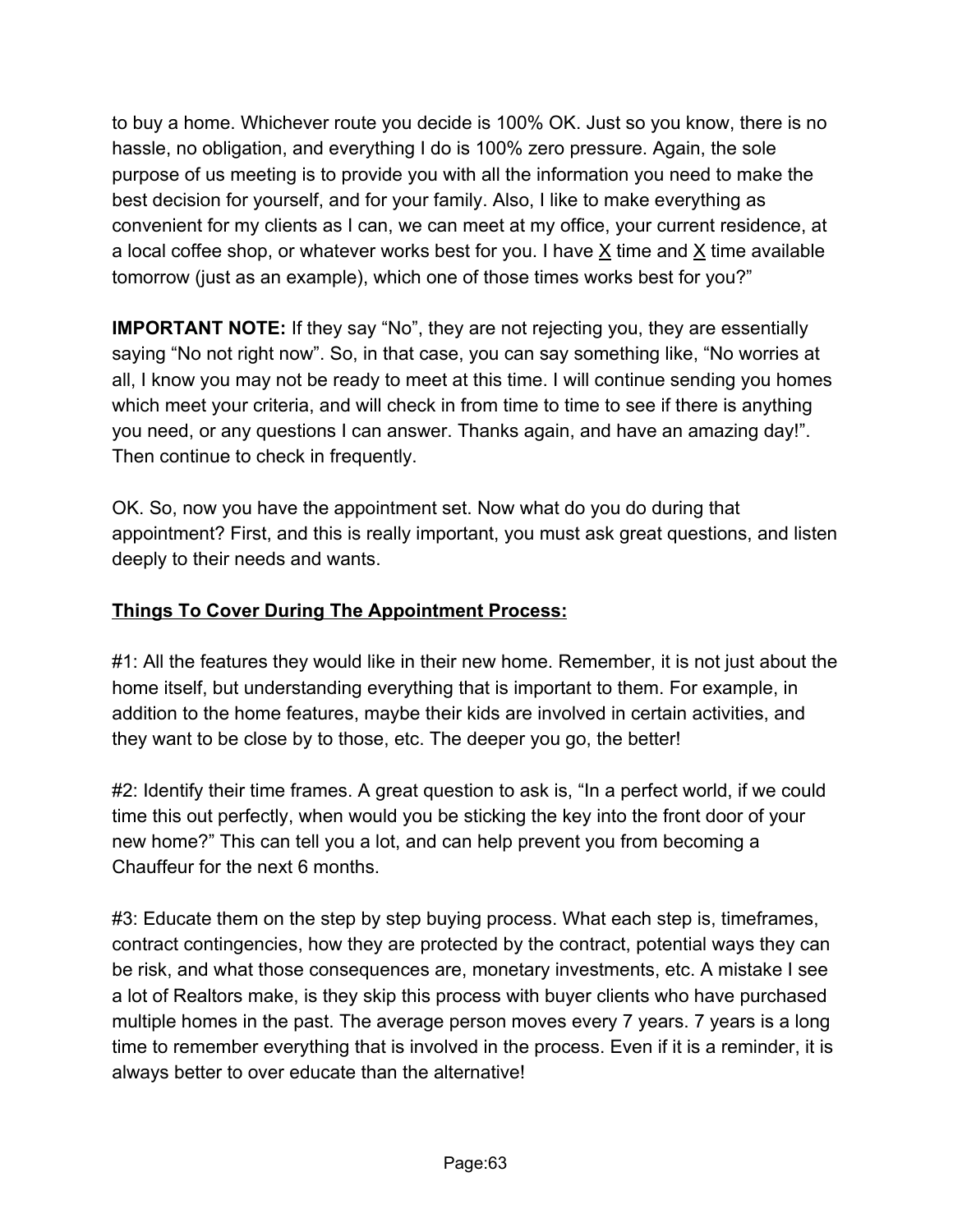**IMPORTANT NOTE:** In addition to educating your Clients, this process is important as it shows them the value you bring! As an example, while educating, you can use scripts like this, "Per the contract, we have X days to perform our inspections. We can always request more time if needed, but in most cases this provides enough time to do the necessary inspections. During the inspection period we have the option to cancel the contract, accept the property as is, or ask the seller to do the repairs which you would like to see performed. Again, we have X days to do our inspections and, let's say you want to request some repairs. We must get that request in writing, signed by you, and delivered to the Listing Realtor by 11:59pm on X day. If we miss that time, even by a minute, you have now accepted the property AS-IS. So, it is absolutely critical we pay close attention to all the time frames inside the purchase contract. Now, I don't want you to stress about this, as this is what I am here for. I will make sure all the time frames are met, and I will always look out for your best interest ". In the above example script you are educating, and at the same time, showing the importance/value in utilizing you as their Realtor.

#4: Educate them on everything you are doing for them, as well as how you get paid. Make a list of everything you do. Don't be afraid to make it a full page of items. This again shows them the value of utilizing your services, and at the same time, it is critical to educate them on what you do and how you get paid. Instruct them on what must happen if they attend an open house without you, or want to see a FSBO, or wants to go look at new build developments in your area, etc. In the majority of cases I have ever seen where a Realtor gets "Burned" by a Buyer Client (they purchase a home without them), it was the Realtors fault for not educating the Client properly as well as not getting a Buyer Broker and/or Buyer Employment Agreement signed.

#5: Ask for their commitment via a signed "Buyer Employment Agreement", or whatever your area and/or Brokerage calls the document.

**IMPORTANT NOTE:** I have found it is critical to do the "Buyer Consultation" in the exact steps outlined above, as it allows you to build a relationship, build trust, and build value to utilize you as their Realtor!

# **Simple Script To Getting The Signed "Buyer Employment Agreement"**

Have the agreement ready to go and right after you get done explaining all the services you provide. You can then transition into a script just like this, "...There are other things that I do in the process, but that was a list of the main items I am doing throughout the entire process to ensure your Real Estate goals are accomplished.. As I stated, I only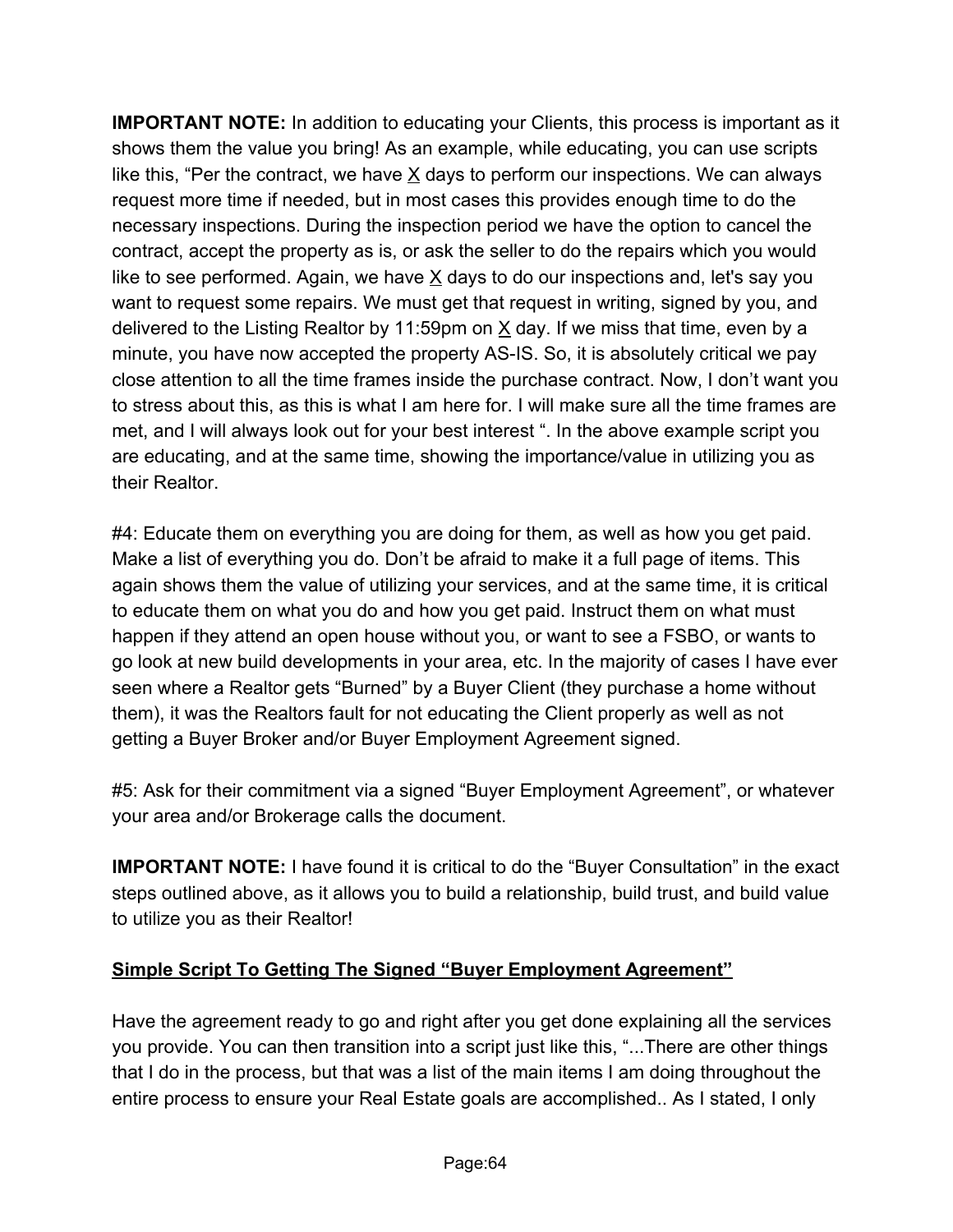get paid upon the successful closing of your home. I want you to know that I am fully committed to doing everything possible in helping you accomplish your Real Estate goals. I will always put your needs first, and always look out for your best interests. I am 100% committed to my career, and my Clients, and all I ask in return is your commitment to me. Here is our "Buyer Employment Agreement", which states that if you choose to buy a home, you are not obligated by any means to purchase a home, and I would never push you into doing anything that you don't want to do, but if you do purchase a home in the next X Days or Months (however much time you are asking them to commit for), that you are committed to using me as your Realtor. Again, I am 100% committed to my Clients, and ask that they commit to utilizing my services in return.".

**IMPORTANT NOTE:** I recommend you role play this script over many times. The more natural you make the transition, the more success you are going to have. Also, don't make it seem like you are asking them if they are going to commit. Instead, lead with the approach that you are assuming they are. As you deliver the above script, have the agreement and a pen ready, and just start filling it out, and then ask them to sign/date it.

Now, you may get some push back, but you will be amazed at how many do not, and agree to committing to you right away. But, the small percentage which do, you then can make your best judgement call from there. If they say something like, "I refuse to sign that. I am going to go with whichever Realtor finds me the right home." In my opinion, don't walk, but run from them. Those are Clients you do not want. Now, if they say something like, "I see the value in your services, and I do want to use you, but I feel uncomfortable signing anything as I have had a bad experience in the past." Well, you then can make your best judgement call on how to handle that from there.

Now, it is time to get your "Buyer Consultation Process" dialed in so you can get more committed Clients, which will 100% result in more closings!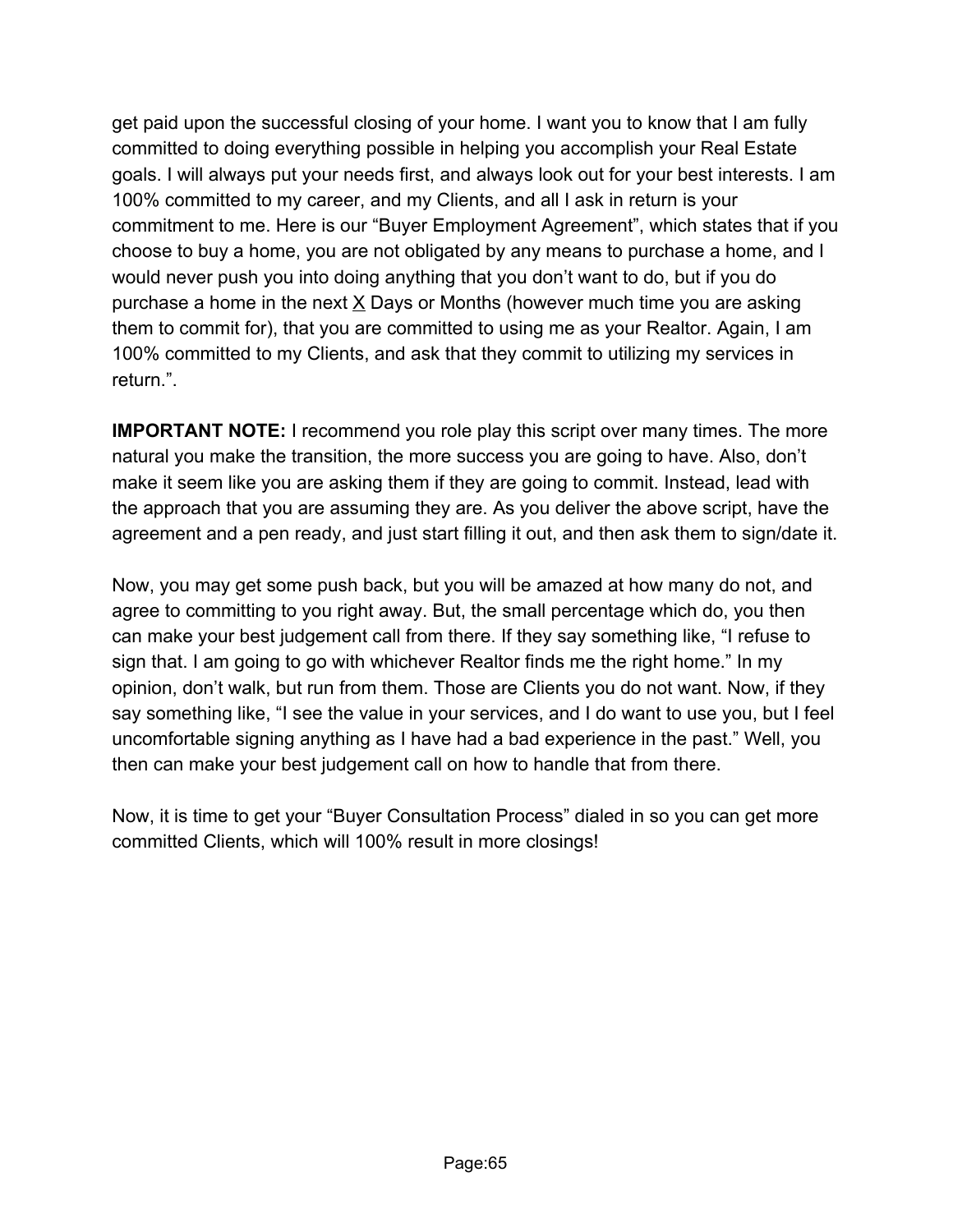## *Real Estate Success Tip # 28: "How To Avoid The Real Estate Production Roller Coaster"*

What is the income/commission "Roller Coaster"? A Roller Coaster goes up, and then goes down. So, when you hear this term, it is referring to the constant fluctuation (up and down) of the income/commissions Realtors earn. They may have an amazing month, followed by two really bad months. It is extremely common in this industry.

First, it is really important to understand that the income roller coaster experience is 100% avoidable! It is the reality that most Realtors experience their entire careers, but just because they do, that does not mean you have to!

Why does the constant income/commission fluctuation exist for so many Realtors? It is really simple. They start off not having any business, so they spend their days lead generating, and filling their days with activities which lead to generating Clients. Then, they get some Clients, and then stop doing the things that produced the Clients in the first place. Then, they continue to repeat the same process.

There are 3 main things which must happen in order to avoid this and the 3 things are:

#1: Managing Your Schedule #2: Knowing Your Money Making Activities #3: Future Delegation

Let's break each down.

**#1: Managing Your Schedule:** So much of your success will boil down to planning and managing your schedule. If you learn to make it a habit to plan your day out the evening before, it will massively help you in making sure this "Roller Coaster" never happens to you. Have your Appointments blocked off on your Calendar along with your Lead Generation, Lead Follow Up, Paperwork time and anything else essential to creating a successful day.

We will go deep into "Tracking Your #'s" in the next real estate success Tip, but the great thing about tracking is that you will be able to identify the exact amount of action that must happen daily to ensure you are hitting your goals. Each day you should know how many leads you need to generate, how many reach outs, how many conversations you need to have, and how many appointments you need to be setting to hit your yearly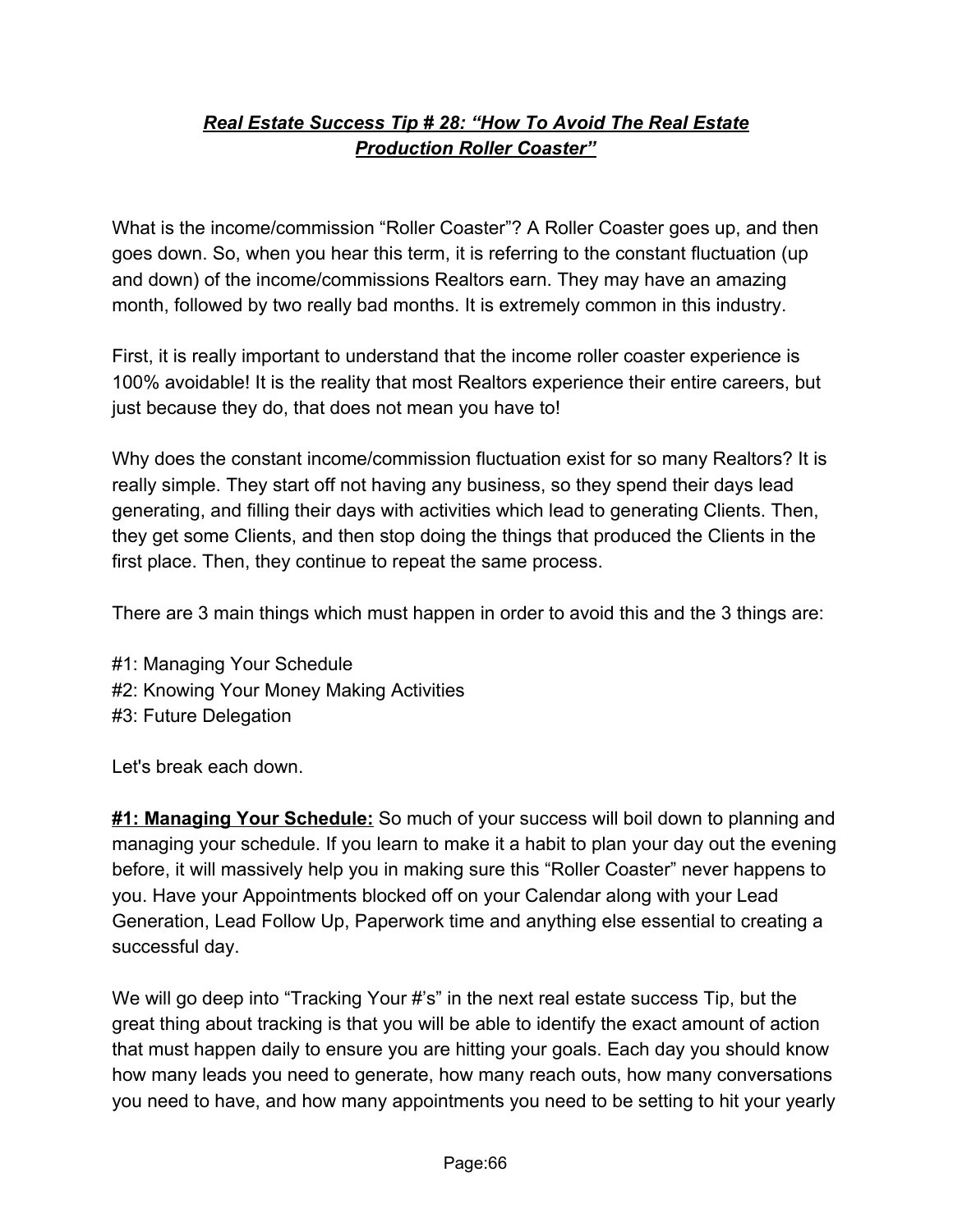goal. Everyone's goals are different, so depending on your personal goals they will determine how much time you need to allocate for each activity.

Once you have your schedule planned and time blocked, then stick to it. Create a plan, and then execute on the plan! If you allow yourself to get into a reactive state, it will be very difficult to have an effective day!

**#2: Knowing Your Money Making Activities:** This is something we have already discussed in a previous Tip, but as a reminder, there are only 3 ways a Realtor makes money in this Business. The first is your activities leading to setting appointments (lead generation and lead follow up). The second is the actual appointment conductions that you can convert the "Lead" into an actual signed/committed "Client". The third is contract negotiation. You need to negotiate contracts to get your Buyer and Seller Client's into "Under Contract" status.

Everything else you do inside your business, even though they may be extremely essential, are classified as non money making activities. Again, these are things which are essential, and need to get done, but are not actually adding more deals in the "Under Contract" status. Examples include: Turning in paperwork to your broker, ordering Inspections, inputting your listing into the MLS, etc.

Now, this brings back to # 1 above. You MUST manage your schedule to ensure that the "Essential Non Money Making Activities" do not take over and prevent you from doing your daily must "Money Making Activities". Again, daily planning will massively assist in ensuring this will not happen to you!

**#3: Future Delegation:** As we discussed in a previous real estate success Tip, eventually delegation becomes so critical. No matter how well you plan, how well you manage your calendar, and no matter how good you get at your money making activities, you will hit a capacity. There is only so much time in a day, and only so much you can do. Eventually you will need to employ some help. Like we discussed before, I recommend you hire out the "Essential Non Money Making Activities" first!

Now, this is easy to lay out on paper, and the process itself is extremely easy. The hard part is staying disciplined daily to follow it! But, if you choose to create the necessary discipline to do so, you can avoid the "Real Estate Income/Commission Roller Coaster", and your future self will be extremely grateful you did! It is not easy, but well worth it!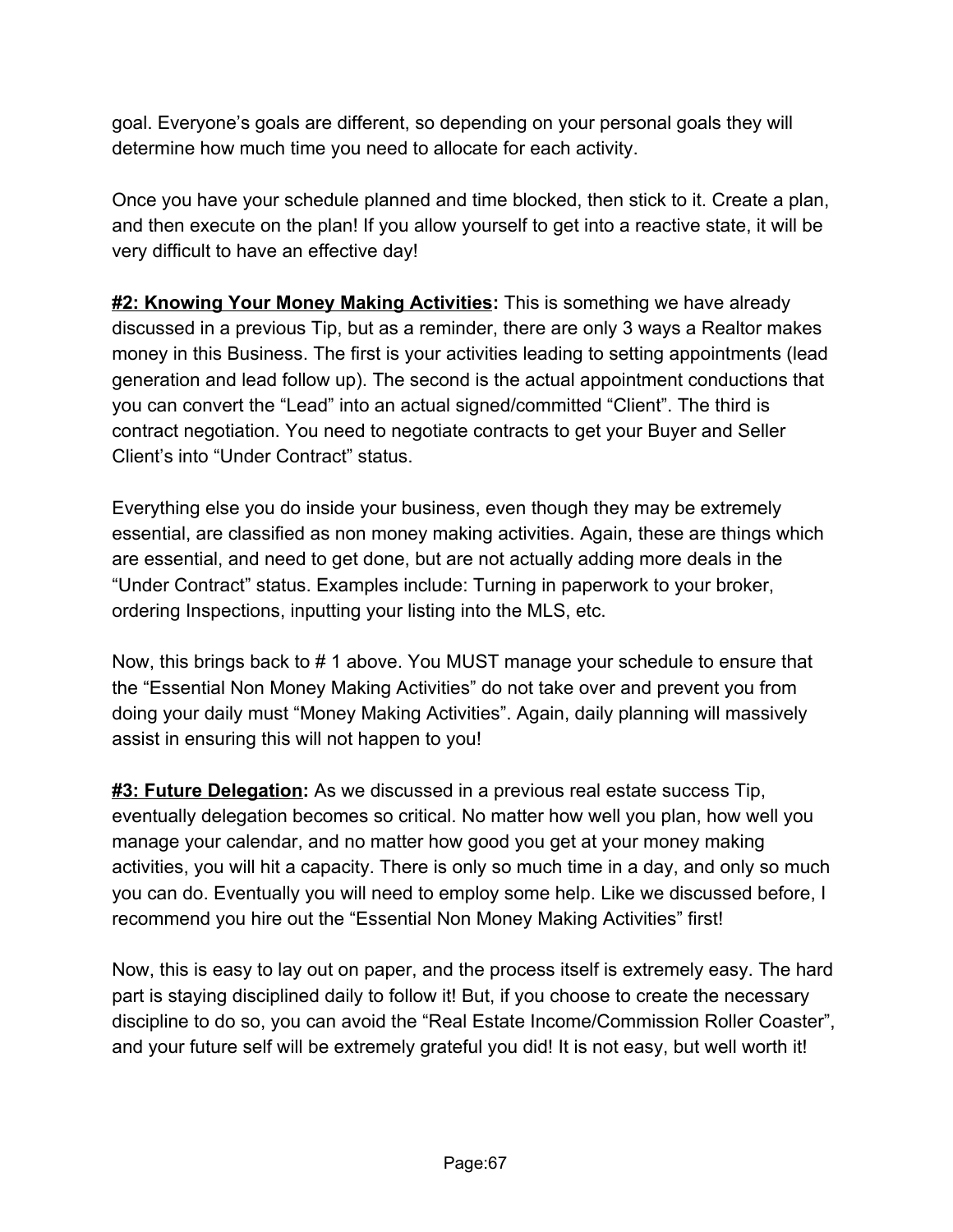# *Real Estate Success Tip # 29: "How To Effectively Track Your #'s Inside Your Real Estate Business"*

I know "Number Tracking" is not the most fun thing to do, I get it, BUT it is one of the most important things you can do inside your Business!

#### *"The Path Is In The Math"*

Most Realtors never track their numbers. They have no idea what it will truly take to hit their goals. They have no idea what created success in the past. They have no idea what their true ROI (Return On Investment), and their true expenses are. There is one thing that every successful Entrepreneur has in common, and that is they know their #'s!

Tracking does not need to be difficult, and you do not need some elaborate system. Google Drive Sheets, Word Documents, Whiteboards. Any of these will do the job, and are FREE!

What do you want to track? I recommend you track 3 different parts of your Business. In the end, it all ties together, and will all tell you the exact story you need to know inside your business to grow, as well as make smart strategic decisions.

#### **The 3 Parts Of Your Business To Track:**

#1: Activities/Actions #2: Closing Data #3: Income & Expenses

*#1: Activities and Actions:* I recommend you track these per lead source. Track # of leads received. Track # of Reach Outs (Calls, Text Messages, etc…). Track # of Conversations. Track # of Appointments Set. Track # of Appointments Conducted. Track the # of Clients and Track # of Closings.

Now, of course there is much more that you can track, but the more basic/simplistic you make it, the higher the likelihood is that you will execute on it! Eventually, the above tracking information will tell you: How Many Leads = 1 Closing for that lead source, as well as How many reach outs, conversations, and appointments set = 1 Closing, etc...

*#2: Closing Data:* I recommend you track the lead source tied to each closing, Buyer/Seller, Commission earned, and final sales price. This data, combined with the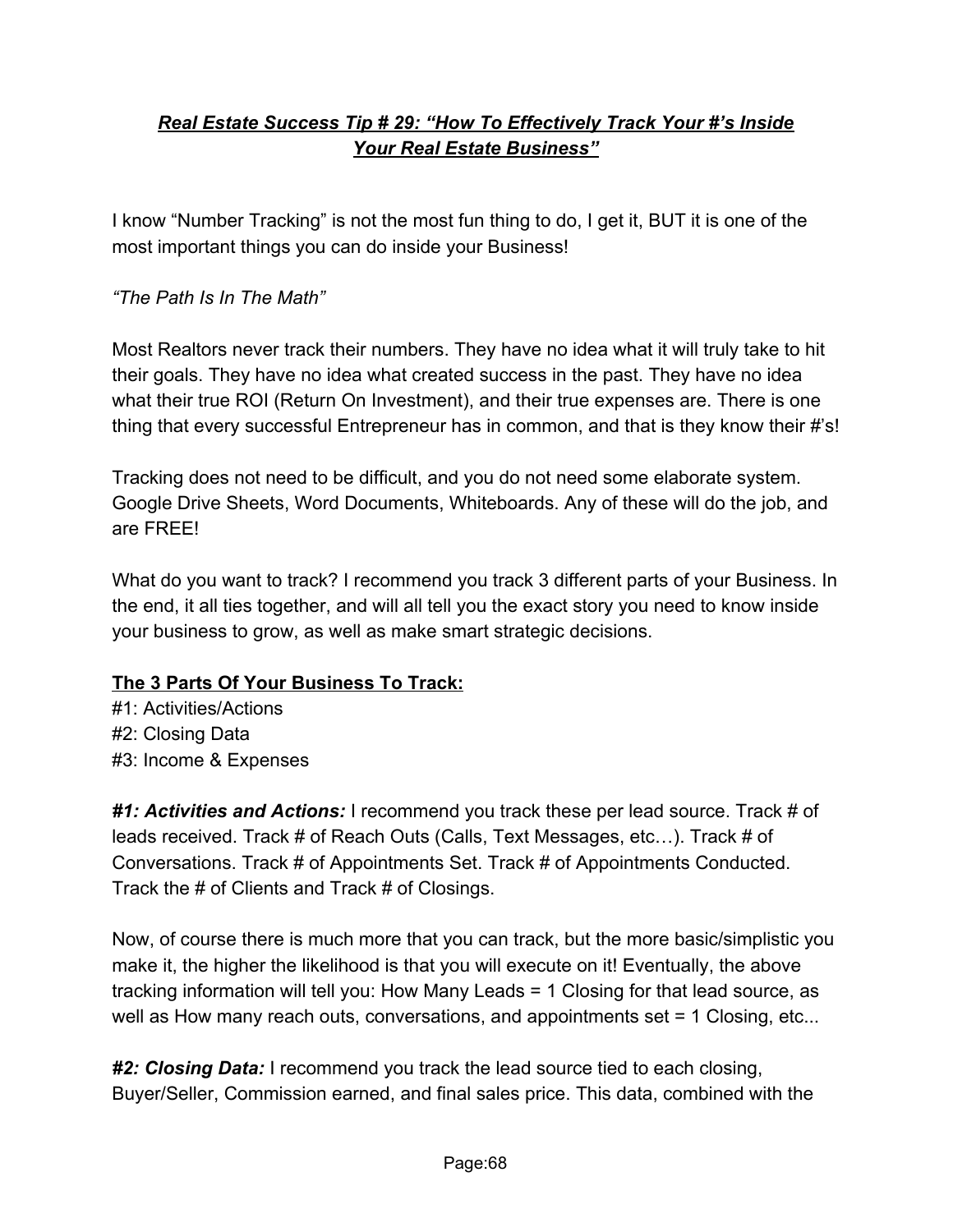above data in # 1, tells you so much information about your business. What lead sources are best, where your time is best spent, etc.

*#3: Income & Expenses:* I recommend you track all your gross income received (AKA Commissions earned) per lead source, and break it up/track Buyer/Seller. Then, track all your expenses. NOT just your overall total expenses, but break it down by each individual expense, each individual lead source, etc. You should know how much of your expenses are from your systems, lead generation, rent, open house signs, professional listing photos, and so on. Do this every single month as it forces you to know where your money is going, and also gives you the opportunity monthly to evaluate if the expense is truly necessary.

Again, this data allows you to grow your business, in addition to making smart strategic decisions. Maybe you discover one lead source is bringing you a 700% return, and the other is bringing you a 400% return. 400% ROI is a good return, but it may make more sense, if you are able to do so, to take that money, and invest into the lead source giving you a 700% return.

This will help you tremendously in your yearly "Goal Setting/Business Planning" as well. Maybe you want to increase your income by 30% this year from last. This data shows you exactly what you must increase to do so.

Just imagine if you had information like (this is just an example): 10% of your Leads turn into Appointments Set, 76% of your Appointments Set get Conduction, 26% of your Appointment Conductions turn into a Closing. You discover you close 1 out of 47 of your leads, and your average lead cost is \$6. That breaks down to 1 closing per \$282 per closed home. Then, you discover it takes 500 Dials to = 100 Conversations, and 100 Conversations = 1 Closing. You then know EXACTLY how many leads you need daily, how much you must spend, how many dials and conversations you must have daily, etc. to ensure your yearly goal becomes a reality. Powerful stuff!

Again, I know "Tracking Numbers" is not fun, and the thing most of us dread doing, but there is not much that is more important inside your Business!

Remember, your tracking system does not need to be fancy, it just needs to be in place! Start tracking, and start EXPLODING your Real Estate Business!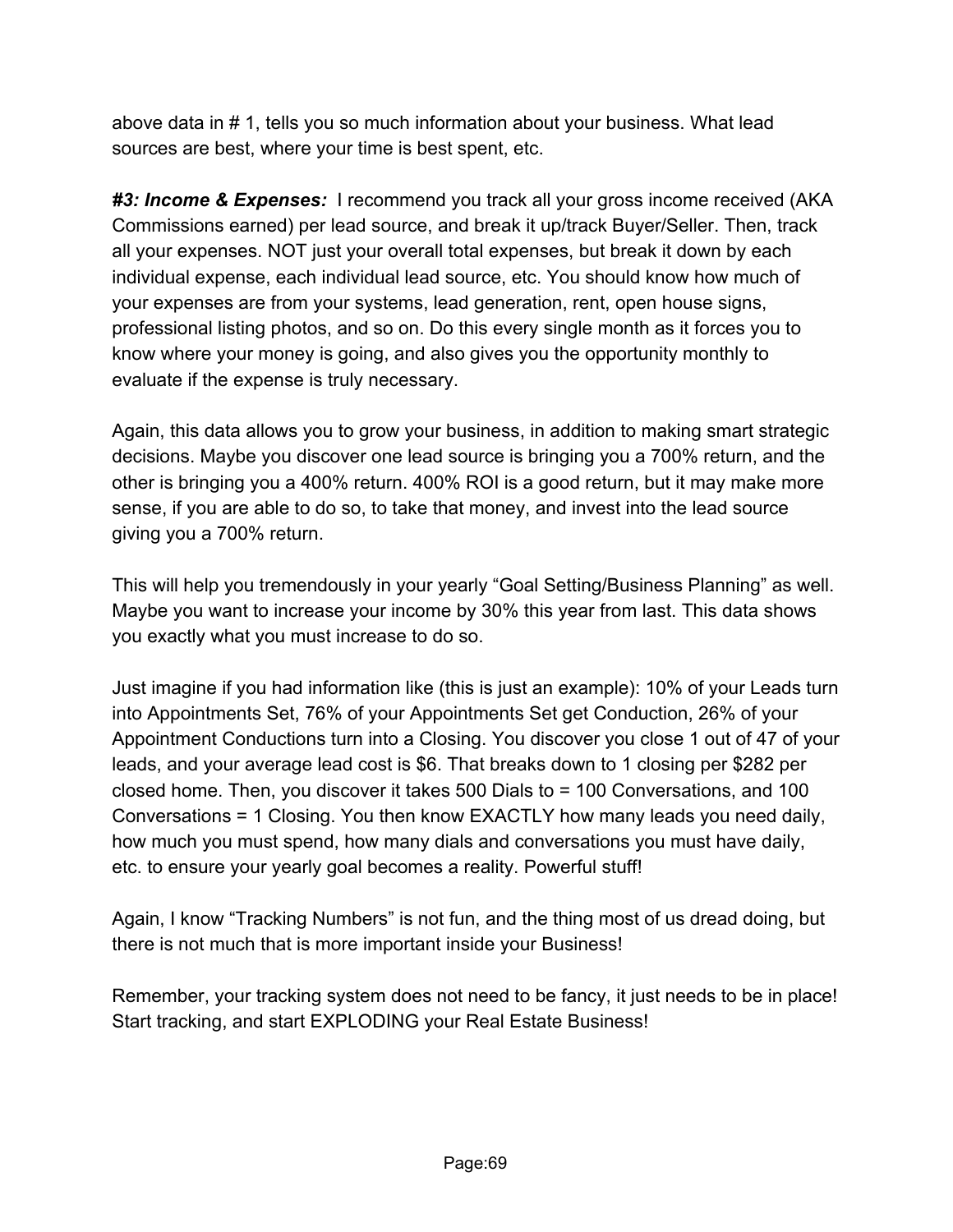## *Real Estate Success Tip # 30: "Why Less Is More When It Comes To Lead Generation"*

I am sure you have heard the saying, "Jack of All Trades, But Master of None…".

This quote also applies to most Realtors when it comes to their lead generation methods. I know this is the opposite of what you have probably heard in the past. Most think that they can never have enough leads and lead generation sources, but let's discuss why that may be the wrong approach to take.

I talk to Realtors almost daily, and they say things like this, "I am calling FSBO's, Expireds, Circle Prospecting, doing Open Houses, Facebook Ads, and just started investing in Zillow, but I can't seem to get anything to work". Again, "Jack of All Trades, Master of None". To become great at anything, we must have massive amounts of repetition. When we are taking on too much, it never allows us time to get really good ,and we end up doing everything with mediocre focus, attention, and effort.

Instead of taking on all those things, what if you just started with one? Focused on that one thing, become amazing at it, and once the system was fully mastered and dialed in, if time permits, then add something else and take the same approach?

Let's take an Open House as an example. You take the time to do your research and find the right property inside the right area for your open house. 4 days before, you door knock/deliver 500 neighborhood invite flyers to the open house. Then 3 days leading up to the open house you run a targeted Facebook Ad promoting the open house. 6am the morning of, you set up all your signs, and take the time to make sure they are placed where drivers will notice them, and put out an amount of open house signs to ensure you get attention at your open house. You show up one hour before the open house to make sure the house looks great, set up your welcome/registration table, sign in sheets, flyers, promotional materials, etc. You take the time to ensure everyone is registering with their information, or as many as you can get, and then take the time to give an amazing tour, focusing on the human connection. Then, with every person you are able to tour, you strategically ask for an appointment. Before you pack up the open house, you create a quick thank you video, and text it to everyone who attended. Right after the open house, you go right back to the office, and you input everyone into your CRM, set everyone up on a strategic email drip, set everyone up on a home property alert search, and send everyone another thank you email. Then, Monday you call everyone who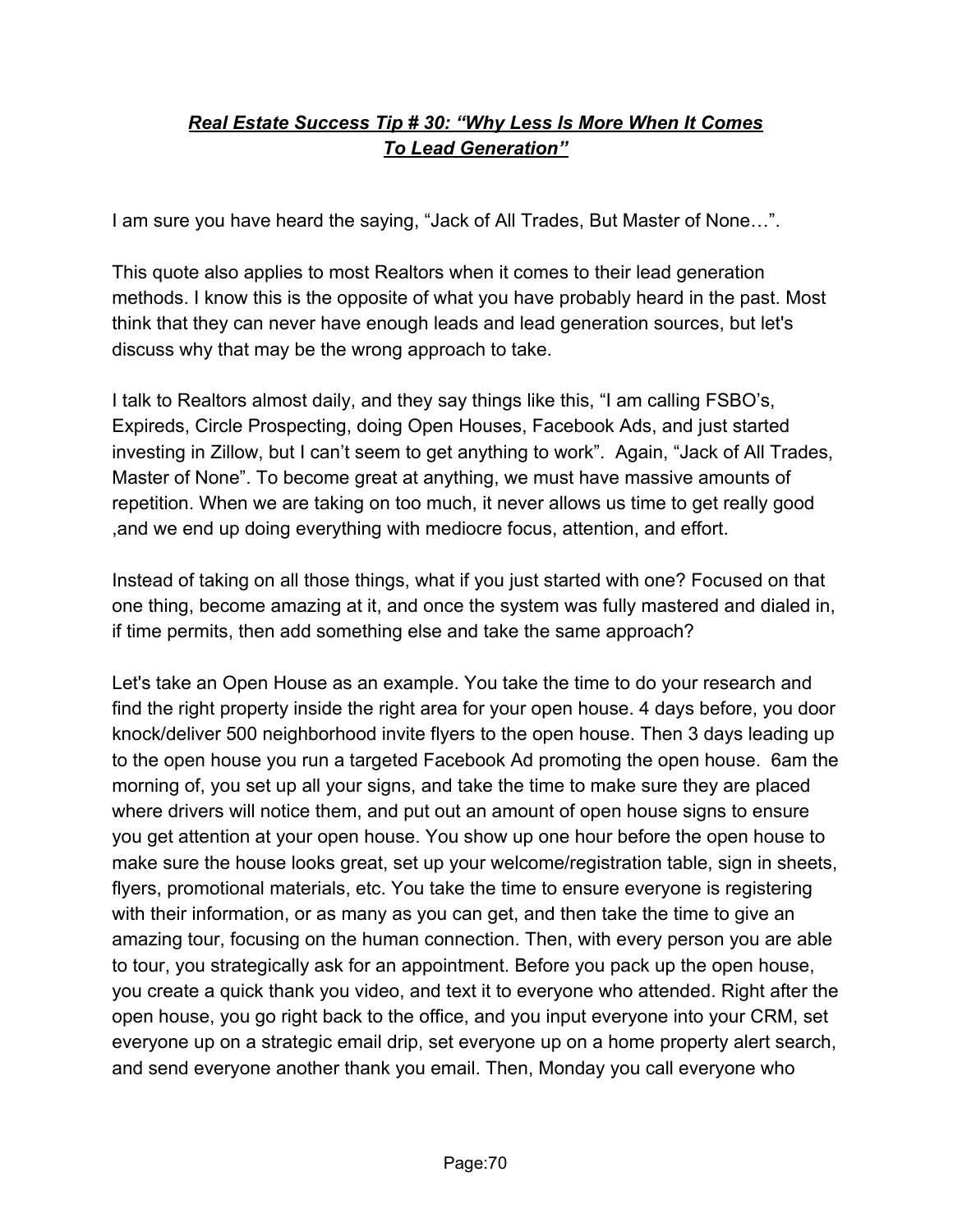attended the open house, then call them every 7 days, for 3 attempts, then every 21 days after that.

The above is just an example, but you can see that if you take intentional and strategic action, combined with extreme focus and massive action, you quickly will master that activity and quickly get amazing results.

I by no means am saying to not have multiple lead sources, but before you add a new lead source, reflect and analyze what you are already doing, and make sure you are mastering the activities you are doing.

*"Success Is Not In Doing Thousands of Things… But In Doing a Few Things Thousands of Times"*

By doing less it actually allows you to do more! Anything you do, do not allow yourself to approach it with average amounts of action. Instead take massive action, which will absolutely produce massive results! Massive Action = Massive Results!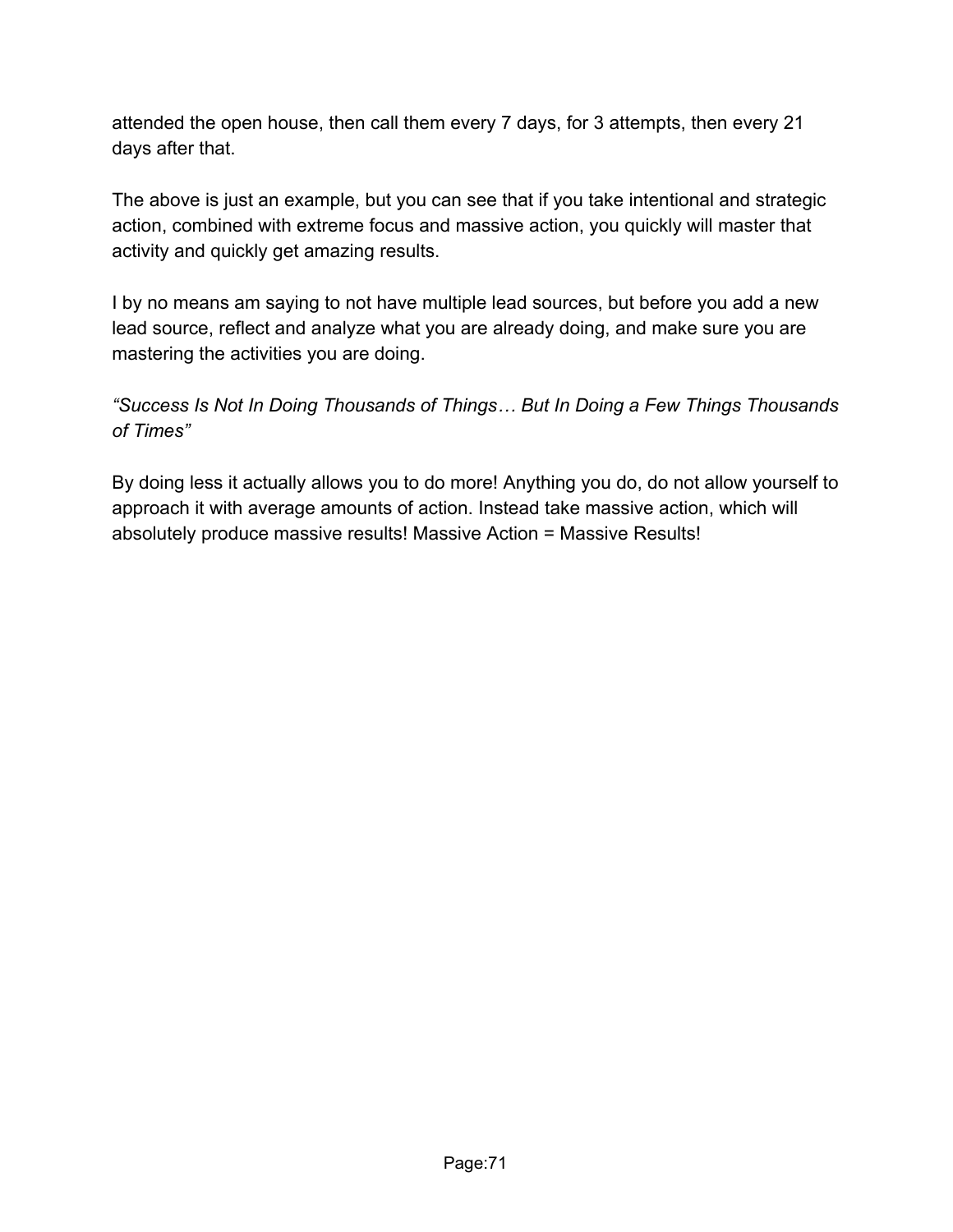### *Real Estate Success Tip # 31: "How To Become The Information Portal in your Market"*

We are living in the "Information Age", and to stand out from our competition, we must learn to win the game of delivering great information to the marketplace.

For Realtors, the name of the game is: Get people to know you, like you, trust you, be aware of what you do for a living, and as long as you stay in touch frequently, your business will grow.

The Internet and technology continue to change how this is done, so, we must always be adapting to the changes to continue to thrive!

When it comes to real estate, the consumer today can search homes, get information, see photos, etc. without our help. No longer is the Realtor essential in the home search process, well, at least that is the perception the consumer has. But, what are the things that are really difficult to find information on? What are things important to the Consumer which they can't find on Zillow, or other major online search sites? Spend some time on there, and you will quickly find out.

If you can deliver the information which the consumer is looking for, that they can't find anywhere else, you then become valuable to the consumer, as well as they are reading/watching your content, which allows them to: Get to know you, like you, trust you, be aware of what you do for a living. They are watching/reading and seeing your content frequently, and when they are ready to buy or sell real estate, your chances of them choosing you greatly increases (remember the Game of Real Estate for a Realtor).

So, it then makes sense to have a plan in place to do this. The cool part is, it is essentially free in order to do this. Let's break down an effective strategy on how to accomplish this so you can get some ideas.

### **What and How To Create Content To Become The Information Portal In Your Market:**

First, let's break down the "How":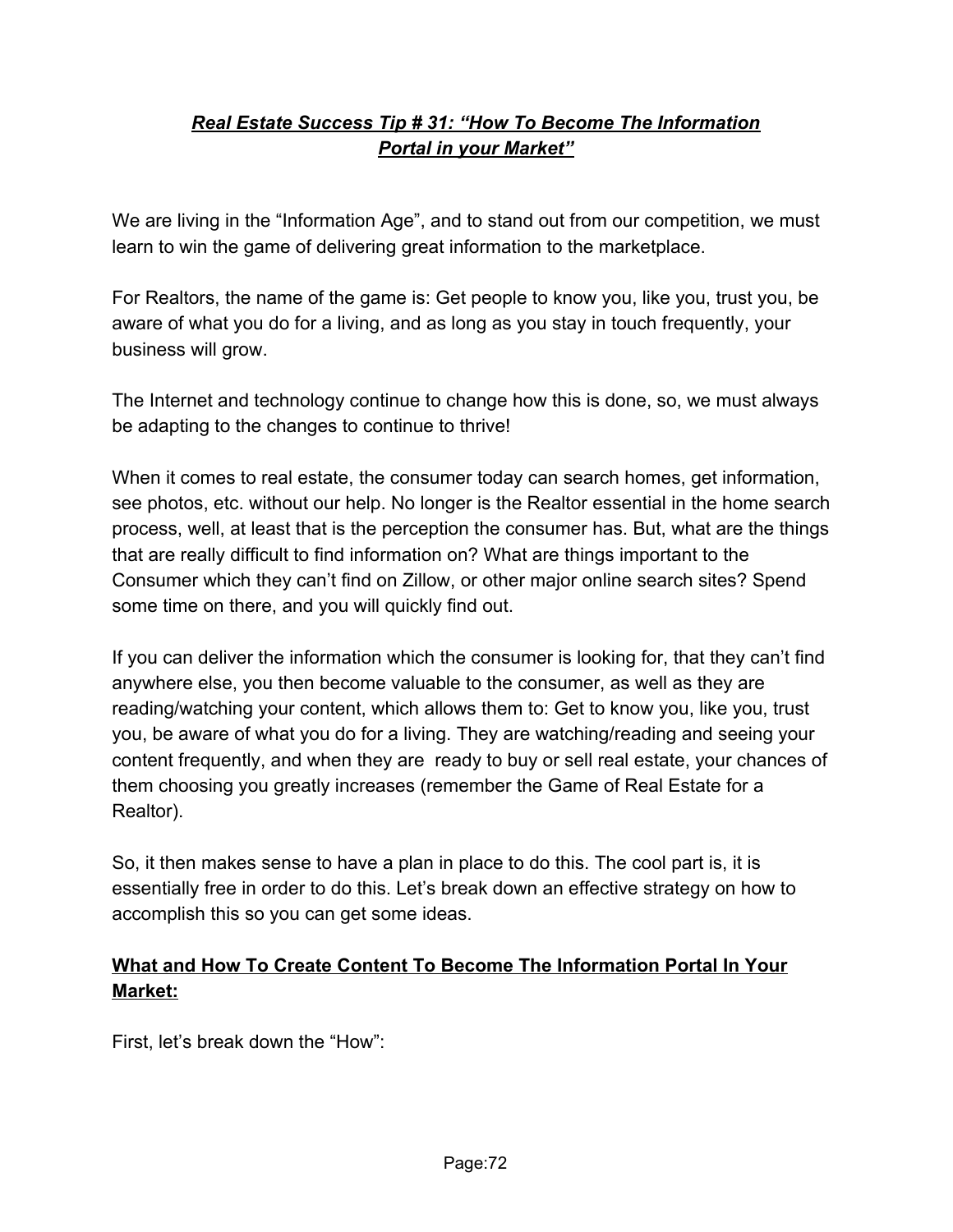#1: Get a camera that shoots good video (an IPhone or any new cell phone will work). I am sure you already have a cell phone, so this should not cost you any additional money.

#2: Have a Website with a Blog Feature, and which has a CRM/Database. I am sure you already have one, as it is essential to have in the time that we are in, so again, should not cost you any additional money.

#3: Set up a YouTube Channel. Youtube is 100% FREE.

#4: Have a Facebook & InstagramAccount. Both are 100% FREE.

Now let's break down the "What"...

#1: Create a weekly video where you interview local Business Owners. Make the interview about the Business Owner. What the Business does, how long they have been open, do a tour of the facility, etc.

#2: Create videos of local parks, amenities, schools. Anything Which is nice about your area, and would attract people to want to live there.

#3: Create videos of the local subdivisions/communities.

#4: Create videos of all the new build developments.

#5: Create videos of all your listings and any nice homes that you see/preview.

#6: Create a monthly video market update about your local real estate market.

Now that you have all this great content, what do you do with it?

#1: Upload the Videos To YouTube, and make them Public. Make your channel in your name, with your photo, and make sure to put in a great description.

#2: Embed the Youtube video into your website blog, so now you have a video blog, AKA "Vlog", then do a written blog about the video you created.

#3: Mass email your blog link to your database as soon as you release your blog (weekly is a good amount).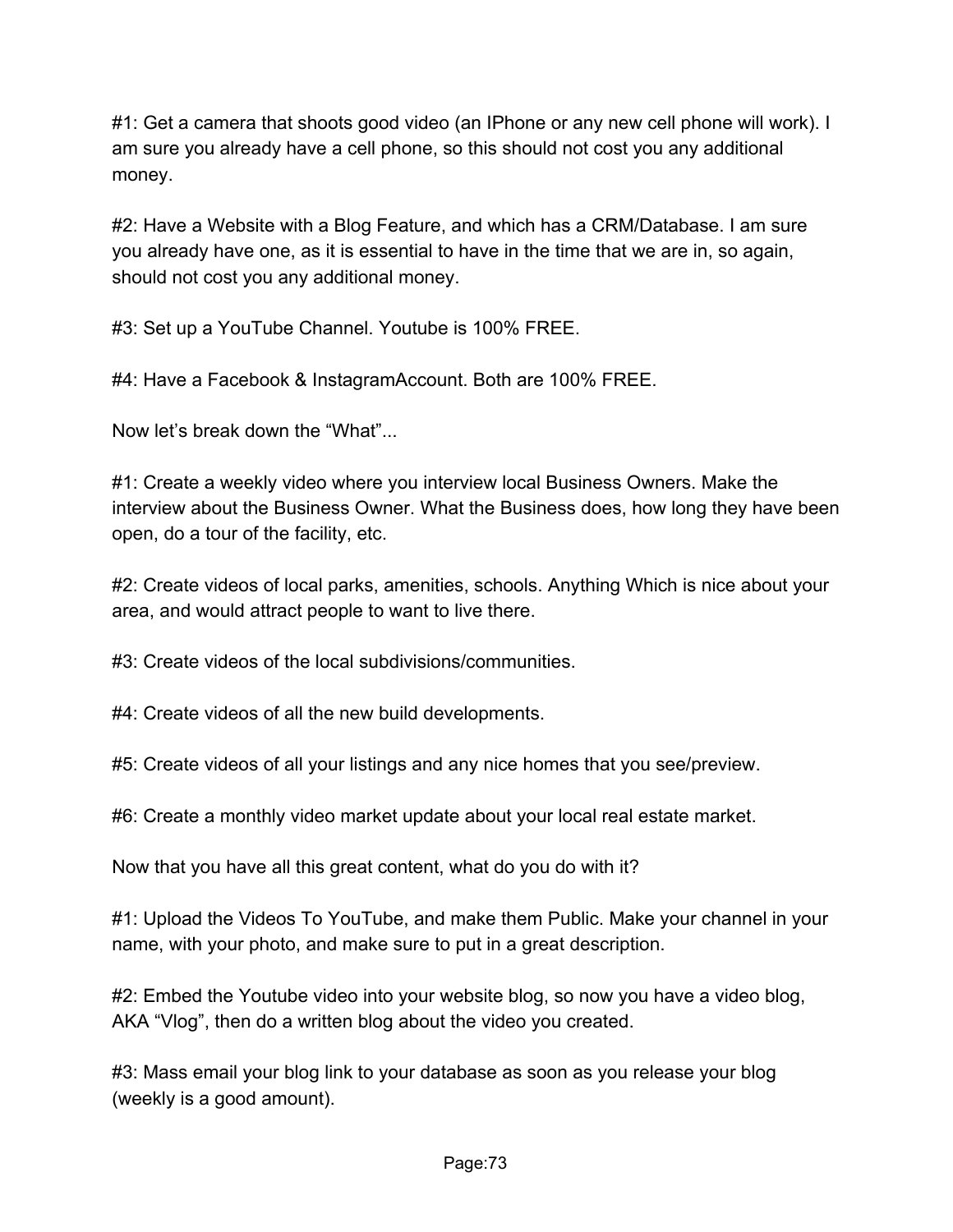#4: Share your blog on your Facebook and Instagram page(s), as well as any other pages you have, or other social media sites you may have.

#5: Create a local area Facebook Group: Example "Living In XYZ City, State"... Make it a Group, not a page, but a group which anyone can join. Post each blog in there (again weekly is a good amount).

Yes, this is a lot of work, but work that is well worth it. Think about it this way: As a Realtor, you are applying for a Job to work for Buyers and Sellers. When you apply for a job today, what is the first thing the potential employer does after reading your resume? They search you online and on social media. Youtube is the #2 search engine on the Planet, which is owned by Google, and Google happens to be the #1 search site on the planet. Google will drive consumers to your YouTube channel to watch your content, and by embedding a Youtube video on your Blog, it is one of the quickest ways to build up SEO (Search Engine Optimization = getting your website to pull up organically on searches without having to buy ads on Google).

In addition to the above, you are delivering great valuable content to your database, which then drives them back to your website. With Facebook, you are building a local community of people which live in your area, whom you can develop connections with and "Get Them To Know You, Like You, Trust You, Be Aware of What You Do For a Living, Follow Up with Them Frequently, and Your Business Will Grow".

In the beginning it will take a little longer as it is a learning curve, but eventually you can get this down to about 5 hours out of your week. You will meet all the local Business Owners, Builders, School Principals, etc. Not bad people to have good relationships with in your area, and you will become "The Information Portal In Your Market".

As a Team Leader & Brokerage Owner, my focus now is not personally working with Buyers and Sellers (my Agent Partners do that), my personal focus is "Recruiting Agents" to my Team/Brokerage, which is the same process as recruiting Buyers/Sellers. I highly recommend you check out my personal YouTube channel so you can see how much valuable content I am constantly pushing out. I am not "Selling" anyone on my channel, but giving them valuable content and the results are MASSIVE! Almost all of my "Agent Recruits" are Agents that binge watch my content due to all the value and reach out to me to join my Team/Brokerage.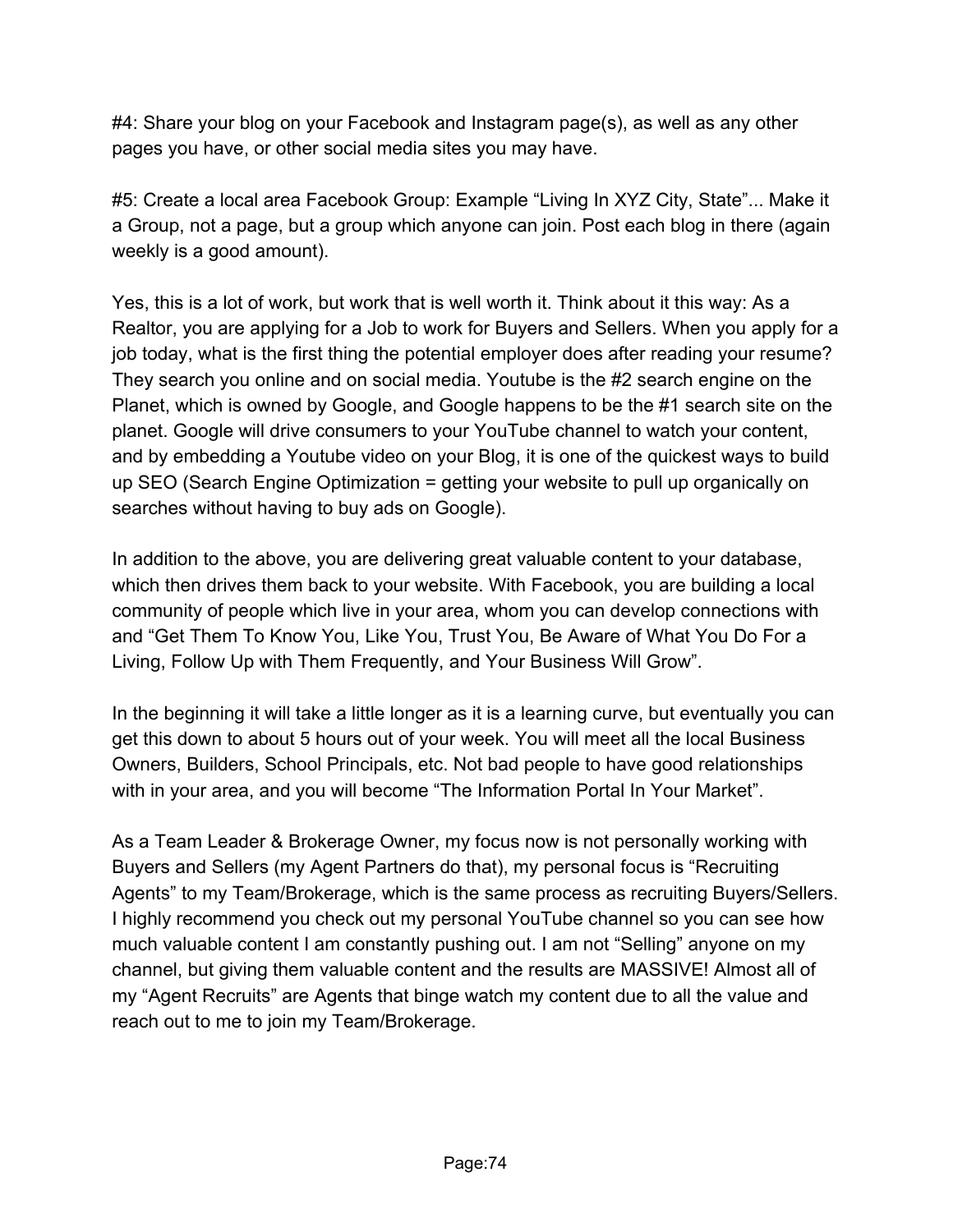I did the same thing when I was personally working with Buyers and Sellers and this allows you to "Attract Business", which I LOVE! It is so amazing when Buyer/Seller Clients are reaching out to you to help them vs having to chase/beg them.

You can check out my personal YouTube Channel Here: <https://www.youtube.com/user/JoshuaSmithAZ>

I highly recommend you start on this ASAP! In the future you will be glad you did!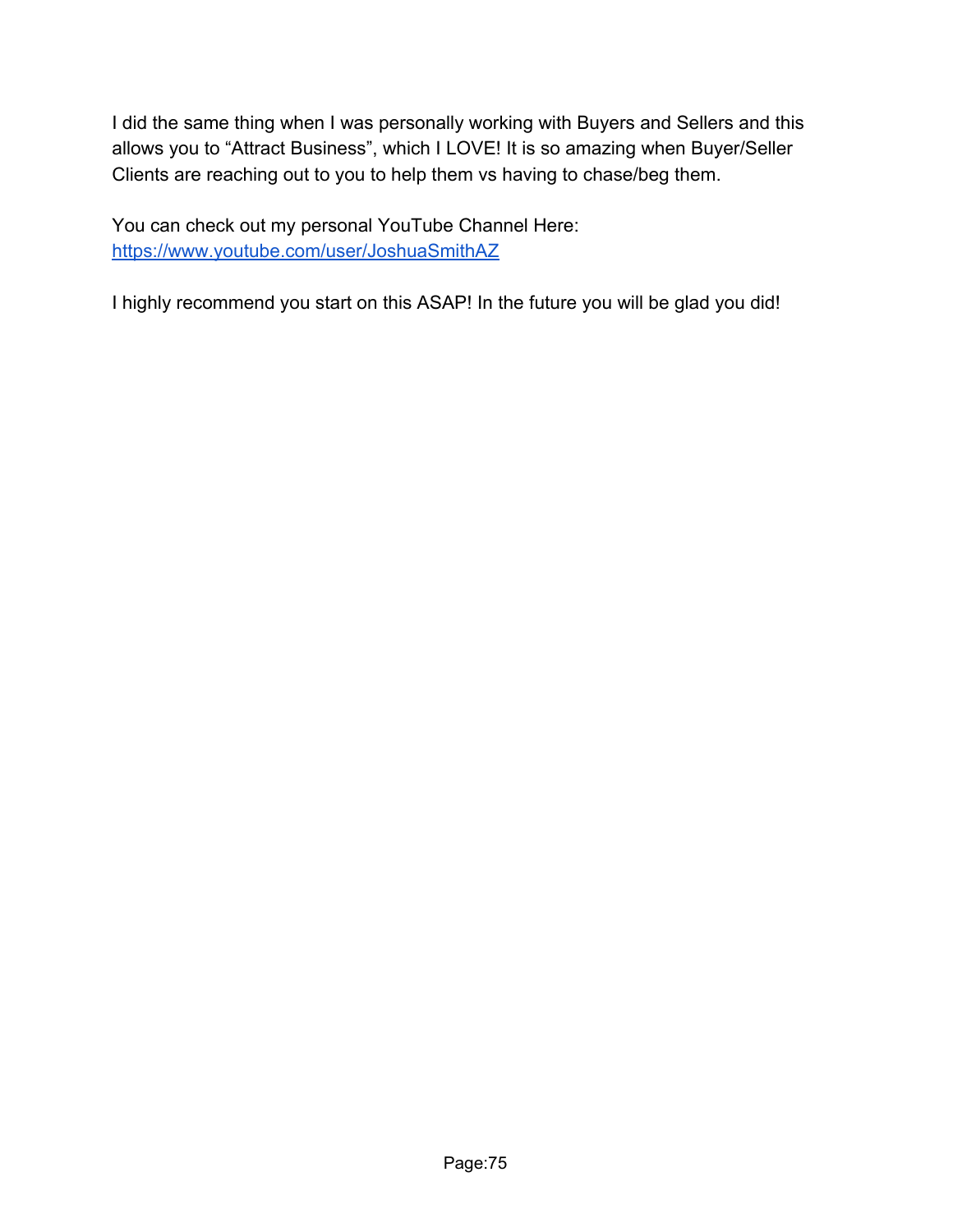# *Real Estate Success Tip # 32: "Top 3 Mistakes Realtors Make"*

So far inside these Real Estate Success Tips we have covered a lot of strategies and tactics to help you grow your Business! We have talked in depth about different things to do to increase your Business, so in this Tip, I wanted to talk about the top mistakes Realtors make.

Now, there are a TON of mistakes the average Realtor makes. The average Realtor makes less money than they would if they were working full time at McDonalds, so we could spend days talking about all the mistakes. So, I figured I would break it down to the "Top 3 Mistakes Realtors Make Which Hinder Their Success".

#### **Top 3 Mistakes Realtors Make That Hinder Their Success:**

#1: They Do Not Run Their Business as a Business #2: They Do Not Take Enough Intentional Planned Action #3: They Do Not Constantly Work On Mastering New Skills

Alright, as we do in each of these Tips, let's break these down to explain more in depth, what I mean by each, and how you can ensure you do not make these same mistakes. I will spend more time on # 1 than on the other 2 items, as it requires a more in depth explanation, as really #2 and # 3 build off #1.

#1: They Do Not Run Their Business as a Business. Most Realtors see themselves only as a Realtor. Now, take Real Estate out of the equation. 80% of all businesses fail between 1-5 years of being in business, and then, 80% of those which made it through the first 5 years end up failing and closing their Business in years 6-10. So, when I talk about the failure rate of Realtors, this holds true for all entrepreneurs, not just Realtors.

As stated in the amazing Business Book "The E-Myth Revisited", which I highly recommend you read, most businesses owners fail as they never operate from a space of being an entrepreneur. The Baker who bakes world class muffins, but does not know how to run a business. The Personal Trainer who knows the human body inside and out, and knows everything about nutrition, but again does not know how to run a business, and the Realtor, who knows the Real Estate Contract inside and out, knows how to negotiate contracts, always looks out for their Clients best needs, but does not, and is not running their business as a business.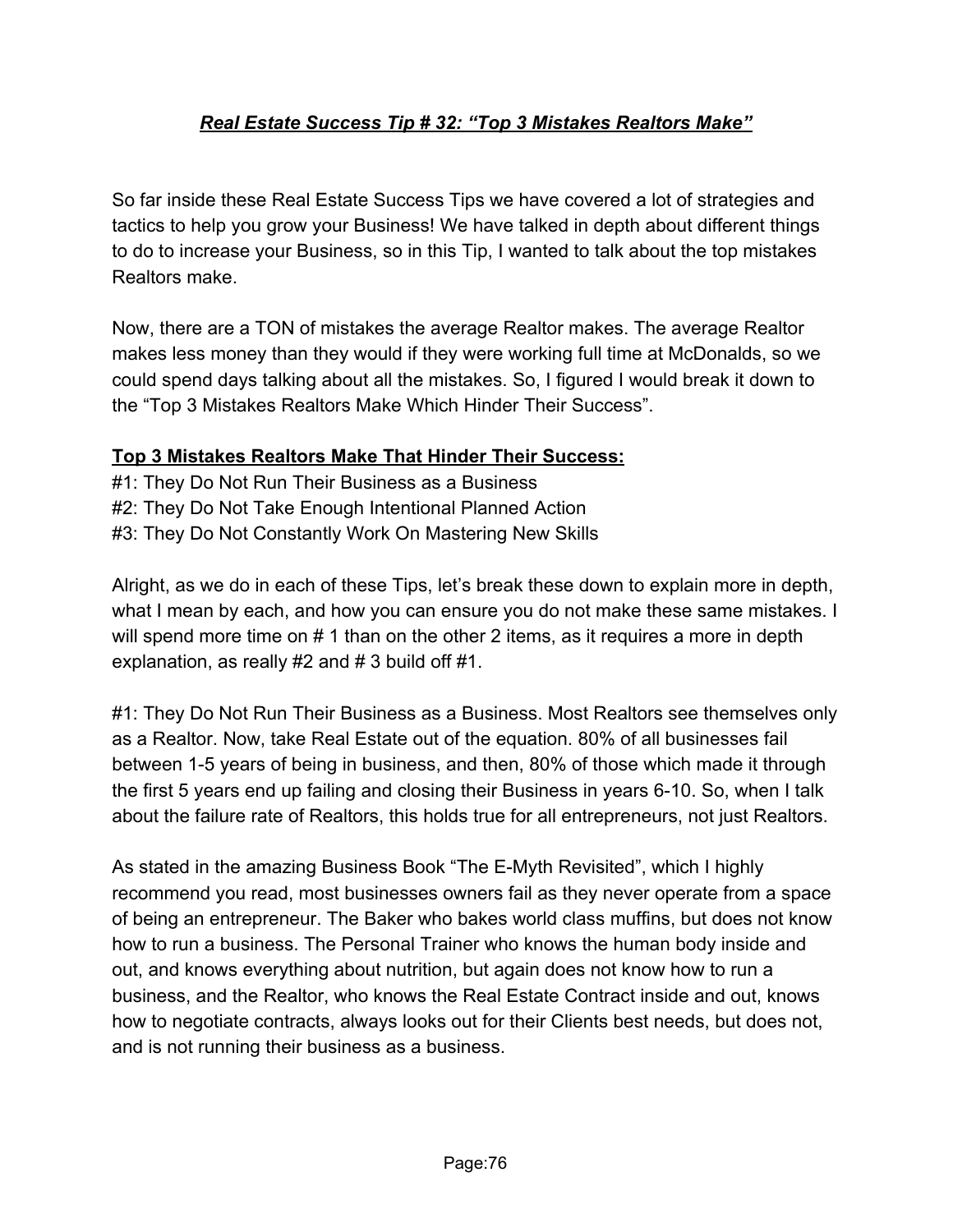As a Realtor, it is absolutely critical to know how to be a great Realtor! You should know the contracts, how to negotiate for your Clients, put their needs before your commission check, deliver world class services to your Clients. All those things are essential, and by no means do I want to downplay the importance of those essential key roles. HOWEVER, those alone are not enough! There are a lot of amazing Realtors who are broke. Just as there are a lot of world class Bakers, and world class Personal Trainers who struggle, and eventually go out of business.

My personal opinion is that being a great Realtor is the "Ante" to being in the Industry. That is the given, the minimum requirement to succeed. If a Realtor is not committed to being a great Realtor, then they should not get into the Industry. BUT, again, that is not enough to succeed, that is just one part of it!

In order to succeed, you MUST also become a great entrepreneur, AKA "Business Owner". You MUST treat your business as a business, and run it as a business!

So, what is the difference? In order for me to best explain, think of each role as a hat you are going to wear, and at different times you are wearing different hats. You wear your "Realtor Hat" when you are on a Listing or Buyer Presentation, when you are writing up a Purchase Contract, when negotiating terms, when doing a Final Walk Through, when Prospecting, and when Following Up with your Leads. Think of it as anything that you are doing "In Your Business".

Then, when you put on your "Entrepreneur Hat" as you're working "On Your Business". Activities like: Goal Setting/Business Planning, Tracking and Breaking down your #'s, creating systems which allow you to work "In The Business" more effectively and efficiently, planning, reflecting, etc. Taking a view from the 30,000ft level on your overall business.

Most get too busy working "In The Business", that they never take the time to "Work On The Business", in order to build a systematic, predictable, duplicatable and eventually scalable business. Don't be most people, as it is extremely important to work "In Your Business" it is every bit, if not more important, to "Work On Your Business"!

#2: They Do Not Take Enough Intentional Planned Action. Now that you are "Working On Your Business", as well as "Working In Your Business", you now are able to take the correct action on the correct items. You now will be tracking all your #'s, you know the exact amount of leads, action, monetary investment, etc. which you MUST take yearly, monthly, weekly and daily to ensure your goals become a reality. You are taking the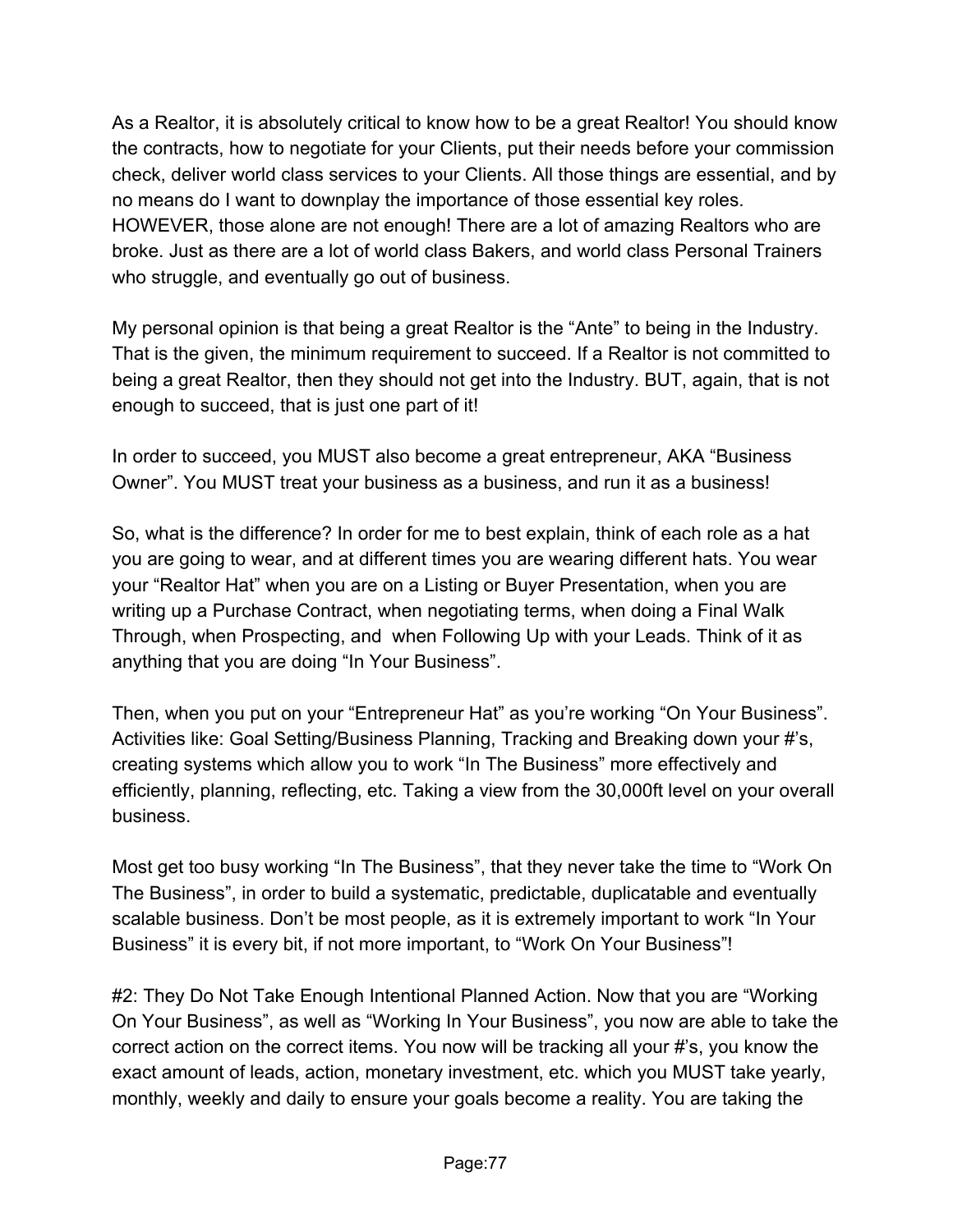time daily to reflect and plan, as well as constantly working on new systems to operate more effectively and efficiently inside your business.

I talk to Realtors constantly, where we have a conversation like this: "My Goal is to make \$300,000 in Gross Commissions this year", then I reply with, "Great, I love big Goals! What is your exact game plan to make that happen? What must you be doing daily to make that a reality?". The typical response is, "I am not sure. All I know is I am going to be more focused and work much harder".

I am all about being more focused and working harder, but the reality is, that alone is a plan for failure! Even if they succeed with it, if they are not tracking and "Working On Their Business" as discussed above in # 1, then the success will be very difficult to duplicate.

You MUST take "Intentional Planned Action" in order to create true and sustainable success! Have a specific plan in place, and then take massive action executing the plan!

#3: They Do Not Constantly Work On Mastering New Skills. In Life we are either growing or we are decaying! The average High School and College Graduate only read 1 book for the rest of their life after they graduate. The average Fortune 500 CEO reads 60 books per year. Successful people are "Lifelong Students", and put their Self Development as a top priority. You must always be improving your skills to succeed!

If a Realtor is currently making \$50,000 per year, and they have an eventual goal of making \$500,000 per year, well, they can't get there by doing the same things which made them \$50,000. If you want more, you MUST become more!

The World we live in today makes this easier than ever. With all the great Podcasts that exist, all the great Books, Audio Books, YouTube Videos, Inexpensive Online Training sites like Udemy, where you can learn how to "Code Write Your Own Apps" for \$38. Only 5% of Realtors ever invest in a coach or any type of coaching program. There is a reason every top realtor has a coach, and takes their self development very seriously!

If you start working hard, right now, on making sure you never make these "Top 3 Mistakes", you will absolutely succeed! I am not saying it will still be easy, you will still have to put in a lot of hours and a ton of action. But, eventually, it will pay off and you will create the Life you know you want and deserve!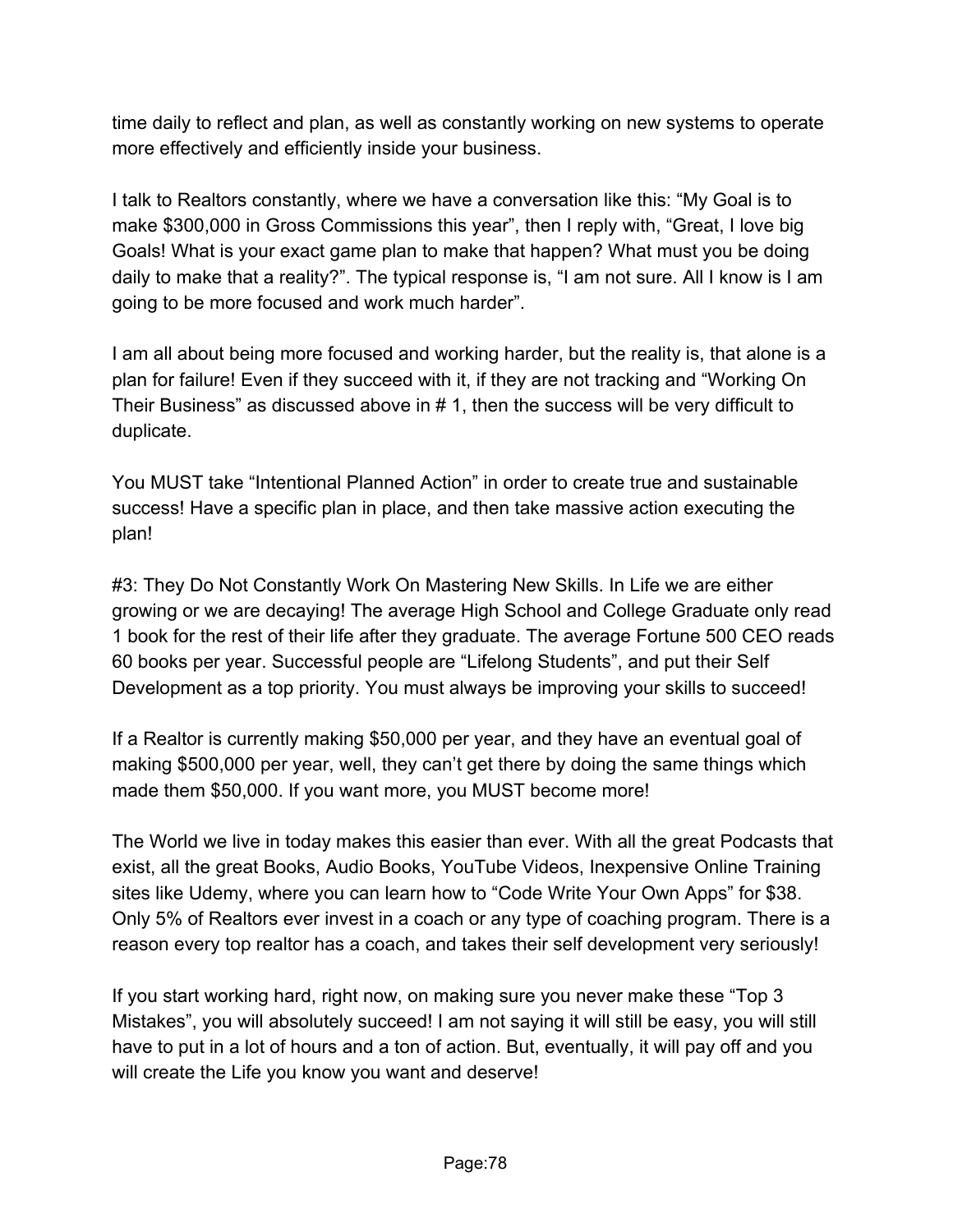#### *Real Estate Success Tip # 33: "Does Geographical Farming Really Work?"*

I get asked all the time: "With so much going online now, does Geographical Farming still work?". The answer is 100% YES!!!!!

First, let's discuss what "Geographical Framing" actually is, as I think a lot of Realtors don't truly understand it. Then, I will get into how to choose a "Geographical Farm" area.

A lot of Realtors think "Geographical Farming" is sending Direct Mail to Homeowners. That is not "Geographical Farming", it is only one variation of it.

"Geographical Farming" is when a Realtor focuses on a specific geographic area, and wants to create market share in that specific area. Which is really what Real Estate is all about.

This can be accomplished in so many different ways. Here are just some of the many: Direct Mail, Door Hangers, Circle Prospecting, Door Knocking, Open Houses, Facebook Ads, Expireds, FSBO's, etc. and of course, can be a combination of several strategies, which is usually the most powerful!

#### **Here Are a Couple Examples Of Combinations As Discussed Above:**

#### **Example # 1:**

#1: Call Expireds and FSBO's inside your Geographical Farm area to get a Listing.

#2: Once you have a listing, sending out a "Just Listed" Post Cards to the closest 500 neighbors.

#3: 3 days after the postcard hits the mailboxes, Circle Prospect, AKA Call those same 500 neighbors.

#4: Hold Open Houses at your Listing.

#5: Repeat # 2 & #3 once your Listing is Sold, but as a "Just Sold".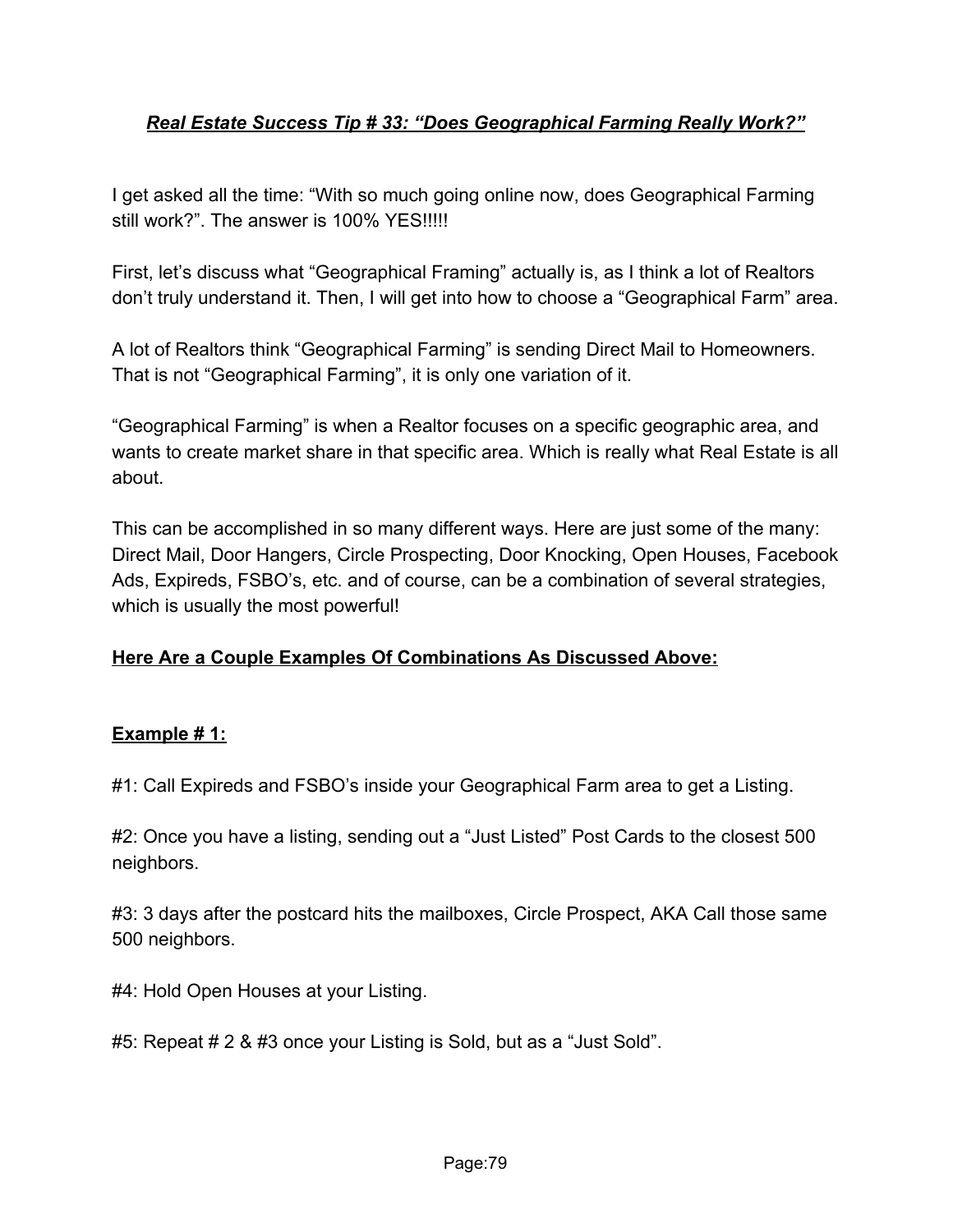#### **Example # 2:**

#1: Hold Open Houses in your Geographical Farm area. If you do not have a Listing inside your area, ask other Realtors to hold theirs open (just one example).

#2: 4 Days before the Open House, deliver 500 Neighborhood Open House Flyers to the closest 500 neighbors.

#3: 3 Days leading up to the Open House, run a paid targeted Facebook Ad to your Geographical Farm Area.

There are so many ways, strategies and combinations to "Geographical Farm" an area. It's not just direct mail, that is only one of many ways!

Why is it so important to focus on a "Geographical Farm" area? Think of it this way; You are identifying an area which you want to work, and which you want to gain market share in. Let's say you were doing open houses, and I will outline 2 options to show the power of "Geographical Farming".

Option 1: You identify an area (a geographical farm) which is within a one square mile, and which contains 15,000 homes in that area. Every weekend you are doing open houses, and every weekend, everyone in that area is seeing your signs, your name, your face, and your website. They are getting the invite flyers you put out before the open house, and also your weekly Facebook Ads are showing up in their Newsfeed. On top of that, they are seeing your For Sale signs in the front yards of homes in that area. You very quickly build brand recognition. The more frequently people see your name, the more confidence they have in your services, etc.

Option 2: You do Open Houses all over your County. Anywhere you can get an Open House. Different areas of the County see your signs, flyers, ads, etc. You are not building that "Hyper Local" Branding, etc. that you are building in Option 1.

Also, think of your time investment. If you work in a focused area, you might be able to work with 4 Clients in a day, but if you are having to drive from one side of the City to the next, you might only be able to work with 2. Not only is "Geographical Framing" effective, it also can be extremely efficient.

Now, let's discuss how to pick a "Geographical Farm" area, as this is critical. I have a few requirements I follow, which have proven to be very successful.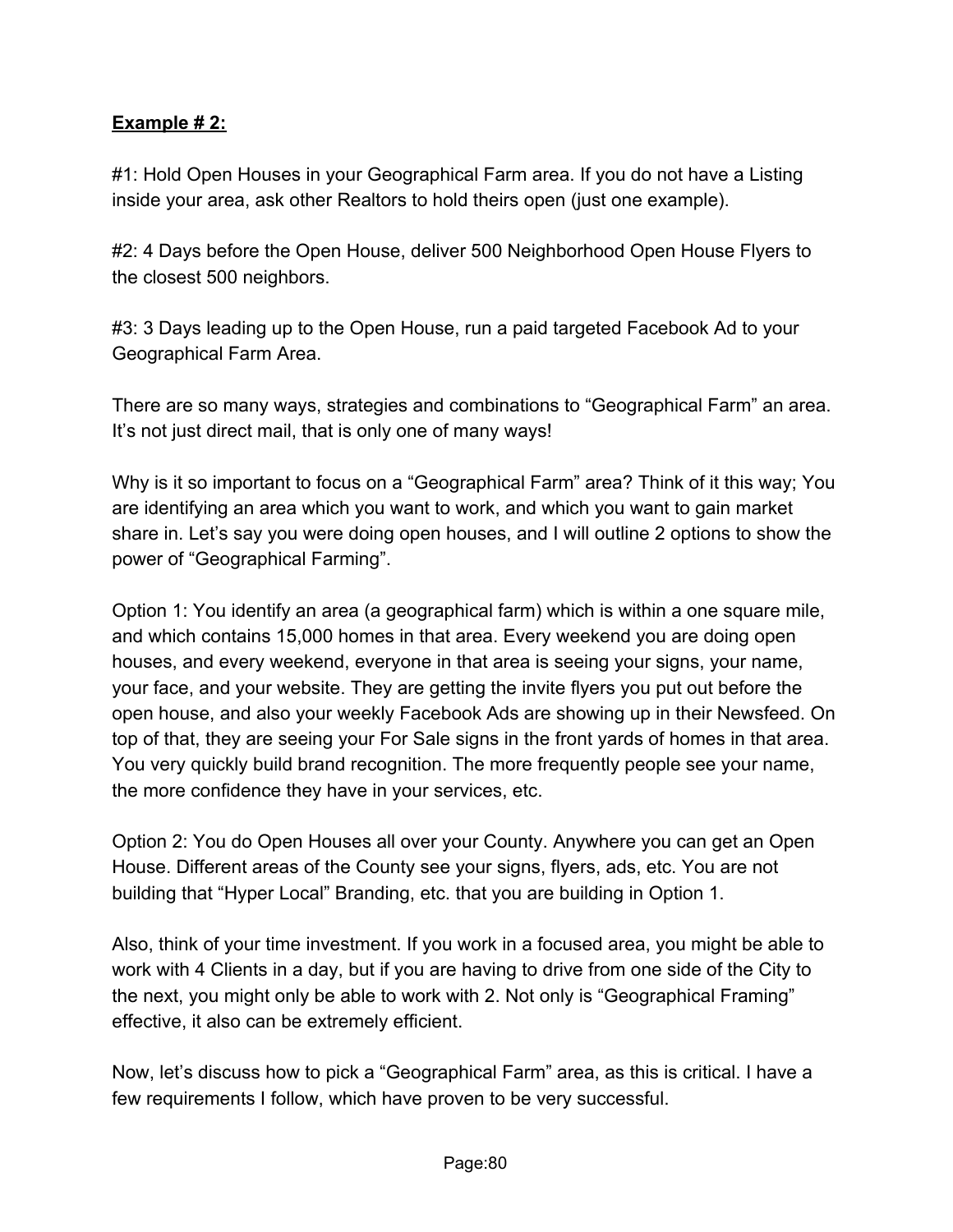# **Recommended Requirements/Research To Perform In Picking a "Geographical Farm Area":**

#1: Identify your "Ideal Client". Who do you like working with? Who do you connect with the most? Of all your Past Clients, who sends you the most referrals, and what are the commonalities? As an example, maybe you find out that your "Ideal Client" is: 30-45 year olds, 2nd and 3rd time move up Buyers, who are Married, with a Young Family (just as an example).

#2: Identify where your "Ideal Client" is moving to. What Cities in your County? What Zip Codes? What Subdivisions?

#3: Once you identify where they are moving to, then identify the "House Turn Over Rate" in that area. Most successful Geographical Farmers like to see 8-10% + yearly. To identify the turnover rate, take the total number of homes in the area, and then divide it by the total amount of "Sold" homes in the past 12 months. Example: 1,000 total homes, divided by 100 home sales equals 10%, so there would be a 10% yearly turnover rate.

#4: Research how many "Dominant Realtors" there are in the subdivision. Dominant meaning, 1 Realtor who has sold more than 20% of the listings in that given area. A good rule of thumb is to pick an area with no more than 1 "Dominant Realtor". I don't want to plant a "Limiting Belief" in your mind that you can't succeed in that area if there are more than 1, but it is a lot easier, and faster to gain market share if there is only 1, or less.

Once you have identified your "Geographical Farm" area, now it is time to go to work, and start implementing your marketing and/or prospecting strategy!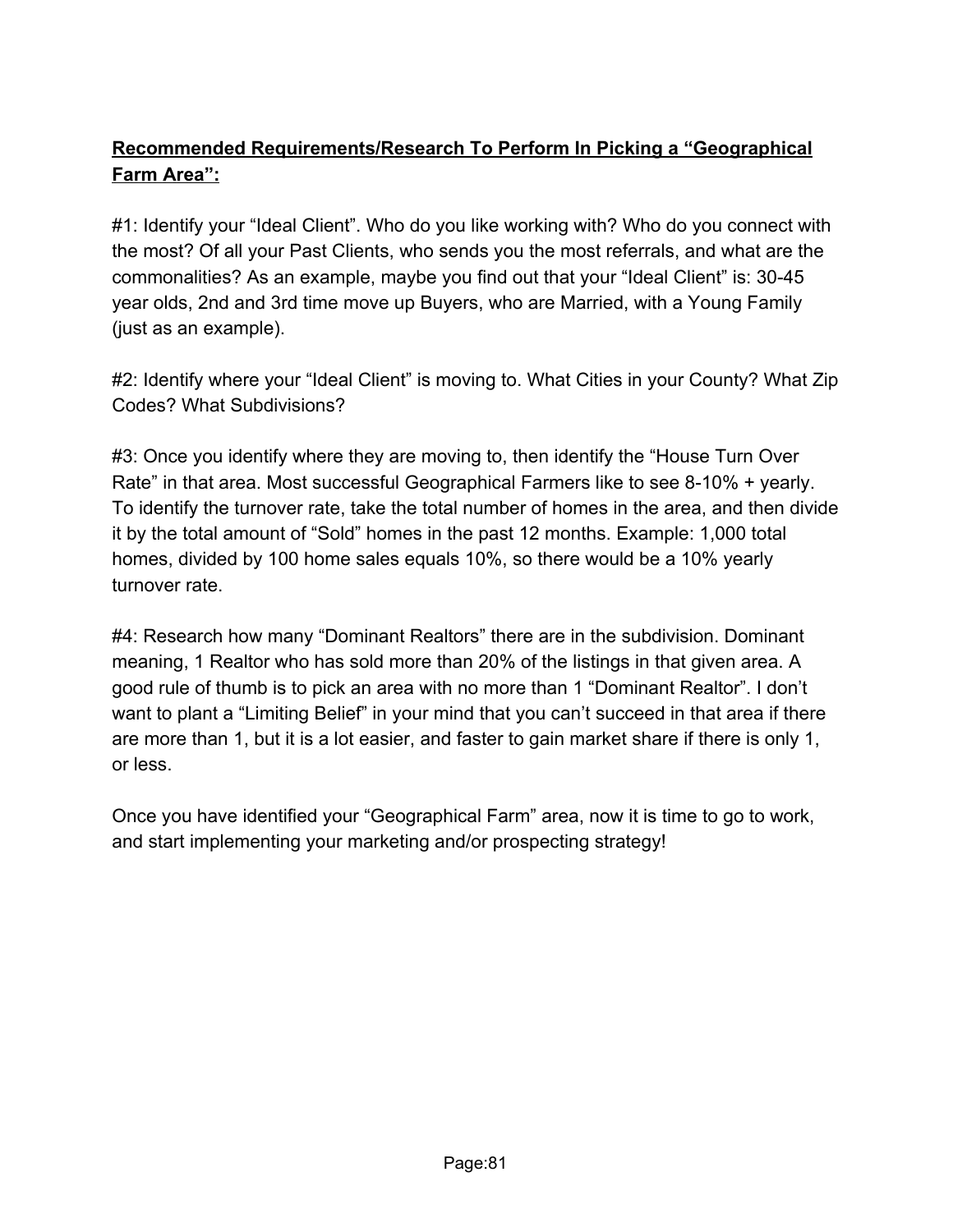# *Real Estate Success Tip # 34: "Why Speed To Lead Is Critical"*

One thing I always do, which I have found to be extremely effective, and I highly recommend you try it too, anytime I am personally shopping for something, I am always extremely cognizant of my own personal "Consumer Behavior". Next time you are online, and want some info on something that you are interested in purchasing, submit your question/inquiry, and time yourself to see how long it is before you are getting annoyed.

We now live in the "Instant Gratification" World. You press one button, and you have rented a movie. You go online, and purchase essentially anything you want from Amazon in minutes, and receive it at your doorstep in less than 2 days. You pop a K-Cup in your Keurig, and within seconds your coffee is ready to go. Everything today is fast, and people today are conditioned to expect that now!

**IMPORTANT SIDE NOTE:** From a TON of personal experience, I can assure you that every "Lead" in your CRM/Database is in 6 + other Realtors CRM/Databases as well. Start calling everyone in your CRM/Database, and you will get a ton of "Leads" who inform you they just bought or sold their home with someone else!

With this now being the new expectation, people are not going to wait, and why should they? There's no shortage of Realtors, just a shortage of Realtors who do not respond promptly.

Per Realtor.com's research, if you respond to a lead within 5 minutes, you are 100X more likely to get a response than if you waited only 30 minutes, and if contacted within 5 minutes, you are 30X more likely to set an Appointment. That is the difference from 5 minutes to 30 minutes. Can you imagine if you waited 3 hours? Anytime I can increase my likelihood of success by 100X and 30X, I am going to do everything in my power to make that happen!

I know what you might be thinking, "I can't always respond that quickly as I am on appointments, in meetings, etc.". I 100% get it, and understand. Here is the AWESOME part about it, with all the amazing technology which exists today, you can automate so much of this!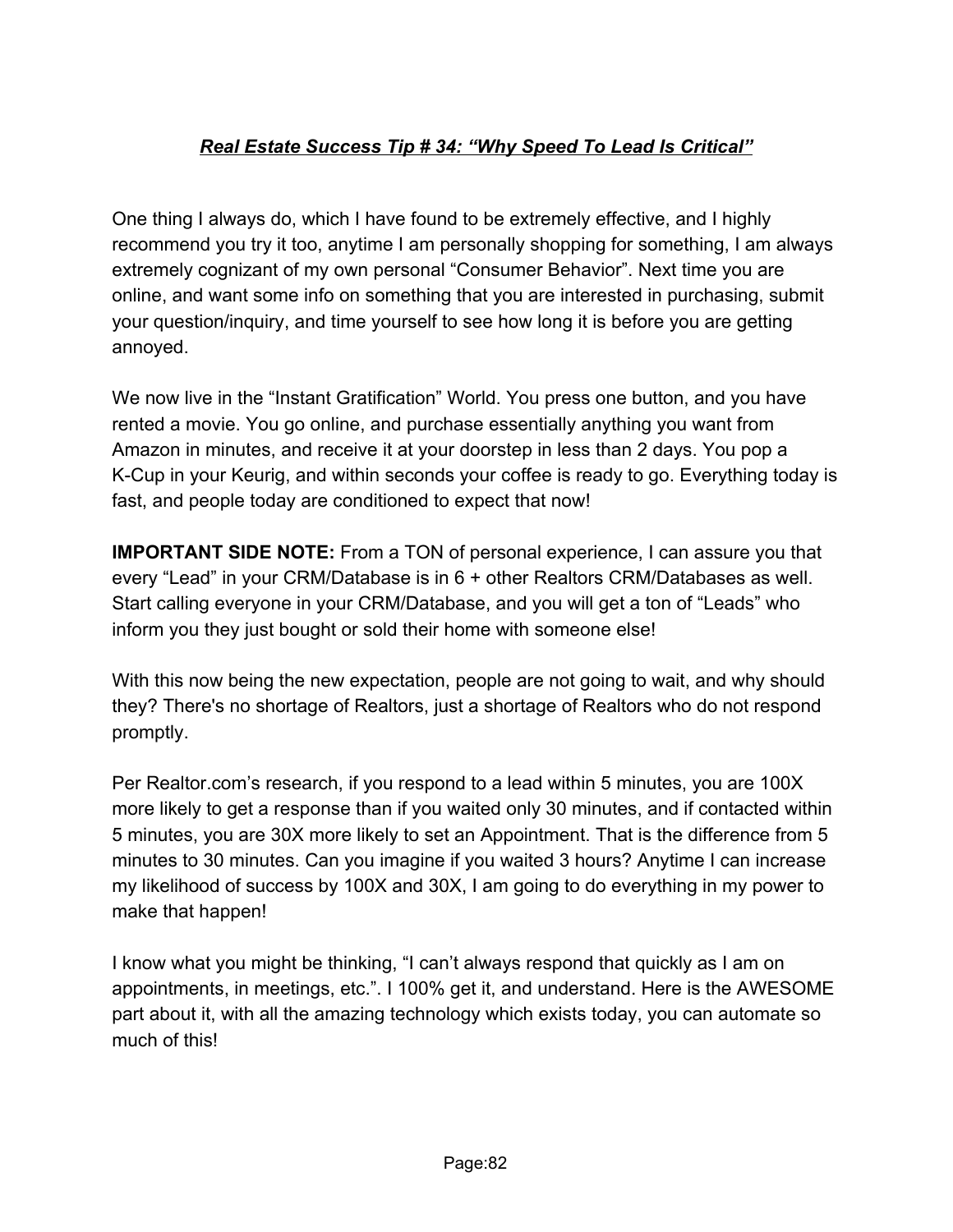With that being said, as much as I love technology and systems, I have yet to find anything which can beat just picking up the phone, but that is not always an option. Today, any good CRM/Database will have "Auto Responders", and the really good ones will have text video auto responders, in addition to email.

Let's say you are on a Listing Appointment. You set your "Auto Responders" on. A new "Lead" comes in while you are gone, and within seconds gets a Text Video sent to them which is a video of you saying, "Hi, this is (your name), with (your company). Thank you so much for your inquiry. I wanted to send you this quick video text message to let you know I received your inquiry. I am with a Client at the moment, but will get back to you the second I am done meeting with my Client, which will be in less than 2 hours. Thanks again, and have a great day!". Then, at the same time, they receive an email with the same message.

People don't always need an answer to their specific question right that second, but they do want a response, and to know what time frame to expect an answer. This won't keep everyone from hopping on another Realtors website, but will greatly minimize it.

Moral of the story; When you can, pick up your phone, and respond in under 5 minutes. When you can't, get effective "Auto Responders" in place! As always, I hope you found today's tip valuable, and if you need anything, please feel free to reach out anytime! Have an amazing day!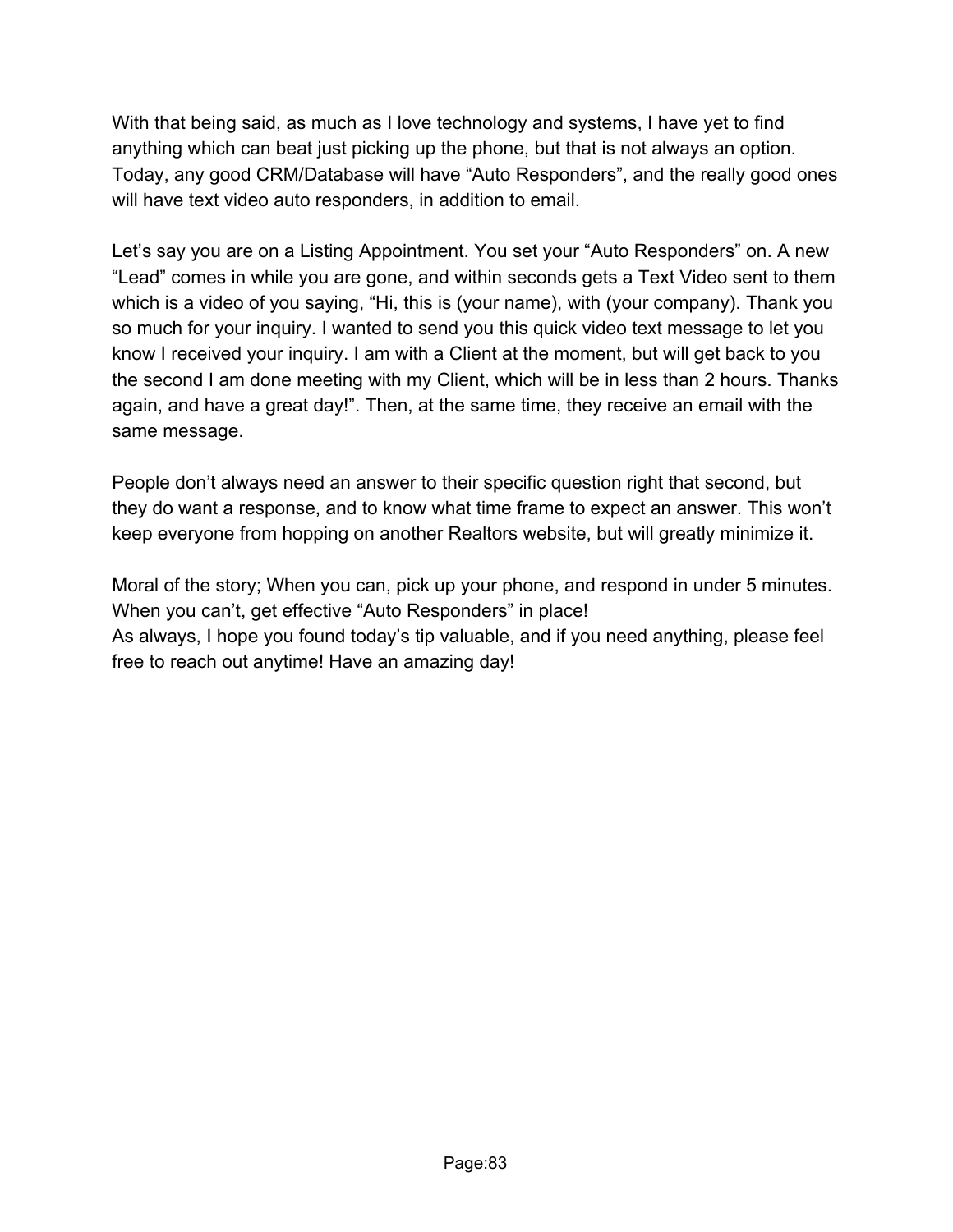### *Real Estate Success Tip # 35: "Why Your Vendor Partners Are So IMPORTANT To Your Success"*

One thing which is not discussed a lot amongst Realtors is the power of "Vendor Partner" relationships. Now, of course, it gets communicated to us from these Vendors wanting our business, but I am talking "Realtor to Realtor". How does a Realtor utilize these relationships to build and grow their personal business?

I know we as Realtors get tired of hearing (just one example), "All I ask is for you to give me 1 loan. Just give me a shot, and I can show you what I can do." We get hit up constantly by Lenders, Title Companies, Home Warranty Companies, etc. and yes, it can get annoying, but they are just doing their job, as I am sure we are annoying as hell to the leads we are trying to turn into Clients as well. LOL.

However, with all that being said, I am a HUGE believer in having strong "Vendor Partner" relationships. There are several, extremely important key relationships for Realtors.

#1: Your Relationship with your Clients. This one is pretty obvious, but you want a great relationship with your Clients so that you can provide an amazing experience, which can lead to "Repeat" and "Referral" business.

#2: Your Relationship with other Realtors. This one gets overlooked by many Realtors, but your relationship with other Realtors is critical! You don't want to get the reputation as a Realtor who is difficult to work with. When other Realtors see your "For Sale" sign, you want them excited to have an opportunity to work with you again. If you are submitting an offer on a property which has multiple offers, and you have had great experiences with the Listing Realtor, they may tell you exactly where your offer needs to be in order to get accepted. All critical things which benefit your career, and your clients as well.

#3: Your Relationship with your Vendors. Which is what the focus of what this Tip is on, but I did feel it was important to talk about the above two as well. Your Vendor Partners get paid in either the same way, or a similar way, to how you get paid. They need your business to grow their business, and they get paid when you get paid. So, they have a HUGE vested interest in your success. Let's break down some other benefits.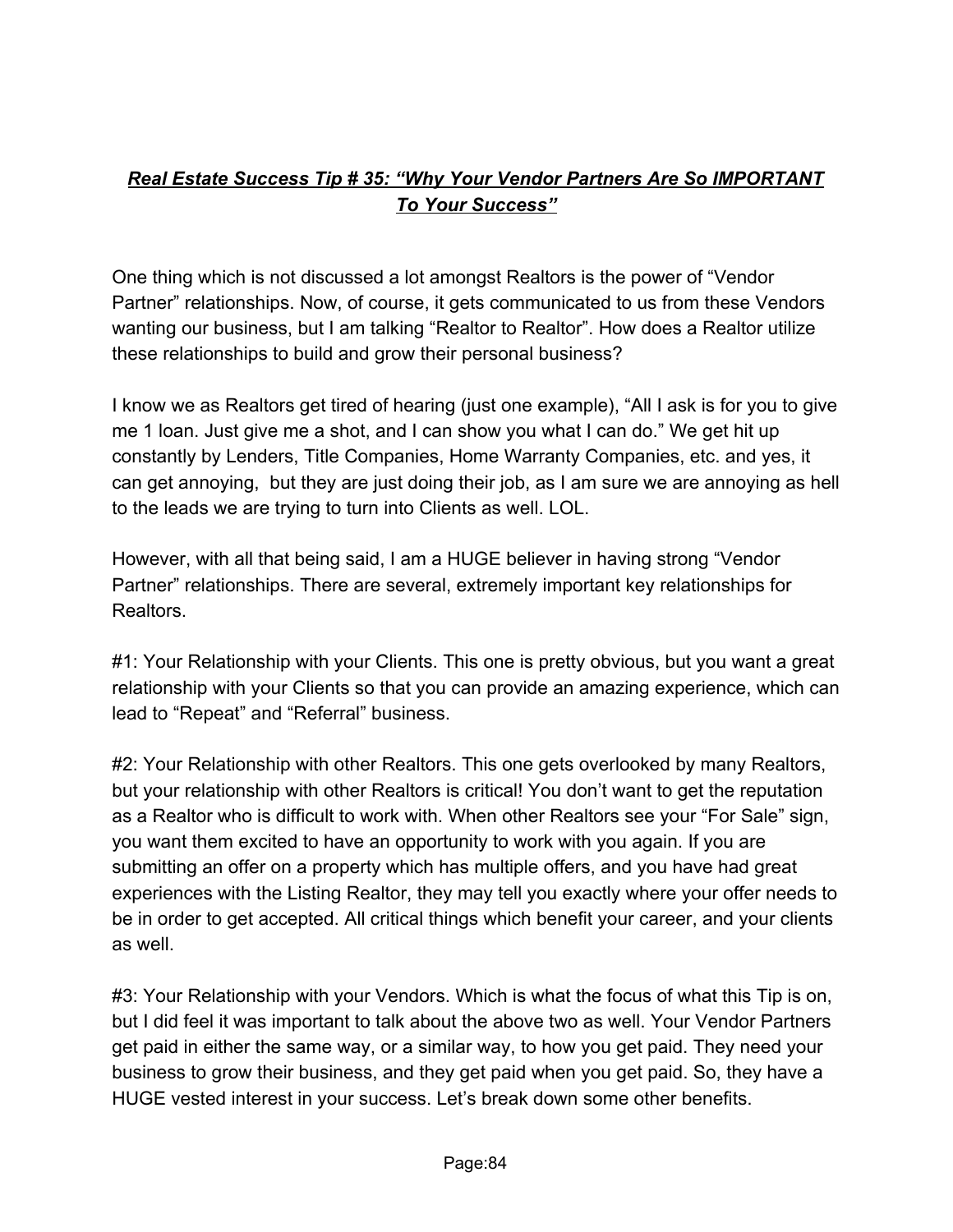**IMPORTANT NOTE:** I know this doesn't need to be added, as you already know this, but I don't want anyone to ever get the wrong impression. The needs, and best interests of our Clients always come first. I personally will never align myself with a vendor who does not provide superior service to my Clients. I don't care how many tools, or support they provide me personally with, for my business. If they don't provide exceptional service for my Clients, put my Clients needs first, and don't always look out for their best interests, then, I will not have any type of a working relationship with them! Also, I recommend to know the compliance laws, to make sure you are always abiding by them. At the end of the day, it is always our Clients choice on which companies they want to use, and they need to know that, and know they have many options.

OK, so how do you use your Vendor Partners to help you grow your business?

Let's start with the more obvious one, then we will get into more strategic things you can do. When utilizing Companies you know, will make it an amazing experience for the Clients. That helps with getting future repeat and referral business. You may be going above and beyond, but maybe your Client is having a horrible experience with the Lender. Well, that then can make them feel like the overall experience was horrible, which is the exact opposite of what we want.

Now, let's discuss some more strategic things you can do to grow your business in other ways. Of course, there are many more than listed below, but these will help give you some good ideas, and get the ball rolling.I will break it down by the most common "Vendor Partners".

# **Lender Partnership:**

Having a great Lender is CRITICAL, and I don't just mean someone who does a good job on loans. Again, as the "IMPORTANT NOTE" above stated, that is the expectation. I want to utilize Lenders who will jump on leads wanting to get pre-qualified. Remember the last tip where we talked about speed? I want a Lender with that same speed mentality! The longer they wait, the less likelihood of getting the potential client on the phone.

Having a Lender Partner hold open houses with you is HUGE! They can assist with getting everyone to register/sign in, they can discuss rates/payments/options, and they can run loan applications from their laptop at the open houses, etc. It is a big advantage to have a lender at your open houses with you.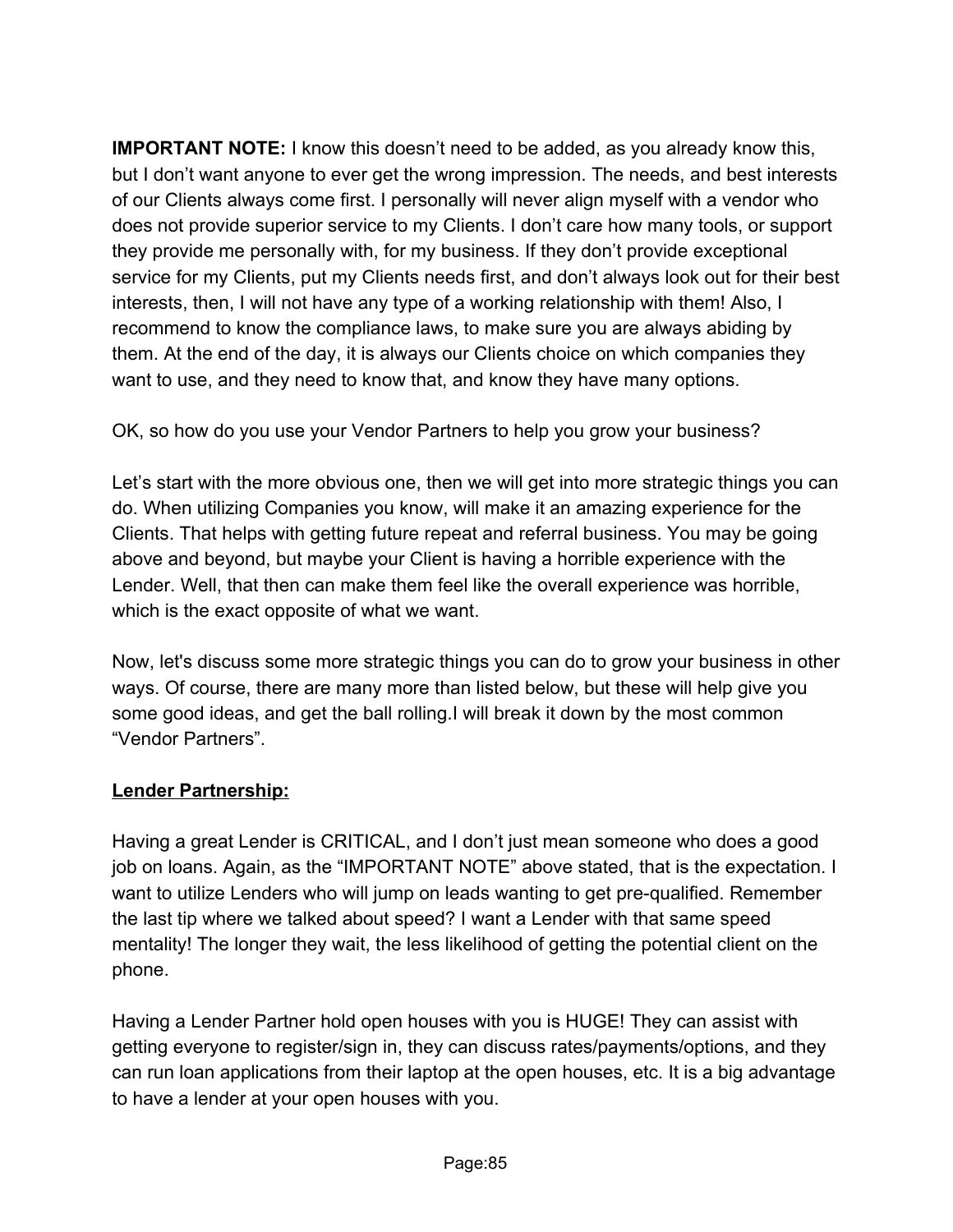You can meet with your Lender once weekly, or multiple times weekly, and do "Call Sessions" together. You both can call all the "Leads" in your Database/CRM, and with two of you calling, with the same goal in mind, you can get through twice as much follow up, as well as have someone who is holding you accountable.

You can "Co-Market" together. Again, check with your broker and compliance laws, but there are legal ways you can market together and split the advertising costs.

Ask for all their old "Loan App Leads" which couldn't qualify in the past, maybe had subpar credit, or whatever the reason is. Ask if you can get their Names, Numbers, and Emails so you can follow up, see if there is still an interest, see if their situation has changed, and see if they would like to re-attempt the process.

#### **Title/Escrow Partner:**

A lot of Title Companies have "Marketing Title Reps", or whatever they choose to have as a title, but their job is to build a relationship with you, and help you grow your business, in hopes you are willing to recommend their services to your clients. Sit down with them, see what they have to offer. They may have some great resources like: Buyer Guides, Seller Guides, Script Books, Open House Materials, Effective Marketing Ideas, Effective Apps you can use for your business, and with clients. Some even offer services where they can get you contact info for homeowners, for "Circle Prospecting", Notice of Defaults leads for potential "Short Sales", etc.

They can assist in running "Estimated Seller Net Sheets" for you Listing Appointments.

Again, just reach out, and see what services and tools they have available.

# **Home Inspectors:**

To minimize your time, see if your Home Inspector will take on the task of scheduling the Inspection. "Here is the property address, the Listing Realtors contact info, my buyer's contact info, and here are the 3 times I have available on my schedule. Can you set everything up, confirm with everyone, and then shoot me a text to let me know which of the 3 times I have available has been booked for the Inspection?" Instead of you spending an hour trying to get in touch with everyone, re-confirming with everyone, etc. see if they will handle that. So, instead of an hour, it takes up only the 2 minutes it takes you to communicate that to the Home Inspector.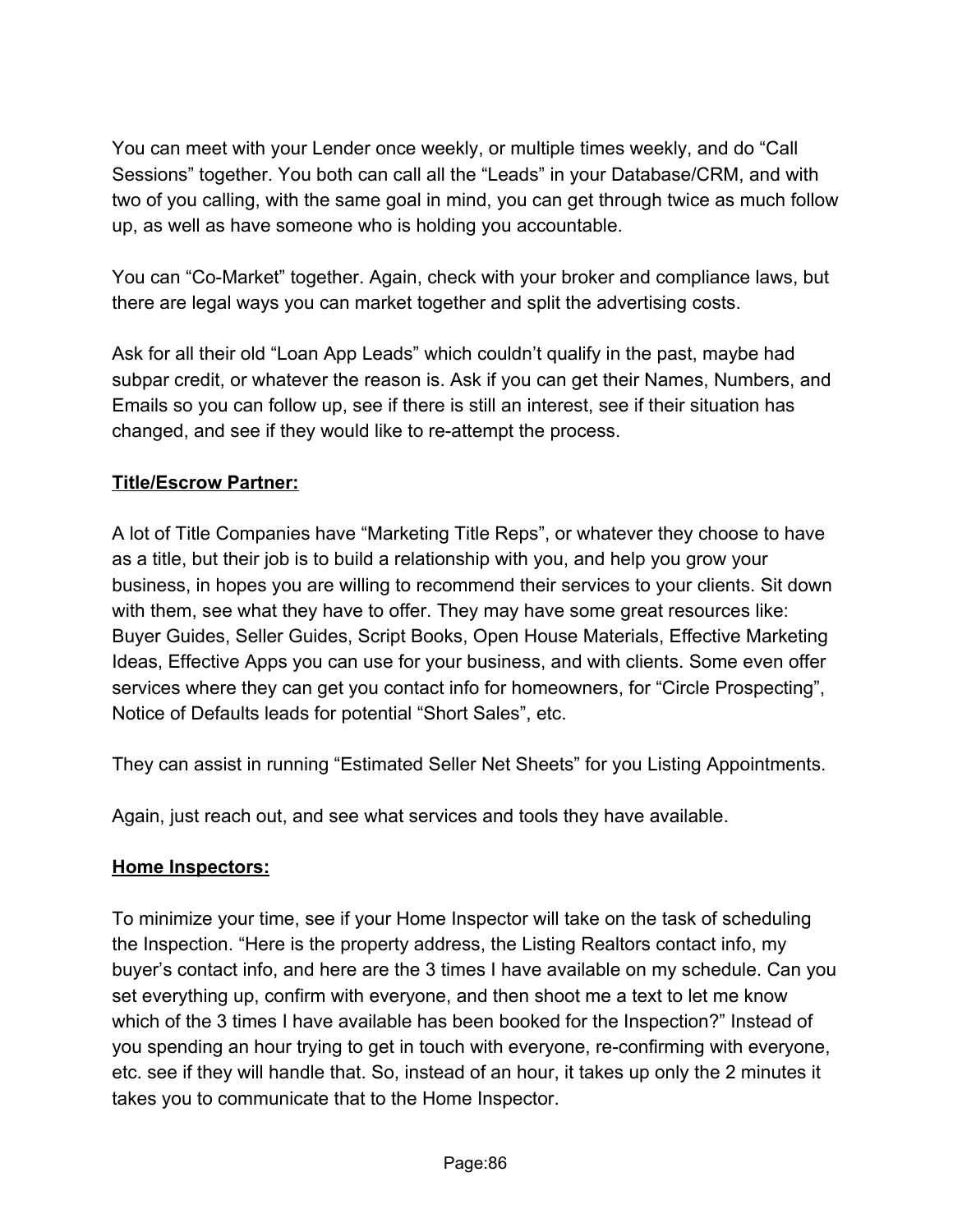If your Client(s) can't be at the Inspection, see if the Home Inspector will do an online video conference call at a time which works for your Clients, to discuss the report in depth, and be available for questions. Little things like this go a long way!

**IMPORTANT NOTE:** It is extremely important that you "Lead The Process". I am very strict with the expectations I set for my Vendor Partners and I hold them accountable to those expectations. I want to control the experience in every way I can. Here are a couple examples: My Lender Partners are to be at every "Buyer Consultation" with me and I create the process, then we role play/practice it, so they know what to say/do and when to do it. I dictate when and how frequently they must update me as well as the Client, etc..

Again, there are so many things that can be done, but I wanted to discuss some, to give you an idea, so that you know your "Vendor Partners" can do much more than just provide great service to your client. Remember, they have a HUGE vested interest in your continued success. So, make sure you ask, and find out what ways you can work together in creating "Win Win" relationships, so your business can grow, their business can grow, while all at the same time, your clients are receiving a world class experience!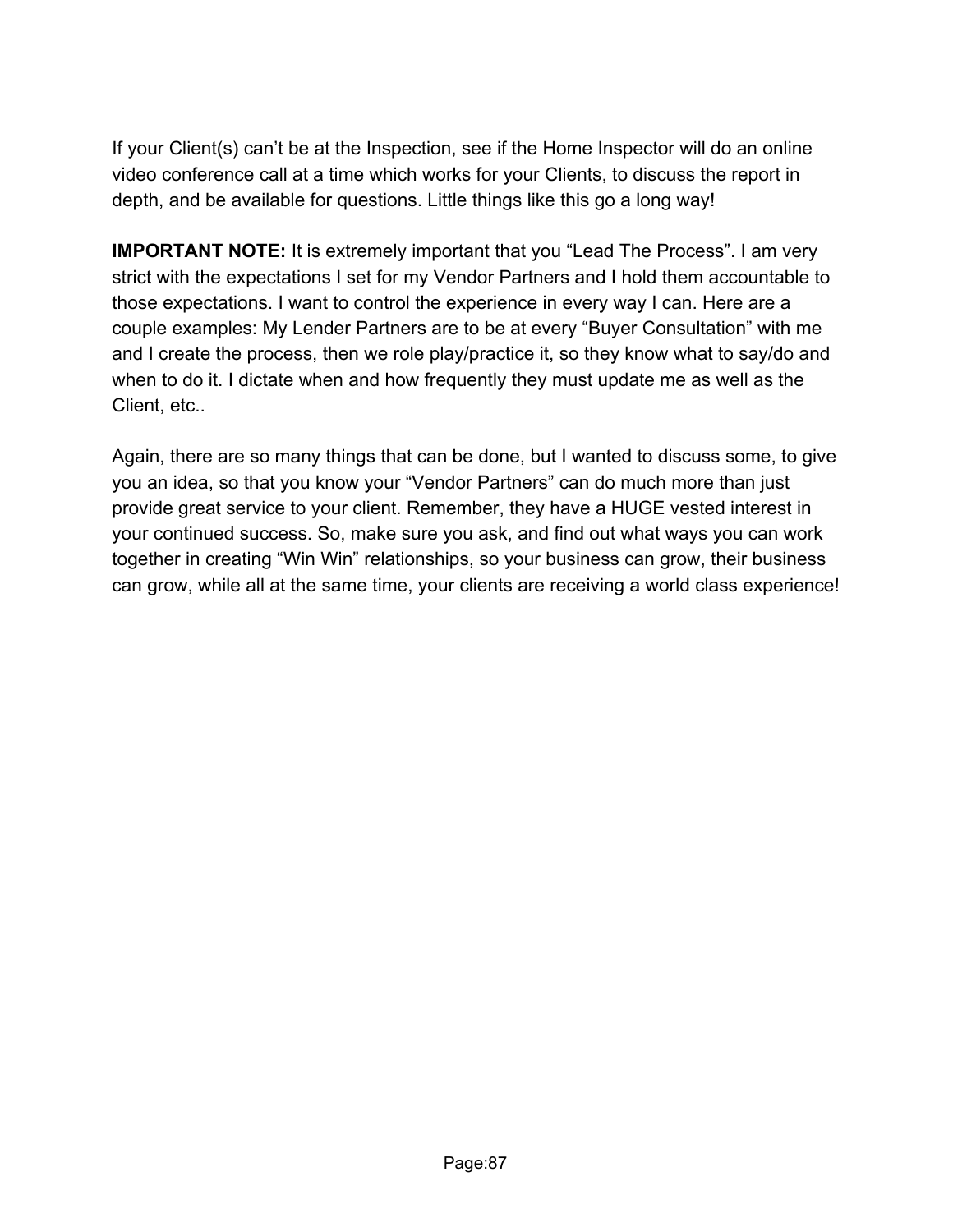# *Real Estate Success Tip # 36: "Why Business Cards May Be Hurting Your Lead Generation"*

Before I dive in here, I believe in having Business cards, so I am not saying to not have them, but it can be more effective to learn to use them as a "Last Case Scenario". Let me explain.

When it comes to "Lead Generation", you want to play Offense. What this means is that you want to be in control. For example, if I give someone a "Business Card", and I do not collect their information, I have lost control of the ability to follow up, and now I am in a position which I have to hope they reach out to me. That is not the most effective way to grow your business.

So, what is a more effective way to approach this, instead of just handing someone a "Business Card" and hoping for a call back?

The approach is very simple. Have your phone in your hand. As Realtors, I am not sure we are ever more than a couple feet away from our phones, so this should be pretty easy to do LOL. Then, when anyone ever asks for a Business Card say:

"I forgot to grab my cards this morning, let me do this (with your phone in your hand), what's your cell number, and I will text you my info so you have it stored in your phone". Without hesitation, most will give you their info.

If they say no for whatever reason, you can always store a couple in your wallet and say, "I 100% understand. I forgot my card holder this morning, but let me check my wallet just in case. Sometimes I will have a card or two in there." Then, you can pull one of those out and hand it to them.

If they give you their info, text it to them, and once you have sent the text you can always then ask, "Are you also on Facebook? If so, I will shoot you a Friend Request, as FB Messenger is a great way to reach me as well."

If all goes well, and the vast majority of time it does, you now have their name and cell # in your phone, and you are now Friends on Facebook. Now, you are playing Offense, as you now have the ability to follow up and check in with them.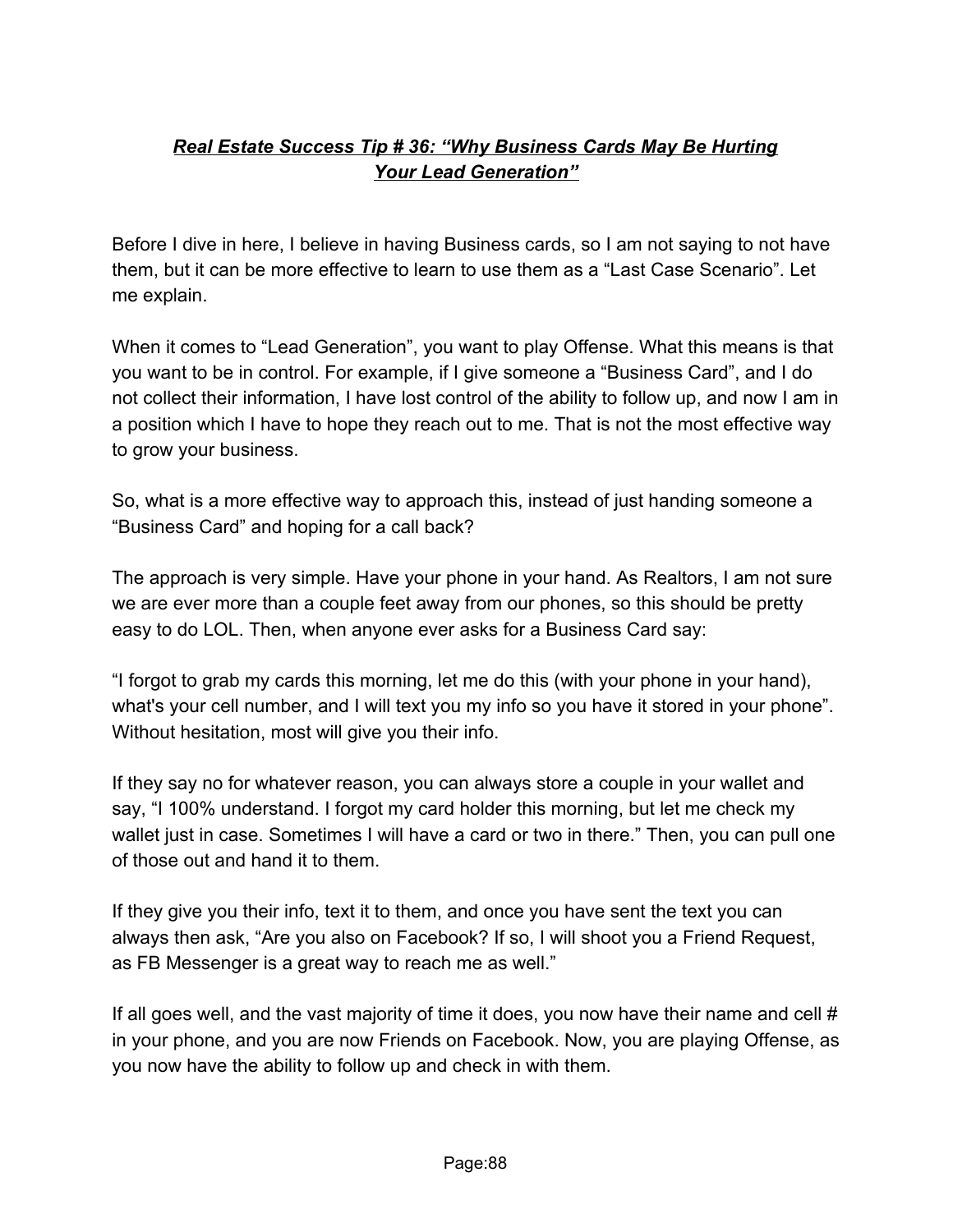As stated above, by no means am I against having "Business Cards", but in sales, which is what we as Realtors do, most of your success will come from your ability to be able to follow up.

*"The Fortune Is In The Follow Up"*

Alright, so now you know a quick, and super simple way to generate more contact info to continue growing your business. But, as I have said in previous tips, having the information is not power, it is taking action on the information which creates success in our business and Life! Go, give it a shot, and let me know how it works for you. I would love to hear your feedback!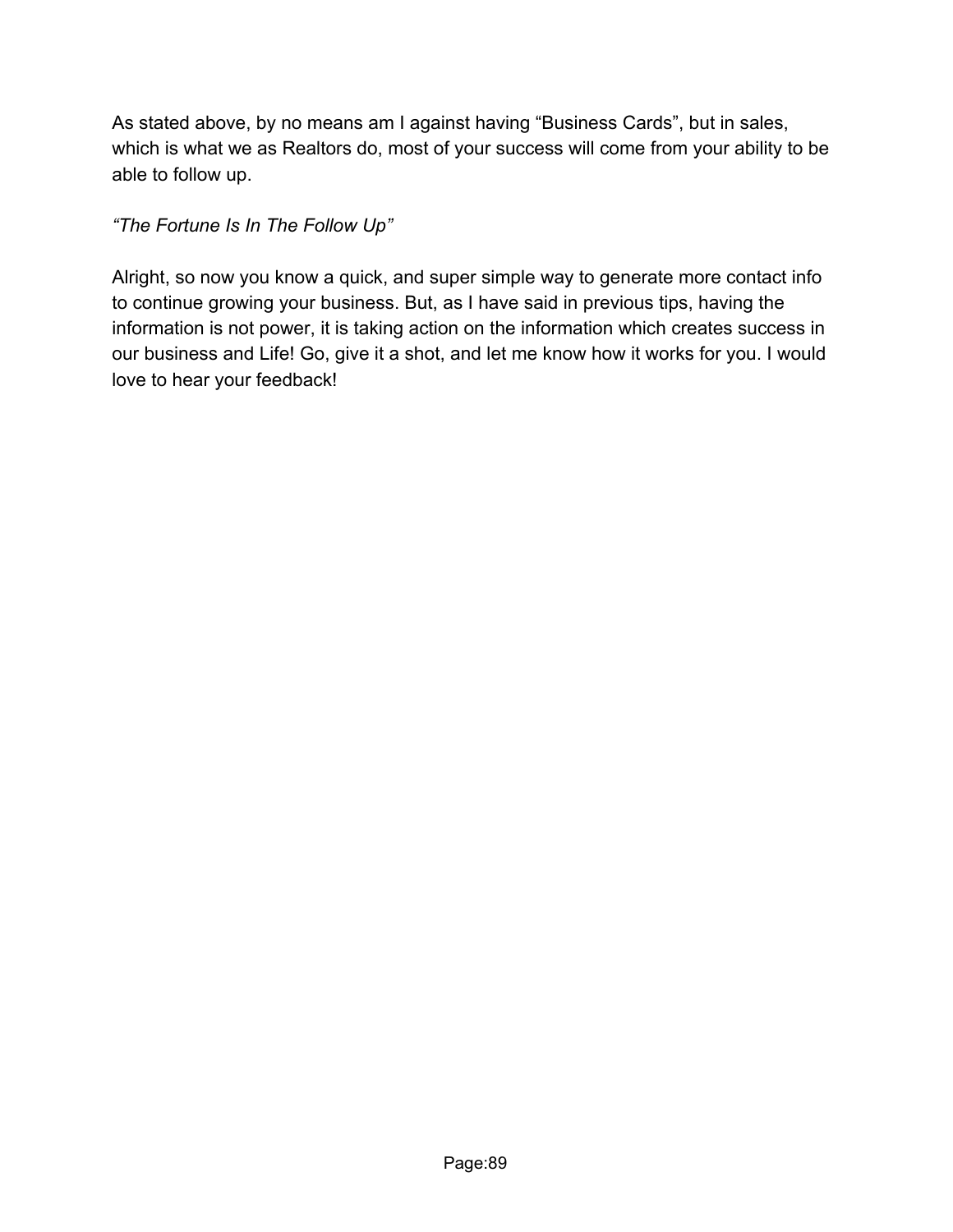# *Real Estate Success Tip # 37: "Why You MUST Review Your Goals, Your Business Plan, & Your Numbers Daily"*

By now, from all the past Tips we have covered, you know how to track, what to track and how to utilize the numbers you get from your tracking, so you can effectively set goals and create an effective business plan. If you are not doing these things, or if you missed those Tips, I highly recommend you go back, check those out, and start implementing ASAP! There is not much more important in your business than tracking and knowing your #'s.

Let's assume you have those dialed in now. How often should you be reviewing them? The answer is, Every Single Day!

I know that sounds excessive, but I promise you it is not! What is tracked, what is measured, and what you pay attention to, grows. If you want your business to grow, you need to pay daily attention to them in my opinion.

Now, with your "Trackers" and "Tracking Numbers", this should be easy to do daily, as you should be updating them on a daily basis, so this makes it a little easier.

But you may be asking, "Why would I need or want to review my business plan and

First off, it will help provide you with daily motivation. There are days which you will not feel like taking action, where you have zero motivation. Successful people don't wait to "Feel Motivated" to start taking action. They find ways to put them into a motivational state.

Pulling out your goals and business plan will help with that. You may wake up and not feel like "Doing The Work" today, but once you pull out your goals and business plan it can provide that motivation to get you started. Now, I am not going to lie, there will be days which, even after the review, you still don't feel motivated. Well, when that happens, you take action anyway. Nothing breeds motivation like action, so when I mentioned successful people find ways to put themselves into a motivated state, this may be the way they have to do it. When you are committed, you take action regardless of what your emotions are telling you.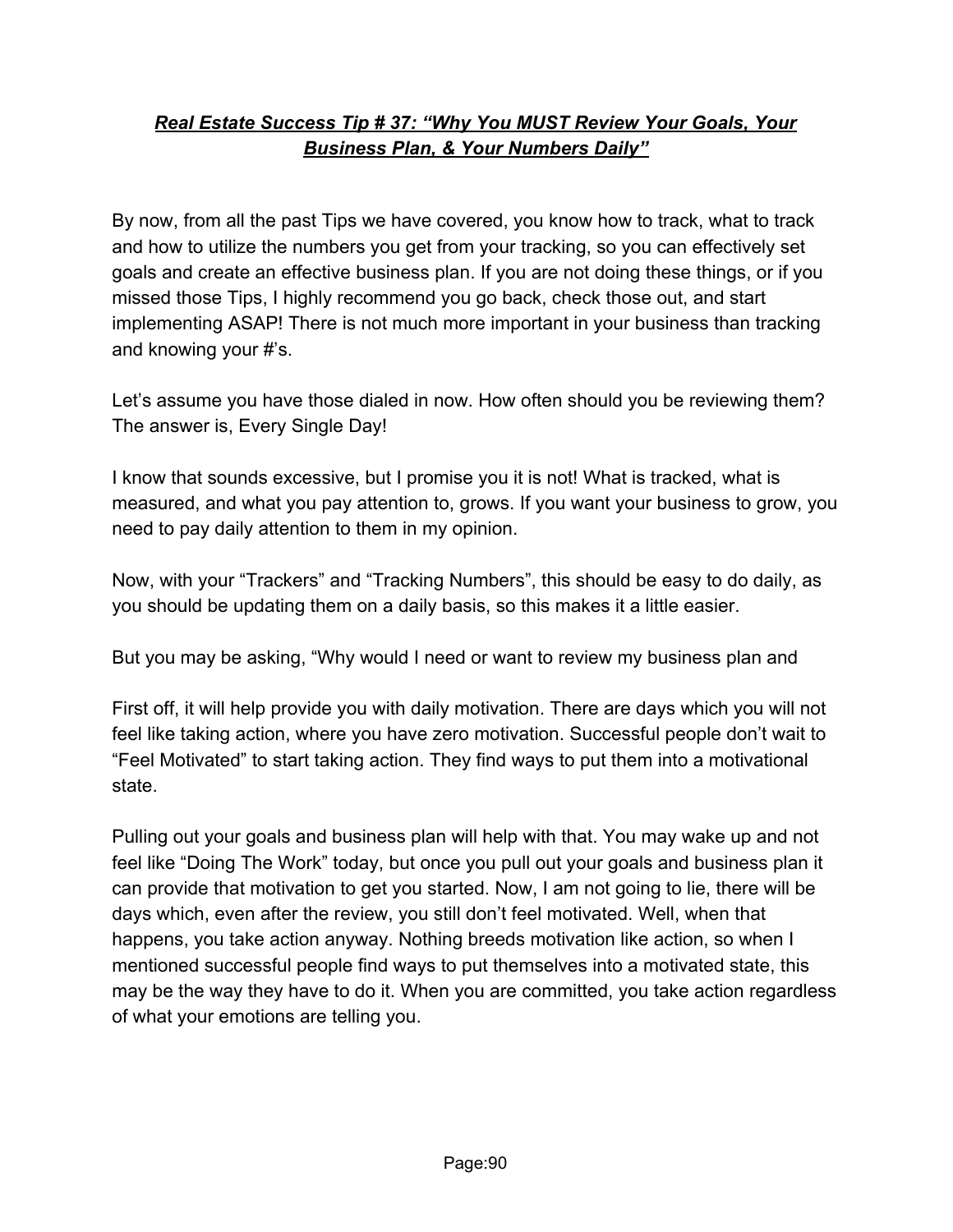Second, reviewing these items will force you daily to see if you are on track to hit your goals, if you are behind, or if you are ahead, and allow you to plan accordingly, to ensure you make your goals a reality!

Third, the "Law of Diminishing Intent" exists! Have you ever, maybe later in the week, told yourself, "I am going to start dieting and working out, and I am going to start Monday." You are 100% serious, you are fired up, you are inspired, you are PUMPED. Then each day those feelings diminish slightly, and by the time Monday rolls around, they are completely gone, and you just never start?

I think we have all been there, whether that be in regards to our health or another aspect of Life. Well, that is because of the "Law of Diminishing Intent". We have strong intentions initially, and they diminish over time. Reviewing these daily will minimize this greatly! I am sure you have heard of the saying, "Out Of Sight, Out Of Mind". This is the exact opposite of what you want. You want to have them in constant sight, and constantly on the front of your mind!

Most Realtors never set goals, and never have a business plan. Those who do, write them out, and only see/review it once a year. If you review yours daily, I actually recommend twice daily (right when you wake up and in the evening before you go to bed), that is 365 to 730+ times a year where you review yours. Who do you think has a better chance at making their goals a reality?

What is tracked, what is measured, and what you pay attention to, grows! If you want to grow your business, make these things a daily priority to do, and review!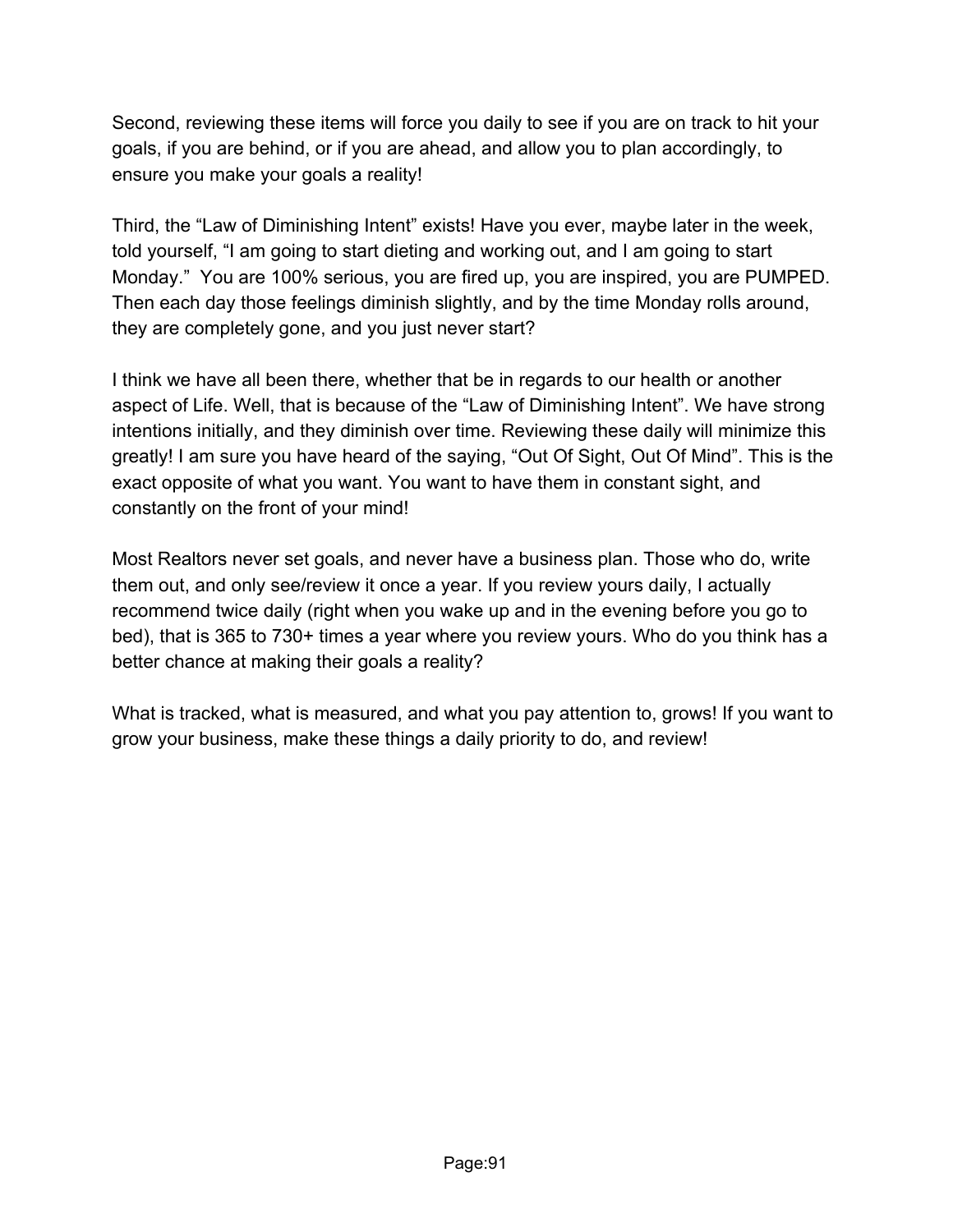## *Real Estate Success Tip # 38: "How To Be Extremely Effective at Networking"*

This is NOT about joining local Networking Groups, although what we discuss will apply to it if that is a strategy you choose to do. It is IMPORTANT to understand that everything we do is essentially "Networking". Even social media. Have you seen the movie about how Facebook started? The movie is called "The Social Network".

Remember, "The Overall Real Estate Game" is to, Get People To Know You, Like You, Trust You, Be Aware of What You Do For a Living, Follow Up Frequently, & Your Business Will Grow.

That is what "Networking" is all about, and I am going to some top strategies which will help you become extremely effective at it!

If you have not read the famous "How To Win Friends and Influence People" business book by Dale Carnegie, I highly recommend it. It is a MUST read, and a Game Changer in my opinion!

In Dale Carnegie's book he goes so deep into so many different ways to do this. There is a reason, even though it was first published in 1936, that it is still one of the top read business books even today! I am going to talk about some of the effective strategies from the book.

Networking allows you to connect with people and develop relationships, and at the end of the day we are in the "Human Resource/Human Connection Business". The more people you know, who like you, who trust you, who know what you do for a living, and whom you follow up with frequently, the more your business will grow.

It all starts with the "Human Connection". The good news for us today, is that this is easier than ever before. So many people are "Disconnected" today, that when you focus on the "Human Connection", you stand out more so than ever before. So, how do you build a connection? By being "Interested" in others, and not "Interesting".

We live in a fast paced world. People are busy. People are distracted, and people are disconnected. Most people don't experience another person actually showing true interest in them frequently with how people operate today. So again, this makes it easier than ever before.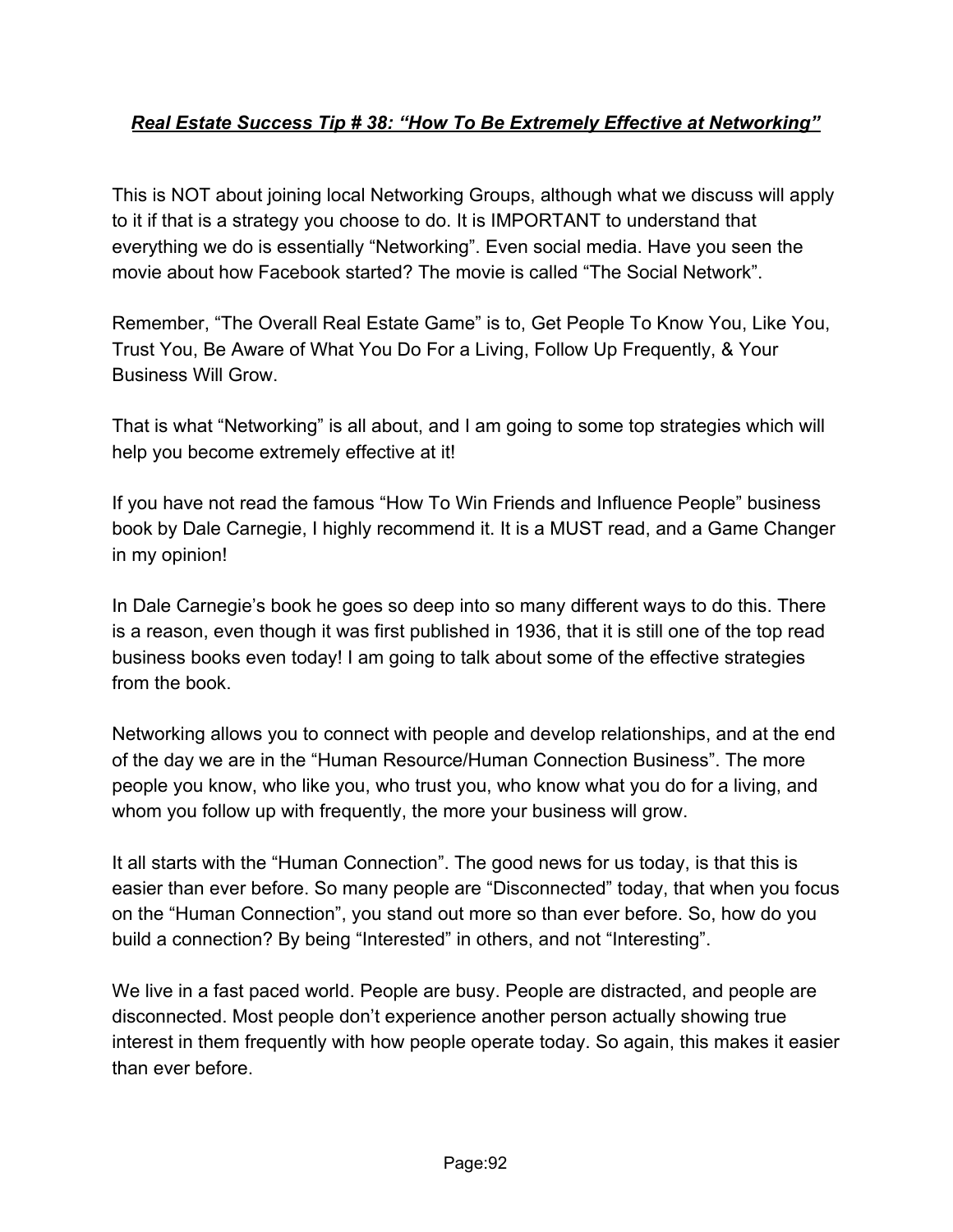What is the difference between being "Interested" and being "Interesting"? Well, being "Interested" means you are asking questions about them, they are doing the vast majority of the talking, and you are learning about them. You are showing them that you are truly interested in learning more about their life. Being "Interesting" is you talking about yourself, and trying to get others interested in you. Effective Networkers know that it is not about them, but 100% about the other person, so they intentionally operate from a place of being "Interested", and not being "Interesting".

When you are showing true interest in another person, it shows them you care about them, and makes them feel important. At your funeral, people are going to remember you based on the way you made them feel, whether that be good or bad.

In order to be "Interested" you must ask questions. An easy strategy for this is to follow the F.O.R.D analogy, which stands for "Family, Occupation, Recreation, Dreams". It is easy to remember, as you can just think about the car company Ford. Your goal then with everyone you meet is to become "Interested" by using the F.O.R.D analogy, and ask questions to identify these 4 things.

This works for open house tours, Buyer & Listing Consultations, and any and all relationships.

Now, it is IMPORTANT to understand, someone can know you, like you, and trust you, but if you do not inform them what you do for a living, and you do not follow up frequently, your business will not grow. It is critical not to miss this step!

Again, it is easier today than ever before due to things like Facebook. Here is an example: Let's say you belong to a Church. Now, I know you probably don't want to be that person who rocks their "Realtor Name Badge" to Church, and the good news is you never have to. With as many other Church members as you can, follow the F.O.R.D analogy above. Now, this is not just about business here. I 100% get that, but understand the F.O.R.D analogy is not for business. It is to build a strong human connection by showing others that you are truly interested in knowing them, and it just happens to also work well in the business as well. I just wanted to make sure I pointed that out as I don't want you to think that I am 100% only about business.

Ok, so from there, send them a "Friend Request" on Facebook. Then, be active on Facebook. Post stuff about your family, about your hobbies/interests, etc. and follow the outline on the tip "How To Become the Information Portal For Your Market". We outlined a bunch of strategies which allow you to post valuable content while letting everyone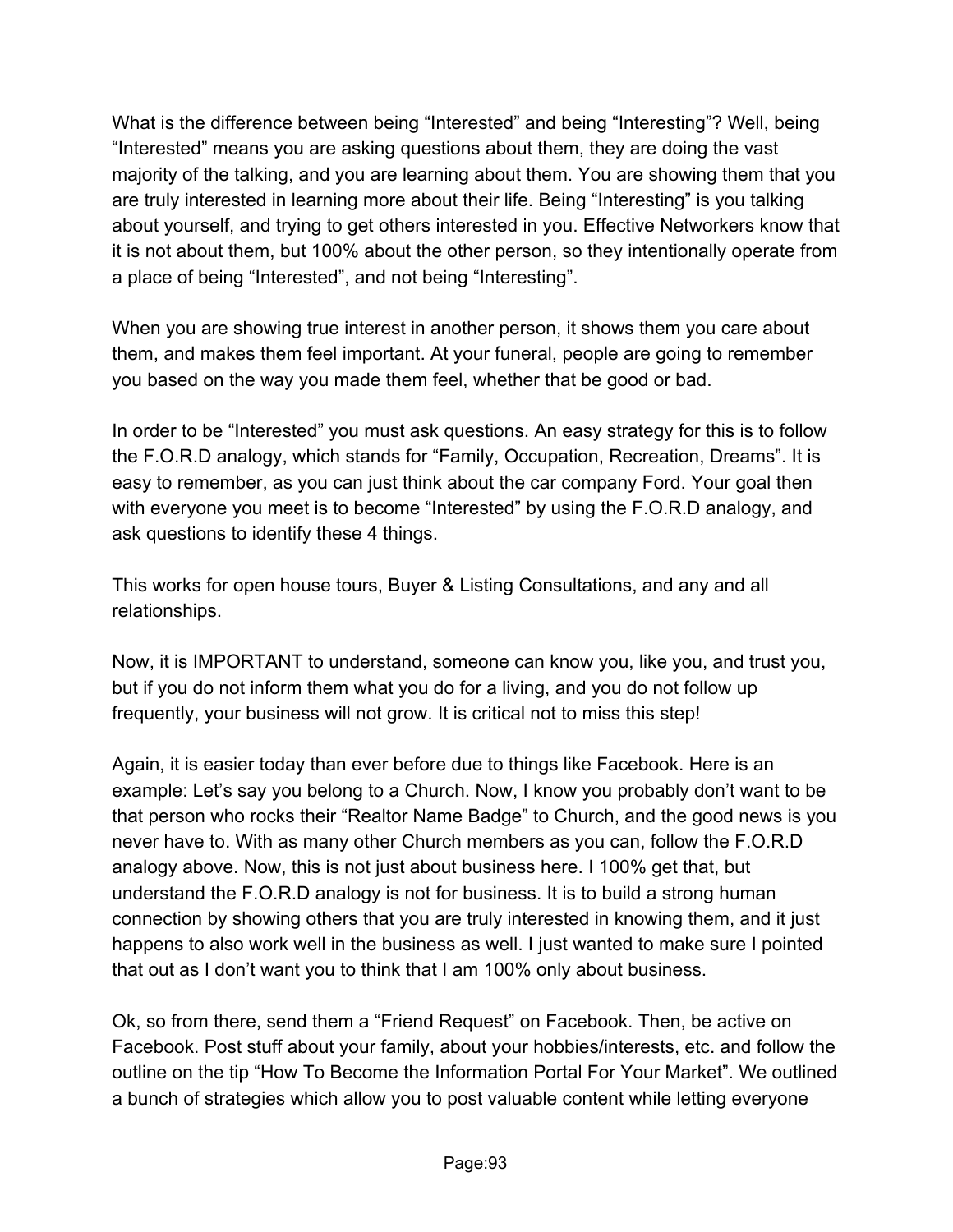you are connected with on Facebook also know you are a Realtor. You can also post your new listings, homes under contract, just solds, etc. I recommend, as this is your "Personal Page", to keep the business posts to 25%. If you post too much business stuff people can get turned off by it, but if you have 75% of your posts about you, your family, interests/hobbies, motivation/inspiration, etc. and 25% about business, you will be good to go!

A HUGE mistake Realtors tend to make when it comes to "Networking" is making it about them, It is not about you, it is about them. If you focus on the human connection, focus on how you can help and contribute to others, the business will come!

Alright, so now you know to be "Interested" not "Interesting". You know how to accomplish this with the F.O.R.D analogy, and I shared an example of how to get them to know what you do for a living, as well as have your name and your face in front of them frequently. So, now it is time to put the strategies to work. Also, make sure you pick up, and read the book, you won't regret it!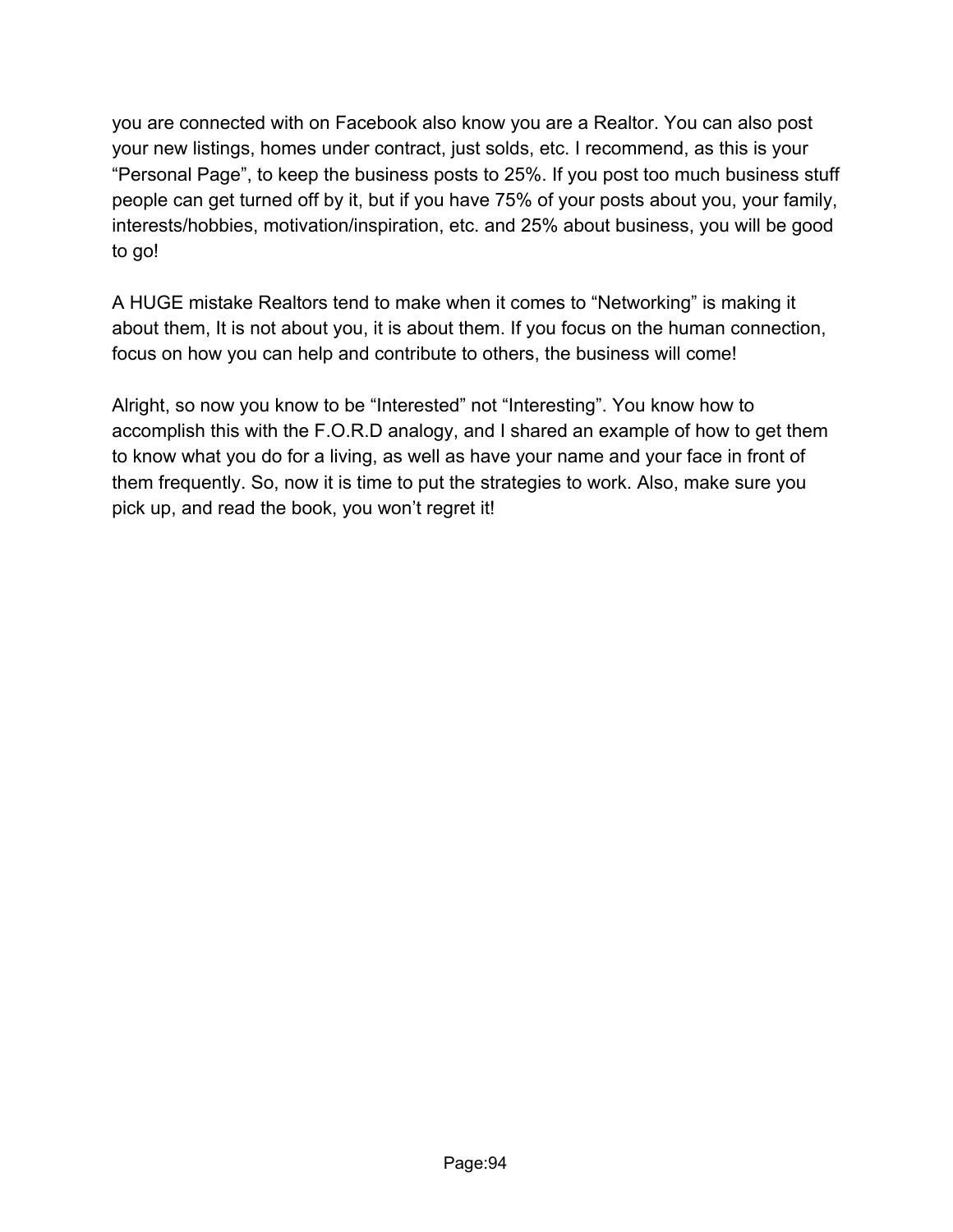# *Real Estate Success Tip # 39: "How To Leverage Your Buyer & Seller Clients on Social Media to Gain More Business"*

You have worked hard to get a Buyer Client & Seller Client? Why not use that to your advantage to gain more business, more credibility, and more exposure?

At this point we have discussed a TON in regards to Facebook and Social Media, and I am going to share one more quick strategy which is really simple to do, and can create many more opportunities, AKA "Leads & Clients", for you.

To use this strategy, you will need a personal Facebook account, and I recommend using a free online photo editing site, like Canva, and you will need Buyer and/or Seller Clients.

Then, for Listings, do 4 Facebook posts during each listing stage: Coming Soon, Just Listed, Under Contract, and Just Sold. For Buyers: Under Contract and Just Sold.

With an online site like Canva, which is free, you can add text and overlays to it. So, then you can have the pic with text over the pic. Make sure to use different pics of the house, which will give the appearance you are doing more business, as each will appear as a different client or house.

For Example: You will add the "Coming Soon", "Just Listed", "Under Contract" & "Just Sold" text/overlay to each image. For Coming Soon, you use a picture of the front of the house. For Just Listed, you use a picture of the kitchen. For Under Contract, you use a picture of the backyard. For Just Sold, you take a picture of the Buyer(s) by the front door holding a Just Sold sign.

When posting, it is not about begging for business, nobody likes that person, rather instead you are just documenting your life via Facebook and any other social media platform. As an example, you have the pic, let's say it's an "Under Contract Buyer", for the text you can add something like, "Another AMAZING Client "Under Contract"! I love being able to help my Clients accomplish their Real Estate Goals! #Blessed #LoveTheRealEstateLife"

Remember, the name of the real estate game is: Get people to know you, trust you, like you, be aware of what you do for a living, and as long as you follow up frequently, your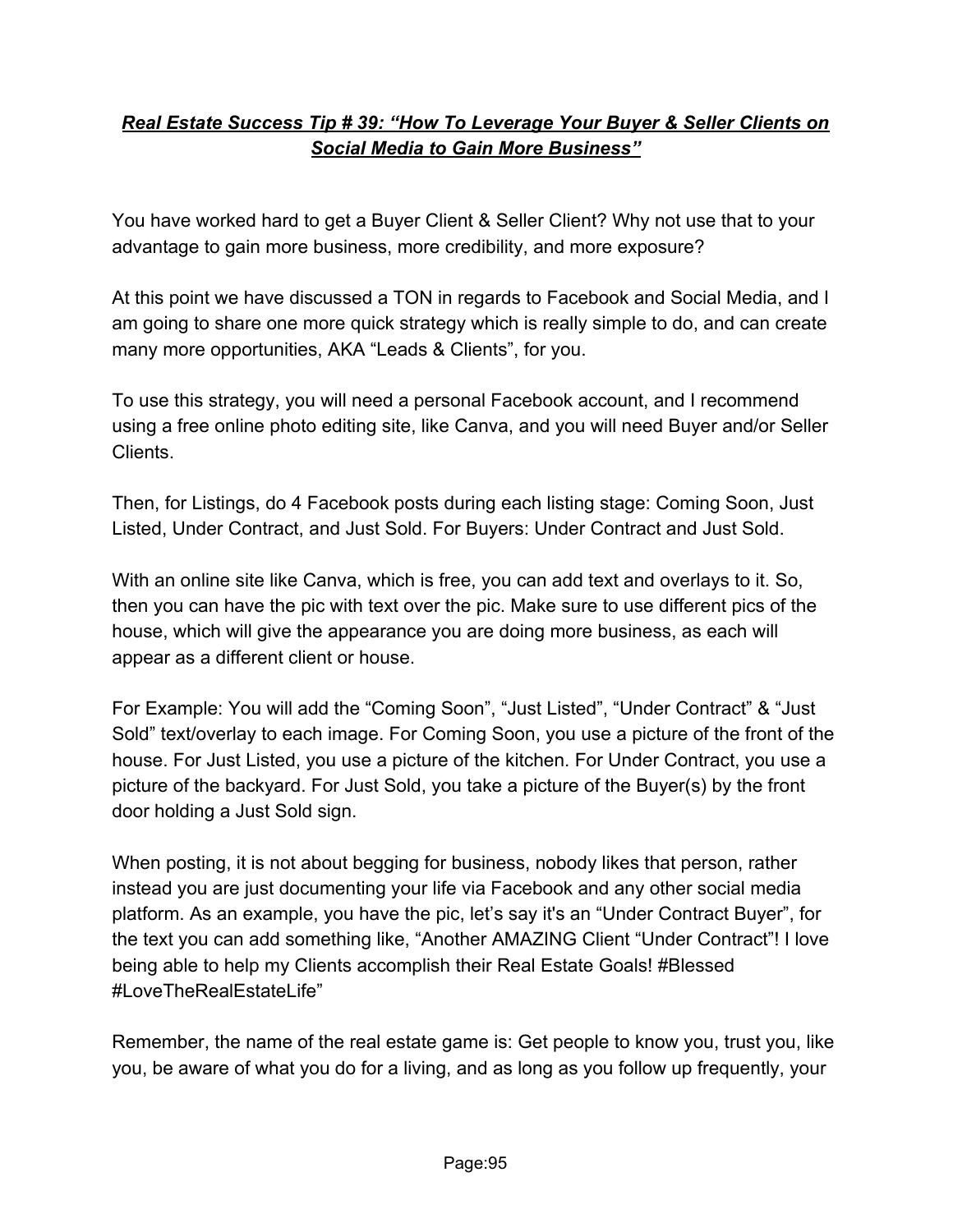business will grow". This is a quick and easy way to do it, and you don't annoy your Facebook friends by being a begging Realtor.

This strategy is effective, is easy to do, and is FREE! Start implementing, and start getting more business from the business you already have!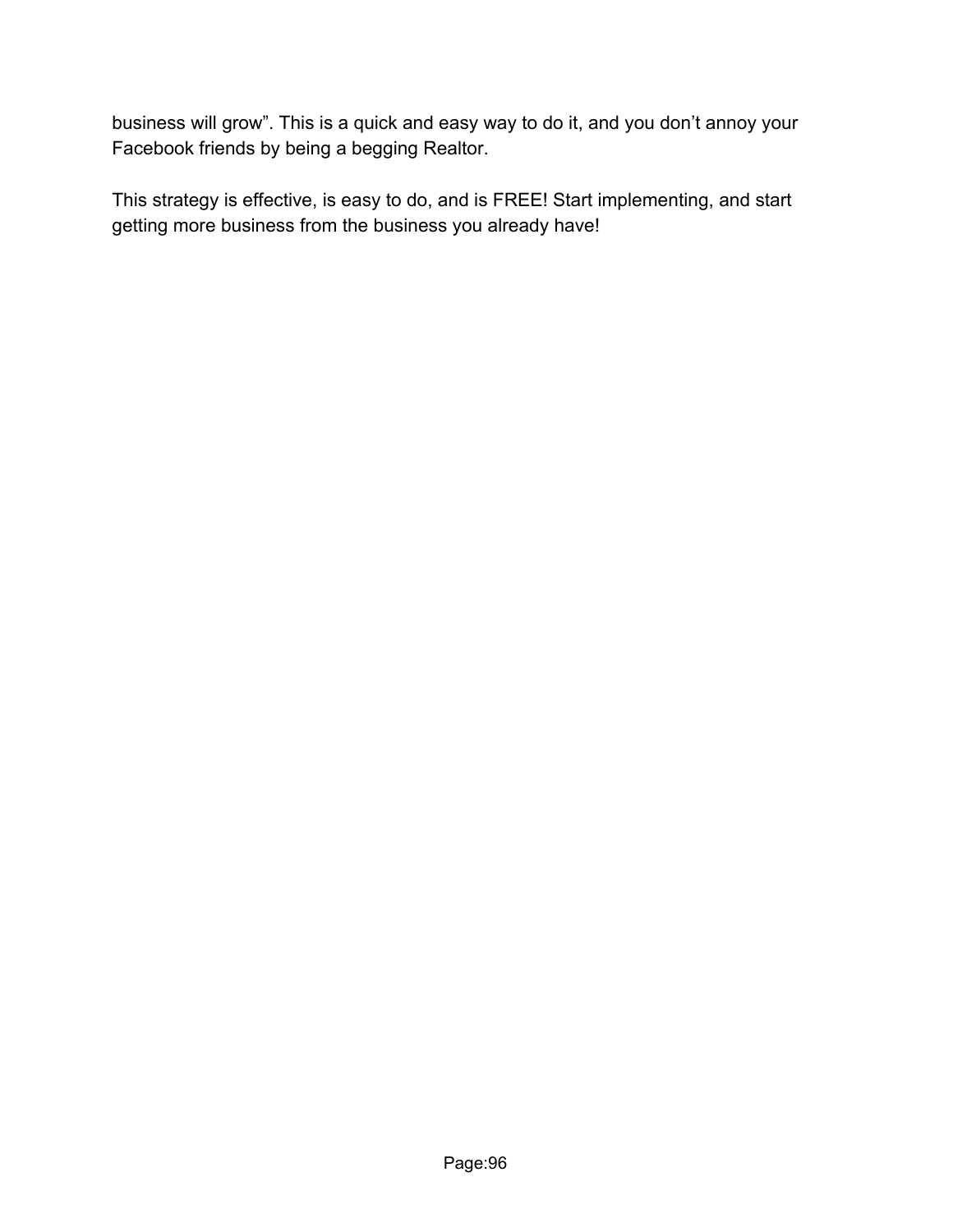# *Real Estate Success Tip # 40: "How To Split Your Commission Checks For Business/Life Budgeting"*

It doesn't matter what level you are at, this seems to still be something Realtors struggle with, from new Realtors to experienced top producers.

Budget tends to be looked at as a negative. Most feel they only need to budget if they are in financial trouble. That is 100% FALSE! If you study wealthy people, they have a budget, they have a financial plan, and they stick to it. Hence, all their financial success!

Before we discuss this today, I always recommend talking with your CPA first, and make sure you are getting their advice on how to allocate your financials to be safe. Most may not be able to give you advice on savings/investments, but they can let you know how much to set aside for taxes, etc. So, check with them, and take their tax advice before you take mine. However, this plan I have seen work very well for a ton of Realtors.

#### **The 35/35/30 Plan:**

- I recommend you set up 3 Bank Accounts. A separate one for your Business, Taxes & Personal.
- Then, out of every commission check, allocate funds to each.
- 35% for Business, 30% for post write off taxes, 35% for Personal, AKA to live off of. You get a \$10K commission check, then put \$3,500 into your business account, \$3,500 into your personal account, \$3,000 into your Tax account.
- The 35% for your Business & Personal Accounts, these funds are used to live off of, run your business and also to develop your reserves for each (aka your savings). Everyone has a different "Risk Tolerance" so depending on yours, I recommend following this plan until you have 6-12 months of reserves/savings in both your Business and Personal accounts.

Once you have 6 - 12 months of savings in each account, then you can transition into the next plan.

#### **The 40/40/20 Plan:**

● With every dollar you receive, post business expenses, then set aside: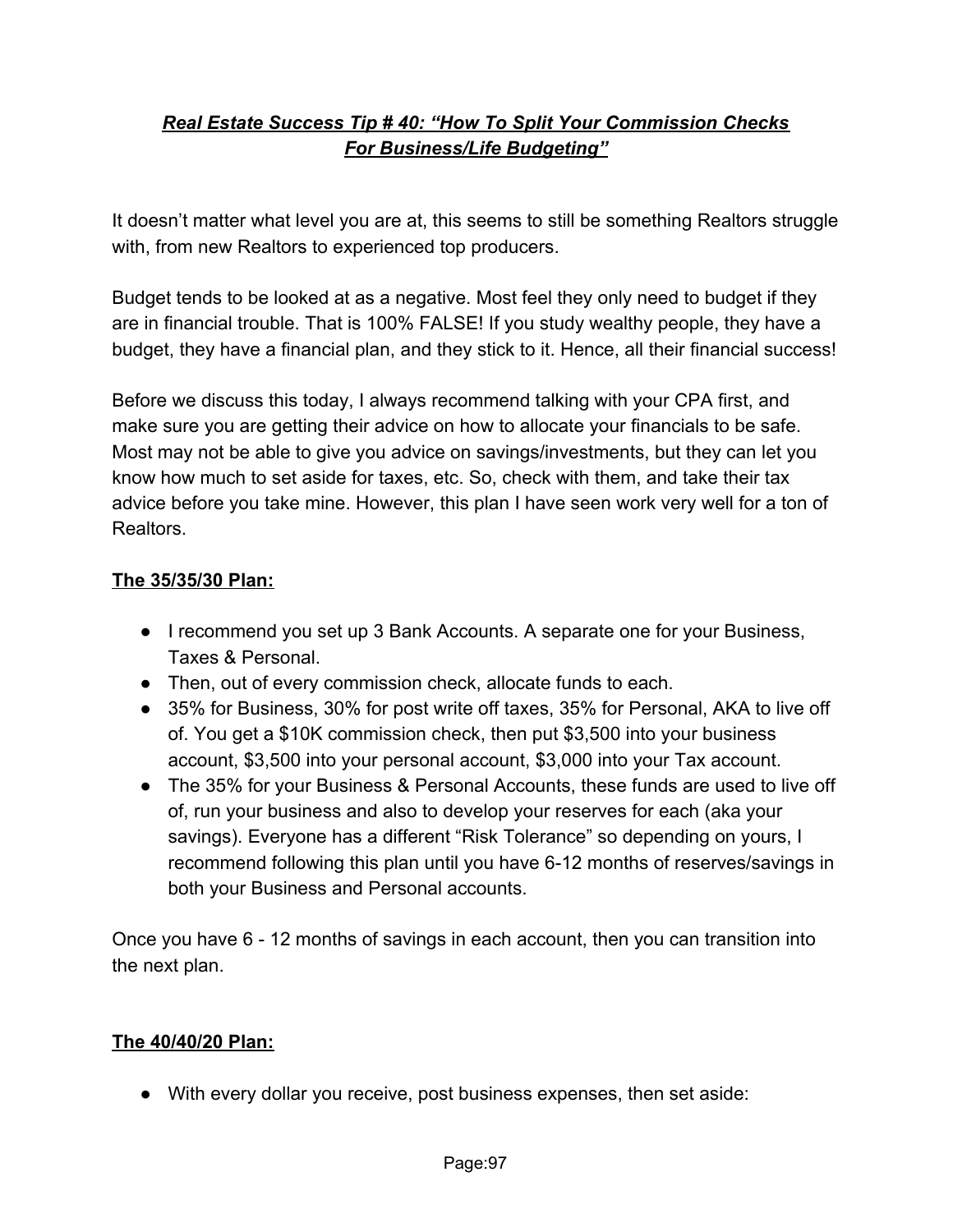- 40% for taxes (the reason this is more than the above, is due to the fact that once you are in a position to be at this level, your tax bracket will have increased. Again check with your CPA to be safe).
- 40% for Investments
- 20% for Personal Living Expenses.

This plan will help you build "True Wealth" in your Life. Wealthy People do not spend first, they invest first, and invest much more than they spend. This will discipline you to be on the same path, and result in creating wealth. With this model, if you want to increase your personal lifestyle, you must increase your net income.

Both of these plans will require a lot of discipline, and most choose to never take the necessary action to make this happen, but this is one of these things which your future self will thank you greatly for putting into place!

Pay attention to your finances, have a plan in place, and make sure to execute on that plan! Keep up the amazing work, and keep pushing to make your goals a reality!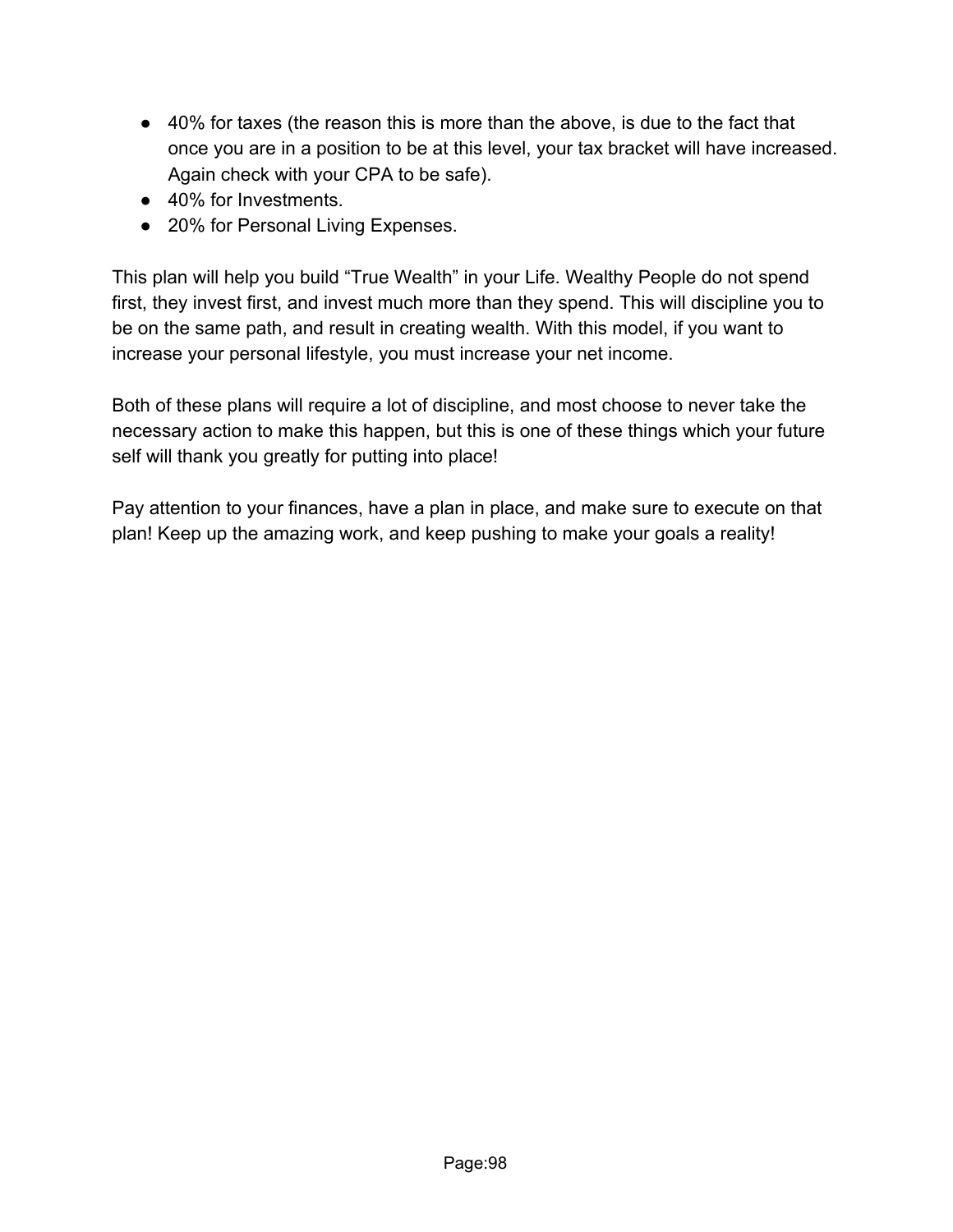# *Real Estate Success Tip #41: "Why You MUST Recommit Every Single Day To Your Real Estate Success"*

The reality is, in every aspect of your Life, you are exactly where your commitment level has been. If your business is bad, it means you have a bad level of commitment to your business. It can be a harsh reality to accept, but it is true!

The great news is that once you understand this, and if you want more, you then understand that you must have a higher level of commitment! Now, just committing is not enough. You MUST commit, and then recommit, every single day!

### *"Success Is Never Owned, It Is Rented, and The Rent Is Due Every Single Day" - Darren Hardy*

In real estate, when you close a deal, you are now "Unemployed" until you get your next deal. So, it is never enough to just be committed for a brief period of time. You MUST be committed, and then re-commit to doing "The Work" every single day!

We have talked a lot about how to focus your time, what to focus your time on, etc. Now, it is time to commit to those, and recommit every single day when you wake up! You want more? you must commit more! It is that simple!

Make sure you are committed, and then make sure you recommit to those commitments every single day!